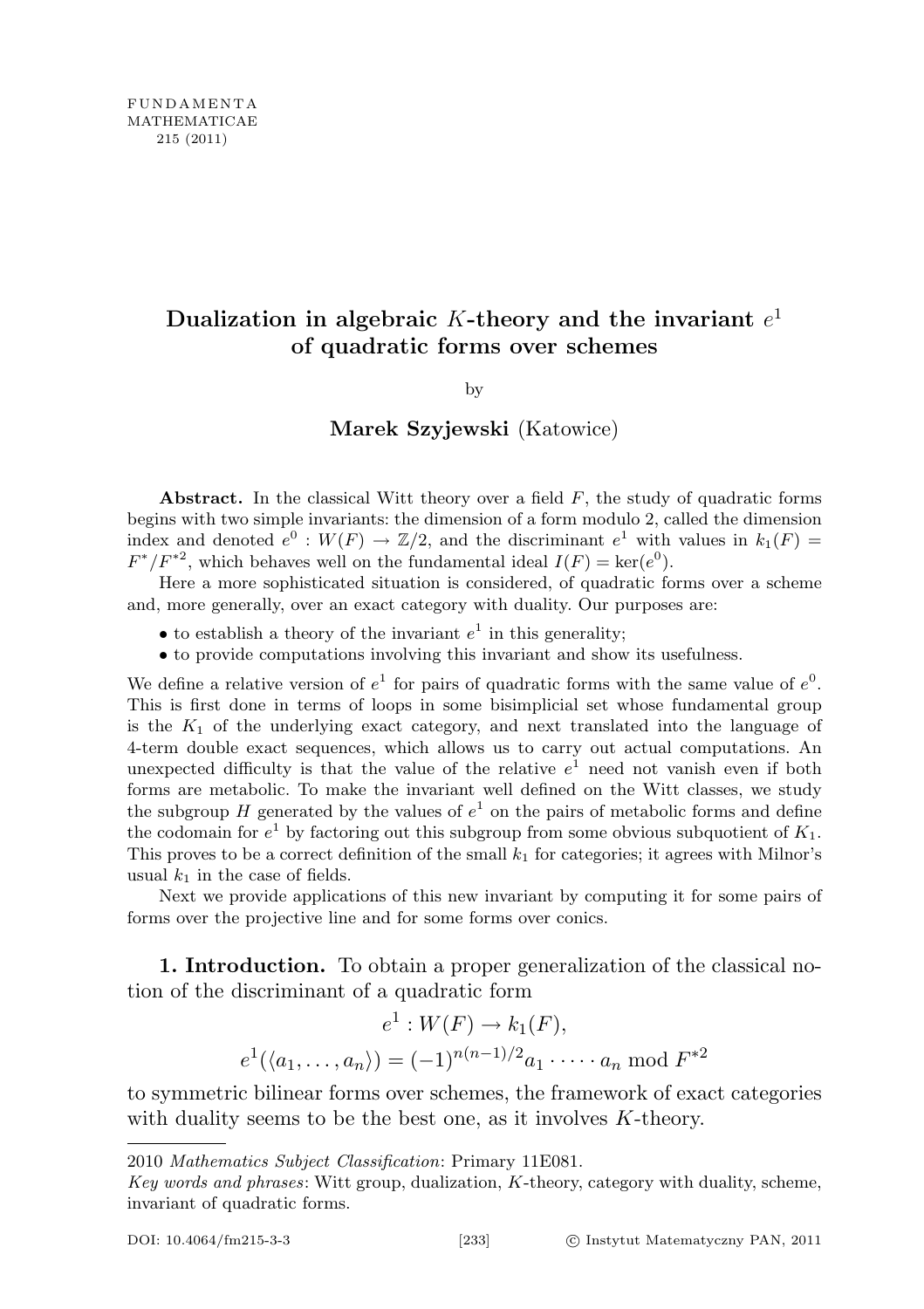Section 2 contains a short review of the required results from  $K$ -theory; the details are partially published  $[11]$ – $[13]$  or will be published subsequently [\[14\]](#page-65-2). The group  $K_1(\mathcal{M}) = \pi_1(\Omega BQ(\mathcal{M}), 0)$  of an exact category M is generated by loops corresponding to short double exact sequences, and the presentation of  $K_1(\mathcal{M})$  by these generators and relations, due to Nenashev, is known (see Section [2.5](#page-19-0) below). In general a double exact sequence of arbitrary length defines a loop in  $\Omega BQ(\mathcal{M})$  (or in another K-theory space of  $M$ ). As K-theory spaces we use the G-construction  $G(M)$  and its selfdual version, denoted  $T(\mathcal{M})$  here and in [\[14,](#page-65-2) App. B], or  $W(\mathcal{M})$  in [\[13\]](#page-65-1). We are interested in exact categories with a duality functor D (Section [2.1](#page-3-0)) below); in that case an action of the two-element group  $\{1, D\}$  on  $K_1(\mathcal{M})$ arises.

The main example of an exact category with a duality functor is the category of locally free sheaves of  $\mathcal{O}_X$ -modules of finite rank on a scheme X with the duality functor  $D: V \mapsto V^{\wedge} \otimes L$  (L a line bundle) with either the canonical isomorphism of  $V$  with its double dual (for symmetric  $L$ -valued forms) or the negative of this isomorphism (for skew symmetric L-valued forms).

For each of the Witt groups  $W^+(X,L) = W(X,L), W^-(X,L)$  of a scheme  $X$  of forms with values in a line bundle  $L$  there is a natural homomorphism

$$
e^{0}: W^{\pm}(X, L) \to E^{0}(X, L)
$$

where  $E^0(X, L)$  is a certain subfactor of  $K_0(X)$ , a member of the family

$$
E^{n}(X, L) = E_{+}^{n}(X, L), E_{-}^{n}(X, L)
$$

of subfactors of  $K_n(X)$ , namely the Tate cohomology groups of  $\{1, D\}$  with values in the group  $K_1(X)$  (see Definition [3.2](#page-40-0) below). The homomorphism  $e^{0}$  (depending on L) is induced by the forgetful functor and reduces to the usual dimension index  $e^0$  in the classical case of  $X = \textbf{Spec}(F)$ , F a field of characteristic different from 2. The pull-back

$$
W_2(X, L) \longrightarrow W(X, L)
$$
  
\n
$$
\downarrow \qquad \qquad \downarrow e^0
$$
  
\n
$$
W(X, L) \xrightarrow{e^0} E^0(X, L)
$$

i.e. the set of pairs  $([V, \alpha)], [(W, \beta)])$  of Witt classes with equal  $e^0$  values, may be parametrized by a set  $W(X, L)$  of pairs of exact sequences

$$
\begin{cases} 0 \leftarrow V \stackrel{b}{\leftarrow} B \stackrel{a}{\leftarrow} A \leftarrow 0, \alpha \\ 0 \leftarrow W \stackrel{\leftarrow}{\leftarrow} B \stackrel{\leftarrow}{\leftarrow} A \leftarrow 0, \beta \end{cases}
$$

with the same objects  $A, B$  (we call such a pair a *common resolution* of  $V, W$ ) and (skew-)self-dual isomorphisms  $\alpha : V \to V^{\wedge} \otimes L$ ,  $\beta : W \to W^{\wedge} \otimes L$ representing given Witt classes: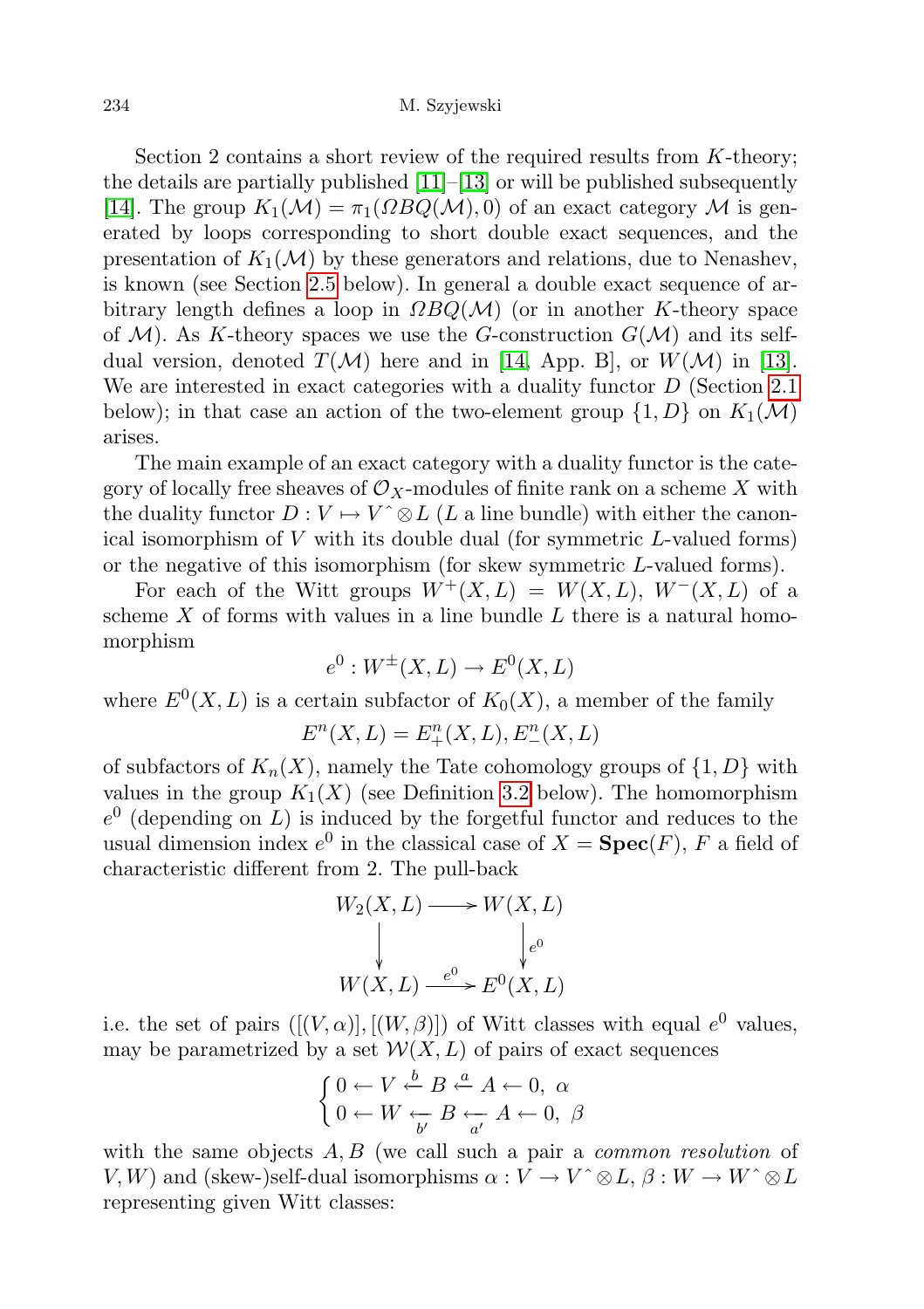$$
\begin{cases} 0 \leftarrow V \leftarrow B \leftarrow A \leftarrow 0, \alpha \\ 0 \leftarrow W \leftarrow B \leftarrow A \leftarrow 0, \beta \end{cases} \rightarrow ([(V, \alpha)], [(W, \beta)]) \end{cases}
$$

(Corollary [3.2\)](#page-39-0). In this case we define the relative discriminant  $\varepsilon^1(\alpha \div \beta)$  $E^1(X, L)$  (Definition [3.4\)](#page-42-0) by the formula

$$
\varepsilon^1(\alpha \div \beta) = \text{class of d.e.s. } DA \xleftarrow{Da \atop Da'} DB \xleftarrow{Db \alpha \alpha b} B \xleftarrow{a'} A
$$

(we say that the double exact sequence is obtained by gluing the common resolution with its L-dual along  $\alpha$  and  $\beta$ ). This relative discriminant map  $\varepsilon^1: \mathcal{W}(X,L) \to E^1(X,L)$  is additive:

$$
\varepsilon^1((\alpha \oplus \alpha') \div (\beta \oplus \beta')) = \varepsilon^1(\alpha \div \beta) + \varepsilon^1(\alpha' \div \beta'),
$$

it vanishes on pairs of equal forms:

$$
\varepsilon^1(\alpha \div \alpha) = 0,
$$

and its value does not depend on the choice of a common resolution (Theorem [3.3\)](#page-41-0), but need not be constant on Witt equivalence classes. In fact, there exist pairs of hyperbolic forms with the same  $e^0$  values and nontrivial relative discriminant (Example [3.1\)](#page-45-0).

Let  $\mathcal{H}(X, L)$  be the subgroup of  $E^1(X, L)$  consisting of the relative discriminants of pairs of hyperbolic forms with equal  $e^0$  values. Consider the set of common resolutions of pairs of hyperbolic forms, and the natural map of this set into  $E_{-}^{0}(X, L)$ . The relative discriminant map is constant on each fi-bre of this map (Prop. [3.5\)](#page-44-0): if a pair of hyperbolic forms with equal  $e^0$  values defines the trivial element of the group  $E_{-}^{0}(X, L)$ , then the relative discriminant of the pair is trivial. It follows that  $E_{-}^{0}(X, L)$  maps onto  $\mathcal{H}(X, L)$ . In particular  $\mathcal{H}(X,L)$  is trivial provided  $E_{-}^{0}(X,L)$  is trivial.

Note that even in the case of a projective line over a field the group  $\mathcal{H}(X,\mathcal{O}_X)$  is nontrivial (Remark [3.1\)](#page-47-0).

We define (Definition [3.5\)](#page-48-0) the first k-group of X (with respect to the dualization  $D: V \mapsto \mathcal{H}_{\text{om}_{\mathcal{O}_X}}(V, L)$  as

$$
k_1(X, L) = E^1(X, L) / \mathcal{H}(X, L)
$$

and the discriminant map (depending on  $L$ )

$$
e^1: I(X, L) \to k_1(X, L), \quad e^1(\varphi) = \varepsilon^1(\varphi \div 0) \text{ mod } \mathcal{H}(X, L),
$$

where  $I(X, L) = \text{Ker } e^{0}$  (Definition [3.6\)](#page-49-0). In the classical case of X =  $Spec(F)$ , F a field of characteristic different from 2, there is no nontrivial line bundle L,  $I(X)$  is the fundamental ideal of the Witt ring  $W(X)$ ,  $E_{-}^{0}(X) = 0, k_1(X) = E_{-}^{1}(X) = \dot{F}/\dot{F}_{-}^{2}$  and

$$
e^1(\langle a_1,\ldots,a_{2n}\rangle) = \varepsilon^1(\langle a_1,\ldots,a_{2n}\rangle \div 0) = (-1)^{2n(2n-1)/2}a_1\cdots a_n
$$

is the usual discriminant of a quadratic form (Example [3.2\)](#page-50-0).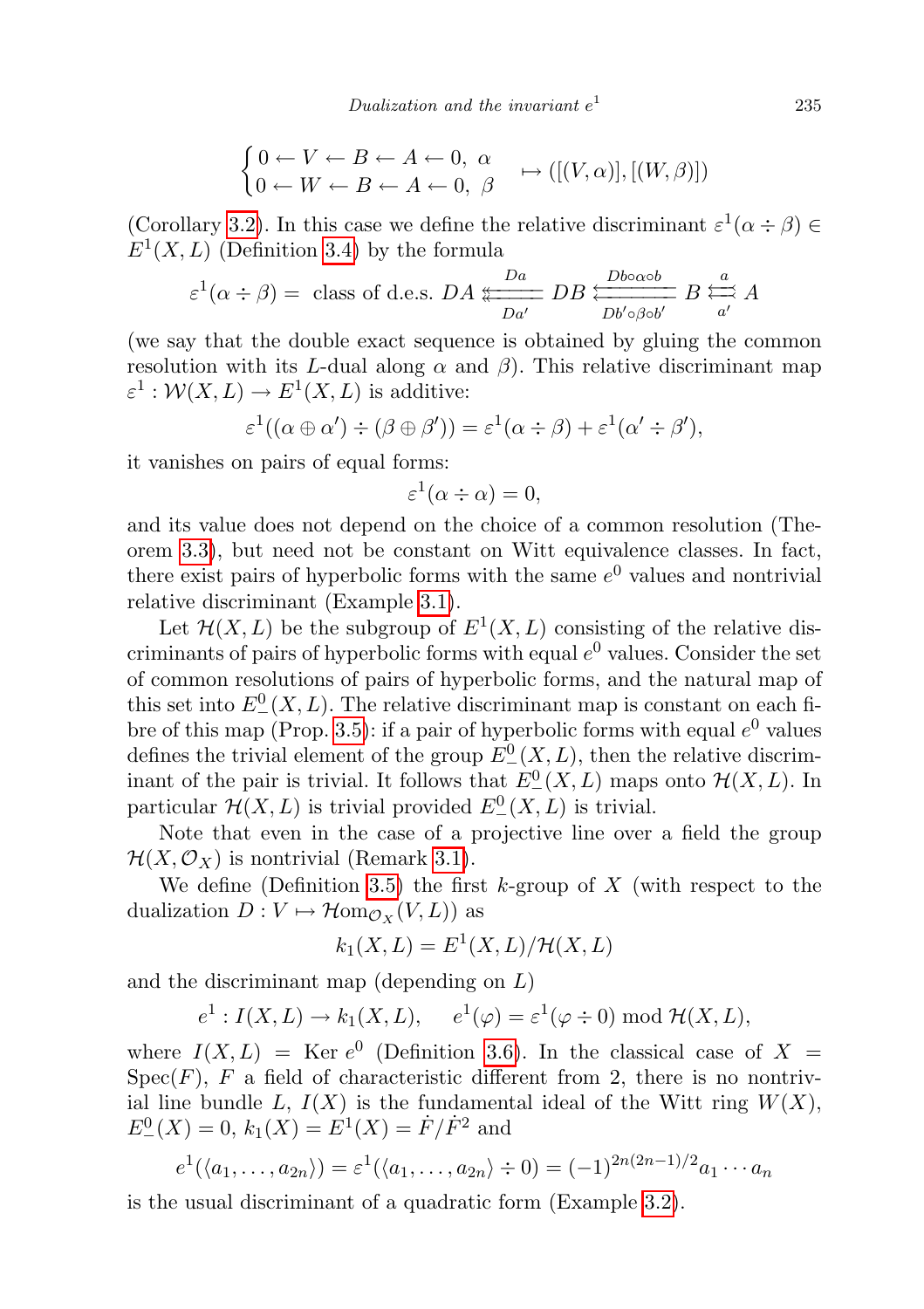The discriminant map is clearly functorial: given a morphism  $f: X \to Y$ of schemes, the functor  $f^*$  induces homomorphisms of all groups involved, and

$$
e^1 \circ f^* = f^* \circ e^1.
$$

In the particular case of a variety X over a field F such that  $K_1(X) =$  $K_1(F) \otimes_{\mathbb{Z}} K_0(X)$  the  $E^1$ -groups of X are

$$
E^{1}(X, L) = k_{1}(F) \otimes_{\mathbb{Z}} E^{0}(X, L) \oplus \mu_{2}(F) \otimes_{\mathbb{Z}} E^{0}(X, L),
$$
  

$$
E^{1}(X, L) = k_{1}(F) \otimes_{\mathbb{Z}} E^{0}(X, L) \oplus \mu_{2}(F) \otimes_{\mathbb{Z}} E^{0}(X, L),
$$

where  $\mu_2(F)$  is the group of square roots of 1 in F.

If X is a variety over F (so all Witt groups of X are  $W(F)$ -modules), the map  $e^1$  satisfies

$$
I(F)I(X,L) \subset \text{Ker } e^1
$$

(Theorem [3.9\)](#page-51-0). The framework of exact categories with duality provides uniform notation for the cases of symmetric and skew-symmetric forms, and different line bundles L.

There are some immediate applications of the relative discriminant to classes of metabolic spaces in a Grothendieck group. The discriminant map is applied to the Witt group of symmetric bilinear forms over an anisotropic conic with values in a line bundle.

The paper depends on bisimplicial computations done by Sasha Nenashev.

## 2. Witt groups and K-theory

<span id="page-3-0"></span>2.1. Dualization and forms. Exact categories and their higher algebraic K-theory were defined in  $[18]$  by D. Quillen as follows. An *exact* category  $\mathfrak{M}$  is an additive category  $\mathfrak{M}$  (with the isomorphism class of each object forming a set), embedded as a full subcategory of an abelian category  $\mathfrak{A}$ , and closed under extensions in  $\mathfrak{A}$ . Quillen also gave an axiomatic definition of an exact category:

<span id="page-3-2"></span>DEFINITION 2.1. An exact category  $\mathfrak{M} = (\mathfrak{M}, \mathfrak{E})$  is an additive category  $\mathfrak{M}$  (with the isomorphism class of each object forming a set), with a family  $\mathfrak E$  of exact (in  $\mathfrak A$ ) sequences

(2.1) 
$$
0 \to M' \xrightarrow{\alpha} M \xrightarrow{\beta} M'' \to 0
$$

(called admissible exact sequences) satisfying the following conditions:

<span id="page-3-1"></span>(a) all split exact sequences of objects of  $\mathfrak{M}$  are in  $\mathfrak{E}$ ; if [\(2.1\)](#page-3-1) is in  $\mathfrak{E}$ , then  $\alpha$  is a kernel of  $\beta$  in  $\mathfrak{M}$  and  $\beta$  is a cokernel of  $\alpha$  in  $\mathfrak{M}$ ;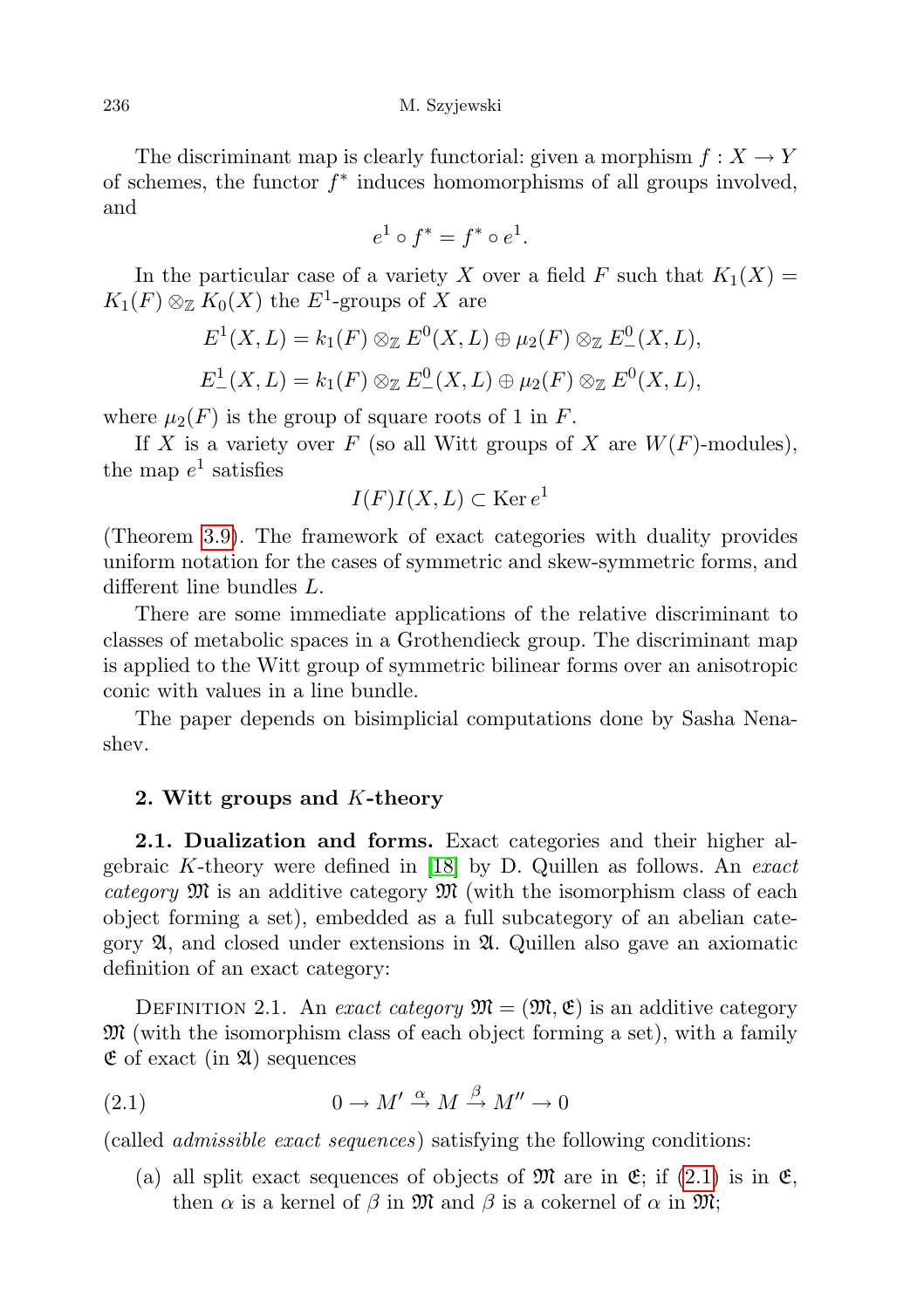(b) a composition of admissible epimorphisms (monomorphisms) is an admissible epimorphism (monomorphism);



a (co)base change of an admissible epimorphism (monomorphism) is an admissible epimorphism (monomorphism);

$$
C \rightarrow \frac{\alpha'}{\alpha} \rightarrow C \amalg_{A} B
$$
\n
$$
\downarrow \alpha
$$
\n
$$
A \rightarrow \frac{\alpha}{B}
$$
\n
$$
\downarrow \alpha
$$
\n
$$
A \rightarrow \frac{\alpha}{B}
$$
\n
$$
\downarrow \alpha
$$
\n
$$
\downarrow \alpha
$$
\n
$$
\downarrow \alpha
$$
\n
$$
\downarrow \alpha
$$
\n
$$
\downarrow \alpha
$$
\n
$$
\downarrow \alpha
$$
\n
$$
\downarrow \alpha
$$
\n
$$
\downarrow \alpha
$$
\n
$$
\downarrow \alpha
$$
\n
$$
\downarrow \alpha
$$
\n
$$
\downarrow \alpha
$$
\n
$$
\downarrow \alpha
$$
\n
$$
\downarrow \alpha
$$
\n
$$
\downarrow \alpha
$$
\n
$$
\downarrow \alpha
$$
\n
$$
\downarrow \alpha
$$
\n
$$
\downarrow \alpha
$$
\n
$$
\downarrow \alpha
$$
\n
$$
\downarrow \alpha
$$
\n
$$
\downarrow \alpha
$$
\n
$$
\downarrow \alpha
$$
\n
$$
\downarrow \alpha
$$
\n
$$
\downarrow \alpha
$$
\n
$$
\downarrow \alpha
$$
\n
$$
\downarrow \alpha
$$
\n
$$
\downarrow \alpha
$$
\n
$$
\downarrow \alpha
$$
\n
$$
\downarrow \alpha
$$
\n
$$
\downarrow \alpha
$$
\n
$$
\downarrow \alpha
$$
\n
$$
\downarrow \alpha
$$
\n
$$
\downarrow \alpha
$$
\n
$$
\downarrow \alpha
$$
\n
$$
\downarrow \alpha
$$
\n
$$
\downarrow \alpha
$$
\n
$$
\downarrow \alpha
$$
\n
$$
\downarrow \alpha
$$
\n
$$
\downarrow \alpha
$$
\n
$$
\downarrow \alpha
$$
\n
$$
\downarrow \alpha
$$
\n
$$
\downarrow \alpha
$$
\n
$$
\downarrow \alpha
$$
\n
$$
\downarrow \alpha
$$
\n
$$
\downarrow \alpha
$$
\n
$$
\downarrow \alpha
$$
\n
$$
\downarrow \alpha
$$
\n
$$
\downarrow \alpha
$$
\n
$$
\downarrow \alpha
$$

(c) if  $M \to M''$  possesses a kernel in  $\mathfrak{M}$  and the composition  $N \to M \to$  $M''$  is an admissible epimorphism, then  $M \to M''$  is an admissible epimorphism; the dual statement for monomorphisms holds true.



For example, given an admissible exact sequence [\(2.1\)](#page-3-1) and a map  $N \stackrel{\varphi}{\rightarrow}$  $M''$  the sequence

 $0 \to M' \xrightarrow{\overline{\alpha}} M \times_{M''} N \xrightarrow{p_2} N \to 0$ 

is an admissible exact sequence.

It is known now that condition  $(c)$  is a consequence of  $(a)$ – $(b)$  (Keller,  $[5, App. A]$  $[5, App. A]$ .

We will use  $\rightarrow$  and  $\rightarrow$  to denote admissible monomorphisms and admissible epimorphisms respectively.

An *admissible subobject* is a kernel of an admissible epimorphism.

Recall that an *exact functor* between exact categories is an additive functor which takes admissible exact sequences to admissible exact sequences.

**2.2.** Q-construction. Given an exact category  $(\mathfrak{M}, \mathfrak{A}, \mathfrak{E})$ , the category  $Q\mathfrak{M}$  has the same objects as  $\mathfrak{M}$ , and a morphism from M to M' in  $Q\mathfrak{M}$  is a class of diagrams

$$
M \stackrel{\beta}{\twoheadleftarrow} N \stackrel{\alpha}{\rightarrowtail} M'
$$

up to an isomorphism which induces the identity on  $M$  and  $M'$ .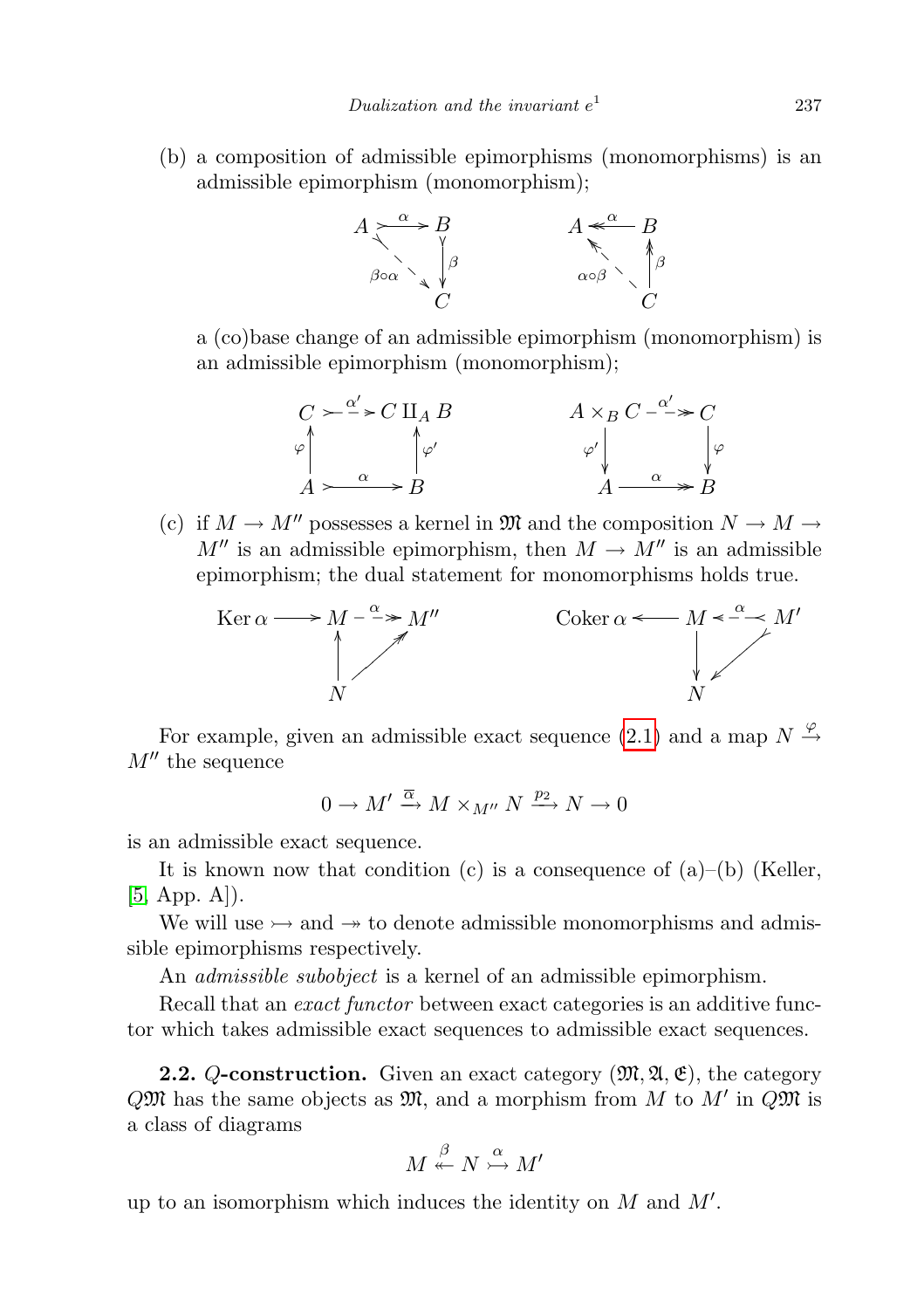The composition of morphisms  $M \stackrel{\beta}{\leftarrow} N \stackrel{\alpha}{\rightarrow} M'$  and  $M' \stackrel{\delta}{\leftarrow} N' \stackrel{\gamma}{\rightarrow} M''$  in QM is defined by fiber product:

$$
M \stackrel{\beta \circ p_1}{\longleftarrow} N \times_{M'} N' \stackrel{\gamma \circ p_2}{\longrightarrow} M'.
$$

It is clear that composition is well-defined and associative. If we assume that the isomorphism classes of diagrams  $M \stackrel{\beta}{\leftarrow} N \stackrel{\alpha}{\rightarrow} M'$  form a set for each  $M, M'$ , then  $Q\mathfrak{M}$  is a well defined category.

Each admissible monomorphism  $N \stackrel{\alpha}{\rightarrow} M$  gives rise to a morphism  $\alpha_!$ :  $N \to M$  in  $Q\mathfrak{M}$  represented by the diagram

$$
\alpha_!: N \stackrel{1_N}{\leftarrow} N \stackrel{\alpha}{\rightarrowtail} M,
$$

and morphisms of this type are called injective.

Dually, each admissible epimorphism  $M \stackrel{\beta}{\leftarrow} N$  defines a morphism  $\beta^!$ :  $M \to N$  in QM represented by the diagram

$$
\beta^!: M \stackrel{\beta}{\leftarrow} N \stackrel{1_N}{\rightarrowtail} N,
$$

and such morphisms are called surjective.

Note that  $(M \stackrel{\beta}{\leftarrow} N \stackrel{\alpha}{\rightarrow} M') = \alpha_! \circ \beta^!$ . There is a dual decomposition: given a map  $M \stackrel{\beta}{\leftarrow} N \stackrel{\alpha}{\rightarrow} M'$  the fiber product

$$
N \xrightarrow{\alpha} M'
$$
  
\n
$$
\beta \downarrow \qquad \qquad \downarrow \delta
$$
  
\n
$$
M \xrightarrow{\gamma} M \times_N M'
$$

defines a decomposition

$$
M \stackrel{\beta}{\leftarrow} N \stackrel{\alpha}{\rightarrowtail} M' = \delta^! \circ \gamma_!
$$

Conversely, a diagram  $M \stackrel{\gamma}{\rightarrow} N' \stackrel{\delta}{\leftarrow} M'$  by means of a fiber sum  $M \amalg_{N'} M'$ defines a morphism  $M \stackrel{\beta}{\leftarrow} N \stackrel{\alpha}{\rightarrow} M' = \alpha_! \circ \beta^!$  with the decomposition. In fact, this is an alternative way to define morphisms in  $Q\mathfrak{M}$ . It may be convenient to regard a morphism in the category  $Q\mathfrak{M}$  as a bicartesian square

$$
N \xrightarrow{\alpha} M'
$$
  
\n
$$
\beta \qquad \Box \qquad \beta \qquad \beta
$$
  
\n
$$
M \xrightarrow{\gamma} N'
$$

and agree that usually we omit one corner of the square for short. The  $\Box$ sign indicates that the square is bicartesian.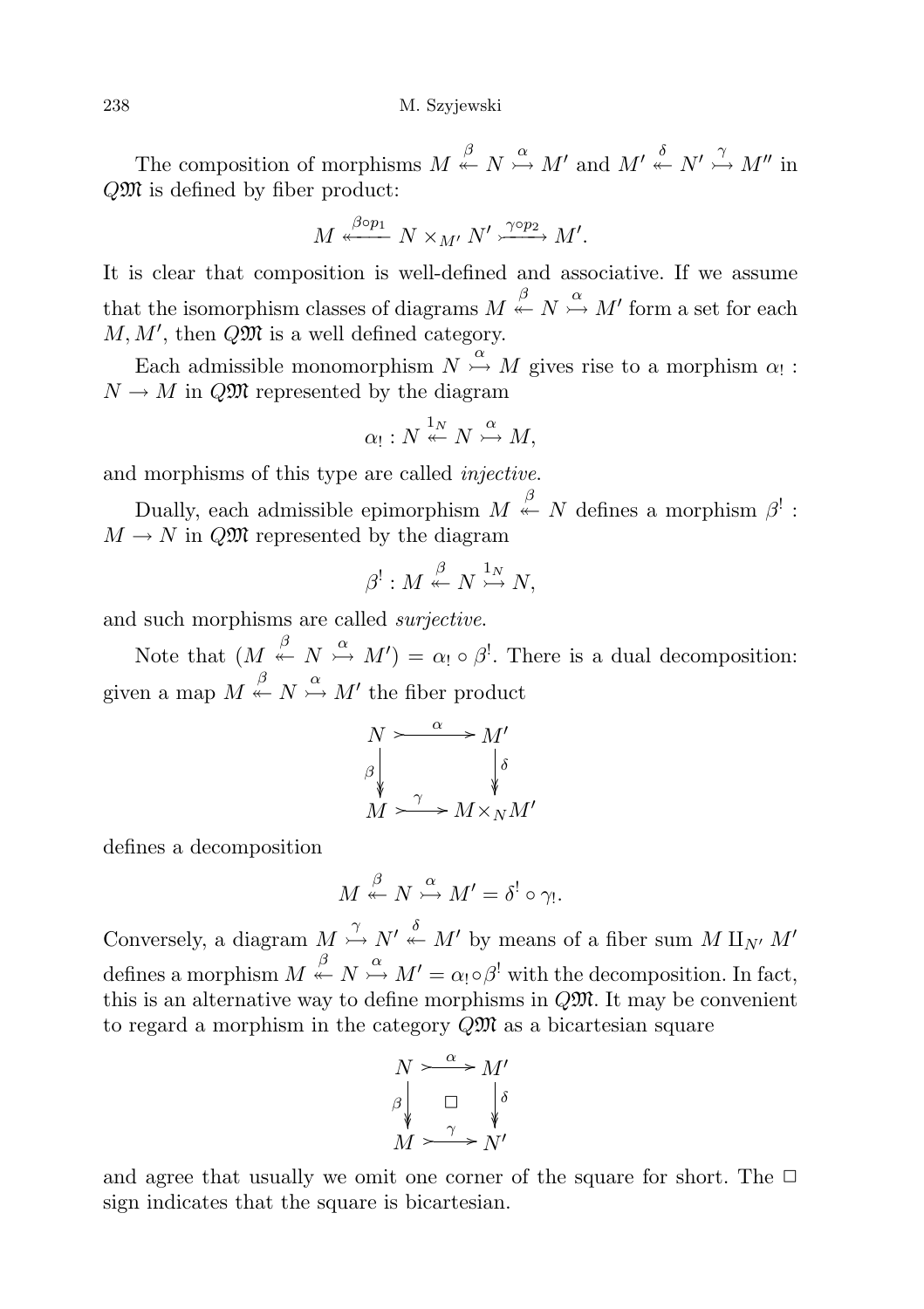<span id="page-6-0"></span>PROPOSITION 2.1.

- (a) If  $\alpha$  and  $\alpha'$  are composable monomorphisms in  $\mathfrak{M}$ , then  $(\alpha \circ \alpha')$  =  $\alpha_! \circ \alpha'_!$  in QM.
- (b) If  $\beta$  and  $\beta'$  are composable epimorphisms in  $\mathfrak{M}$ , then  $(\beta' \circ \beta)' = \beta' \circ \beta'$ in QM.
- (c)  $(1_M)! = (1_M)! = 1_M.$
- (d) For a bicartesian square

$$
N \xrightarrow{\alpha} M'
$$
  
\n
$$
\beta \qquad \Box \qquad \beta \qquad \Diamond
$$
  
\n
$$
M \xrightarrow{\gamma} N'
$$

with admissible arrows in  $\mathfrak{M}$  we have  $\alpha_! \circ \beta^! = \delta^! \circ \gamma_!$  in Q $\mathfrak{M}$ .

**2.2.1.** The universal property of the Q-construction. Suppose we are given a category  $\mathfrak C$  and for each object M in  $\mathfrak M$  an object hM of  $\mathfrak C$ , and for each  $N \stackrel{\alpha}{\rightarrow} M'$  (resp.  $M \stackrel{\beta}{\leftarrow} N$ ) in  $\mathfrak{M}$  a map  $\alpha_! : hN \rightarrow hM'$  (resp.  $\beta^! : hM \to hN$  such that the properties (a)–(d) of Proposition [2.1](#page-6-0) hold. Then it is clear that this data induces a unique functor  $F: Q\mathfrak{M} \to \mathfrak{C}$ ,  $F(M) = hM$ , compatible with the operations  $\alpha \mapsto \alpha_1, \beta \mapsto \beta^!$ .

This universal property of the Q-construction shows that an exact functor  $F: \mathfrak{M} \to \mathfrak{M}'$  between exact categories induces a functor  $Q\mathfrak{M} \to Q\mathfrak{M}'$ ,  $M \mapsto FM$ ,  $\alpha_! \mapsto (F\alpha)_!, \beta^! \mapsto (F\beta)^!$ . Also for the dual category  $\mathfrak{M}^o$  of an exact category there is an isomorphism of categories

$$
Q\mathfrak{M}^o = Q\mathfrak{M}
$$

such that the injective arrows in the former correspond to surjective arrows in the latter and conversely.

**2.2.2.** Isomorphisms. For an isomorphism  $N \stackrel{\alpha}{\rightarrow} M$  the maps  $\alpha_! : N \rightarrow$ M and  $\alpha^{-1}: N \to M$  are equal, since there is a commutative diagram

$$
N \xleftarrow{\mathbf{1}_N} N \xrightarrow{\alpha} M
$$
  

$$
\begin{bmatrix} \alpha \\ \alpha \\ \vdots \\ \alpha^{n-1} M \end{bmatrix} \xleftarrow{\alpha} M
$$

Conversely, a map in  $Q\mathfrak{M}$  which is both injective and surjective is an isomorphism and it is of the form  $\alpha_! = \alpha^{-1}$  for a unique isomorphism  $\alpha$  in  $\mathfrak{M}$ .

**2.2.3.** Zero maps. Let  $0^M$  :  $0 \rightarrow M$  and  $0_M$  :  $M \rightarrow 0$  denote unique maps in the additive category  $\mathfrak{M}$ . The set  $\text{Mor}_{\mathcal{O}\mathfrak{M}}(0, M)$  is in 1-1 correspondence with the set of admissible subobjects of  $M$  (i.e. admissible monomorphisms  $N \stackrel{\alpha}{\rightarrow} M$  up to automorphism of N over M) since each such mor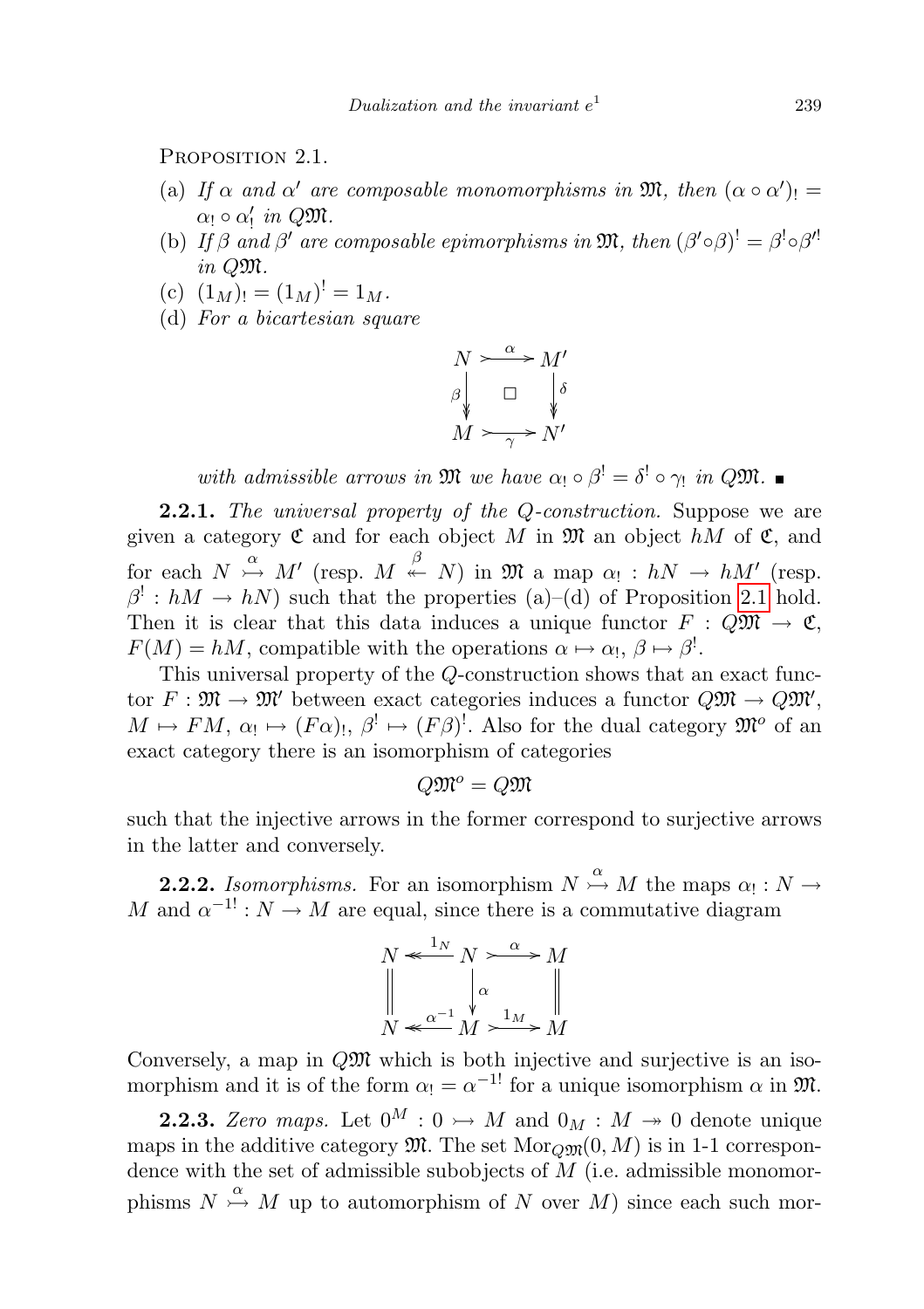phism by the definition is given by the diagram

$$
0^M_\alpha: 0 \stackrel{0_N}{\leftarrow} N \stackrel{\alpha}{\rightarrowtail} M.
$$

Thus the set  $\text{Mor}_{Q\mathfrak{M}}(0, M)$  is partially ordered, with the smallest element  $0_!^M$  and the greatest element  $0_M^!$ . There are decompositions  $0_!^M = \alpha_! \circ 0_!^N$  and  $0_\alpha^M = \alpha_! \circ 0_N^!$  in view of commutativity of



Dually, given an admissible epimorphism  $M \stackrel{\beta}{\rightarrow} M''$  with kernel  $N \stackrel{\alpha}{\rightarrow} M$ , there are decompositions  $0_M^! = \beta^! \circ 0_{M''}^!$  and  $0_\alpha^M = \beta^! \circ 0_1^{M''}$  in view of commutativity of



<span id="page-7-0"></span>PROPOSITION 2.2. An admissible exact sequence  $(2.1)$  produces the following commutative diagram in QM:



*Proof.* We have the decompositions  $0_!^M = \alpha_! \circ 0_!^{M'}$  and  $0_\alpha^M = \alpha_! \circ 0_{M'}^!$ . Quillen [\[18,](#page-65-3) I.2, Theorem 1 p. 18] proved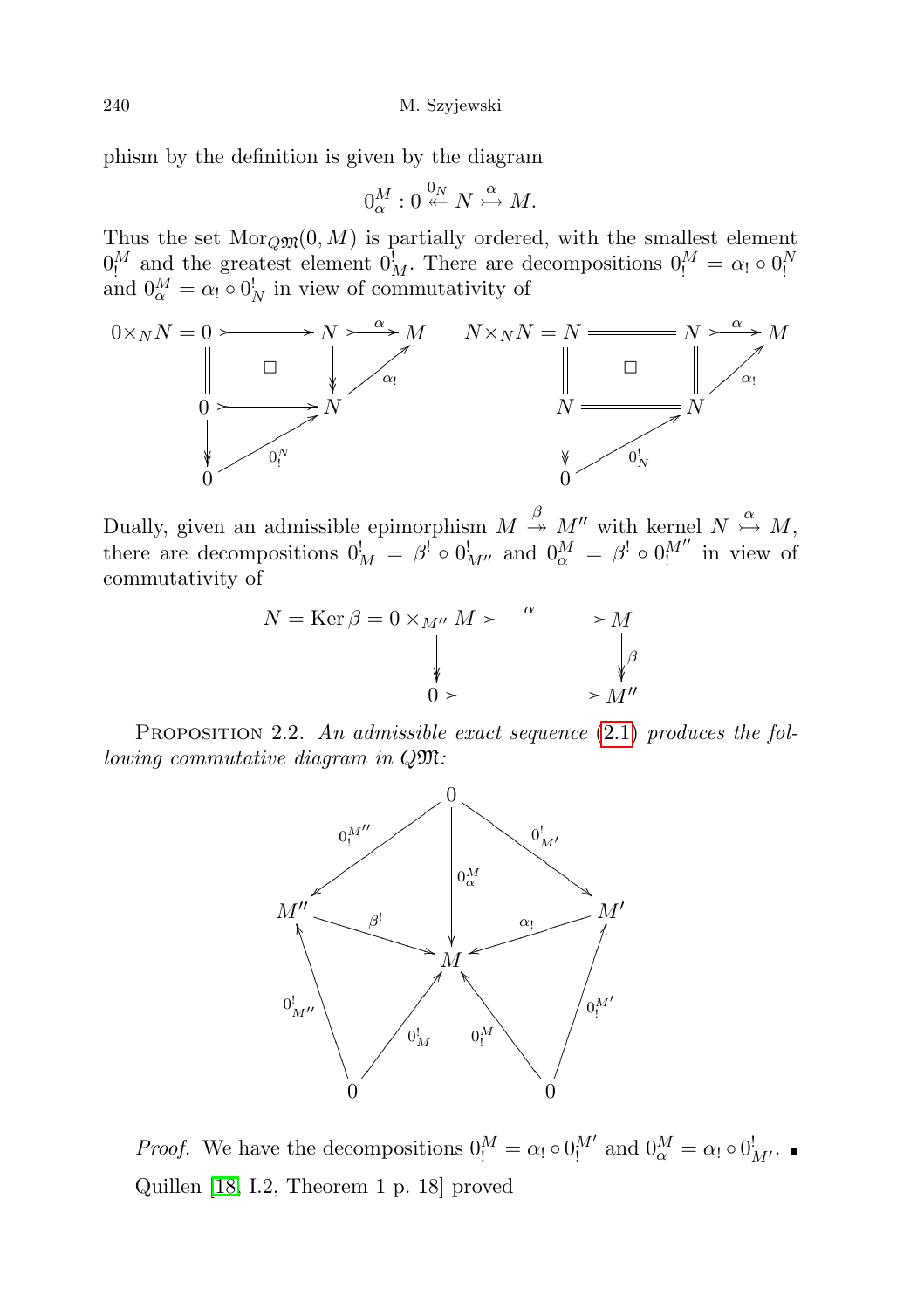THEOREM 2.3. The fundamental group  $\pi_1(B(Q\mathfrak{M}), 0)$  is canonically isomorphic to the Grothendieck group  $K_0(\mathfrak{M})$ .

It is obvious from the proof that the class  $[M] \in K_0(\mathfrak{M})$  corresponds under this isomorphism to the loop  $|0^1_M| - |0^M_l|$  formed by the path  $|0^1_M|$ corresponding to the 1-simplex  $0_M^! : 0 \to M$  and  $|0_M^M|$  corresponding to the 1-simplex  $0_!^M: 0 \to M$ .

This theorem motivates the following definition:

DEFINITION 2.2. The *higher algebraic K-theory groups* of an exact category  $\mathfrak{M}$  are the homotopy groups of the classifying space of the category  $Q\mathfrak{M}$ :

$$
K_i(\mathfrak{M}) = \pi_{i+1}(B(Q\mathfrak{M}), 0).
$$

A K-theory space is a topological space  $X(\mathfrak{M})$  homotopy equivalent to  $\Omega B(Q\mathfrak{M})$ , i.e. such that

$$
K_i(\mathfrak{M}) = \pi_i(X(\mathfrak{M}), *)
$$

(see e.g. Nenashev [\[13\]](#page-65-1)).

#### 2.3. Duality

DEFINITION 2.3. A *duality* or a structure of a *Hermitian category* on  $\mathfrak{M}$ (cf. [\[19,](#page-65-5) p. 241]) is a pair  $(D, \delta)$ , where the *dualization functor*  $D : \mathfrak{M} \to \mathfrak{M}$ is an exact contravariant functor and  $\delta: 1_{\mathfrak{M}} \to D^2$  is a natural isomorphism such that  $(D\delta) \circ \delta_D = 1_D$ , i.e. the diagram

$$
\begin{array}{c}\nD^3M \\
\hline\n\delta_{DM} \\
DM \xrightarrow{1} \quad DM\n\end{array}
$$

commutes for every object  $M$  of  $\mathfrak{M}$ .

Note that by definition the dual of an admissible exact sequence is an admissible exact sequence.

We focus our attention on the following three examples:

1. Let  $\mathfrak{M}$  be the category of finite-dimensional vector spaces over some fixed field  $F, DV = V^* = \text{Hom}_F(V, F),$ 

$$
D(f)(\phi) = \phi \circ f
$$

and  $\delta_V: V \to D^2 V = V^{**}$  the canonical isomorphism of V and its double dual:

$$
\delta_V(v)(\phi) = \phi(v)
$$

for  $\phi: V \to F$ . The condition  $(D\delta) \circ \delta_D = 1_D$  means that the map defined by

$$
\psi \mapsto \delta_{DV}(\psi), \quad \delta_{DV}(\psi)(\phi) = \phi(\psi),
$$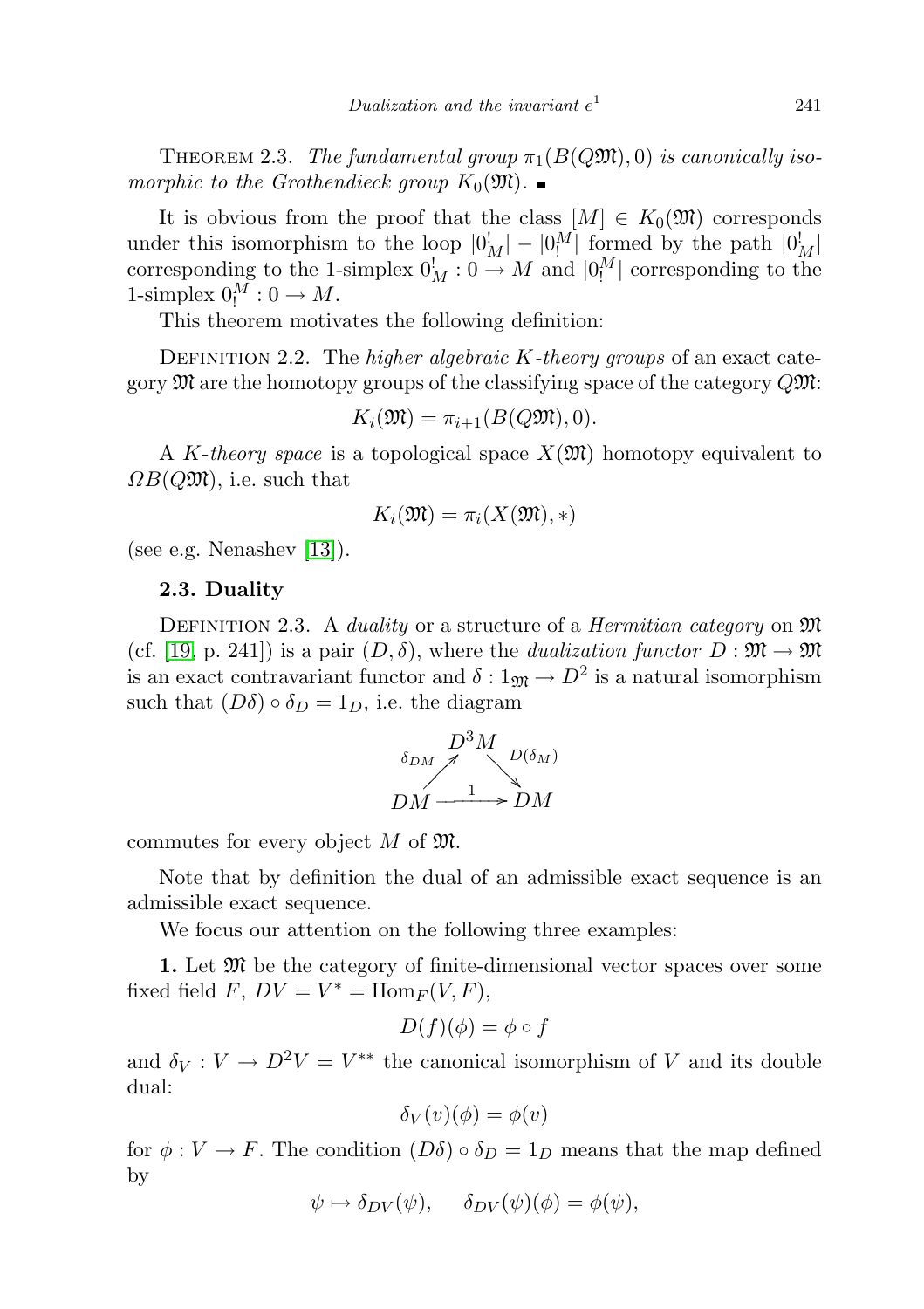composed with  $D(\delta_V)$ ,

$$
D(\delta_V)(\chi) = \chi \circ \delta_V,
$$

produces the map  $\psi \mapsto (v \mapsto \psi(v))$ , i.e. the map  $\psi \mapsto \psi$ . If  $f : V \times V \to F$  is a symmetric bilinear form, then it is customary to factor out the kernel and deal exclusively with nonsingular symmetric bilinear forms. For such a form there is an isomorphism—the adjoint linear map  $\phi: V \to DV$ —defined by  $\phi(v)(w) = f(v, w)$ . The symmetry  $f(v, w) = f(w, v)$  of f is equivalent to the condition  $(D\phi) \circ \delta_V = \phi$ .

**2.** Let  $\mathfrak{M}$  be the category of vector bundles on a scheme X. We set

$$
D\mathcal{V} = \mathcal{V}^{\hat{}} = \mathcal{H}om_{\mathcal{O}_X}(\mathcal{V}, \mathcal{O}_X),
$$
  
 
$$
D\varphi = \varphi^{\hat{}} = -\circ \varphi : \mathcal{W}^{\hat{}} \to \mathcal{V}^{\hat{}} \text{ for } \varphi : \mathcal{V} \to \mathcal{W}
$$

and  $\delta_{\mathcal{V}} : \mathcal{V} \to D^2 \mathcal{V} = \mathcal{V}$  is the canonical isomorphism of a V with its double dual. In this case we define a symmetric bilinear form as its adjoint, an isomorphism  $\varphi : \mathcal{V} \to \mathcal{V}$  such that  $\varphi \circ \delta_{\mathcal{V}} = D\varphi \circ \delta_{\mathcal{V}} = \varphi$ . Note that on the fibers a family of usual symmetric bilinear forms arises, parametrized by points of  $X$ .

**3.** Let  $\mathfrak{M}$  be the category of vector bundles on a scheme X, and  $\mathcal{L}$  a line bundle on X. We set

$$
D\mathcal{V}=\mathcal{V}^{\hat{}}\otimes_{\mathcal{O}_X}\mathcal{L}=\mathcal{H}\text{om}_{\mathcal{O}_X}(V,\mathcal{L}),\quad D\varphi=\varphi^{\hat{}}\otimes_{\mathcal{O}_X}1_{\mathcal{L}},
$$

and let

$$
\delta_{\mathcal{V}}:\mathcal{V}\rightarrow D^2\mathcal{V}=(\mathcal{V}^\smallfrown\otimes_{\mathcal{O}_X}\mathcal{L})^\smallfrown\otimes_{\mathcal{O}_X}\mathcal{L}
$$

be a composition of canonical isomorphisms (note that  $D^2V \cong V^{\frown} \otimes$  $(\mathcal{L} \otimes_{\mathcal{O}_X} \mathcal{L}) \cong \mathcal{V} \hat{\ }$ . An isomorphism  $\varphi : \mathcal{V} \to \mathcal{V} \otimes_{\mathcal{O}_X} \mathcal{L}$  is an  $\mathcal{L}\text{-valued}$ symmetric bilinear form if  $(\varphi \hat{\otimes} 1_{\mathcal{L}}) \circ \delta_{\mathcal{V}} = D\varphi \circ \delta_{\mathcal{V}} = \varphi$ .

Changing  $\delta_{\mathcal{V}}$  to the negative of the canonical isomorphism

$$
\mathcal{V} \stackrel{\sim}{\rightarrow} (\mathcal{V}^\wedge \otimes_{\mathcal{O}_X} \mathcal{L})^\wedge \otimes_{\mathcal{O}_X} \mathcal{L}
$$

gives a formalism for  $\mathcal{L}\text{-valued skew-symmetric bilinear forms.}$ 

One may easily generalize concepts known for example 1 to the other two.

DEFINITION 2.4. For a category  $\mathfrak{M}$  with a duality  $(D, \delta)$  a morphism  $\varphi: V \to DV$  is a self-dual morphism if  $D\varphi \circ \delta_V = \varphi$ , or the diagram

$$
V \xrightarrow{\varphi} DV
$$
  
\n
$$
\delta_V \downarrow \qquad \qquad \downarrow 1
$$
  
\n
$$
D^2 V \xrightarrow{D\varphi} DV
$$

commutes. A symmetric bilinear form (or a symmetric bilinear space) is a self-dual isomorphism  $\varphi: V \to DV$ .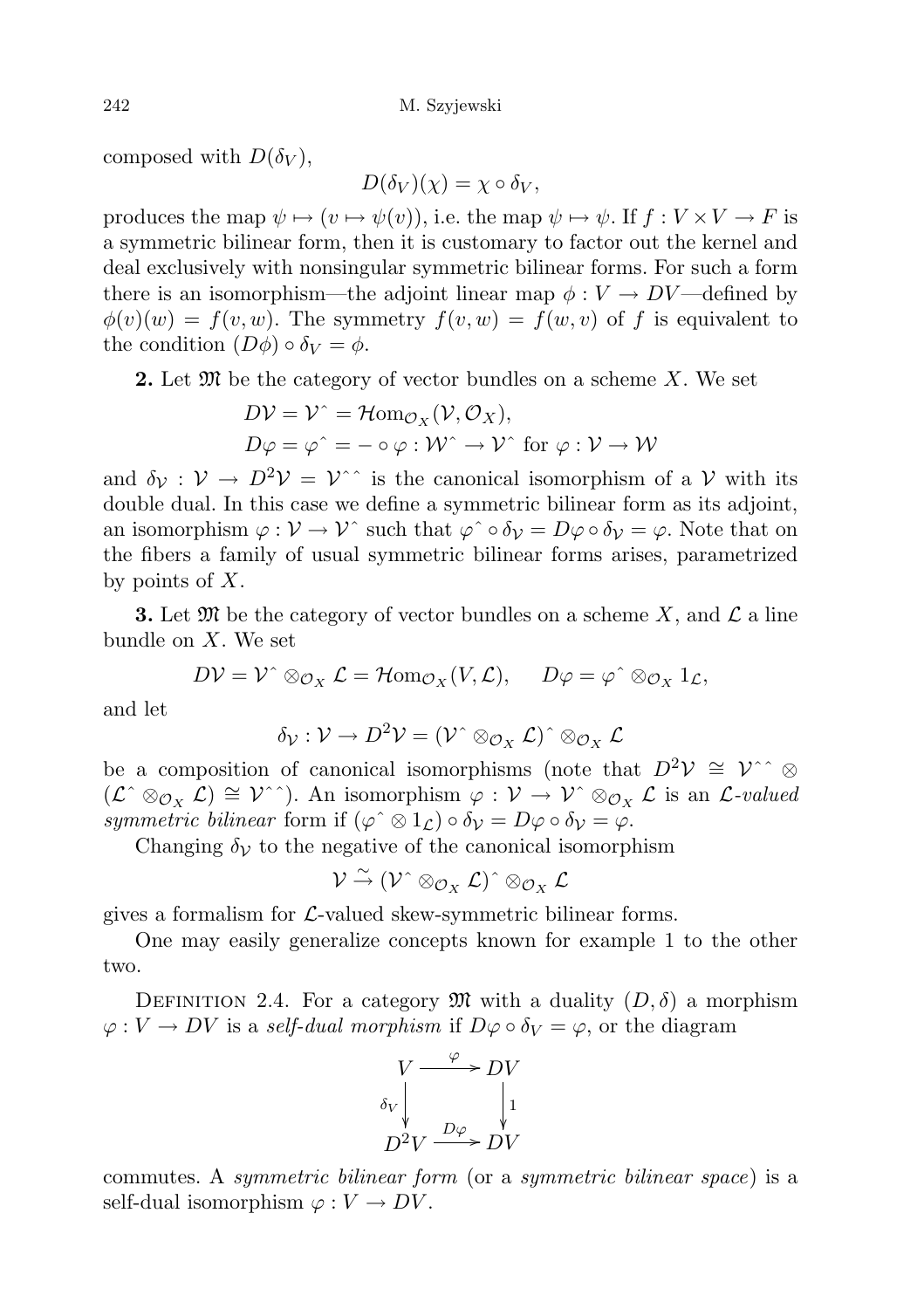Compare [\[2,](#page-65-6) Def. 1.1.2] and the following remark.

EXAMPLE 2.1.  $(0, 0)$  is a symmetric bilinear form for arbitrary  $(D, \delta)$ .

There are obvious notions of isomorphism of symmetric bilinear forms and of direct sum of symmetric bilinear forms. In all three examples there is a well defined bi-exact tensor product of symmetric bilinear forms.

DEFINITION 2.5. Let  $\varphi: V \to DV$  be a symmetric bilinear form. For an admissible monomorphism  $\alpha: U \rightarrowtail V$  an *orthogonal complement*  $U^{\perp}$  of  $U \stackrel{\alpha}{\rightarrow} V$  is a kernel of the composition  $V \stackrel{\varphi}{\rightarrow} DV \stackrel{Da}{\longrightarrow} DU$ , so there is an exact sequence

$$
0 \to U^{\perp} \rightarrowtail V \xrightarrow{(D\alpha)\circ\varphi} DU.
$$

The kernel  $U^{\perp}$  exists, since  $\alpha$  is admissible.

A direct generalization of the above notions to self-dual morphisms which are not isomorphisms is impossible.

EXAMPLE 2.2. Let  $\mathfrak{M}$  be a full subcategory of the category of finitely generated abelian groups, having free abelian groups as objects, and exact sequences of free abelian groups as admissible exact sequences, with the dualization functor

$$
DA = \text{Hom}_{\mathbb{Z}}(A, \mathbb{Z}).
$$

Multiplication by 2 is a self-dual map, and even a bimorphism (a monomorphism and an epimorphism) in M. It is a symmetric bilinear map which is not a form. It has a nontrivial cokernel  $\mathbb{Z}/2\mathbb{Z}$  in the ambient abelian category, but the functor D is not defined on  $\mathbb{Z}/2\mathbb{Z}$ .

EXAMPLE 2.3. Let  $\varphi: V \to DV$  be a self-dual morphism. The morphism  $\varphi$  has a kernel in the ambient abelian category, but it need not have a kernel in the category  $\mathfrak{M}$ ; even if it does have a kernel in  $\mathfrak{M}$ , it may differ from the kernel in the ambient abelian category (e.g. consider the opposite to the category M of the last example, and the same morphism), unless the kernel in the ambient abelian category is an object of M.

To avoid the situation described in the last example, we define admissible symmetric bilinear maps as follows:

DEFINITION 2.6. An *admissible symmetric bilinear map* (briefly: an a.s.b.m.)  $\varphi: V \to DV$  is a self-dual morphism which has a decomposition  $\varphi = \mu \circ \eta$  with  $\mu$  an admissible monomorphism and  $\eta$  an admissible epimorphism.

Remark 2.1. This is a terminological novelty: a symmetric bilinear form is nonsingular by definition; a symmetric bilinear map may be singular.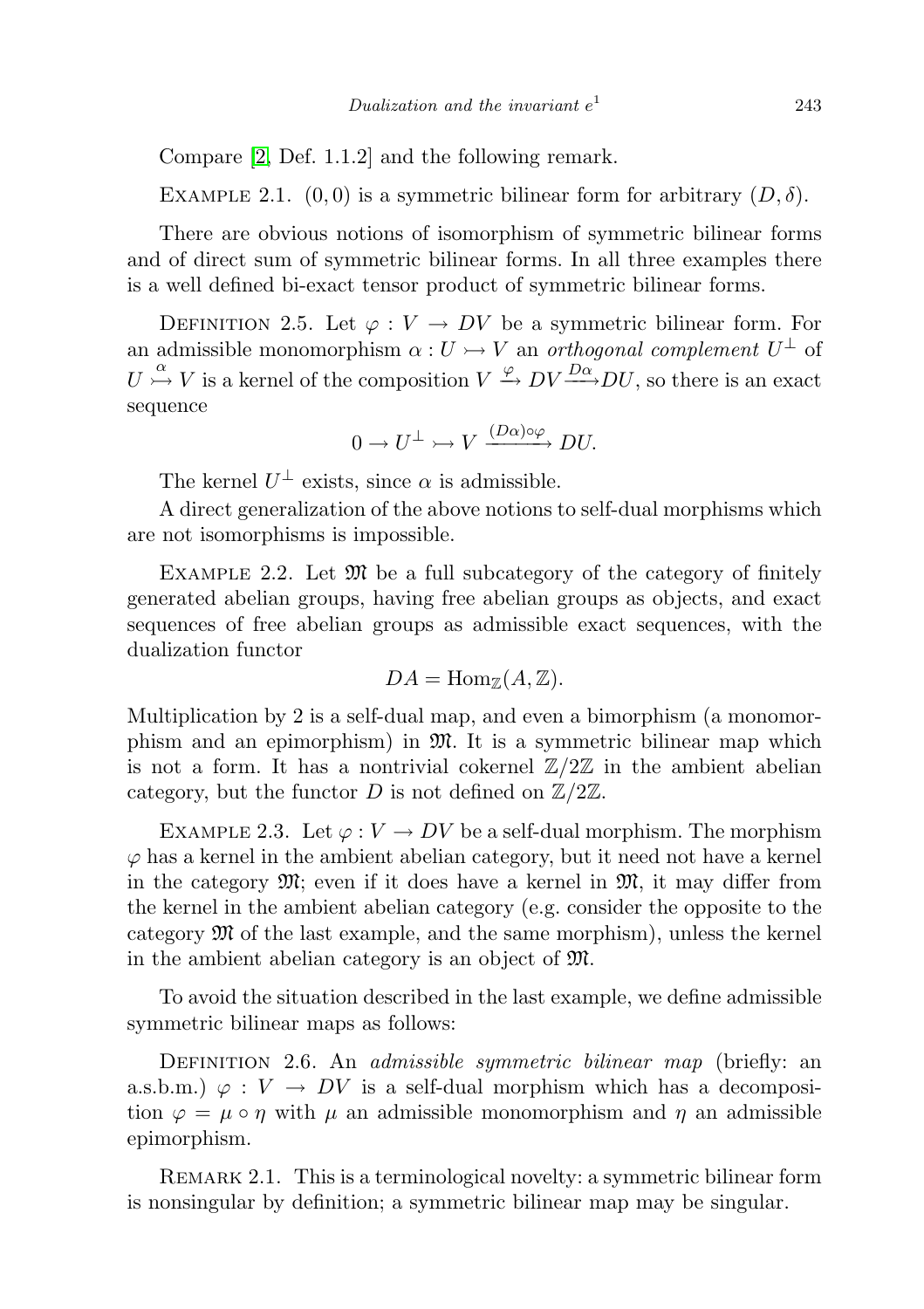#### 244 M. Szyjewski

An a.s.b.m.  $\varphi$  has both a kernel and a cokernel, and Coker  $\varphi \cong D$  Ker $\varphi$ . An a.s.b.m. is a symmetric bilinear form iff  $\text{Ker } \varphi = 0$ . If  $\varphi : V \to DV$  is an a.s.b.m. and  $\varphi = \mu \circ \eta$ , then there is a commutative diagram

$$
V \xrightarrow{\eta} W \rightarrow{\mu} D V
$$
  
\n
$$
\delta_V \downarrow \sim \qquad \qquad \downarrow \psi
$$
  
\n
$$
D^2 V \xrightarrow{D\mu} DW \xrightarrow{D\eta} DV
$$

with an isomorphism  $\psi$  which must be self-dual. Thus every a.s.b.m. is of the form

$$
\varphi = D\eta \circ \psi \circ \eta
$$

for a symmetric bilinear form  $\psi$  and an admissible epimorphism  $\eta$ .

If  $\varphi: V \to DV$  is an a.s.b.m. with a decomposition as above,  $\alpha: U \to V$ is a morphism, Ker  $\varphi = (R \rightarrow V)$  factors through  $\alpha$ ,

$$
(R \rightarrowtail V) = (R \xrightarrow{\beta} U \xrightarrow{\alpha} V)
$$

and  $\beta: R \to U$  has a cokernel in  $\mathfrak{M}$ , then  $\beta$  is an admissible monomorphism. If, in addition,  $\alpha: U \to V$  is an admissible monomorphism and Coker  $\beta =$  $U \rightarrow S$ , then  $S \rightarrow W$  is an admissible monomorphism. Thus it has an orthogonal complement  $S^{\perp}$  in the symmetric bilinear space  $(W, \psi)$ . Then  $V \times_W S^{\perp}$  is an object of  $\mathfrak{M}, V \times_W S^{\perp} \to S^{\perp}$  is an admissible epimorphism, and  $V \times_W S^\perp \to V$  is an admissible monomorphism. Moreover,  $V \times_W S^\perp \to$ V is a kernel of  $D\alpha \circ \varphi$  and  $R \to V \times_W S^{\perp}$  is an admissible monomorphism.

DEFINITION 2.7. Let  $\varphi: V \to DV$  be an a.s.b.m. If  $\alpha: U \to V$  is an admissible subobject such that Ker  $\varphi$  factors through  $\alpha$  with cokernel in  $\mathfrak{M}$ , then the *orthogonal complement*  $U^{\perp} \rightarrowtail V$  of  $\alpha : U \rightarrowtail V$  is the kernel of  $D\alpha \circ \varphi$ ,

$$
(U^{\perp} \rightarrowtail V) = \text{Ker}(D\alpha \circ \varphi).
$$

An orthogonal complement of an admissible subobject is itself an admissible subobject, since the sequence

$$
U^{\perp} \rightarrowtail V \twoheadrightarrow DS
$$

is admissible. Moreover, Ker  $\varphi$  factors through  $U^{\perp} \rightarrowtail V$  with cokernel in  ${\mathfrak M}.$ 

If  $\varphi: V \to DV$  is a symmetric bilinear form and  $\kappa: V \to V/U$  is a cokernel of an admissible subobject  $j: U \rightarrow V$ , then  $\varphi$  induces an isomorphism  $U^{\perp} \cong D(V/U)$ :

$$
0 \longrightarrow D(V/U) \xrightarrow{D\kappa} DV \xrightarrow{Di} DU \longrightarrow 0
$$
  
\n
$$
\downarrow^{\lambda} \qquad \qquad \downarrow^{\varphi} \qquad \qquad \downarrow^{\varphi} \qquad \qquad \downarrow^{\varphi} \qquad \qquad \downarrow^{\varphi} \qquad \downarrow^{\varphi} \qquad \downarrow^{\varphi} \qquad \downarrow^{\varphi} \qquad \downarrow^{\varphi} \qquad \downarrow^{\varphi} \qquad \downarrow^{\varphi} \qquad \downarrow^{\varphi} \qquad \downarrow^{\varphi} \qquad \downarrow^{\varphi} \qquad \downarrow^{\varphi} \qquad \downarrow^{\varphi} \qquad \downarrow^{\varphi} \qquad \downarrow^{\varphi} \qquad \downarrow^{\varphi} \qquad \downarrow^{\varphi} \qquad \downarrow^{\varphi} \qquad \downarrow^{\varphi} \qquad \downarrow^{\varphi} \qquad \downarrow^{\varphi} \qquad \downarrow^{\varphi} \qquad \downarrow^{\varphi} \qquad \downarrow^{\varphi} \qquad \downarrow^{\varphi} \qquad \downarrow^{\varphi} \qquad \downarrow^{\varphi} \qquad \downarrow^{\varphi} \qquad \downarrow^{\varphi} \qquad \downarrow^{\varphi} \qquad \downarrow^{\varphi} \qquad \downarrow^{\varphi} \qquad \downarrow^{\varphi} \qquad \downarrow^{\varphi} \qquad \downarrow^{\varphi} \qquad \downarrow^{\varphi} \qquad \downarrow^{\varphi} \qquad \downarrow^{\varphi} \qquad \downarrow^{\varphi} \qquad \downarrow^{\varphi} \qquad \downarrow^{\varphi} \qquad \downarrow^{\varphi} \qquad \downarrow^{\varphi} \qquad \downarrow^{\varphi} \qquad \downarrow^{\varphi} \qquad \downarrow^{\varphi} \qquad \downarrow^{\varphi} \qquad \downarrow^{\varphi} \qquad \downarrow^{\varphi} \qquad \downarrow^{\varphi} \qquad \downarrow^{\varphi} \qquad \downarrow^{\varphi} \qquad \downarrow^{\varphi} \qquad \downarrow^{\varphi} \qquad \downarrow^{\varphi} \qquad \downarrow^{\varphi} \qquad \downarrow^{\varphi} \qquad \downarrow^{\varphi} \qquad \downarrow^{\varphi} \qquad \downarrow^{\varphi} \qquad \downarrow^{\varphi} \qquad \downarrow^{\
$$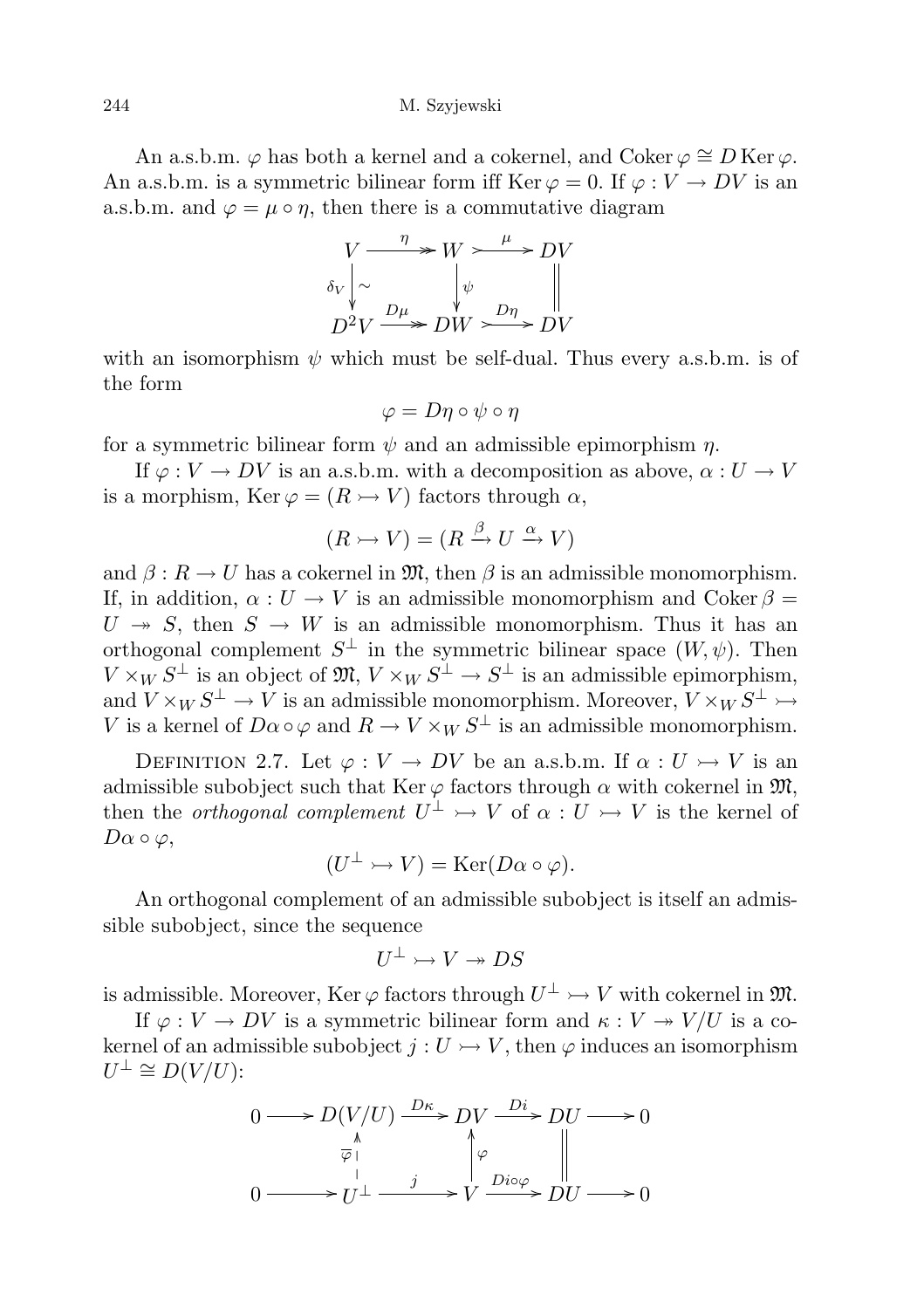LEMMA 2.4. If  $i: U \to V$  is an admissible subobject such that Ker  $\varphi$  $factors$  through U with cokernel in  $\mathfrak{M},$  then  $U^{\perp \perp} = U$ .

Proof. Dualization of the exact sequence

$$
0 \to U^{\perp} \xrightarrow{j} V \xrightarrow{Div\varphi} DU \to 0
$$

yields an exact sequence

$$
0 \to D^2U \xrightarrow{D\varphi \circ D^2i} DV \xrightarrow{Dj} D(U^{\perp}) \to 0.
$$

Since Ker  $\varphi$  factors through U, it follows from the next lemma that the sequences

$$
0 \to D^2 U \xrightarrow{D^2 i} D^2 V \xrightarrow{D^j \circ D\varphi} D(U^{\perp}),
$$
  
\n
$$
0 \to U \xrightarrow{D^2 i \circ \delta_U} D^2 V \xrightarrow{D^j \circ D\varphi} D(U^{\perp}),
$$
  
\n
$$
0 \to U \xrightarrow{\delta_V \circ i} D^2 V \xrightarrow{D^j \circ D\varphi} D(U^{\perp}),
$$
  
\n
$$
0 \to U \xrightarrow{i} V \xrightarrow{D^j \circ \varphi} D(U^{\perp})
$$

are exact in the ambient abelian category. Hence  $(U \stackrel{i}{\rightarrow} V) = \text{Ker}(Dj \circ \varphi)$ , i.e.  $U = U^{\perp \perp}$ .

Lemma 2.5. Assume there are morphisms

 $\alpha : A \to B$ ,  $\beta : B \to C$ ,  $\gamma : C \to D$ 

in an abelian category. If Ker  $\beta$  factors through  $\alpha$ , then the exactness of

$$
0 \to A \xrightarrow{\beta \circ \alpha} C \xrightarrow{\gamma} D
$$

implies the exactness of

$$
0 \to A \xrightarrow{\alpha} B \xrightarrow{\gamma \circ \beta} D.
$$

The subobjects  $U, U^{\perp}$  of V may have various mutual positions; two particular cases are important.

DEFINITION 2.8. Let  $\varphi: V \to DV$  be an a.s.b.m., and let  $i: U \to V$  be a morphism. Then  $i: U \to V$  is nonsingular if  $Di \circ \varphi \circ i: U \to DU$  is an isomorphism.

Note that every nonsingular  $i: U \to V$  is a direct summand with complementary summand  $U^{\perp} \to V$ .

DEFINITION 2.9. Let  $\varphi: V \to DV$  be an a.s.b.m., and let  $i: U \to V$ be an admissible monomorphism such that Ker  $\varphi$  factors through i. Then  $i: U \to V$  is totally isotropic (or sublagrangian) if it factors through j:  $U^{\perp} \to V$  (i.e. there exists an  $\alpha': U \to U^{\perp}$  such that  $i = j \circ \alpha'$ ) and the cokernel  $U^{\perp}/U$  is in  $\mathfrak{M}$ .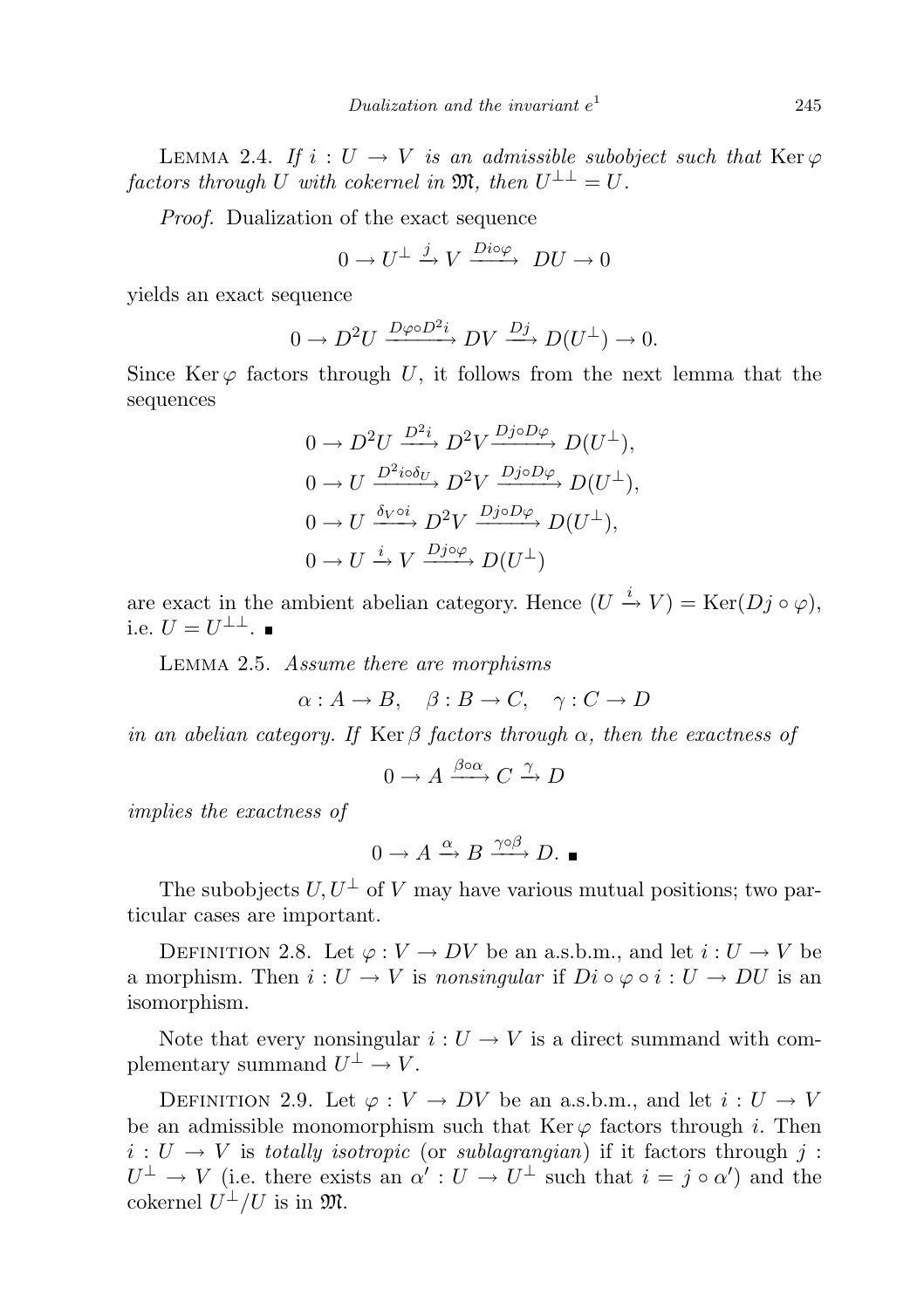Of course, for an a.s.b.m.  $\varphi: V \to DV$  all nontrivial subobjects are nonsingular only if it is a symmetric bilinear form. Nevertheless, there are symmetric forms with singular nontrivial subobjects. If  $i: U \to V$  is nonsingular, then  $Di \circ \varphi \circ i : U \to DU$  is an isomorphism, the induced symmetric bilinear form  $\varphi|_U$ .

If  $\varphi: V \to DV$  is a symmetric bilinear form and  $i: U \to V$  is totally isotropic, then  $Di \circ \varphi$  induces an isomorphism  $V/U^{\perp} \to DU$  and a morphism  $V/U \to DU$ . If  $U \to V$  is totally isotropic, then  $U \to U^{\perp}$  is an admissible monomorphism.

DEFINITION 2.10. Let  $\varphi: V \to DV$  be an a.s.b.m. An admissible monomorphism  $\alpha: U \to V$  is a *Lagrangian* (or a *metabolizer*) if it is the kernel of  $D\alpha \circ \varphi$  ( $D\alpha \circ \varphi \circ \alpha = 0$  and given  $\beta : T \to V$  such that  $D\alpha \circ \varphi \circ \beta = 0$ , there exists a unique  $\overline{\beta}: T \to U$  such that  $\alpha \circ \overline{\beta} = \beta$ , i.e. the diagram



with exact rows commutes. An a.s.b.m.  $\varphi: V \to DV$  is metabolic if it possesses a Lagrangian.

If  $(V, \varphi)$  is a metabolic space ("space" means that  $\varphi$  is an isomorphism), then in addition the map  $D\alpha \circ \varphi$  is an epimorphism and  $D\varphi \circ D^2\alpha$  is a monomorphism. In such a case  $Di \circ \varphi$  induces an isomorphism  $V/U \to DU$ .

Example 2.4. A hyperbolic form

$$
\begin{bmatrix} 0 & 1_{DV} \\ \delta_V & 0 \end{bmatrix} : V \oplus DV \to DV \oplus D^2V \cong V \oplus DV
$$

is a metabolic space with the Lagrangian V  $\left[\begin{smallmatrix} 1 \\ 0 \end{smallmatrix}\right]$  $\xrightarrow{\text{LOJ}} V \oplus DV.$ 

EXAMPLE 2.5. For an arbitrary symmetric bilinear form  $(V, \varphi)$ , the form

$$
\begin{bmatrix} \varphi & 0 \\ 0 & -\varphi \end{bmatrix} : V \oplus V \to DV \oplus DV
$$

has the Lagrangian V  $\left[\begin{smallmatrix} 1 \\ 1 \end{smallmatrix}\right]$  $\stackrel{\perp}{\longrightarrow} V \oplus V$ , so it is metabolic.

EXAMPLE 2.6. For an arbitrary self-dual map  $\alpha : U \rightarrow DU$  (i.e. with  $D\alpha \circ \delta_U = \alpha$ ) the *split metabolic space* 

$$
H(U, \alpha) = \left(U \oplus DU, \begin{bmatrix} \alpha & 1_{DU} \\ \delta_U & 0 \end{bmatrix}\right)
$$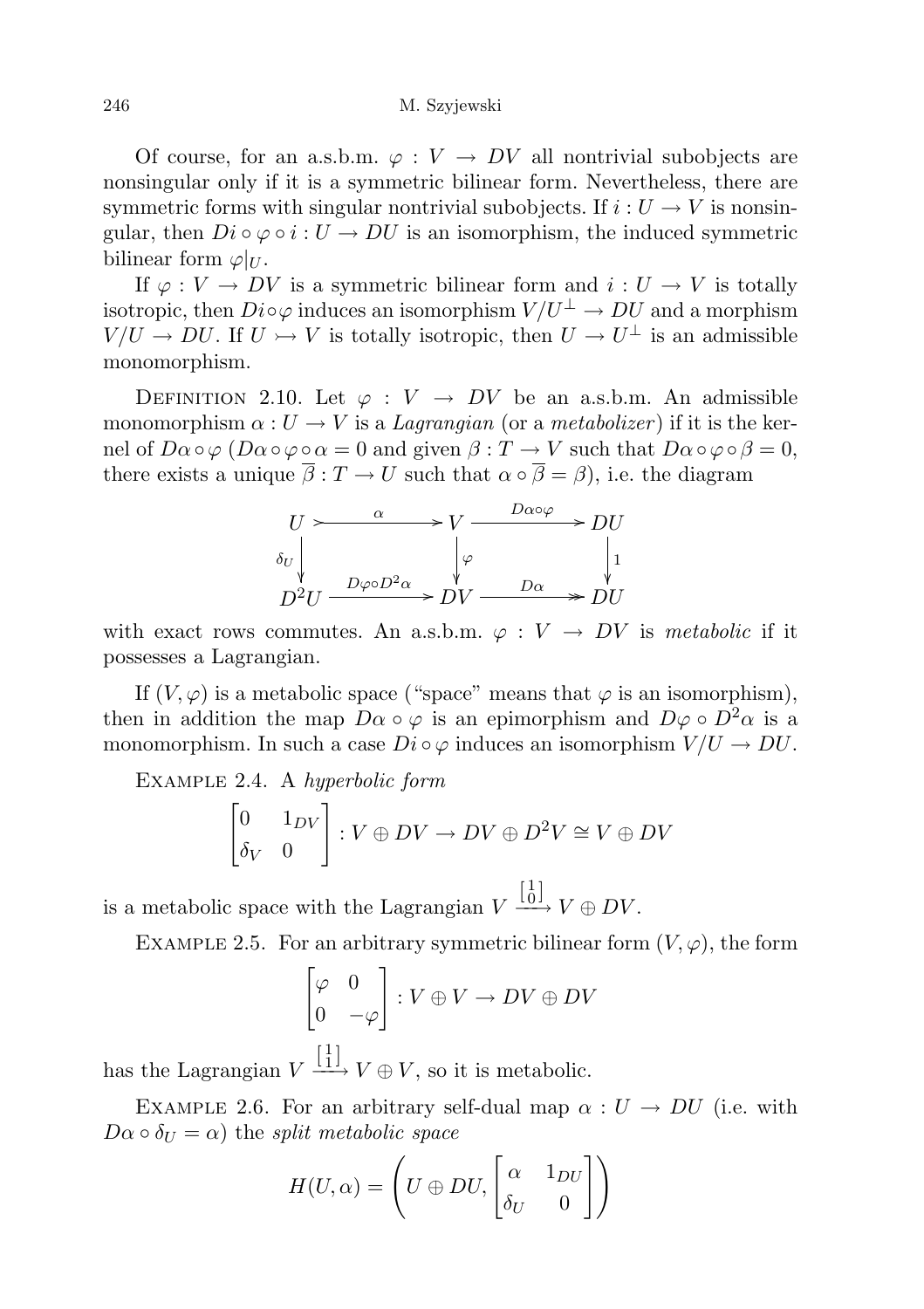is metabolic, since the subobject

$$
\begin{bmatrix} 0 \\ 1_{DU} \end{bmatrix} : DU \to U \oplus DU
$$

is a Lagrangian:

$$
\operatorname{Ker}\left(D\begin{bmatrix}0\\1_{DU}\end{bmatrix}\begin{bmatrix}\alpha&1_{DU}\\ \delta_U&0\end{bmatrix}\right)=\operatorname{Ker}\left([0,1_{D^2U}]\begin{bmatrix}\alpha&1_{DU}\\ \delta_U&0\end{bmatrix}\right)
$$

$$
=\operatorname{Ker}\left[\delta_U,0\right]=\begin{bmatrix}0\\1_{DU}\end{bmatrix}.
$$

EXAMPLE 2.7. For a split metabolic space  $H(U, \alpha) = (U \oplus DU, \begin{bmatrix} \alpha & 1_{DU} \\ \delta_{U} & 0 \end{bmatrix})$  $\begin{bmatrix} \alpha & 1_{DU} \\ \delta_U & 0 \end{bmatrix}$ and an arbitrary map  $\gamma : U \to DU$ , there is an isomorphism  $H(U, \alpha) \cong$  $H(U, \alpha + \gamma + D\gamma \circ \delta_U)$ . The isomorphism is given by

$$
\begin{bmatrix} 1_U & 0 \\ \gamma & 1_{DU} \end{bmatrix} : U \oplus DU \to U \oplus DU
$$

since

$$
\left(D\begin{bmatrix}1_U & 0\\ \gamma & 1_{DU}\end{bmatrix}\right)\begin{bmatrix}\alpha & 1_{DU}\\ \delta_U & 0\end{bmatrix}\begin{bmatrix}1_U & 0\\ \gamma & 1_{DU}\end{bmatrix}
$$

$$
=\begin{bmatrix}1_{DU} & D\gamma\\ 0 & 1_{D^2U}\end{bmatrix}\begin{bmatrix}\alpha & 1_{DU}\\ \delta_U & 0\end{bmatrix}\begin{bmatrix}1_U & 0\\ \gamma & 1_{DU}\end{bmatrix}
$$

$$
=\begin{bmatrix}1_{DU} & D\gamma\\ 0 & 1_{D^2U}\end{bmatrix}\begin{bmatrix}\alpha+\gamma & 1_{DU}\\ \delta_U & 0\end{bmatrix}=\begin{bmatrix}\alpha+\gamma+D\gamma\circ\delta_U & 1_{DU}\\ \delta_U & 0\end{bmatrix}.
$$

It follows that a split metabolic space need not be hyperbolic; it is so for symmetric bilinear forms over a field of characteristic 2.

Example 2.8. If

$$
U\overset{i}{\longrightarrow}V\overset{j}{\twoheadrightarrow}W
$$

is an admissible exact sequence, then  $\begin{bmatrix} i & 0 \\ 0 & Dj \end{bmatrix}$  :  $U \oplus DW \rightarrow V \oplus DV$  is a Lagrangian for the hyperbolic space  $(V \oplus DV, \begin{bmatrix} 0 & 1 \\ \delta_V & 0 \end{bmatrix})$ . In fact,

$$
D\begin{bmatrix} i & 0 \\ 0 & Dj \end{bmatrix} \circ \begin{bmatrix} 0 & 1 \\ \delta_V & 0 \end{bmatrix} = \begin{bmatrix} Di & 0 \\ 0 & D^2j \end{bmatrix} \circ \begin{bmatrix} 0 & 1 \\ \delta_V & 0 \end{bmatrix}
$$

$$
= \begin{bmatrix} 0 & Di \\ D^2j \circ \delta_V & 0 \end{bmatrix} = \begin{bmatrix} 0 & Di \\ \delta_W \circ j & 0 \end{bmatrix}
$$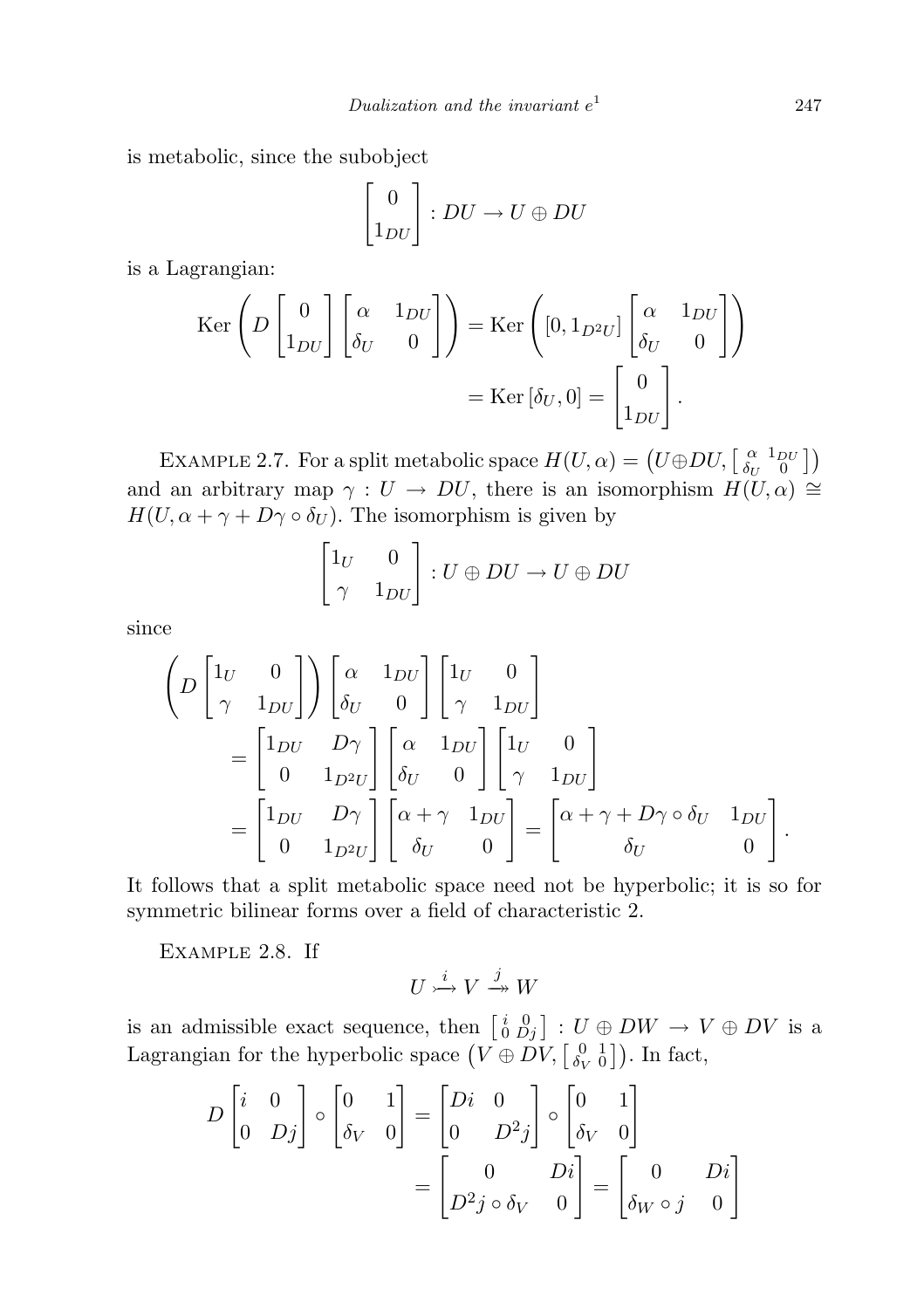and the sequence

$$
U \oplus DW \xrightarrow{\begin{bmatrix} i & 0 \\ 0 & Dj \end{bmatrix}} V \oplus DV \xrightarrow{\begin{bmatrix} 0 & Di \\ \delta_{W} \circ j & 0 \end{bmatrix}} MU \oplus D^2W
$$

is exact, since if for any  $\begin{bmatrix} f \\ g \end{bmatrix} : K \to V \oplus DV$  the equality

$$
\begin{bmatrix} 0 & Di \\ \delta_W \circ j & 0 \end{bmatrix} \begin{bmatrix} f \\ g \end{bmatrix} = \begin{bmatrix} Di \circ g \\ \delta_W \circ j \circ f \end{bmatrix} = \begin{bmatrix} 0 \\ 0 \end{bmatrix}
$$

holds, then g factors through Ker  $Di$ ,  $g = Dj \circ \overline{g}$ . Therefore f factors through  $\text{Ker}(\delta_W \circ j) = \text{Ker } j, f = i \circ \bar{f}, \text{ so}$ 

$$
\begin{bmatrix} f \\ g \end{bmatrix} = \begin{bmatrix} i & 0 \\ 0 & Dj \end{bmatrix} \begin{bmatrix} \overline{f} \\ \overline{g} \end{bmatrix}.
$$

## 2.4. Witt groups

PROPOSITION 2.6. Let  $\varphi: V \to DV$  be an a.s.b.m. If  $i: U \to V$  is totally isotropic and

$$
(U \xrightarrow{i} V) = (U \xrightarrow{\overline{i}} U^{\perp} \xrightarrow{j} V),
$$

and if  $\kappa: U^{\perp} \to U^{\perp}/U$  is the natural map, then  $\varphi$  induces a unique symmetric bilinear form  $\widetilde{\varphi}: U^{\perp}/U \to D(U^{\perp}/U)$  such that

$$
D\kappa \circ \widetilde{\varphi} \circ \kappa = Dj \circ \varphi \circ j.
$$

*Proof.* By assumption there is an exact sequence  $U^{\perp} \stackrel{j}{\rightarrow} V \stackrel{(Di) \circ \varphi}{\longrightarrow} DU$ . Hence

$$
0 = D(Di \circ \varphi \circ j) = Dj \circ D\varphi \circ D^{2}i,
$$
  
\n
$$
0 = 0 \circ \delta_{U} = Dj \circ D\varphi \circ D^{2}i \circ \delta_{U} = Dj \circ D\varphi \circ \delta_{V} \circ i = Dj \circ \varphi \circ i,
$$

and i factors through  $\text{Ker}(D_j \circ \varphi)$ . Moreover

$$
0 = Dj \circ \varphi \circ i = Dj \circ \varphi \circ j \circ \overline{i},
$$

so  $\bar{i}$  factors through  $\text{Ker}(Dj \circ \varphi \circ j)$  and there is an induced map  $\overline{\varphi}: U^{\perp}/U \to$  $D(U^{\perp})$  such that

$$
\overline{\varphi} \circ \kappa = Dj \circ \varphi \circ j.
$$

The commutative diagram

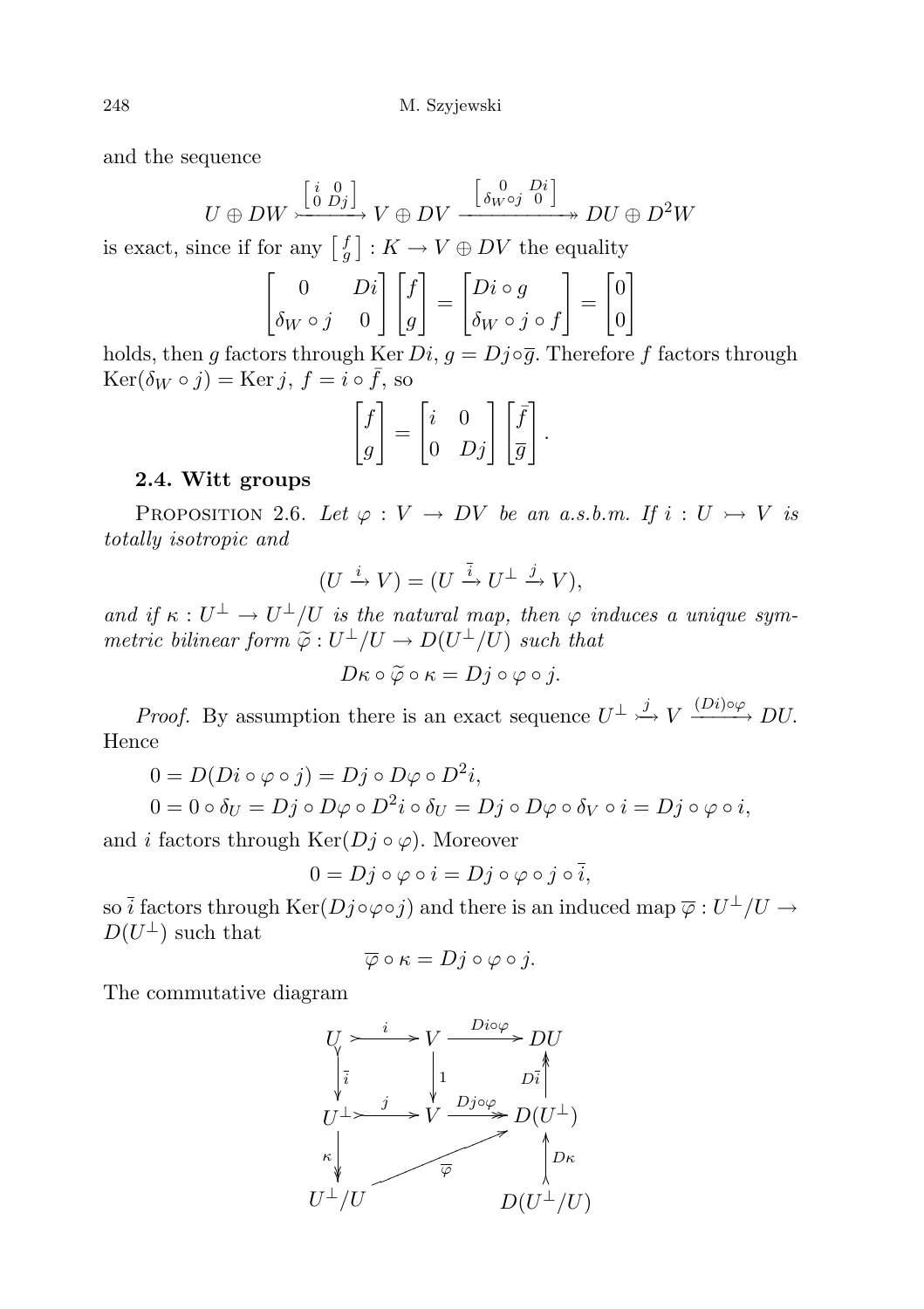has exact columns, and the induced map  $\overline{\varphi}: U^{\perp}/U \to D(U^{\perp})$  has the property

$$
D\bar i\circ\overline\varphi\circ\kappa=D\bar i\circ Dj\circ\varphi\circ j=D(j\circ\bar i)\circ\varphi\circ j=Di\circ\varphi\circ j=0,
$$

which yields

$$
D\bar{i}\circ\overline{\varphi}=0,
$$

since  $\kappa$  is an epimorphism. It follows that  $\overline{\varphi}$  factors through  $D\kappa : D(U^{\perp}/U)$  $\rightarrow D(U^{\perp})$ ; let  $\tilde{\varphi}: U^{\perp}/U \rightarrow D(U^{\perp}/U)$  be such that  $\overline{\varphi} = D\kappa \circ \tilde{\varphi}$ . This induced map  $\tilde{\varphi}$  is the unique map which has the property that

$$
D\kappa \circ \widetilde{\varphi} \circ \kappa = Dj \circ \varphi \circ j.
$$

since  $D\kappa$  is a monomorphism and  $\kappa$  is an epimorphism. It follows that  $\tilde{\varphi}$  is symmetric, since  $D\widetilde{\varphi} \circ \delta_{U^{\perp}/U}$  has the same property:

$$
D(D\kappa \circ \widetilde{\varphi} \circ \kappa) \circ \delta_{U^{\perp}} = D(Dj \circ \varphi \circ j) \circ \delta_{U^{\perp}},
$$
  
\n
$$
D\kappa \circ D\widetilde{\varphi} \circ D^{2}\kappa \circ \delta_{U^{\perp}} = Dj \circ D\varphi \circ D^{2}j \circ \delta_{U^{\perp}},
$$
  
\n
$$
D\kappa \circ D\widetilde{\varphi} \circ \delta_{U^{\perp}/U} \circ \kappa = Dj \circ D\varphi \circ \delta_{V} \circ j,
$$
  
\n
$$
D\kappa \circ (D\widetilde{\varphi} \circ \delta_{U^{\perp}/U}) \circ \kappa = Dj \circ \varphi \circ j,
$$
  
\n
$$
D\widetilde{\varphi} \circ \delta_{U^{\perp}/U} = \widetilde{\varphi}.
$$

It is easy to check that  $\tilde{\varphi}$  is an isomorphism.

In the above case  $(V, \varphi)$  and  $(U^{\perp}/U, \widetilde{\varphi})$  are said to be *directly Witt equivat* alent.

EXAMPLE 2.9. A metabolic form is directly Witt equivalent to  $0 = (0, 0)$ .

<span id="page-16-0"></span>EXAMPLE 2.10. Let  $\varphi: V \to DV$  be an a.s.b.m. with a kernel  $k: R \to V$ . Then  $R^{\perp} = V$ :

$$
\delta_V(R^{\perp}) = \delta_V(\text{Ker}(Dk \circ \varphi)) = \delta_V(\text{Ker}(Dk \circ D\varphi \circ \delta_V))
$$
  
= 
$$
\text{Ker}(Dk \circ D\varphi) = \text{Ker}(D(\varphi \circ k)) = \text{Ker}(D(R \xrightarrow{0} DV))
$$
  
= 
$$
\text{Ker}(D^2V \xrightarrow{0} DR) = D^2V
$$

so  $R^{\perp} = V$  and  $(V, \varphi)$  is directly Witt equivalent to  $(V/R, \tilde{\varphi})$ .

In general Witt equivalence is the transitive completion of direct Witt equivalence.

DEFINITION 2.11. Two symmetric bilinear forms  $\varphi: V \to DV$  and  $\psi: U \to DU$  are Witt equivalent,  $(V, \varphi) \approx (U, \psi)$ , if there exist metabolic forms  $\chi_1 : M_1 \to DM_1$  and  $\chi_2 : M_2 \to DM_2$  such that

$$
(V, \varphi) \oplus (M_1, \chi_1) \cong (U, \psi) \oplus (M_2, \chi_2).
$$

REMARK 2.2. In the classical algebraic theory of quadratic forms,  $(V, \varphi)$  $\cong$   $(W, \psi)$  or  $\varphi \cong \psi$  denotes isomorphism,  $(V, \varphi) = (W, \psi)$  or  $\varphi = \psi$  denotes Witt equivalence, and  $\varphi \approx a$  signifies that  $\varphi$  represents a. There is no notion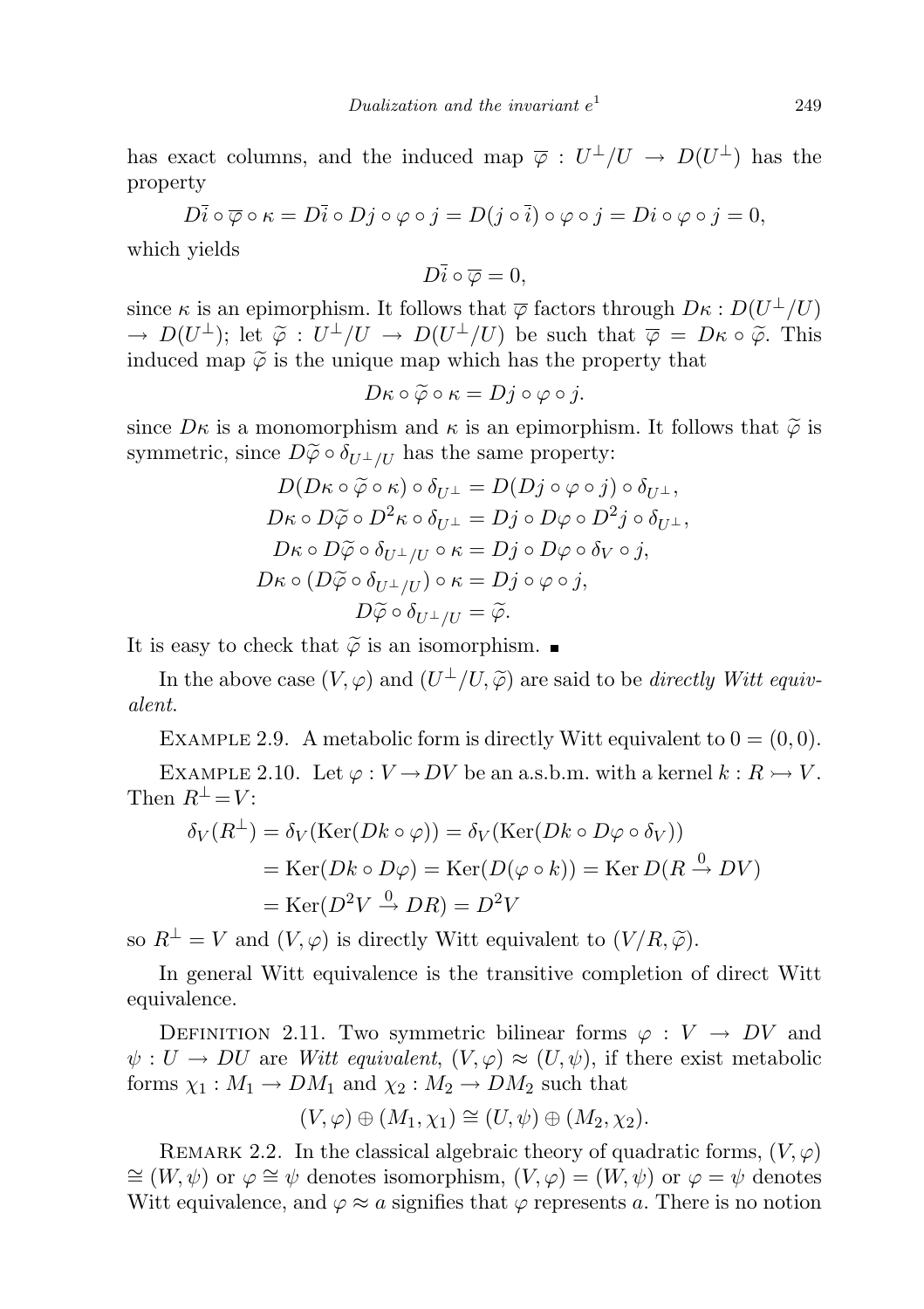of representing elements in the present categorical context, so we may reserve  $=$  for the identity relation and  $\approx$  for Witt equivalence.

PROPOSITION 2.7. Two a.s.b.m.  $\varphi: V \to DV$  and  $\psi: U \to DU$  are Witt equivalent,  $(V, \varphi) \approx (U, \psi)$ , iff the space  $(V \oplus U, \varphi \oplus (-\psi))$  is Witt equivalent to 0.

*Proof.* It is obvious that if for some metabolic  $(W, \mu)$  the form  $(V \oplus U \oplus W,$  $\varphi \oplus (-\psi) \oplus \mu$ ) is metabolic, then

$$
(V, \varphi) \oplus ((U, \psi) \oplus (U, -\psi) \oplus (W, \mu)) \cong (U, \psi) \oplus (V \oplus U \oplus W, \varphi \oplus (-\psi) \oplus \mu)
$$

so  $(V, \varphi)$  and  $(U, \psi)$  are Witt equivalent.

Conversely, if  $(V, \varphi) \approx (U, \psi)$  and  $(V, \varphi) \oplus (W, \mu) \cong (U, \psi) \oplus (W', \mu')$  for some metabolic  $(W, \mu)$ ,  $(W', \mu')$ , then the graph of this isomorphism is a Lagrangian in

$$
(V,\varphi)\oplus (W,\mu)\oplus (U,-\psi)\oplus (W',-\mu'),
$$

so  $(V \oplus U, \varphi \oplus (-\psi))$  is Witt equivalent to 0. ■

Even for projective modules over a ring, Witt equivalence of spaces of equal rank is weaker than isomorphism.

EXAMPLE 2.11. For  $X = \text{Spec } \mathbb{Z}$ , the well known lattice  $\Gamma_8$  generated by all  $e_i+e_j$ , and  $\frac{1}{2}\sum_{i=1}^8 e_i$  in the Euclidean space  $\mathbb{R}^8$  with the usual scalar product defines a rank 8 free abelian group together with a self-dual isomorphism  $\beta: \Gamma_8 \to \text{Hom}(\Gamma_8, \mathbb{Z})$  which is not isomorphic to  $8 \cdot \langle 1 \rangle = \langle 1, 1, 1, 1, 1, 1, 1, 1 \rangle$ since the integer  $\beta(u)(u)$  is even for arbitrary  $u \in \Gamma_8$  (see [\[10,](#page-65-7) Chapt. 2]). Nevertheless,  $\Gamma_8$  and  $8 \cdot \langle 1 \rangle$  are Witt equivalent, since (Theorem 4.3 of [\[10,](#page-65-7) Chapt. 2]) the space  $\Gamma_8 \oplus 8 \cdot \langle -1 \rangle$  is hyperbolic.

EXAMPLE 2.12. For  $X = \text{Spec } \mathbb{R}[x, y]$  it is known that  $W(\mathbb{R}) \to$  $W(\mathbb{R}[x, y])$  is an isomorphism (the Karoubi theorem). Parimala [\[15\]](#page-65-8) produced a sequence of invertible symmetric matrices

$$
S_n = \begin{bmatrix} 4 + y^{2n}(1 + x^2) & xy^n(1 + y^{2n}) & 0 & y^n(1 + x^2y^{2n}) \\ xy^n(1 + y^{2n}) & 1 + x^2y^{4n} & -y^n(1 + x^2y^{2n}) & 0 \\ 0 & -y^n(1 + x^2y^{2n}) & 4 + y^{2n}(1 + x^2) & xy^n(1 + y^{2n}) \\ y^n(1 + x^2y^{2n}) & 0 & xy^n(1 + y^{2n}) & 1 + x^2y^{4n} \end{bmatrix}
$$

such that over  $\mathbb{R}[x, y]$ :

- $S_0$  is congruent to the identity matrix,
- if  $m \neq n$ , then  $S_m$  is not congruent to  $S_n$ ,
- for  $n > 0$  the bilinear space  $P_n = (\mathbb{R}[x, y]^4, S_n)$  is not extended from  $\mathbb{R}$ ,
- for  $n > 0$  the bilinear space  $P_n = (\mathbb{R}[x, y]^4, S_n)$  is indecomposable (so it has no orthogonal base).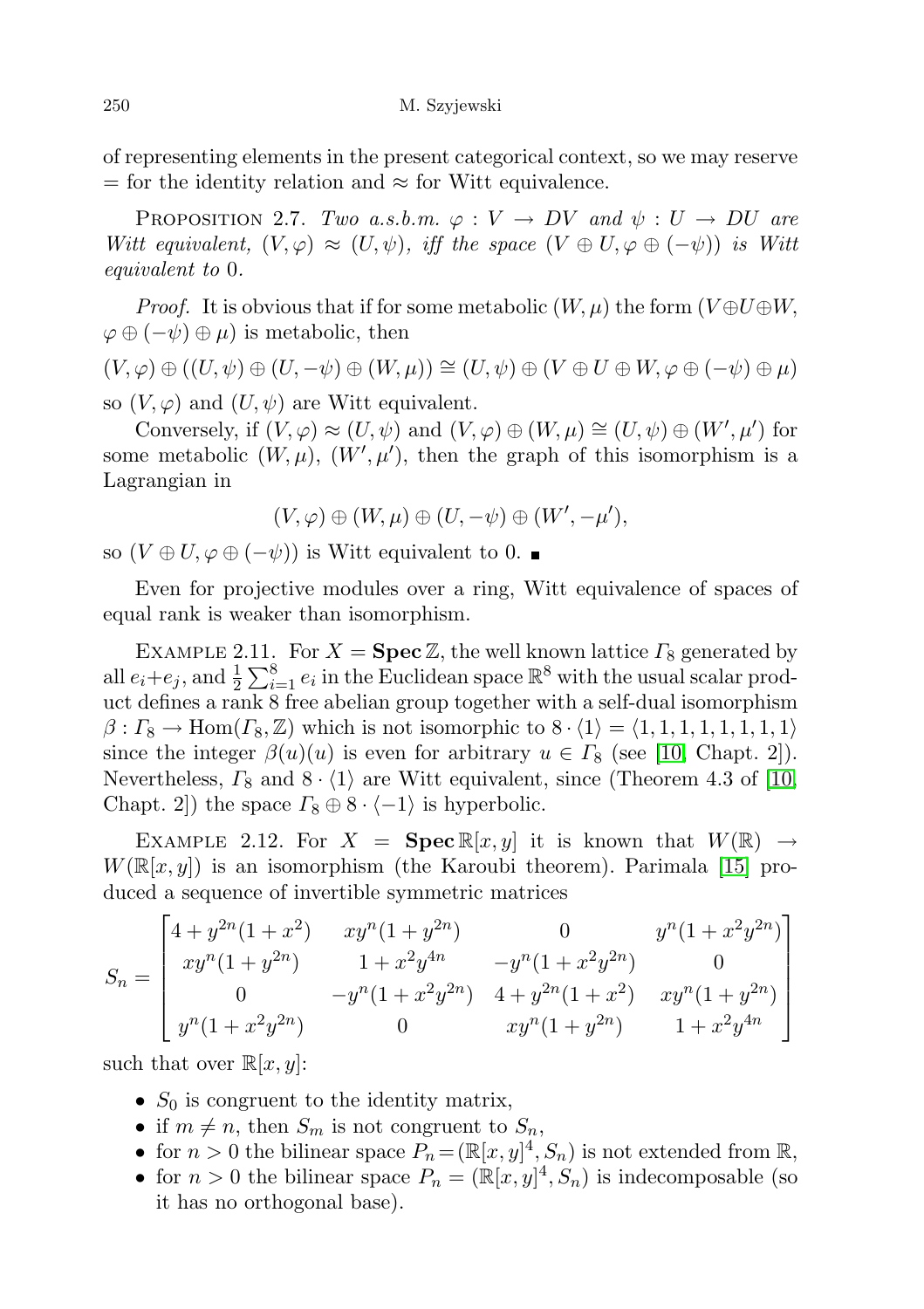Thus for  $n > 0$  the bilinear space  $P_n$  is not isomorphic to any symmetric bilinear space of dimension four extended from R. On the other hand, over the field  $\mathbb{R}(x, y)$  the space  $P_n$  is isomorphic to a totally positive space

$$
\left\langle 1+x^2y^{4n}, \frac{4+2x^2y^{4n}+y^{2n}+y^{6n}x^4}{1+x^2y^{4n}}, \frac{4+4x^2y^{4n}}{4+2x^2y^{4n}+y^{2n}+y^{6n}x^4}, \frac{16}{4+4x^2y^{4n}} \right\rangle
$$

and the map  $W(\mathbb{R}) \cong W(\mathbb{R}[x,y]) \to W(\mathbb{R}(x,y))$  is an injection, so over  $\mathbb{R}[x, y]$  this form is Witt equivalent to  $4 \cdot \langle 1 \rangle$ .

The symmetric bilinear space  $P_n$  extends from  $\text{Spec } \mathbb{R}[x, y] = \mathbb{A}_{\mathbb{R}}^2$  to the whole projective plane  $\mathbb{P}^2_{\mathbb{R}}$  (Theorem 4.1 of [\[7\]](#page-65-9)).

Note that a space Witt equivalent to 0 need not be metabolic, even in the exact category of finitely generated projective modules over a commutative ring.

It is easy to see that Witt equivalence is transitive.

PROPOSITION 2.8. Let  $\varphi: V \to DV$  be an a.s.b.m. If  $i: U \to V$  is totally isotropic, has a decomposition

$$
(U \xrightarrow{i} V) = (U \xrightarrow{\overline{i}} U^{\perp} \xrightarrow{j} V)
$$

and  $\kappa: U^{\perp} \to U^{\perp}/U$ , then  $(V, \varphi)$  and  $(U^{\perp}/U, \widetilde{\varphi})$  are Witt equivalent.

*Proof.* The a.s.b.m.  $(V, \varphi) \oplus (U^{\perp}/U, -\widetilde{\varphi})$  is metabolic, since the map

$$
\begin{bmatrix} j \\ \kappa \end{bmatrix} : U^{\perp} \to V \oplus U^{\perp}/U
$$

coincides with its orthogonal complement: first

$$
[Dj \circ \varphi -D\kappa \circ \widetilde{\varphi}] \begin{bmatrix} j \\ \kappa \end{bmatrix} = 0,
$$

and secondly  $U^{\perp \perp} = U$ , so there are exact sequences

$$
U^{\perp} \stackrel{j}{\rightarrowtail} V \xrightarrow{Div\varphi} DU, \quad U \stackrel{i}{\rightarrowtail} V \xrightarrow{Dj \circ \varphi} DU^{\perp}.
$$

If  $[Dj \circ \varphi \quad -D\kappa \circ \tilde{\varphi}]\begin{bmatrix} f \\ g \end{bmatrix} = 0$  for a map  $\begin{bmatrix} f \\ g \end{bmatrix} : K \to V \oplus U^{\perp}/U$ , then

$$
Dj \circ \varphi \circ f - D\kappa \circ \widetilde{\varphi} \circ g = 0,
$$
  
\n
$$
D\overline{i} \circ Dj \circ \varphi \circ f - D\overline{i} \circ D\kappa \circ \widetilde{\varphi} \circ g = 0,
$$
  
\n
$$
D(j \circ \overline{i}) \circ \varphi \circ f - D(\kappa \circ \overline{i}) \circ \widetilde{\varphi} \circ g = 0,
$$
  
\n
$$
Di \circ \varphi \circ f = 0.
$$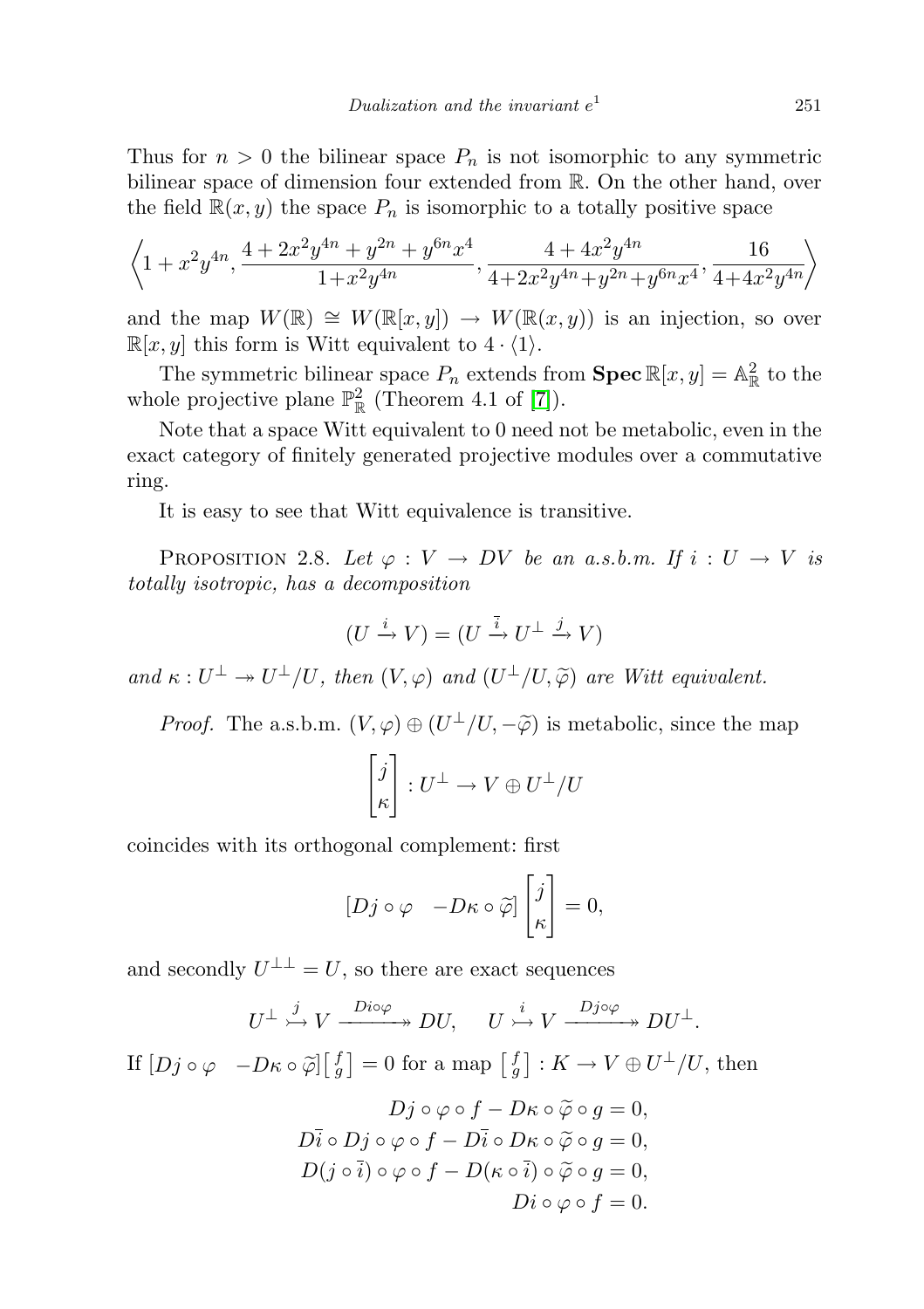Now, f factors through  $(U^{\perp} \stackrel{j}{\rightarrow} V) = \text{Ker}(Di \circ \varphi)$ , i.e.  $f = j \circ \bar{f}$  and

$$
Dj \circ \varphi \circ f - D\kappa \circ \widetilde{\varphi} \circ g = 0,
$$
  
\n
$$
Dj \circ \varphi \circ j \circ \overline{f} - D\kappa \circ \widetilde{\varphi} \circ g = 0,
$$
  
\n
$$
D\kappa \circ \widetilde{\varphi} \circ \kappa \circ \overline{f} - D\kappa \circ \widetilde{\varphi} \circ g = 0,
$$
  
\n
$$
D\kappa \circ \widetilde{\varphi} \circ (\kappa \circ \overline{f} - g) = 0,
$$
  
\n
$$
\widetilde{\varphi} \circ (\kappa \circ \overline{f} - g) = 0,
$$
  
\n
$$
\kappa \circ \overline{f} - g = 0,
$$
  
\n
$$
g = \kappa \circ \overline{f},
$$

and  $\begin{bmatrix} f \\ g \end{bmatrix} = \begin{bmatrix} j \circ \bar{f} \\ \kappa \circ \bar{f} \end{bmatrix}$  $\begin{bmatrix} j \circ f \\ \kappa \circ f \end{bmatrix} = \begin{bmatrix} j \\ \kappa \end{bmatrix} \circ \bar{f}$ . Thus  $\begin{bmatrix} j \\ \kappa \end{bmatrix} : U^{\perp} \to V \oplus U^{\perp}/U$  is the kernel of  $[Dj \circ \varphi] - D\kappa \circ \widetilde{\varphi}]$ , which is an orthogonal complement of  $\begin{bmatrix} j \\ \kappa \end{bmatrix} : U^{\perp} \to$  $V\oplus U^\perp/U.$ 

DEFINITION 2.12. The Witt group  $W(\mathfrak{M}, D, \delta)$  of a duality  $(D, \delta)$  consists of all Witt equivalence classes of symmetric bilinear spaces with the operation ⊕ induced by direct sum.

In the case of vector spaces over a field  $F$  of characteristic different from 2 every metabolic form is hyperbolic and the Witt ring of the duality of example 1 is the usual Witt ring  $W(F)$  of the field F. In the case of example 2, of dualization  $DV = V^{\hat{ }}$  of vector bundles, we obtain the usual Witt ring  $W(X)$  of a scheme X, introduced by Knebusch [\[6\]](#page-65-10). The third example is less known (but not new, see e.g. [\[3\]](#page-65-11)); it yields the Witt group  $W(X, \mathcal{L})$  of (Witt classes of)  $\mathcal{L}\text{-valued symmetric bilinear forms of } X$ . Note that the usual Witt rings of Severi–Brauer varieties are known [\[16\]](#page-65-12), as also are the Witt groups of  $\mathcal{L}\text{-valued symmetric bilinear forms } [17]$  $\mathcal{L}\text{-valued symmetric bilinear forms } [17]$ .

<span id="page-19-0"></span>**2.5. Description of**  $K_1(\mathfrak{M})$ . A *double short exact sequence*, briefly d.s.e.s., is a pair of admissible short exact sequences with the same objects:

$$
\binom{C \overset{\beta}{\twoheadleftarrow} B \overset{\alpha}{\leftarrow} A}{C \overset{\delta}{\twoheadleftarrow} B \overset{\gamma}{\leftarrow} A}.
$$

We will abbreviate the above notation to

$$
(\ast) \qquad \qquad C \stackrel{\beta}{\leftarrow} B \stackrel{\alpha}{\leftarrow} A
$$

and refer to  $C \stackrel{\beta}{\leftarrow} B \stackrel{\alpha}{\leftarrow} A$  as the upper short exact sequence, and to  $C \stackrel{\delta}{\leftarrow} A$  $B \stackrel{\gamma}{\leftarrow} A$  as the lower short exact sequence of the d.s.e.s. (\*). We use a quite unusual convention: if the sequence is depicted vertically, with arrows going from top to bottom, then the upper exact sequence is to the left of the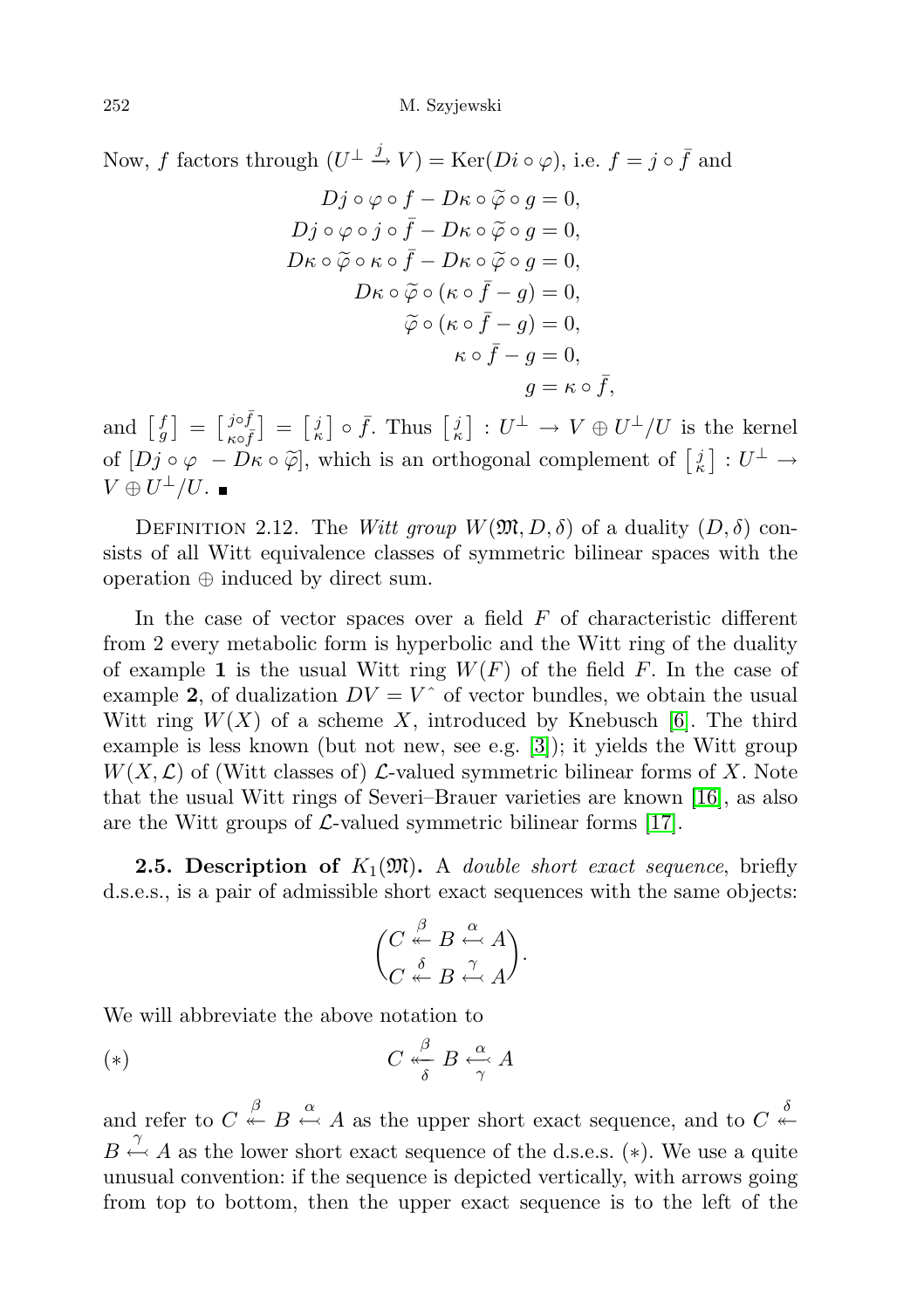arrow, as if the arrow were rotated like a rigid body together with its upper and lower sides.

The d.s.e.s.  $(*)$  defines a path in the K-theory space of the category  $\mathfrak{M}$ , e.g. in the G-construction of  $\mathfrak{M}$  from  $(A, A)$  to  $(B, B)$  and, together with the d.s.e.s.'s

$$
A \stackrel{1_A}{\underset{1_A}{\longleftarrow}} A \leftarrow 0, \quad B \stackrel{1_B}{\underset{1_B}{\longleftarrow}} B \leftarrow 0
$$

a loop  $\ell = \ell(\alpha, \gamma; \beta, \delta),$ 



It is easy to realize an element of  $K_1(\mathfrak{M}) = \pi_2(B(Q\mathfrak{M}), 0)$  produced by a double exact sequence: each of the exact sequences in the pair produces a complex of dimension 2 of parachute form, which appears when one glues together three 0 vertices of the pentagonal diagram of Proposition [2.2.](#page-7-0) So one may put one parachute inside the other and glue together equal paths on the border. The result for the double exact sequence  $A \succeq^{\alpha}$  $\sum_{\alpha'}^{\alpha} B$  $\frac{\beta}{\beta'} C$  is topologically equivalent to the "pretzel" surface  $|A \rangle \frac{\alpha}{\alpha}$  $\sum_{\alpha'}^{\alpha} B$  $\frac{\beta}{\beta'}$  C with two holes as in the figure:



One obtains an element of  $\pi_2(B(Q\mathfrak{M}), 0)$  putting a baloon inside this surface and inflating it. More formally this surface results from an octagon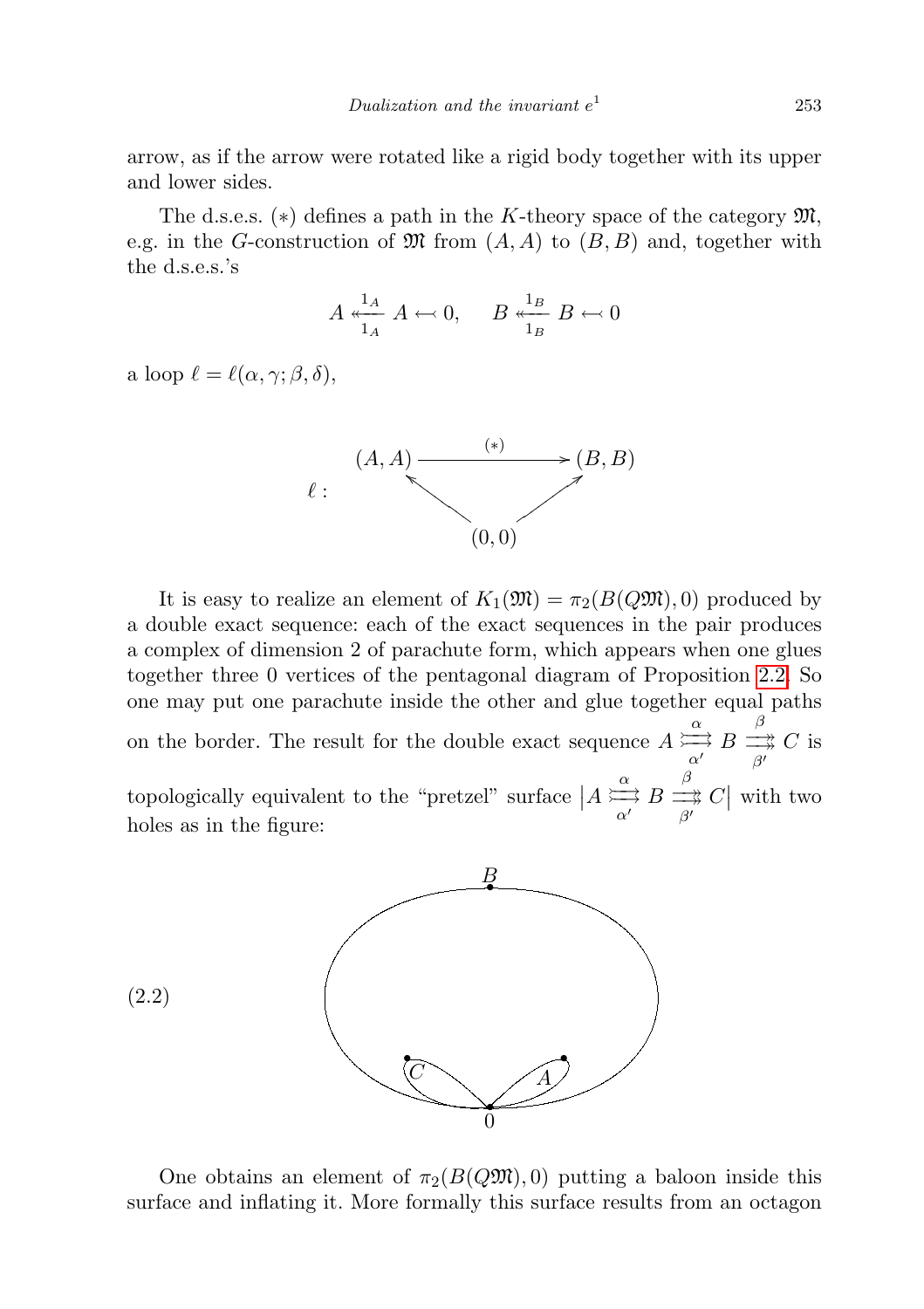with sides oriented as the border of the diagram

(2.3)  
\n
$$
0 \frac{0^{l_A}}{\sqrt{l_A^2 + \frac{d_1^2}{l_B^2}}} = 0
$$
\n
$$
0 \frac{0^{l_A}}{\sqrt{l_B^2 + \frac{d_1^2}{l_B^2}}} = \frac{0}{0} = 0
$$
\n
$$
0 \frac{0^{l_A}}{\sqrt{l_B^2 + \frac{d_1^2}{l_B^2}}} = \frac{0}{0} = 0
$$
\n
$$
0 \frac{0^{l_A}}{\sqrt{l_B^2 + \frac{d_1^2}{l_B^2}}} = \frac{0}{0} = 0
$$

<span id="page-21-0"></span>THEOREM 2.9.  $K_1(\mathfrak{M})$  may be described as follows:

- (a) Every element of  $K_1(\mathfrak{M})$  is represented by the loop  $\ell = \ell(\alpha, \gamma; \beta, \delta)$ of a d.s.e.s.
- (b)  $K_1(\mathfrak{M})$  is an abelian group generated by all d.s.e.s. in  $\mathfrak{M}$ , subject to the following relations:
	- (i) the class of (the loop of) the d.s.e.s. with equal upper and lower short exact sequences is zero;
	- (ii)  $(3 \times 3 \text{ lemma})$  for any diagram of six d.s.e.s.'s



such that the diagram of the upper short exact sequences commutes, and the diagram of the lower exact sequences commutes, the alternate sums of rows and columns coincide:

$$
\ell(a, a'; b, b') - \ell(c, c'; d, d') + \ell(e, e'; f, f')
$$
  
=  $\ell(g, g'; j, j') - \ell(h, h'; k, k') + \ell(i, i'; l, l').$ 

*Proof.* (a): [\[11,](#page-65-0) Theorem 2.1]; (b): [\[12,](#page-65-14) Theorem].  $\blacksquare$ 

Given an object A of  $\mathfrak{M}$  and  $\alpha \in \text{Aut}(A)$  we put

$$
\ell(\alpha) = \ell(0 \to A, 0 \to A; A \xrightarrow{1} A, A \xrightarrow{\alpha} A).
$$

REMARK 2.3. In fact, a pair  $\alpha, \alpha' \in \text{Aut}(A)$  gives rise to two double short exact sequences:

$$
(2.4) \t\t A \xleftarrow{\alpha} A \leftarrow 0
$$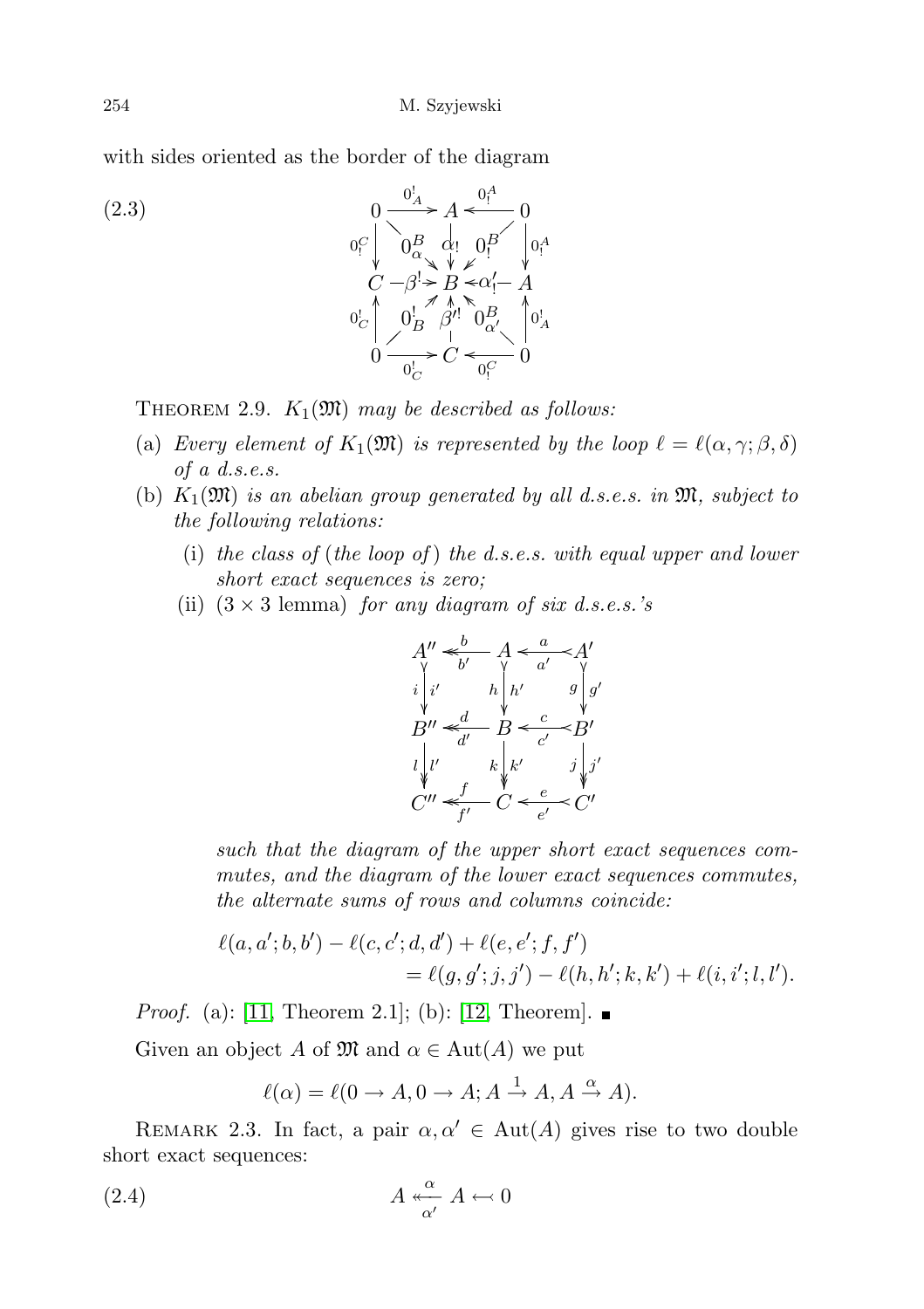and

$$
(2.5) \t\t 0 \leftarrow A \xleftarrow{\alpha} A
$$

whose classes are opposite to each other in  $K_1(\mathfrak{M})$ . There is a choice of signs: we choose the class of  $(\alpha')^{-1}\alpha$  in  $K_1(\mathfrak{M})$  to be given by [\(2.5\)](#page-22-0).

<span id="page-22-1"></span>LEMMA 2.10 ([\[12,](#page-65-14) Lemma 3.2]). Given an object A of  $\mathfrak{M}$ ,

- (i) the class  $\ell(\alpha)$  of the automorphism  $\alpha = \begin{bmatrix} 0 & 1 \\ -1 & 0 \end{bmatrix} \in \text{Aut}(A \oplus A)$  in  $K_1(\mathfrak{M})$  vanishes;
- (ii) the class of the d.s.e.s. of the form

<span id="page-22-0"></span>
$$
A \xleftarrow[0,1]{} A \oplus A \xleftarrow[\frac{1}{0}]{}
$$

$$
A \oplus A \xleftarrow[\frac{1}{0}]{}
$$

vanishes in  $K_1(\mathfrak{M})$ .

We define the action of the dualization functor D on  $K_1(\mathfrak{M})$  by

$$
|A\overset{\alpha}{\underset{\alpha'}{\rightleftharpoons}}B\overset{\beta}{\underset{\beta'}{\rightleftharpoons}}C|=|DC\overset{D\beta'}{\underset{D\beta}{\rightleftharpoons}}DB\overset{D\alpha'}{\underset{D\alpha}{\longrightarrow}}DA|.
$$

**2.6. Nenashev's K-theory space**  $T(\mathfrak{M})$ . It is difficult to do computations with spheroids, so we follow the idea of Nenashev: we use a bisimplicial space, homotopy equivalent to  $\Omega B(QM)$ . Since it is vital to this investigation, we restate here the notions and results of [\[13,](#page-65-1) Sect. 2.4], and an unpublished result of Nenashev, the  $3 \times 4$  lemma.

The definition of the loop corresponding to a four-term double exact sequence may also be stated in terms of a self-dual K-theory space  $T(\mathfrak{M})$  introduced by A. Nenashev as a bisimplicial set, a mixture of  $G(\mathfrak{M})$  and  $G(\mathfrak{M}^{\text{op}})$ : a  $(p, 0)$ -simplex of  $T(\mathfrak{M})$  is a p-simplex of  $G(\mathfrak{M})$  and a  $(0, q)$ -simplex of  $T(\mathfrak{M})$  is a q-simplex of  $G(\mathfrak{M}^{op})$ . Both the embeddings  $G(\mathfrak{M}) \to T(\mathfrak{M})$  and  $G(\mathfrak{M}^{\text{op}}) \to T(\mathfrak{M})$  are homotopy equivalences. More precisely  $T(\mathfrak{M})$  is the result of the Nenashev mapping cone construction  $C^{(1,-1)}$  applied to the square

$$
\mathcal{M} \xleftarrow{\mathrm{Id}} \mathcal{M}
$$
\n
$$
\begin{array}{c}\n\text{diag} \\
\downarrow \\
\mathcal{M} \times \mathcal{M} \xleftarrow{\mathrm{diag}} \mathcal{M} \\
\mathcal{M}\n\end{array}
$$

(see [\[13,](#page-65-1) Sect. 2.4]).

Let  $\mathfrak{M}$  be an exact category. Then  $T(\mathfrak{M})$  is the following bisimplicial set. A  $(p, q)$ -simplex is given by five families of objects:

$$
A_{i,k}
$$
,  $A'_{i,k}$ ,  $A_{j/i,k}$ ,  $A_{i,l/k}$ ,  $A_{j/i,l/k}$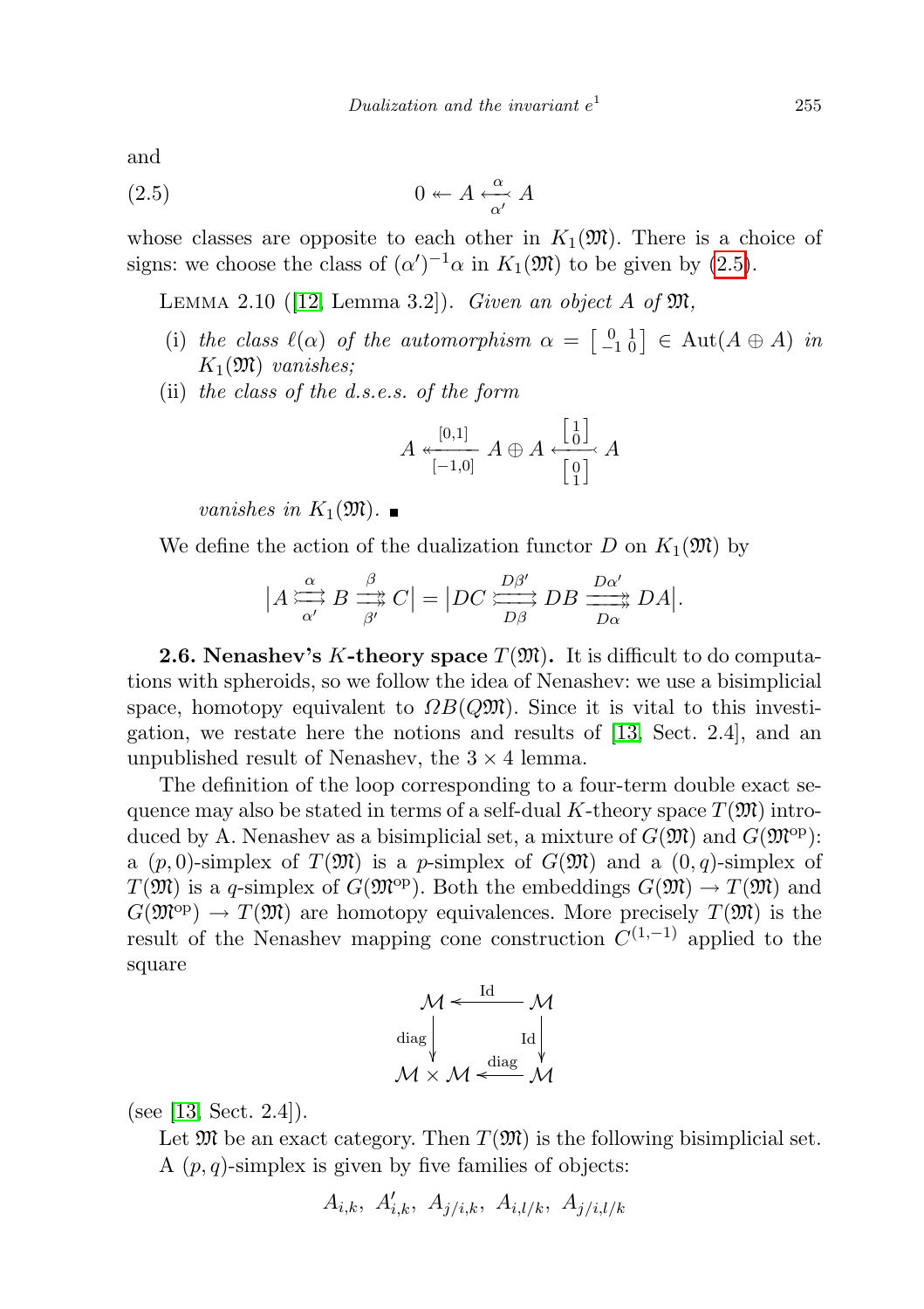for  $i, j = 0, 1, \ldots, p, i < j, k, l = 0, 1, \ldots, q, k < l$ , and eight families of admissible short exact sequences:

$$
A_{i,k} \rightarrowtail A_{j,k} \rightarrowtail A_{j/i,k}, \qquad A_{i,l/k} \rightarrowtail A_{i,k} \rightarrowtail A_{i,l},
$$
  
\n
$$
A'_{i,k} \rightarrowtail A'_{j,k} \rightarrowtail A_{j/i,k}, \qquad A_{i,l/k} \rightarrowtail A'_{i,k} \rightarrowtail A'_{i,l},
$$
  
\n
$$
A_{i,l/k} \rightarrowtail A_{j,k} \rightarrowtail A_{i,l}, \qquad A_{i,l/k} \rightarrowtail A'_{j,k} \rightarrowtail A'_{i,l},
$$
  
\n
$$
A_{i,l/k} \rightarrowtail A_{j,l/k} \rightarrowtail A_{j/i,l/k}, \qquad A_{j/i,l/k} \rightarrowtail A_{j/i,k} \rightarrowtail A_{j/i,l},
$$

such that all diagrams



commute.

In other words a  $(p, q)$ -simplex is a pair of admissible filtrations-cofiltrations

<span id="page-23-0"></span>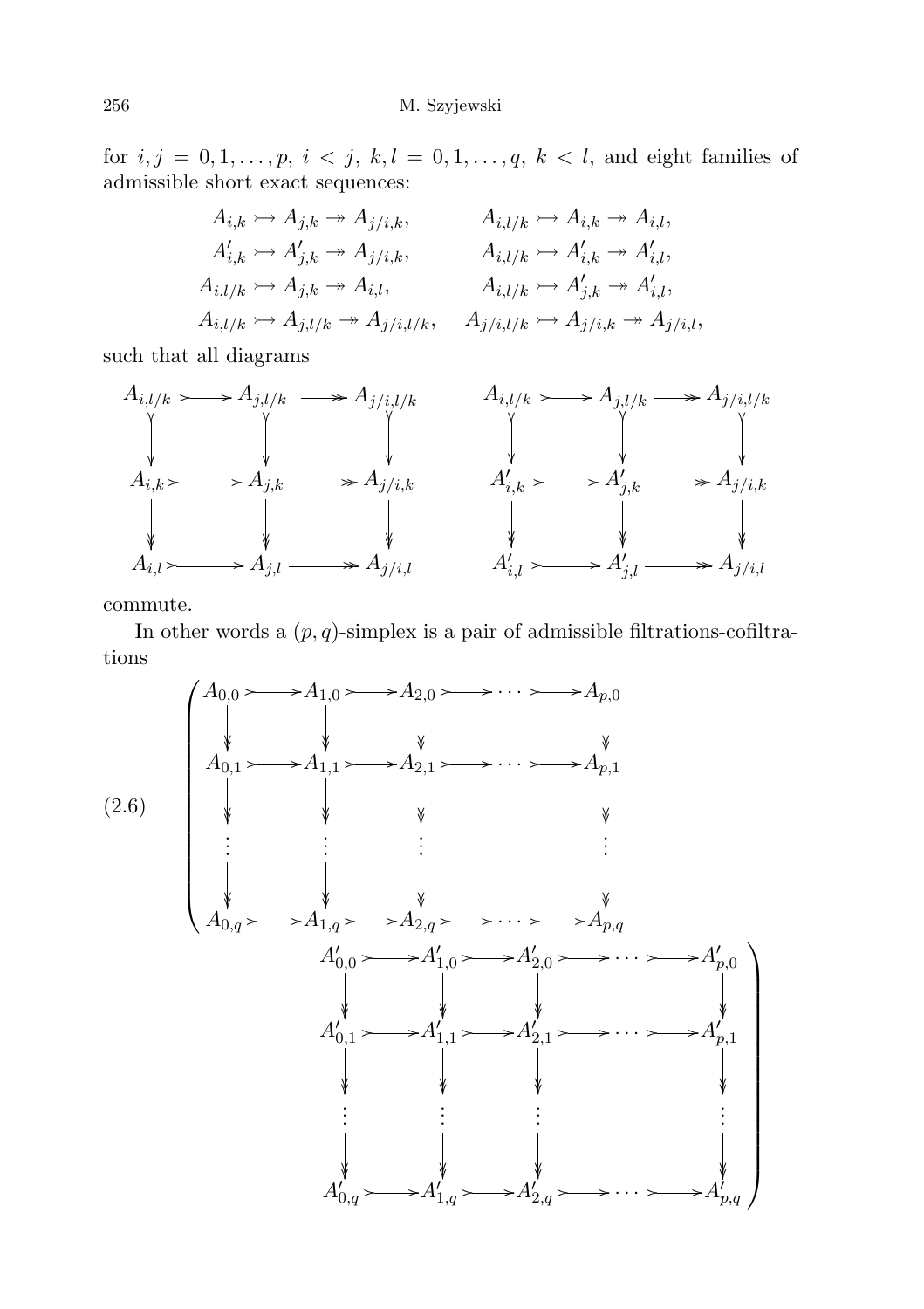with fixed common: subquotients  $A_{i/ik}$ , subkernels  $A_{i,l/k}$ , induced cofiltrations of subquotients and induced filtrations of subkernels.

The degeneracy maps are defined by duplicating a row or a column in both diagrams [\(2.6\)](#page-23-0) and reindexing. The boundaries are defined by deleting a row or a column in both diagrams of [\(2.6\)](#page-23-0) and reindexing.

Obviously all  $(p, 0)$ -simplexes for  $p = 0, 1, 2, \ldots$  form a simplicial subset isomorphic to  $G(\mathfrak{M})$  and all  $(0, p)$ -simplexes for  $p = 0, 1, 2, \ldots$  form a simplicial subset isomorphic to  $G(\mathfrak{M}^{\text{op}})$ . Moreover, Nenashev proved the following theorem.

THEOREM 2.11 ([\[13,](#page-65-1) Theorem 2.5]). The embeddings

$$
G(\mathfrak{M})=T_{0,0}(\mathfrak{M})\hookrightarrow T(\mathfrak{M})
$$

and

$$
G(\mathfrak{M}^{\mathrm{op}}) = T_{0,\cdot}(\mathfrak{M}) \hookrightarrow T(\mathfrak{M})
$$

are homotopy equivalences.  $\blacksquare$ 

Thus the geometric realization of  $T(\mathfrak{M})$  is a K-theory space:

$$
K_n(\mathfrak{M}) = \pi_n(T(\mathfrak{M})).
$$

The main advantage of this particular K-theory space is its self-duality. Namely, for any bisimplicial set X let  $\overline{X}$  be the bisimplicial set

$$
\overline{X}_{m,n} = X_{n,m}.
$$

There is a canonical homeomorphism of the geometric realizations

$$
\phi_X: |\overline{X}| \to |X|
$$

which takes  $x \times \Delta^m \times \Delta^n$  to  $x \times \Delta^n \times \Delta^m$  for any  $x \in X_{n,m}$ . The set  $T(\mathfrak{M})$  is self-dual in the sense that  $T(\mathfrak{M}^{\text{op}}) = \overline{T(\mathfrak{M})}$ , which yields a homeomorphism

$$
|T(\mathfrak{M}^{\mathrm{op}})| = |\overline{T(\mathfrak{M})}| \to |T(\mathfrak{M})|.
$$

A duality functor  $D : \mathfrak{M} \to \mathfrak{M}^{\text{op}}$  induces a bisimplicial map

$$
T(\mathfrak{M}) \to T(\mathfrak{M}^{\mathrm{op}}) = \overline{T(\mathfrak{M})}
$$

which maps a  $(p, q)$ -simplex  $(2.6)$  onto the  $(q, p)$ -simplex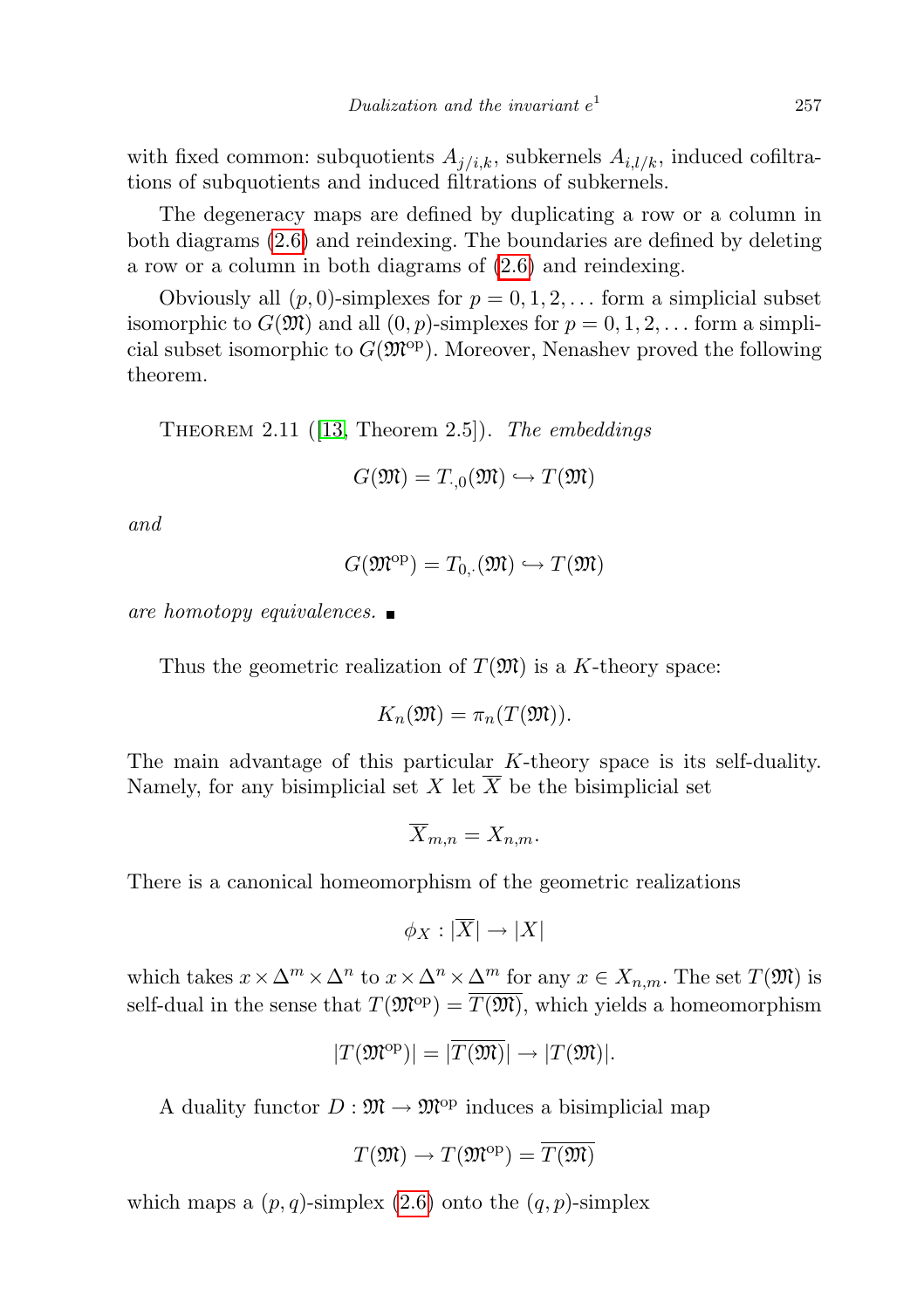

with subquotients  $DA_{i,l/k}$  and subkernels  $DA_{j/i,k}$ . Then  $G(\mathfrak{M}) = T_{i,0}(\mathfrak{M})$ is mapped onto  $G(\mathfrak{M}^{\mathrm{op}})=T_{0}(\mathfrak{M}).$ 

There is a commutative diagram of spaces



A vertex (i.e. a  $(0,0)$ -simplex) of  $T(\mathfrak{M})$  is a pair of objects  $(P, P')$  of  $\mathfrak{M}$ . Thus, given a pair of objects, think of it as a vertex in the triangulation of the geometric realization  $|T(\mathfrak{M})|$ . We indicate this by writing  $\begin{bmatrix} (P, P') \\ \bullet \end{bmatrix}$ .

Given two vertices  $(P_0, P'_0)$  and  $(P_1, P'_1)$ , there may generally be edges of two types connecting  $(P_0, P'_0)$  to  $(P_1, P'_1)$ , namely  $(1, 0)$ - and  $(0, 1)$ -simplices; imagine something like

$$
(P_0, P'_0) \qquad (P_1, P'_1)
$$

in both cases. The  $(1, 0)$ -edges are in one-to-one correspondence with the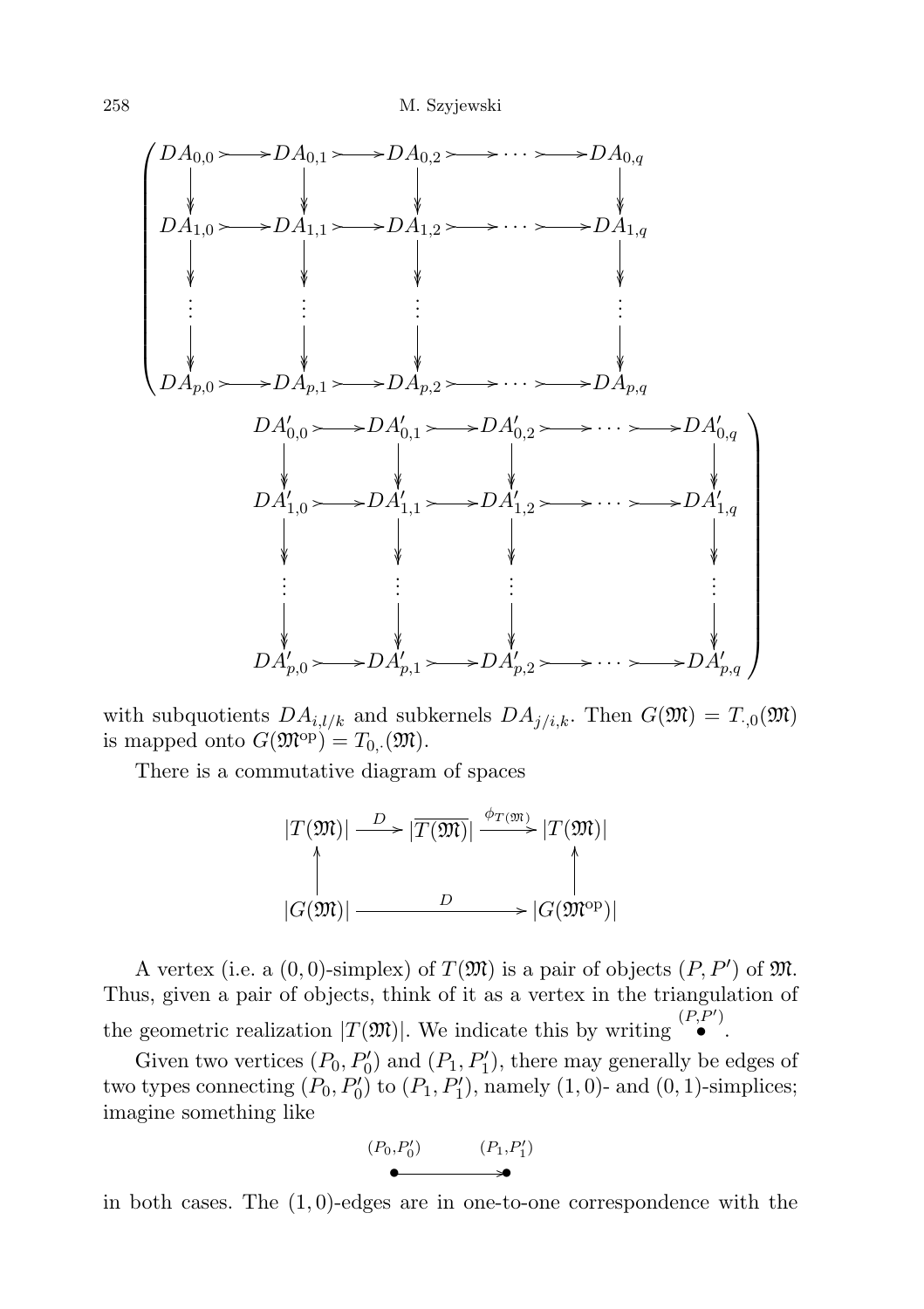pairs of short exact sequences of the form

<span id="page-26-0"></span>(2.7) 
$$
(P_0 \rightarrow P_1 \rightarrow P_{1/0}, P'_0 \rightarrow P'_1 \rightarrow P_{1/0}),
$$

and it is essential that the cokernel objects in them are identical. The  $(1,0)$ simplices in  $T(\mathfrak{M})$  are therefore the same as the edges in the G-construction. In fact, the  $(-, 0)$ -part of  $T(\mathfrak{M})$  is isomorphic to  $G(\mathfrak{M})$ , which gives an embedding  $G(\mathfrak{M}) \subset T(\mathfrak{M})$ .

The  $(0, 1)$ -simplices connecting  $(P_0, P'_0)$  to  $(P_1, P'_1)$  are given by pairs of short exact sequences

(2.8) 
$$
(P_0 \leftarrow P_1 \leftarrow P_{0\backslash 1}, P'_0 \leftarrow P'_1 \leftarrow P_{0\backslash 1})
$$

in  $\mathfrak{M}$  with identical kernel objects. This is the same as the edges in  $G(\mathfrak{M}^{\text{op}})$ , and in fact,  $G(\mathfrak{M}^{\text{op}})$  embeds into  $T(\mathfrak{M})$  as its  $(0, -)$ -part.

A (1, 1)-simplex (a cell of square shape in the geometric realization) is defined by a pair of diagrams



with identical upper horizontal and rightmost vertical short exact sequences. The vertices of this "square" are the pairs  $(A_{i,j}, A'_{i,j})$  with  $i, j \in \{0, 1\}$ . Its four edges are given by the corresponding pairs of short exact sequences in these diagrams.

The map  $D: |T(\mathfrak{M})| \to |T(\mathfrak{M})|$  takes a vertex  $(P, P')$  to  $(DP, DP')$ . If a  $(1,0)$ -edge e from  $(P_0, P'_0)$  to  $(P_1, P'_1)$  is given by  $(2.7)$ , then

$$
De = (DP_0 \leftarrow DP_1 \leftarrow DP_{1/0}, DP'_0 \leftarrow DP'_1 \leftarrow DP_{1/0}),
$$

which is a  $(0, 1)$ -simplex.

Recall that by Theorem [2.9](#page-21-0) given a double short exact sequence  $u =$  $(C \stackrel{\beta}{\underset{\delta}{\longleftrightarrow}} B \stackrel{\alpha}{\underset{\gamma}{\rightarrow}} A)$ , we may associate to it a 3-edge loop

$$
\ell(u) = (\stackrel{(0,0)}{\bullet} \stackrel{e(A)}{\bullet} \stackrel{(A,A)}{\bullet} \stackrel{e(u)}{\bullet} \stackrel{(B,B)}{\bullet} \stackrel{e(B)}{\bullet})
$$

in  $G(\mathfrak{M}) = T_{0}(\mathfrak{M})$ , where  $e(A) = \left(0 \rightarrow A \stackrel{1}{\rightarrow} A, 0 \rightarrow A \stackrel{1}{\rightarrow} A\right)$  is the canonical edge from the base point  $(0, 0)$  to  $(A, A)$  (similarly for B), and  $e(u)$  is the  $(1, 0)$ -simplex given by u.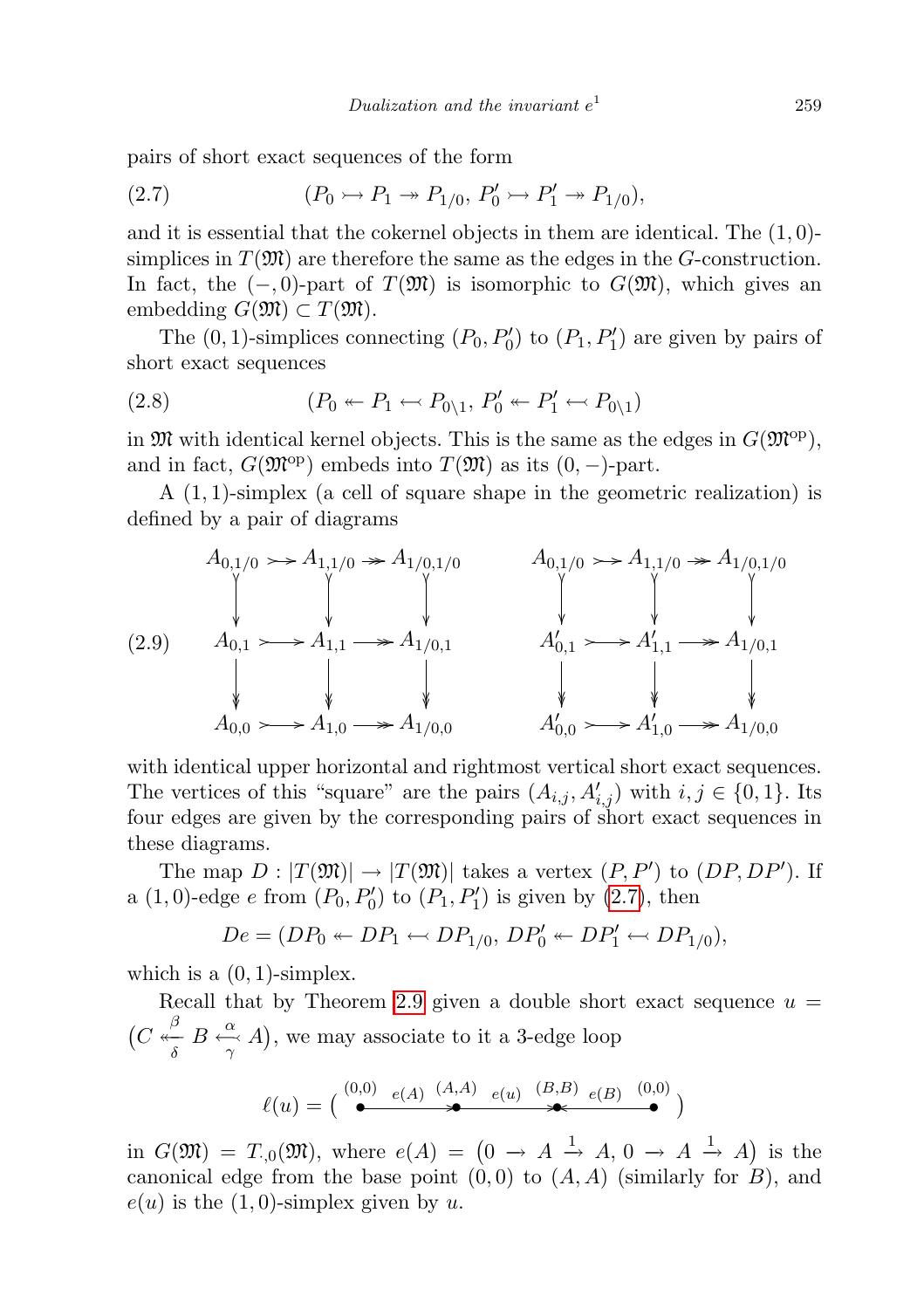The map  $D : |T(\mathfrak{M})| \to |T(\mathfrak{M})|$  takes the loop  $\ell(u)$  to the loop

$$
D\ell(u) = \left(\begin{array}{c} (0,0) \\ \bullet \end{array} \begin{array}{c} \text{[DA,DA]} \\ \text{[DA,DA]} \end{array} \begin{array}{c} \text{[DB,DB]} \\ \text{[DE,DB]} \end{array} \begin{array}{c} \text{[DA,DB]} \\ \text{[DE,CD]} \end{array}\right)
$$

in  $G(\mathfrak{M}^{\text{op}}) = T_{0,\cdot}(\mathfrak{M})$ , where  $De(A) = \left(0 \stackrel{0}{\leftarrow} DA \stackrel{1}{\leftarrow} DA, 0 \stackrel{0}{\leftarrow} DA \stackrel{1}{\leftarrow} DA\right)\right)$ (the same for  $B$ ), and

$$
De(u) = \left( DA \xleftarrow{D\alpha} DB \xleftarrow{D\beta} DC, DA \xleftarrow{D\gamma} DB \xleftarrow{D\delta} DC \right).
$$

There is also the dual d.s.e.s.

$$
Du = \left(DA \stackrel{D\alpha}{\longleftarrow} DB \stackrel{D\beta}{\longleftarrow} DC\right)
$$

and its loop

$$
\ell(Du) = (\bigcirc{\overset{(0,0)}{\bullet}}\mathop{e(DC)}\limits^{\quad (DC,DC)}\mathop{e(Du)}\limits^{\quad (DB,DB)}\mathop{e(DB)}\limits^{\quad (0,0)}\bigcirc)
$$

We restate here Proposition 3.1, Corollary 3.2 and Lemma 3.3 of [\[13\]](#page-65-1):

<span id="page-27-0"></span>PROPOSITION 2.12.  $D\ell(u)$  is homotopic to  $\ell(Du)$  in  $T(\mathfrak{M})$ .

COROLLARY 2.13. If  $m(u)$  is the class of  $\ell(u)$  in  $K_1(\mathfrak{M})$ , then  $Dm(u) =$  $m(Du)$ .

<span id="page-27-1"></span>LEMMA 2.14. For any object X in  $\mathfrak{M}$  put  $e^{\mathrm{op}}(X) = \left(0 \stackrel{0}{\leftarrow} X \stackrel{1}{\leftarrow} X, 0 \stackrel{0}{\leftarrow} \right)$  $X \stackrel{1}{\leftarrow} X$   $\in T_{0,1}(\mathfrak{M})$ . Then the loop

$$
\begin{pmatrix}\n(0,0) & e(X) & (X,X) & (0,0) \\
\bullet & \bullet & e^{\mathrm{op}}(X)\n\end{pmatrix}
$$

in  $T(\mathfrak{M})$  is contractible.

*Proof.* A contracting 2-cell is given by the  $(1, 1)$ -simplex



Proof of Proposition [2.12](#page-27-0). By Lemma [2.14,](#page-27-1) we can replace the edges  $De(A) = e^{op}(DA)$  and  $De(B) = e^{op}(DB)$  in  $D\ell(u)$  by  $e(DA)$  and  $e(DB)$ respectively, and the edge  $e(DC)$  in  $\ell(Du)$  by  $e^{\text{op}}(DC)$ . It then follows that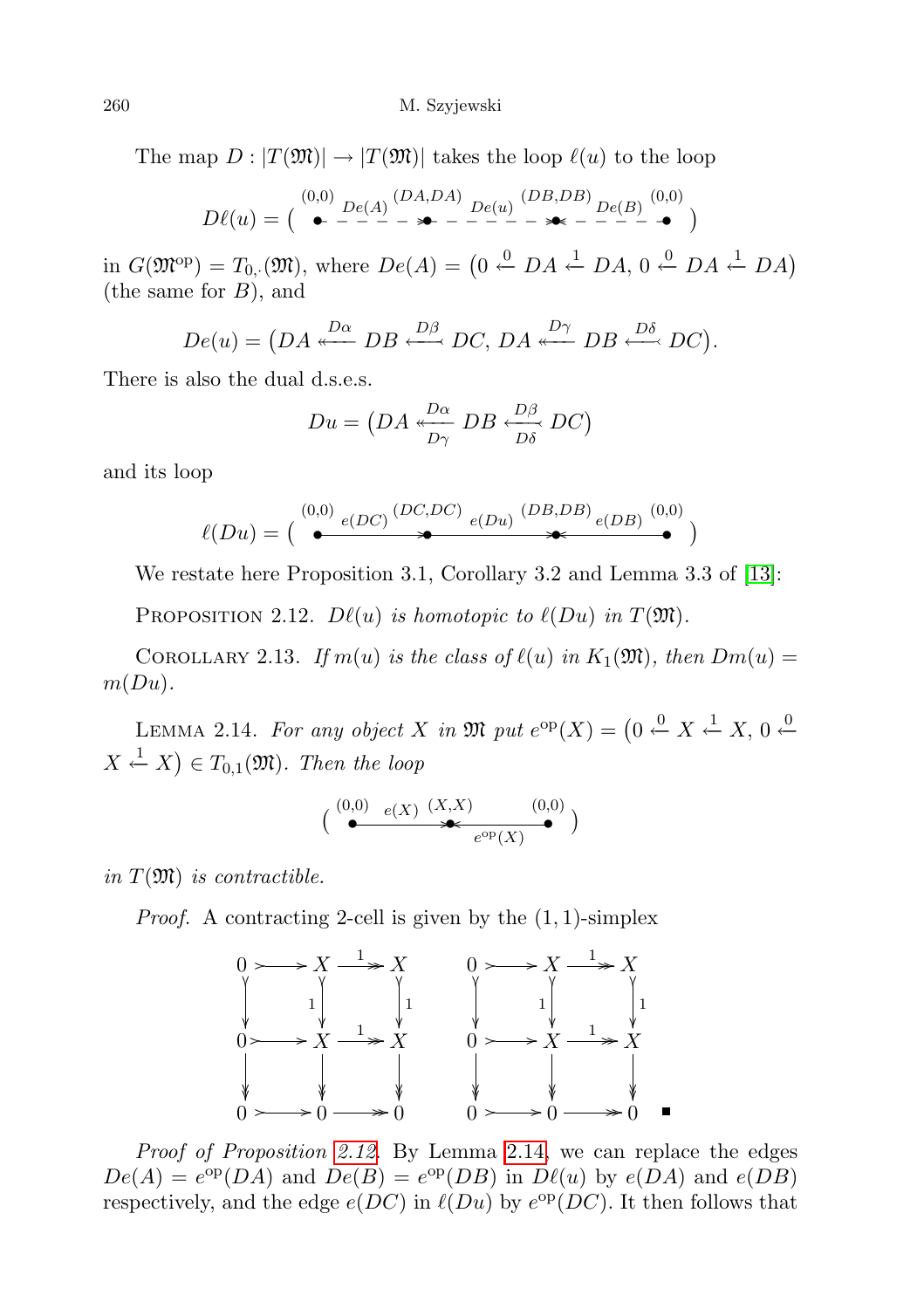$D\ell(u)\ell(Du)^{-1}$  is homotopic to the contour of the  $(1, 1)$ -simplex



<span id="page-28-0"></span>DEFINITION 2.13. Given a four-term double exact sequence  $D \stackrel{c_1}{\underset{c_2}{\leftarrow}} C \stackrel{b_1}{\underset{b_2}{\leftarrow}}$  $b<sub>2</sub>$  $B \xrightarrow[a_2]{a_1} A$ , let  $B \xrightarrow{u_1} X_1$  be Coker  $a_1, B \xrightarrow{u_2} X_2$  be Coker  $a_2, X_1 \xrightarrow{v_1} C$  be Ker  $c_1$  and  $X_2 \xrightarrow{v_2} C$  be Ker  $c_2$ . The corresponding element  $\ell\left(D \xleftarrow{c_1}^{\overline{c_1}} C \xleftarrow{b_1}^{\overline{c_2}} C\right)$  $b<sub>2</sub>$  $B \xrightarrow[a_2]{a_1} A$  of  $K_1(\mathfrak{M})$  is the class of the loop



consisting of the paths:

- $e(B)$  from  $(0,0)$  to  $(B, B)$  given by the  $(1,0)$ -simplex  $B \stackrel{1}{\leftarrow} B \leftarrow 0;$
- from  $(X_1, X_2)$  to  $(B, B)$  given by the  $(0, 1)$ -simplex

$$
\begin{pmatrix} X_1 \stackrel{u_1}{\twoheadleftarrow} B \stackrel{a_1}{\leftarrow} A \\ X_2 \stackrel{u_2}{\twoheadleftarrow} B \stackrel{a_2}{\leftarrow} A \end{pmatrix};
$$

• from  $(C, C)$  to  $(X_1, X_2)$  given by the  $(1, 0)$ -simplex

$$
\begin{pmatrix} D\stackrel{c_1}{\twoheadleftarrow}C\stackrel{v_1}{\leftarrow}X_1\\ D\stackrel{c_2}{\twoheadleftarrow}C\stackrel{v_2}{\leftarrow}X_2 \end{pmatrix};
$$

•  $e(C)$  from  $(0,0)$  to  $(C, C)$  given by the  $(1,0)$ -simplex  $C \stackrel{1}{\leftarrow} C \leftarrow 0$ .

REMARK 2.4. There is another choice of signs: given a double short exact sequence (∗),

$$
\ell(\alpha, \gamma; \beta, \delta) = \ell\Big(C \overset{\beta}{\underset{\delta}{\longleftrightarrow}} B \overset{\alpha}{\underset{\gamma}{\longleftrightarrow}} A \overset{\delta}{\longleftrightarrow} 0\Big)
$$

and  $\ell(\alpha, \gamma; \beta, \delta)$  is the negative of  $\ell(0 \leftarrow C \stackrel{\beta}{\leftarrow} B \stackrel{\alpha}{\leftarrow} A)$ .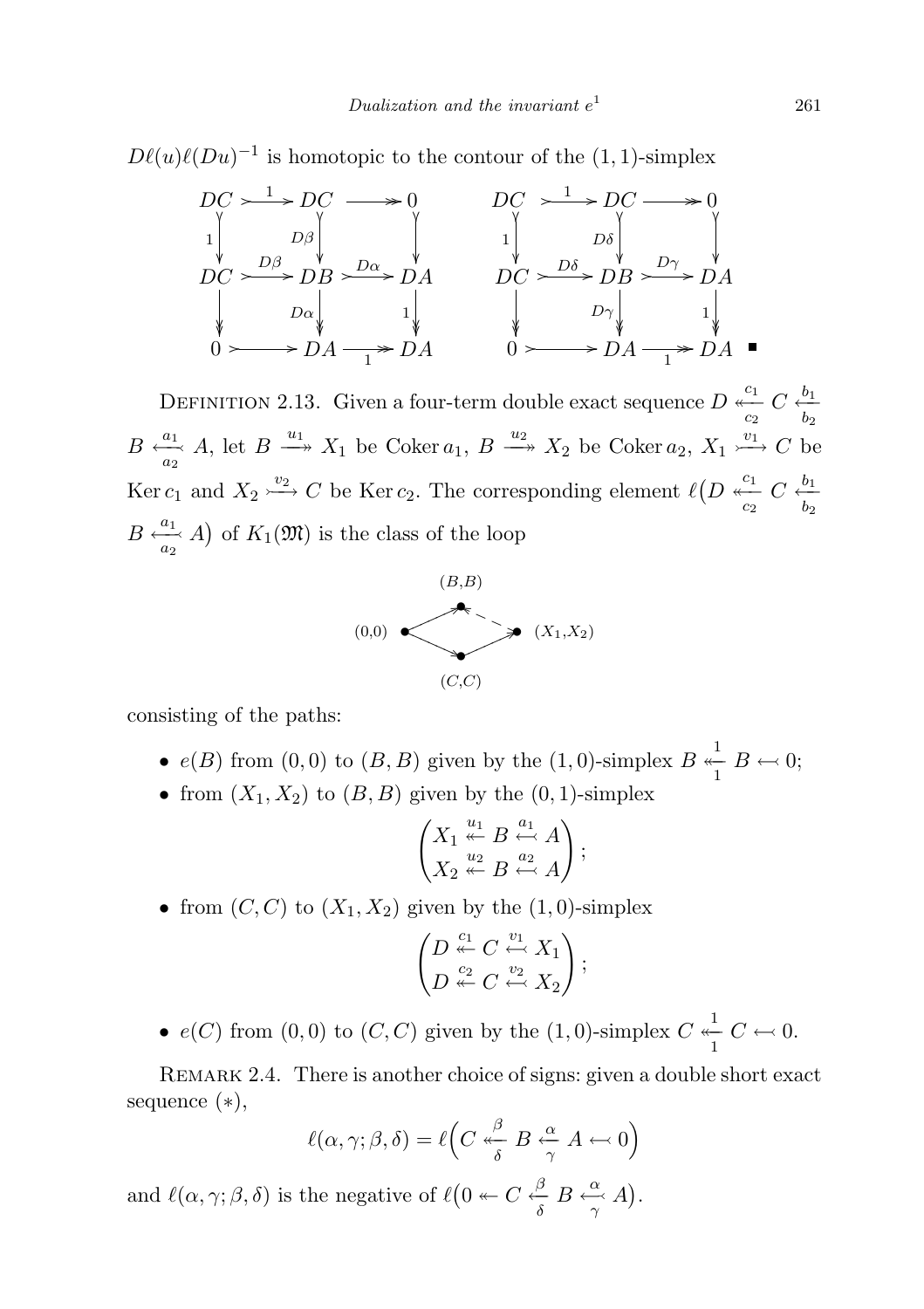Here are some standard ways to replace a pair of adjoint edges in a combinatorial path by another pair of edges and get a homotopic path as a result.

• Suppose we are given a pair of  $(1,0)$ -simplices sharing the source:

$$
(2.10) \qquad \qquad \underbrace{e_1 \qquad e_2 \qquad \qquad e_2}_{(Q,Q')} \qquad \qquad (R,R') \qquad \qquad (R,R')
$$

Then  $e_1$  and  $e_2$  are given by data of the form

<span id="page-29-0"></span>
$$
e_1 = (P \rightarrowtail Q \twoheadrightarrow M, P' \rightarrowtail Q' \twoheadrightarrow M),
$$
  

$$
e_2 = (P \rightarrowtail R \twoheadrightarrow N, P' \rightarrowtail R' \twoheadrightarrow N).
$$

Following [\[4\]](#page-65-15) we choose push out objects  $S = Q \amalg_P R$ ,  $S' = Q' \amalg_{P'} R'$  and consider the two  $(2,0)$ -simplices



given by the diagrams

t<sup>1</sup> = N N M / /M ⊕ N OO OO M / /M ⊕ N OO OO P / /Q / / OO OO S OO OO P <sup>0</sup> / /Q<sup>0</sup> / / OO OO S 0 OO OO , t<sup>2</sup> = N N M / /M ⊕ N OO OO M / /M ⊕ N OO OO P / /R / / OO OO S OO OO P <sup>0</sup> / /R<sup>0</sup> / / OO OO S 0 OO OO .

This enables us to replace the 2-edge path [\(2.10\)](#page-29-0) by the homotopic path

$$
\begin{array}{ccccc}\n\tilde{e}_2 & \star & \tilde{e}_1 & \bullet \\
\hline\n(Q,Q') & (S,S') & (R,R')\n\end{array}
$$

Note that everything here is happening in the  $G(\mathfrak{M})$ -part of  $T(\mathcal{M})$ .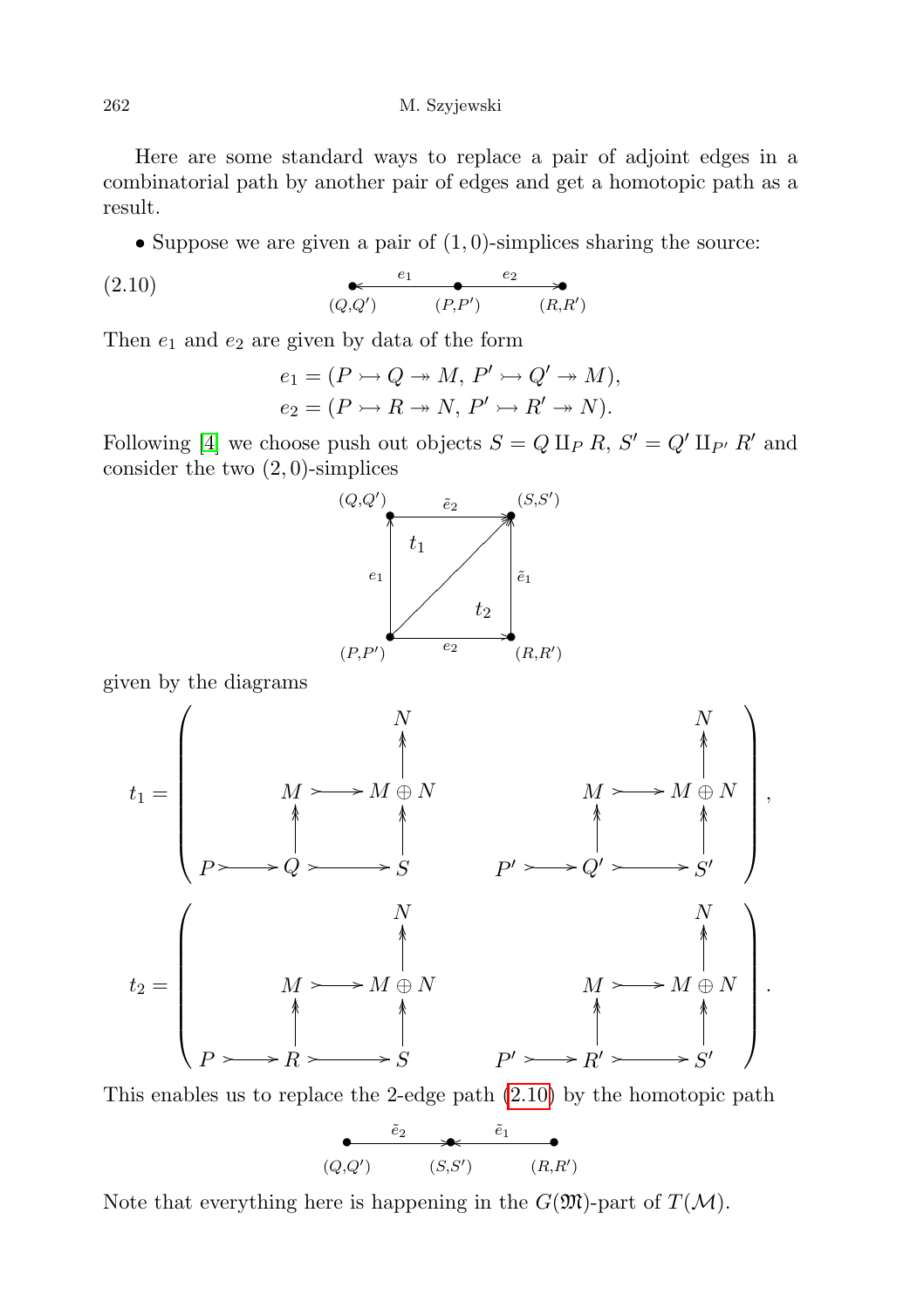• Given a pair of  $(0, 1)$ -simplices with a common source

(2.11) 
$$
\bullet - \frac{e_1}{ } - \bullet - \frac{e_2}{ } - \bullet
$$

$$
(Q,Q') \qquad (P,P') \qquad (R,R')
$$

where

<span id="page-30-1"></span>
$$
e_1 = (P \leftarrow Q \leftarrow M, P' \leftarrow Q' \leftarrow M'),
$$
  

$$
e_2 = (P \leftarrow Q \leftarrow N, P' \leftarrow Q' \leftarrow N'),
$$

take the pullbacks  $S = Q \times_P R$ ,  $S' = Q' \times_{P'} R'$  and form the two  $(0, 2)$ simplices



The whole picture has the form

$$
(Q,Q') \n\begin{array}{ccc}\n\overline{e}_2 & (S,S') \\
\uparrow & - & - & - \\
\downarrow & 1 & / & \downarrow \\
\hline\ne_1 & / & \downarrow \\
\downarrow & / & \downarrow \\
\downarrow & / & \downarrow \\
\downarrow & / & \downarrow \\
\downarrow & / & \downarrow \\
\downarrow & / & \downarrow \\
\downarrow & / & \downarrow \\
\downarrow & / & \downarrow \\
\downarrow & / & \downarrow \\
\downarrow & / & \downarrow \\
\downarrow & / & \downarrow \\
\downarrow & / & \downarrow \\
\downarrow & / & \downarrow \\
\downarrow & / & \downarrow \\
\downarrow & / & \downarrow \\
\downarrow & / & \downarrow \\
\downarrow & / & \downarrow \\
\downarrow & / & \downarrow \\
\downarrow & / & \downarrow \\
\downarrow & / & \downarrow \\
\downarrow & / & \downarrow \\
\downarrow & / & \downarrow \\
\downarrow & / & \downarrow \\
\downarrow & / & \downarrow \\
\downarrow & / & \downarrow \\
\downarrow & / & \downarrow \\
\downarrow & / & \downarrow \\
\downarrow & / & \downarrow \\
\downarrow & / & \downarrow \\
\downarrow & / & \downarrow \\
\downarrow & / & \downarrow \\
\downarrow & / & \downarrow \\
\downarrow & / & \downarrow \\
\downarrow & / & \downarrow \\
\downarrow & / & \downarrow \\
\downarrow & / & \downarrow \\
\downarrow & / & \downarrow \\
\downarrow & / & \downarrow \\
\downarrow & / & \downarrow \\
\downarrow & / & \downarrow \\
\downarrow & / & \downarrow \\
\downarrow & / & \downarrow \\
\downarrow & / & \downarrow \\
\downarrow & / & \downarrow \\
\downarrow & / & \downarrow \\
\downarrow & / & \downarrow \\
\downarrow & / & \downarrow \\
\downarrow & / & \downarrow \\
\downarrow & / & \downarrow \\
\downarrow &
$$

It follows that the path

<span id="page-30-0"></span>
$$
\begin{array}{cc}\n & -\frac{\tilde{e}_2}{\sqrt{2}} - \frac{\tilde{e}_1}{\sqrt{2}} - \frac{\tilde{e}_1}{\sqrt{2}} \\
 & (Q, Q')\n\end{array}
$$

is homotopic to the given one. Everything here lies in the  $G(\mathfrak{M}^{\text{op}})$ -part of  $T(M).$ 

• Suppose we are given a  $(0, 1)$ -simplex followed by a  $(1, 0)$ -simplex:

$$
(2.12) \qquad \qquad \bullet \quad -\quad \stackrel{e_2}{\bullet} \quad -\quad \stackrel{e_2}{\bullet} \quad \stackrel{e_2}{\bullet} \quad \bullet
$$
\n
$$
(P, P') \qquad (Q, Q') \qquad (R, R')
$$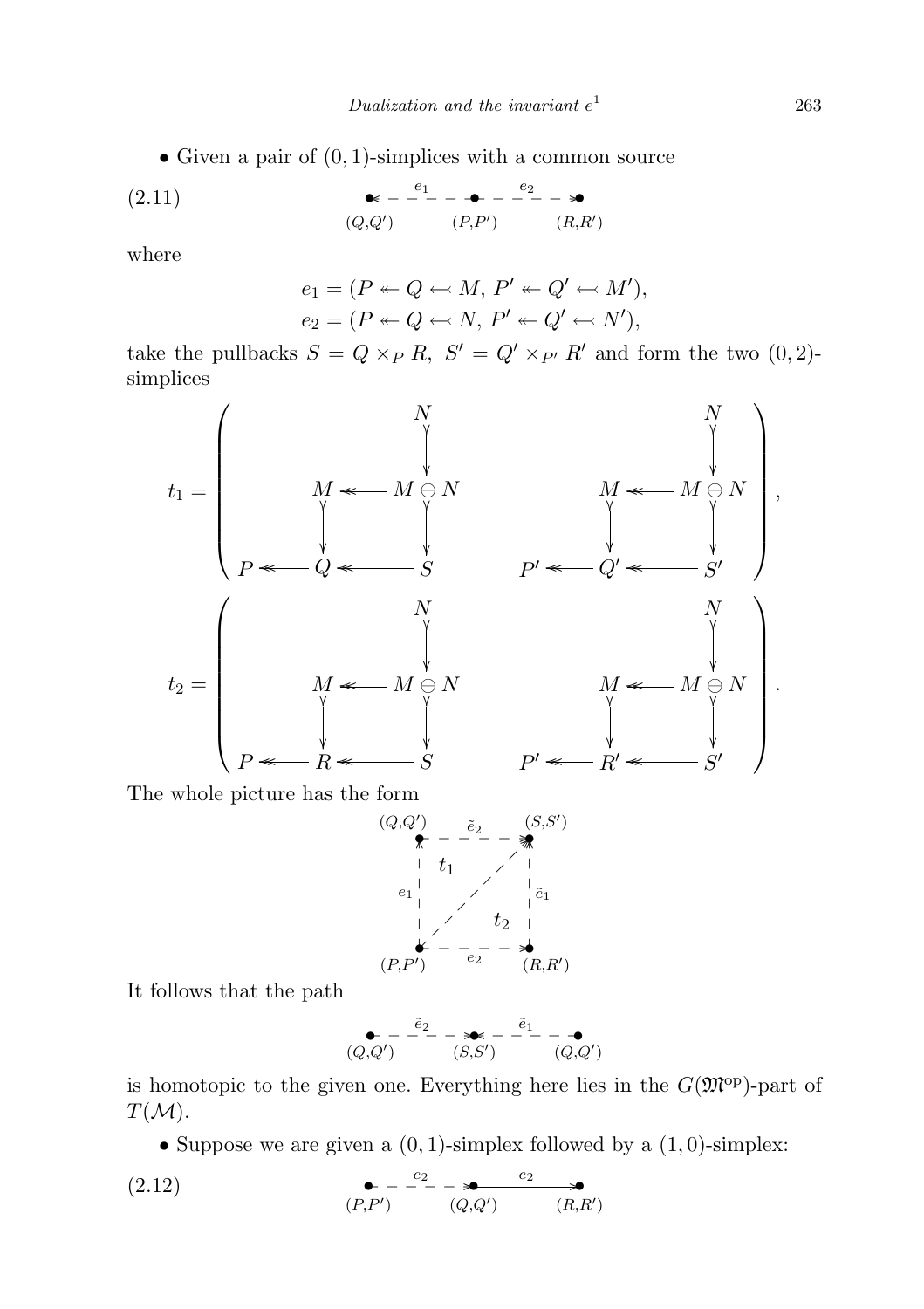where

$$
e_1 = (P \leftarrow Q \leftarrow M, P' \leftarrow Q' \leftarrow M),
$$
  

$$
e_2 = (Q \rightarrow R \rightarrow N, Q' \rightarrow R' \rightarrow N).
$$

Choose pushout objects  $S = P \amalg_Q R$ ,  $S' = P' \amalg_{Q'} R'$  and consider the  $(1, 1)$ -simplex given by the diagrams

$$
M \rightarrow M \rightarrow 0
$$
  
\n
$$
\begin{array}{c}\nM \rightarrow 0 \\
\downarrow \\
Q \rightarrow R \rightarrow N \\
P \rightarrow S \rightarrow N\n\end{array}
$$
  
\n
$$
M' \rightarrow M' \rightarrow 0
$$
  
\n
$$
\begin{array}{c}\nM' \rightarrow 0 \\
\downarrow \\
Q' \rightarrow R' \rightarrow N' \\
\downarrow \\
P' \rightarrow S' \rightarrow N'\n\end{array}
$$

It looks like



which enables us to replace the path [\(2.12\)](#page-30-0) by the homotopic path

$$
\begin{array}{ccc}\n\bullet & \stackrel{\tilde{e}_2}{\bullet} & \stackrel{\tilde{e}_1}{\bullet} & -\stackrel{\tilde{e}_1}{\bullet} \\
(R, R') & (S, S') & (R, R')\n\end{array}
$$

• Given a path of the form

$$
(2.13) \qquad \qquad \underbrace{e_1 \qquad \qquad \bullet}_{(P,P')} - \underbrace{e_2}_{(Q,Q')} - \underbrace{e_3}_{(R,R')}
$$

where

<span id="page-31-0"></span>
$$
e_1 = (P \rightarrowtail Q \twoheadrightarrow M, P' \rightarrowtail Q' \twoheadrightarrow M),
$$
  

$$
e_2 = (Q \leftarrowtail R \quad N, Q' \leftarrowtail R' \quad N),
$$

choose pullbacks  $S = P \times_Q R$  and  $S' = P' \times_{Q'} R'$  and consider the  $(1, 1)$ simplex

$$
N \rightarrow N \rightarrow 0
$$
  
\n
$$
\begin{array}{c}\nN \rightarrow N \rightarrow 0 \\
\downarrow \\
S \rightarrow R \rightarrow M \\
\downarrow \\
P \rightarrow Q \rightarrow M\n\end{array}
$$
  
\n
$$
N' \rightarrow N' \rightarrow N' \\
\downarrow \qquad \downarrow \\
S' \rightarrow R' \rightarrow M' \\
S' \rightarrow R' \rightarrow M' \\
\downarrow \qquad \downarrow \\
P' \rightarrow Q' \rightarrow M' \\
\end{array}
$$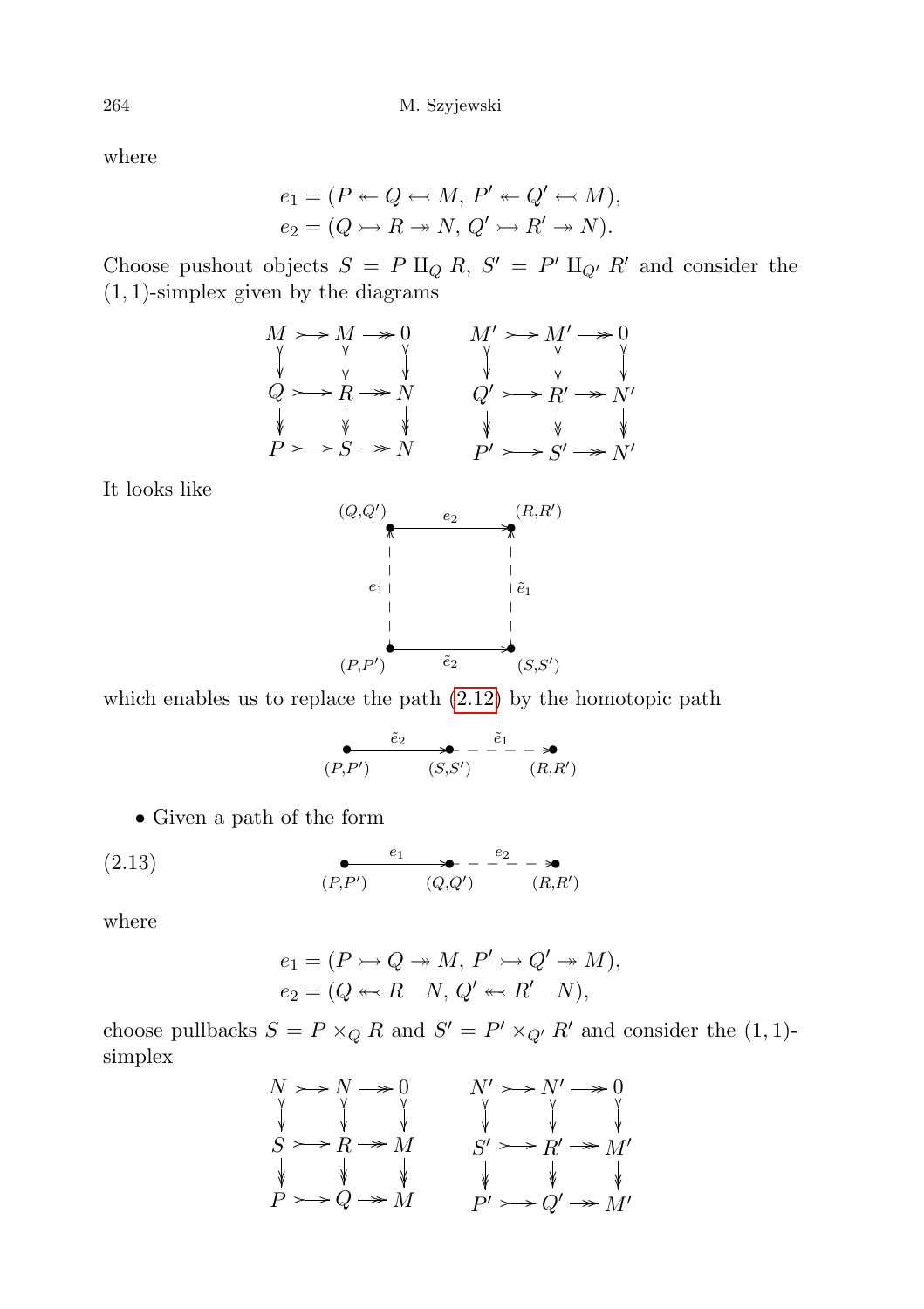Thus we can replace [\(2.13\)](#page-31-0) by

$$
\begin{array}{ccc}\n\bullet & -\stackrel{\tilde{e}_2}{\bullet} & -\stackrel{\tilde{e}_1}{\bullet} & \bullet \\
(P, P') & (S, S') & (R, R')\n\end{array}
$$

where

$$
\tilde{e}_1 = (S \rightarrowtail R \twoheadrightarrow M, S' \rightarrowtail R' \twoheadrightarrow M),
$$
  

$$
\tilde{e}_2 = (Q \twoheadleftarrow R \leftarrowtail N, Q' \leftarrow R' \leftarrowtail N).
$$

The main technical tool for computations with four-term double exact sequences is the following proposition proved by A. Nenashev:

<span id="page-32-0"></span>PROPOSITION 2.15 ( $3 \times 4$  lemma). Suppose we are given a diagram

$$
(2.14) \quad\n\begin{array}{c}\nD' \leftarrow \frac{h'_1}{h'_2} C' \leftarrow \frac{g'_1}{g'_2} B' \leftarrow \frac{f'_1}{f'_2} A' \\
d'_1 \begin{bmatrix} d'_2 & c'_1 \\ c'_2 & b'_1 \\ c'_2 & d'_1 \end{bmatrix} b'_2 & a'_1 \begin{bmatrix} a'_2 \\ a'_2 \end{bmatrix} \\
D \leftarrow \frac{h_1}{h_2} C \leftarrow \frac{g_1}{g_2} B \leftarrow f_1 \\
d_1 \begin{bmatrix} d_2 & c_1 \\ d_2 & c_1 \end{bmatrix} c_2 & b_1 \begin{bmatrix} b_2 & a_1 \\ b_2 & a_1 \end{bmatrix} a_2 \\
D'' \leftarrow \frac{h''_1}{h''_2} C'' \leftarrow \frac{g''_1}{g''_2} B'' \leftarrow \frac{f''_1}{f''_2} A''\n\end{array}
$$

which consists of three double four-term exact sequences and four d.s.e.s., such that each of the two diagrams with indices  $i = 1$  or 2 commutes. Let  $q'$ ,  $q$ , and  $q''$  denote the horizontal double four-term exact sequences and  $l_A$ ,  $l_B$ ,  $l_C$ ,  $l_D$  the vertical double short exact sequences. Then

$$
\ell(q') - \ell(q) + \ell(q'') = -\ell(l_A) + \ell(l_B) - \ell(l_C) + \ell(l_D)
$$

in  $K_1(\mathfrak{M})$ .

Proof. We simplify things and do not display the unnecessary parts of loops, in the following sense. Let  $\widetilde{T}(\mathcal{M})$  denote the bisimplicial subset of  $T(\mathcal{M})$  which consists of the diagonal bisimplices, i.e. the bisimplices given by pairs of identical diagrams. It is easily seen to be contractible and we can therefore compute  $K_1(\mathfrak{M}) = \pi_1(T(\mathcal{M}))$  as the relative fundamental group:  $\pi_1(T(\mathcal{M})) = \pi_1(T(\mathcal{M}), T(\mathcal{M}))$ . In this context, we can omit the side edges of the type  $e(X)$  in the definition of  $\ell(q)$  and  $\ell(l)$  and work with relative loops;  $\ell(l)$  (resp.  $\ell(q)$ ) amounts then to the single edge  $e(l)$  (resp. the pair of edges  $(e_{0,1}(q), e_{1,0}(q))$ .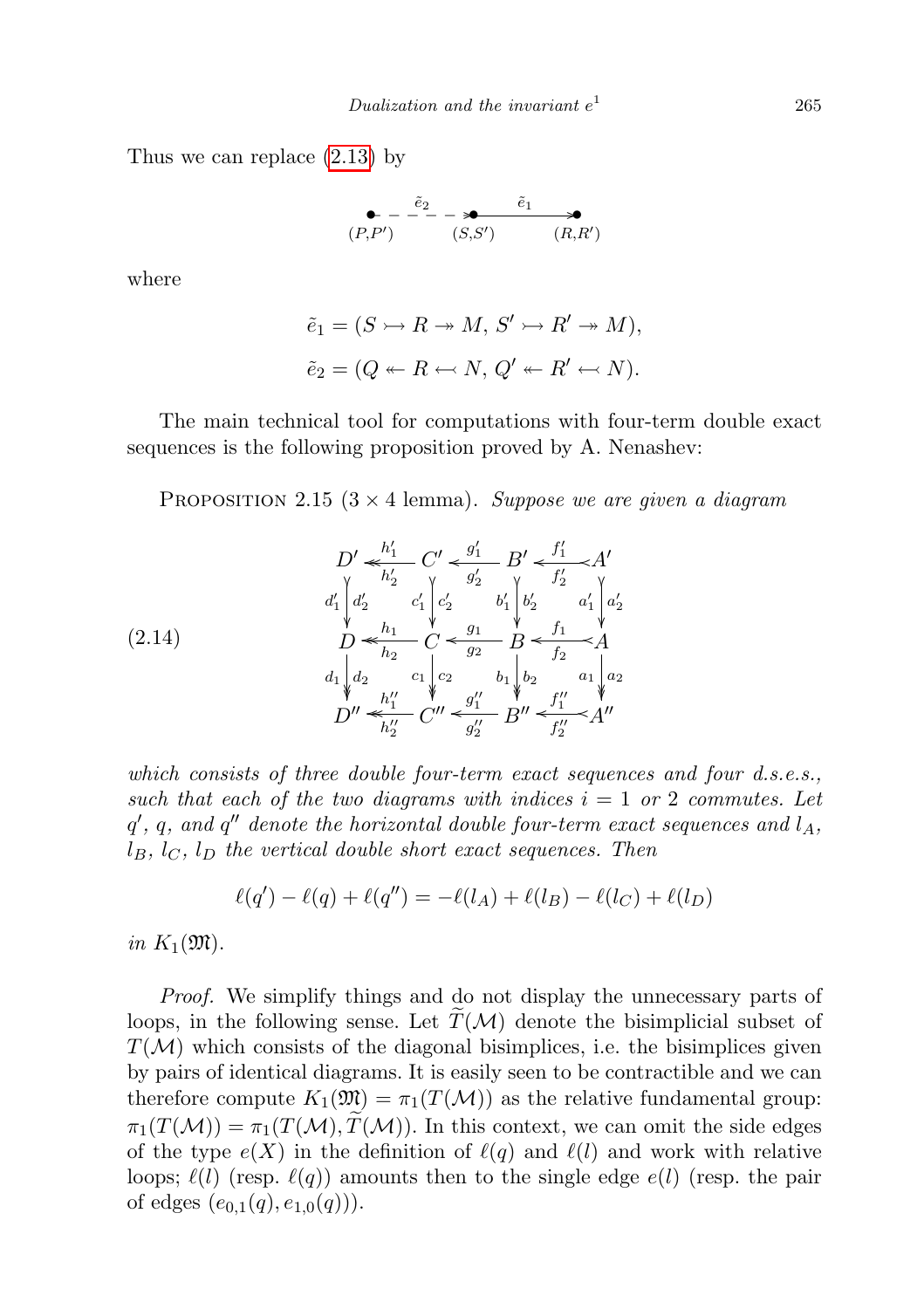266 M. Szyjewski

With the notation of Definition [2.13,](#page-28-0) the given  $3 \times 4$  diagram may be cut into two  $3 \times 3$  diagrams:

<span id="page-33-1"></span>
$$
D' \leftarrow^{h'_i} C' \leftarrow^{v'_i} X'_i \qquad X'_i \leftarrow^{u'_i} B' \leftarrow^{f'_i} A'
$$
\n
$$
d'_i \leftarrow^{h_i} \leftarrow^{h_i} C' \leftarrow^{v_i} X'_i \qquad x'_i \leftarrow^{u'_i} B' \leftarrow^{f'_i} A'
$$
\n
$$
(2.15) \qquad D \leftarrow^{h_i} C \leftarrow^{v_i} X_i \qquad X_i \leftarrow^{u_i} B \leftarrow^{f_i} A
$$
\n
$$
d_i \leftarrow^{h_i} \leftarrow^{h_i} \leftarrow^{v_i} \leftarrow^{v_i} X_i \qquad x_i \leftarrow^{h_i} \leftarrow^{h_i} \leftarrow^{h_i} A
$$
\n
$$
D'' \leftarrow^{h''_i} C'' \leftarrow^{v''_i} X''_i \qquad X''_i \leftarrow^{u''_i} B'' \leftarrow^{f''_i} A''
$$

The same argument as in the proof of Proposition [2.12](#page-27-0) lets us replace the  $(1,0)$ -edge  $e(l_C)$  from  $(C', C')$  to  $(C, C)$  by a homotopic (rel.  $\widetilde{T}(\mathcal{M})$ )  $(0, 1)$ edge from  $(C'', C'')$  to  $(C, C)$ . The element

<span id="page-33-0"></span>
$$
\ell(q'') + \ell(l_C) - \ell(q) - \ell(l_B) + \ell(q')
$$

can thus be represented by the following path:

(2.16)  
\n
$$
(B', B') \leftarrow e_{0,1}(q') \xrightarrow{e_{1,0}(q')} \xrightarrow{e_{1,0}(q')} (C', C')
$$
\n
$$
(B, B) \leftarrow e_{1,0}(I_B)
$$
\n
$$
(X_1, X_2) \leftarrow e_{1,0}(q)
$$
\n
$$
(B'', B'') \leftarrow e_{0,1}(q'') \xrightarrow{e_{1,0}(q')} (C,C)
$$
\n
$$
(B'', B'') \leftarrow e_{0,1}(q'') \xrightarrow{(X''_1, X''_2)} (C'', C'')
$$

We will now construct several homotopies in order to show that the above expression equals  $-\ell(l_A) + \ell(l_D)$ .

1. Denote by  $P_i$  a pullback object for

$$
X_i'' \stackrel{v_i''}{\longrightarrow} C'' \stackrel{c_i}{\longleftarrow} C, \quad i = 1, 2,
$$

and apply [\(2.13\)](#page-31-0) to the edges

$$
\overset{e_{1,0}(q'')}{\longmapsto} \overset{e_{0,1}(l_C)}{\xrightarrow{\hspace*{1cm}}} \overset{e_{0,1}(l_C)}{\xrightarrow{\hspace*{1cm}}} \overset{e_{0,1}(l_C)}{\xrightarrow{\hspace*{1cm}}} \overset{e_{0,1}(l_C)}{\xrightarrow{\hspace*{1cm}}} \overset{e_{0,1}(l_C)}{\xrightarrow{\hspace*{1cm}}} \overset{e_{0,1}(l_C)}{\xrightarrow{\hspace*{1cm}}} \overset{e_{0,1}(l_C)}{\xrightarrow{\hspace*{1cm}}} \overset{e_{0,1}(l_C)}{\xrightarrow{\hspace*{1cm}}} \overset{e_{0,1}(l_C)}{\xrightarrow{\hspace*{1cm}}} \overset{e_{0,1}(l_C)}{\xrightarrow{\hspace*{1cm}}} \overset{e_{0,1}(l_C)}{\xrightarrow{\hspace*{1cm}}} \overset{e_{0,1}(l_C)}{\xrightarrow{\hspace*{1cm}}} \overset{e_{0,1}(l_C)}{\xrightarrow{\hspace*{1cm}}} \overset{e_{0,1}(l_C)}{\xrightarrow{\hspace*{1cm}}} \overset{e_{0,1}(l_C)}{\xrightarrow{\hspace*{1cm}}} \overset{e_{0,1}(l_C)}{\xrightarrow{\hspace*{1cm}}} \overset{e_{0,1}(l_C)}{\xrightarrow{\hspace*{1cm}}} \overset{e_{0,1}(l_C)}{\xrightarrow{\hspace*{1cm}}} \overset{e_{0,1}(l_C)}{\xrightarrow{\hspace*{1cm}}} \overset{e_{0,1}(l_C)}{\xrightarrow{\hspace*{1cm}}} \overset{e_{0,1}(l_C)}{\xrightarrow{\hspace*{1cm}}} \overset{e_{0,1}(l_C)}{\xrightarrow{\hspace*{1cm}}} \overset{e_{0,1}(l_C)}{\xrightarrow{\hspace*{1cm}}} \overset{e_{0,1}(l_C)}{\xrightarrow{\hspace*{1cm}}} \overset{e_{0,1}(l_C)}{\xrightarrow{\hspace*{1cm}}} \overset{e_{0,1}(l_C)}{\xrightarrow{\hspace*{1cm}}} \overset{e_{0,1}(l_C)}{\xrightarrow{\hspace*{1cm}}} \overset{e_{0,1}(l_C)}{\xrightarrow{\hspace*{1cm}}} \overset{e_{0,1}(l_C)}{\xrightarrow{\hspace*{1cm}}} \overset{e_{0,1}(l_C)}{\xrightarrow{\hspace*{1cm}}} \overset{e_{0,1}(l_C)}{\xrightarrow{\hspace*{
$$

in [\(2.16\)](#page-33-0). We get two other edges

$$
\begin{array}{c}\n\bullet \quad -\frac{\tilde{e}_{0,1}(l_C)}{r} - \ast \stackrel{\tilde{e}_{1,0}(q'')}{(P_1, P_2)} \\
(X_1'', X_2'')\n\end{array}
$$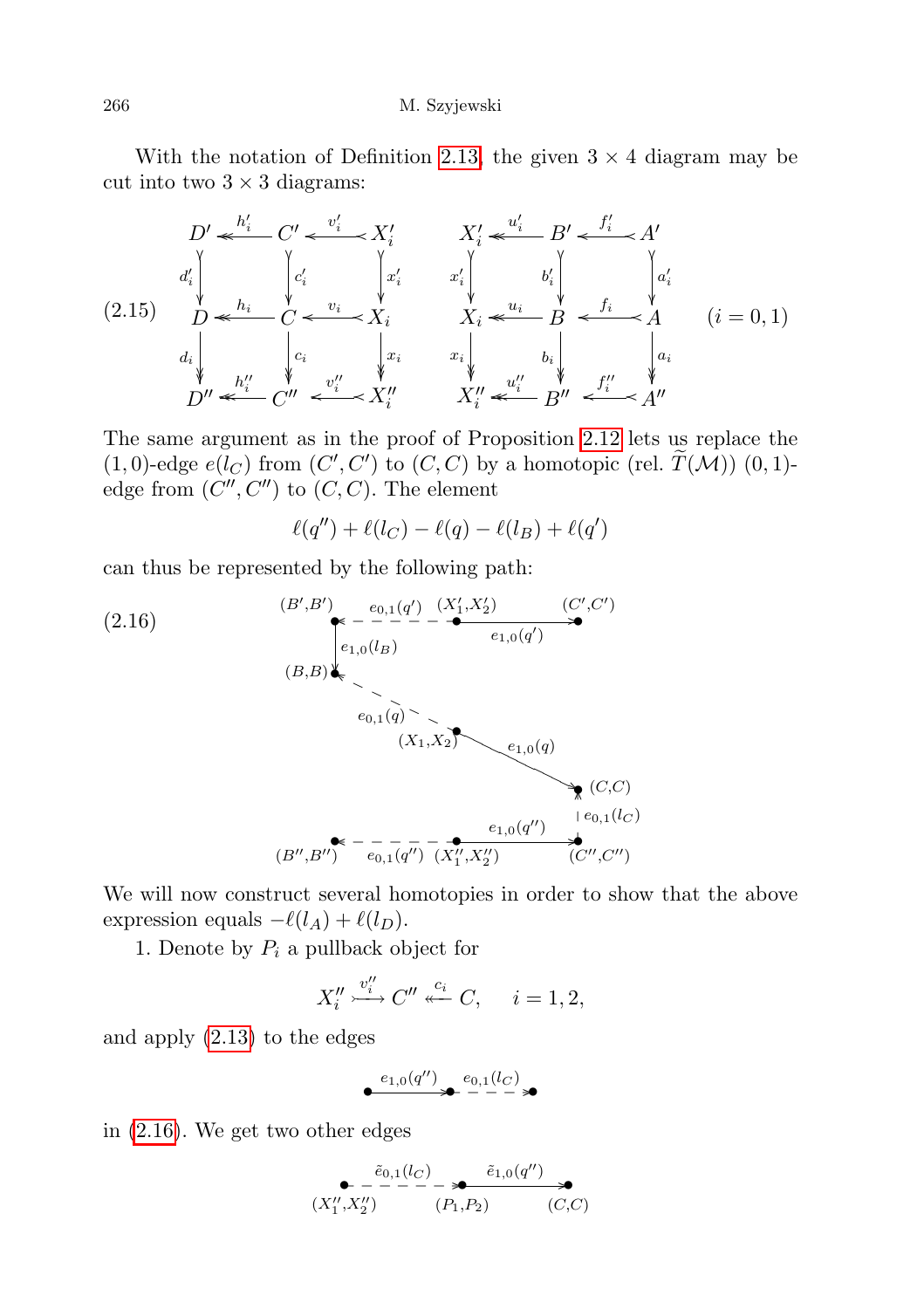the homotopy being provided by the  $(1, 1)$ -simplex

$$
(2.17)
$$
\n
$$
C' \longrightarrow C' \longrightarrow 0
$$
\n
$$
\tilde{c}'_i \downarrow \qquad c'_i \downarrow \qquad \qquad \downarrow
$$
\n
$$
P_i \longrightarrow C' \longrightarrow \tilde{h}''_i \longrightarrow D''
$$
\n
$$
\tilde{c}_i \downarrow \qquad c_i \downarrow \qquad \qquad \downarrow
$$
\n
$$
X''_i \longrightarrow C'' \longrightarrow \tilde{h}''_i \longrightarrow D''
$$
\n
$$
(i = 1, 2).
$$

The arrows  $\tilde{c}'_i$ ,  $\tilde{c}_i$ ,  $\tilde{v}''_i$ , and  $\tilde{h}''_i$  in this diagram are induced by the arrows  $c'_i$ ,  $c_i, v''_i$ , and  $h''_i$  of [\(2.15\)](#page-33-1).

2. As  $c_i v_i = v_i'' x_i$ , there is a unique arrow  $X_i \stackrel{p_i}{\rightarrow} P_i$  with  $\tilde{c}_i p_i = \tilde{x}_i$  and  $\tilde{v''_i} p_i = v_i$   $(i = 1, 2)$ . We leave it to the reader to deduce from Quillen's third axiom of an exact category that this arrow is an admissible monomorphism (see the example after Definition [2.1\)](#page-3-2) and we have the following pair of diagrams:

<span id="page-34-0"></span>(2.18)  
\n
$$
\begin{array}{ccc}\nX_i > \frac{p_i}{\sqrt{p_i}} > P_i \xrightarrow{r_i} > D' \\
\downarrow & \downarrow & \downarrow & \downarrow \\
X_i > \frac{v_i}{\sqrt{p_i}} > C \xrightarrow{h_i} > D \\
\downarrow & \downarrow & \downarrow & \downarrow \\
0 > > D'' \xrightarrow{1} > D''\n\end{array}\n\quad (i = 1, 2).
$$

The arrows  $r_i$  here are induced by the other arrows in the diagrams.

3. Denote by  $U_i$  a pushout object for  $B \stackrel{b'_i}{\longleftarrow} B' \stackrel{u'_i}{\longrightarrow} X'_i$ ,  $i = 1, 2$ , and apply [\(2.12\)](#page-30-0) to the edges  $\leftarrow$   $e_{1,0}(l_B)$   $\leftarrow$   $e_{0,1}(q')$   $\rightarrow$  in [\(2.16\)](#page-33-0). We then get two other edges

$$
\underset{(B,B)}{\underbrace{\ast\circ\cdots\circ}^{~\widetilde{e}_{0,1}(q')}\cdots\underset{(U_1,U_2)}{\underbrace{\ast\circ\cdots\circ}^{~\widetilde{e}_{1,0}(l_B)}}}
$$

the homotopy being provided by the  $(1, 1)$ -simplex

(2.19) 
$$
A' \longrightarrow A' \longrightarrow 0
$$
  
\n
$$
f'_i \downarrow \qquad \qquad \downarrow \qquad \qquad \downarrow \qquad \downarrow \qquad \downarrow \qquad \downarrow
$$
  
\n
$$
B' \longrightarrow B \longrightarrow B'' \longrightarrow B''
$$
  
\n
$$
u'_i \downarrow \qquad \qquad \downarrow \qquad \downarrow \qquad \downarrow \qquad \downarrow \qquad \downarrow
$$
  
\n
$$
X'_i \longrightarrow U_i \longrightarrow B''
$$
  
\n
$$
(i = 1, 2).
$$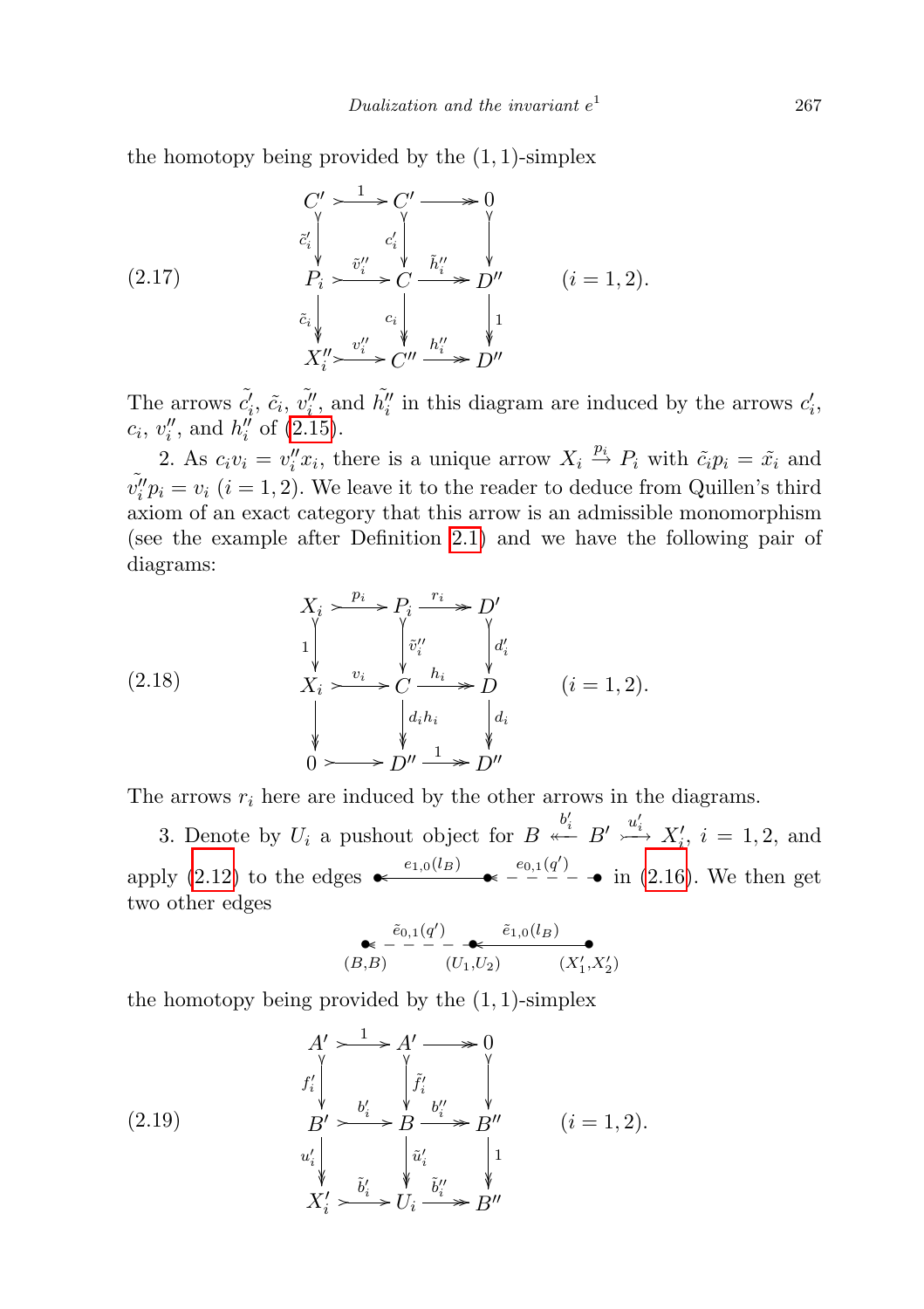4. Dualizing 2, we get admissible epimorphisms  $U_i \stackrel{s_i}{\rightarrow} X_i$  with  $s_i \tilde{u}'_i = u_i$ and  $s_i \tilde{b}'_i = x'_i$   $(i = 1, 2)$  and the diagrams

(2.20)  
\n
$$
\begin{array}{ccc}\nA' & \xrightarrow{1} & A' & \xrightarrow{0} & 0 \\
a'_i & \searrow & \searrow & \searrow & \searrow \\
A & \xrightarrow{f_i} & B \xrightarrow{u_i} & X_i & (i = 1, 2). \\
a''_i & \searrow & \searrow & \searrow \\
A'' & \xrightarrow{t_i} & U_i \xrightarrow{s_i} & X_i\n\end{array}
$$

The arrows  $t_i$  here are induced by the other arrows in these diagrams. This results in the following figure:



in which:

- the horizontal arrow from  $(P_1, P_2)$  to  $(C, C)$  is  $\tilde{e}_{1,0}(q'')$ ;
- the horizontal arrow from  $(X''_1, X''_2)$  to  $(C'', C'')$  is  $e_{1,0}(q'')$ ;
- the vertical arrow from  $(X_1, X_2)$  to  $(P_1, P_2)$  is

$$
e_{1,0}(p_1, p_2) = (X_1 \xrightarrow{p_1} P_1 \twoheadrightarrow r_1 D', X_2 \xrightarrow{p_2} P_2 \twoheadrightarrow r_2 D'),
$$

and the shadowed areas are  $(1, 1)$ -simplices. The triangular contour with vertices  $(X_1, X_2), (P_1, P_2), (C, C)$  is an admissible triple of edges in the Gpart of  $T(\mathcal{M})$ , in the sense of [\[12,](#page-65-14) Definition, p. 207]. By [12, Prop. 4.5], the diagrams [\(2.18\)](#page-34-0) show that the associated d.s.e.s. is  $l<sub>D</sub>$ . Dually, the triangular contour with vertices  $(X_1, X_2), (U_1, U_2), (B, B)$  is a (co)admissible triple in the Gop-part (we leave it to the reader to dualize the definition and related arguments), the associated d.s.e.s. being  $l_A$ . Thus by [\[12,](#page-65-14) Prop. 4.5] and its dual version, the path

<span id="page-35-0"></span>
$$
(2.21) \quad \underset{(B'',B'')}{\bullet} \overset{e_{0,1}(q'')}{\bullet} \overset{\tilde{e}_{1,0}(l_C)}{\bullet} \underset{(X''_1, X''_2)}{\bullet} \overset{e_{1,0}(p_1, p_2)}{\bullet} \underset{(P_1, P_2)}{\bullet} \overset{e_{1,0}(p_1, p_2)}{\bullet} \overset{e_{0,1}(s_1, s_2)}{\bullet} \overset{\tilde{e}_{1,0}(l_B)}{\bullet} \overset{e_{1,0}(q')}{\bullet} \overset{e_{1,0}(q')}{\bullet} \overset{e_{1,0}(q')}{\bullet} \overset{e_{1,0}(q')}{\bullet} \overset{e_{1,0}(q')}{\bullet} \overset{e_{1,0}(q')}{\bullet} \overset{e_{1,0}(q')}{\bullet} \overset{e_{1,0}(q')}{\bullet} \overset{e_{1,0}(q')}{\bullet} \overset{e_{1,0}(q')}{\bullet} \overset{e_{1,0}(q')}{\bullet} \overset{e_{1,0}(q')}{\bullet} \overset{e_{1,0}(q')}{\bullet} \overset{e_{1,0}(q')}{\bullet} \overset{e_{1,0}(q')}{\bullet} \overset{e_{1,0}(q')}{\bullet} \overset{e_{1,0}(q')}{\bullet} \overset{e_{1,0}(q')}{\bullet} \overset{e_{1,0}(q')}{\bullet} \overset{e_{1,0}(q')}{\bullet} \overset{e_{1,0}(q')}{\bullet} \overset{e_{1,0}(q')}{\bullet} \overset{e_{1,0}(q')}{\bullet} \overset{e_{1,0}(q')}{\bullet} \overset{e_{1,0}(q')}{\bullet} \overset{e_{1,0}(q')}{\bullet} \overset{e_{1,0}(q')}{\bullet} \overset{e_{1,0}(q')}{\bullet} \overset{e_{1,0}(q')}{\bullet} \overset{e_{1,0}(q')}{\bullet} \overset{e_{1,0}(q')}{\bullet} \overset{e_{1,0}(q')}{\bullet} \overset{e_{1,0}(q')}{\bullet} \overset{e_{1,0}(q')}{\bullet} \overset{e_{1,0}(q')}{\bullet} \overset{e_{1,0}(q')}{\bullet} \overset{e_{1,0}(q')}{\bullet
$$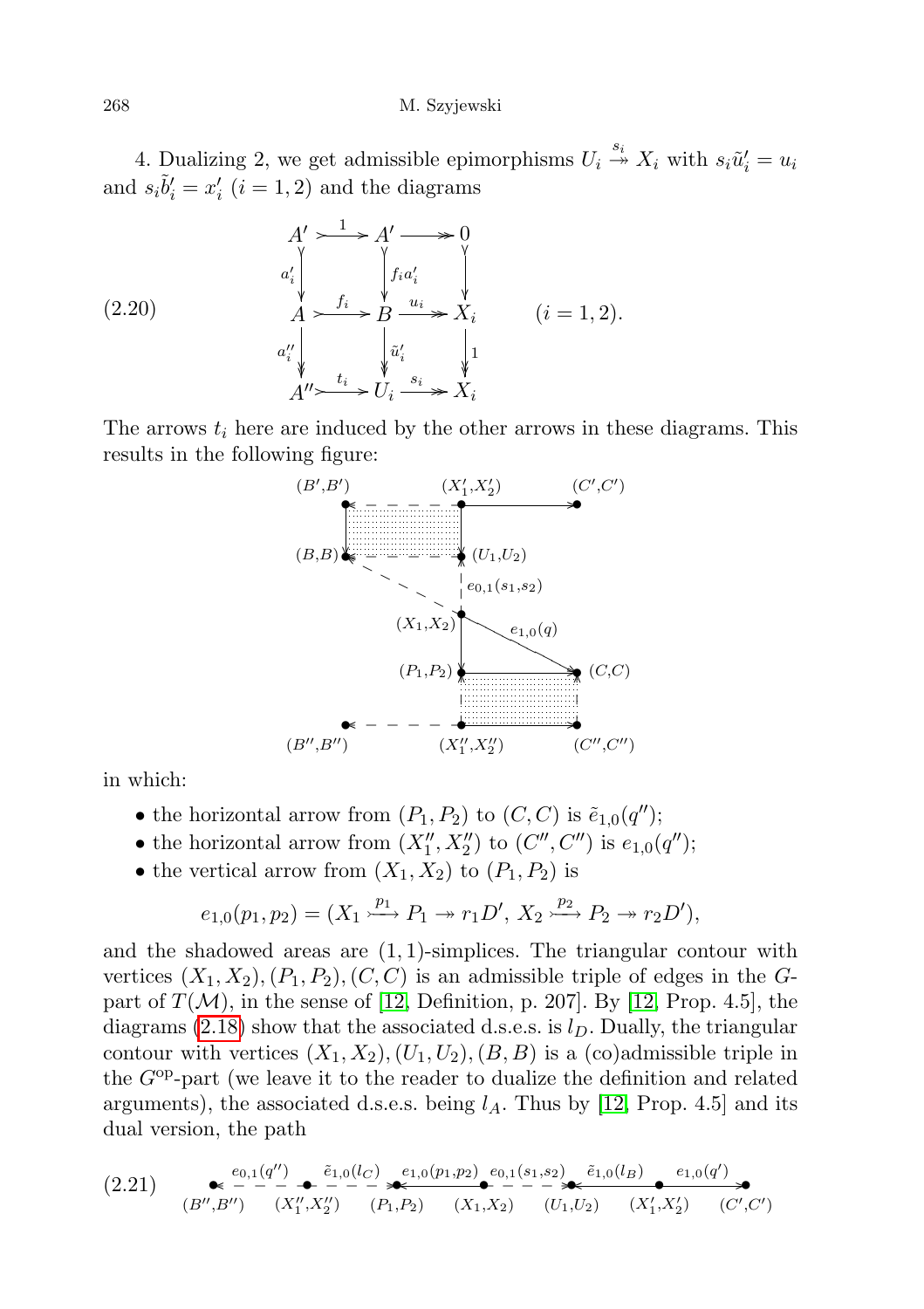represents the element  $\ell(v') - \ell(v) + \ell(v'') + \ell(l_C) - \ell(l_B) + \ell(l_A) - \ell(l_D)$  in  $\pi_1(T(\mathcal{M}), \widetilde{T}(\mathcal{M}))$ , and it remains to show that this path is contractible.

5. We leave it to the reader to check the following elementary assertion: Lemma 2.16. In an abelian category, given a commutative diagram



whose rows are s.e.s's, there is a natural map  $C' \amalg_{B'} B \to C \times_{C''} B''$  and this map is an isomorphism.  $\blacksquare$ 

Let  $F_i$ ,  $i = 1, 2$ , denote a choice for the pullback/pushout object of the lemma applied to the *i*-th arrows in the  $B$ -C-part of diagram [\(2.14\)](#page-32-0). Then

$$
C' \amalg_{X_i'} U_i \cong C' \amalg_{X_i'} (X_i' \amalg_{B'} B) \cong C' \amalg_{B'} B \cong F_i,
$$
  

$$
P_i \times_{X_i''} B'' \cong (C \times_{C''} X_i'') \times_{X_i''} B'' \cong C \times_{C''} B'' \cong F_i
$$

and we get the following picture:



where the shadowed rectangles are as in  $(2.11)$  and  $(2.10)$  respectively. The remaining rectangular contour can be filled by the (1, 1)-simplex

$$
A'' \longrightarrow A'' \longrightarrow 0
$$
  
\n
$$
t_i \downarrow \qquad \qquad \searrow \qquad \searrow
$$
  
\n
$$
U_i \longrightarrow F_i \longrightarrow D'
$$
  
\n
$$
s_i \downarrow \qquad \qquad \searrow \qquad \searrow
$$
  
\n
$$
X_i \longrightarrow P_i \xrightarrow{r_i} D'
$$
  
\n
$$
(i = 1, 2).
$$

Thus the path [\(2.21\)](#page-35-0) is homotopic to the two-edge path

(B00,B00) (F1,F2) (C<sup>0</sup> ,C<sup>0</sup> ) • \_\_\_\_\_\_ • • o/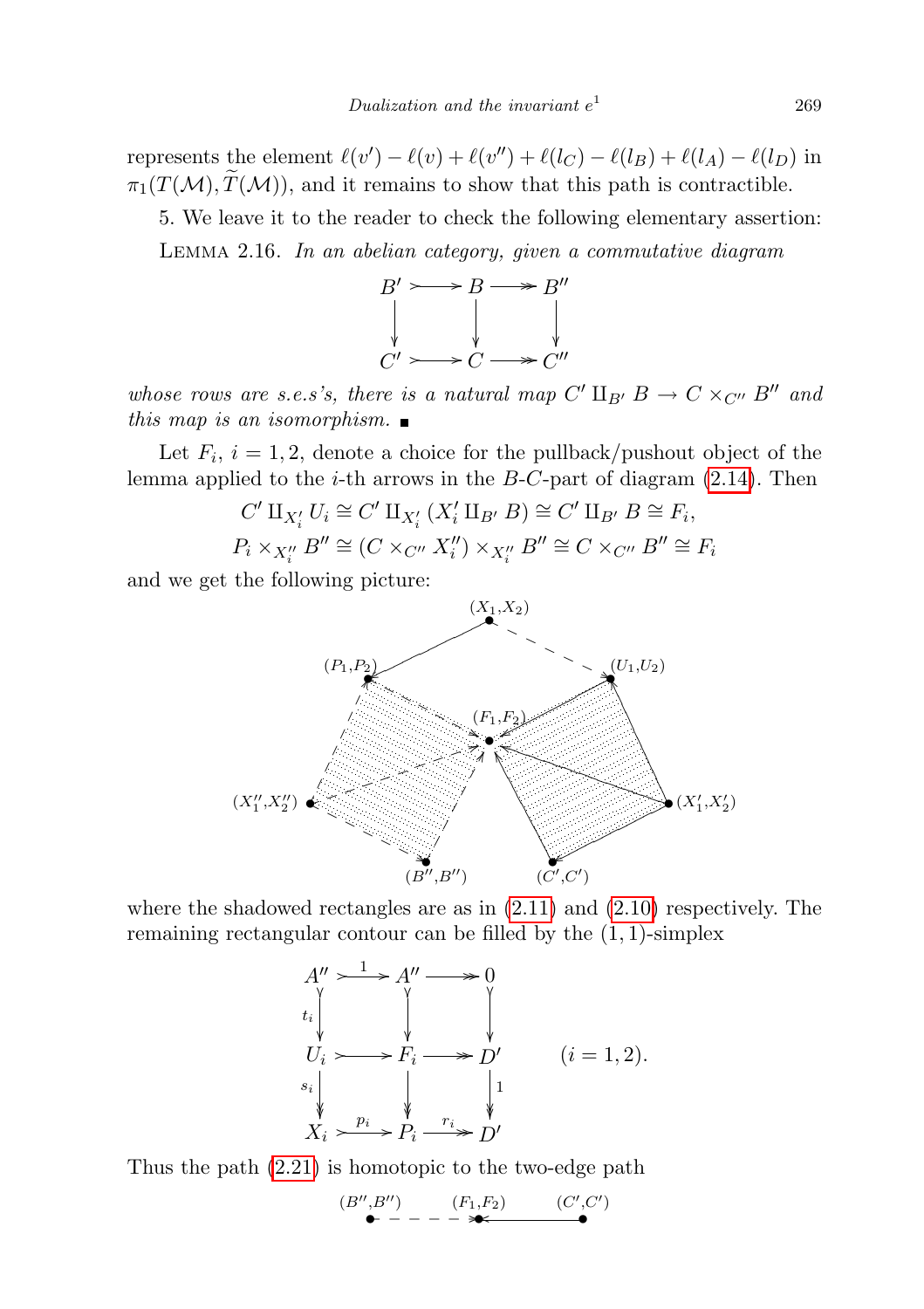The latter can be contracted to  $\widetilde{T}(\mathcal{M})$  by means of the (1, 1)-simplex

$$
C' \longrightarrow C' \longrightarrow 0
$$
  
\n
$$
\downarrow \qquad \qquad \downarrow \qquad \qquad \downarrow
$$
  
\n
$$
C' \longrightarrow F_i \longrightarrow B''
$$
  
\n
$$
\downarrow \qquad \qquad \downarrow
$$
  
\n
$$
\downarrow \qquad \qquad \downarrow
$$
  
\n
$$
\downarrow \qquad \qquad \downarrow
$$
  
\n
$$
\downarrow \qquad \qquad \downarrow
$$
  
\n
$$
\downarrow \qquad \qquad \downarrow
$$
  
\n
$$
\downarrow \qquad \qquad \downarrow
$$
  
\n
$$
\downarrow \qquad \qquad \downarrow
$$
  
\n
$$
\downarrow \qquad \qquad \downarrow
$$
  
\n
$$
\downarrow \qquad \qquad \downarrow
$$
  
\n
$$
\downarrow \qquad \qquad \downarrow
$$
  
\n
$$
\downarrow \qquad \qquad \downarrow
$$
  
\n
$$
\downarrow \qquad \qquad \downarrow
$$
  
\n
$$
\downarrow \qquad \qquad \downarrow
$$
  
\n
$$
\downarrow \qquad \qquad \downarrow
$$
  
\n
$$
\downarrow \qquad \qquad \downarrow
$$
  
\n
$$
\downarrow \qquad \qquad \downarrow
$$
  
\n
$$
\downarrow \qquad \qquad \downarrow
$$
  
\n
$$
\downarrow \qquad \qquad \downarrow
$$
  
\n
$$
\downarrow \qquad \qquad \downarrow
$$
  
\n
$$
\downarrow \qquad \qquad \downarrow
$$
  
\n
$$
\downarrow \qquad \qquad \downarrow
$$
  
\n
$$
\downarrow \qquad \qquad \downarrow
$$
  
\n
$$
\downarrow \qquad \qquad \downarrow
$$
  
\n
$$
\downarrow \qquad \qquad \downarrow
$$
  
\n
$$
\downarrow \qquad \qquad \downarrow
$$
  
\n
$$
\downarrow \qquad \qquad \downarrow
$$
  
\n
$$
\downarrow \qquad \qquad \downarrow
$$
  
\n
$$
\downarrow \qquad \qquad \downarrow
$$
  
\n
$$
\downarrow \qquad \qquad \downarrow
$$
  
\n
$$
\downarrow \qquad \qquad \downarrow
$$
  
\

Corollary 2.17.

$$
\ell\left(D \stackrel{c}{\underset{c'}{*}} C \stackrel{b}{\underset{b'}{*}} B \stackrel{a}{\underset{a'}{*}} A\right) + \ell\left(H \stackrel{h}{\underset{h'}{*}} G \stackrel{g}{\underset{g'}{*}} F \stackrel{f}{\underset{f'}{*}} E\right)
$$
\n
$$
= \ell\left(D \oplus H \stackrel{\left[\begin{smallmatrix}c & 0\\0 & h\end{smallmatrix}\right]}{\underset{\left[\begin{smallmatrix}c' & 0\\0 & h'\end{smallmatrix}\right]}{*}} C \oplus G \stackrel{\left[\begin{smallmatrix}b & 0\\0 & g\end{smallmatrix}\right]}{\underset{\left[\begin{smallmatrix}b' & 0\\0 & g'\end{smallmatrix}\right]}{*}} B \oplus F \stackrel{\left[\begin{smallmatrix}a & 0\\0 & f\end{smallmatrix}\right]}{\underset{\left[\begin{smallmatrix}a' & 0\\0 & f'\end{smallmatrix}\right]}{*}} A \oplus E\right).
$$

Corollary 2.18.

$$
\ell\left(D \stackrel{c}{\underset{c'}{*}} C \stackrel{b}{\underset{b'}{*}} B \stackrel{a}{\underset{a'}{*}} A\right) + \ell\left(D \stackrel{c'}{\underset{c}{*}} C \stackrel{b'}{\underset{b}{*}} B \stackrel{a'}{\underset{a'}{*}} A\right) = 0.
$$

<span id="page-37-0"></span>LEMMA 2.19. For arbitrary automorphisms  $\alpha, \alpha' \in \text{Aut}(A)$  and arbitrary exact sequences  $A \stackrel{b}{\leftarrow} B \stackrel{c}{\leftarrow} C$ ,  $F \stackrel{f}{\leftarrow} E \stackrel{e}{\leftarrow} A$  we have

$$
\ell\Big(0 \twoheadleftarrow A \xleftarrow{\alpha} A \leftarrow 0\Big) = \ell\Big(F \xleftarrow{f} E \xleftarrow{e \circ \alpha \circ b} B \xleftarrow{c} C\Big)
$$

in  $K_1(\mathfrak{M})$ .

*Proof.* Apply the  $3 \times 3$  lemma and the  $3 \times 4$  lemma to the diagrams



<span id="page-37-1"></span>Lemma 2.20.

$$
\ell\left(D \stackrel{c}{\underset{c'}{*}} C \stackrel{b}{\underset{b'}{*}} B \stackrel{a}{\underset{a'}{*}} A\right) + \ell\left(D \stackrel{c'}{\underset{c''}{*}} C \stackrel{b'}{\underset{b''}{*}} B \stackrel{a'}{\underset{a''}{*}} A\right)
$$

$$
= \ell\left(D \stackrel{c}{\underset{c''}{*}} C \stackrel{b}{\underset{b''}{*}} B \stackrel{a}{\underset{a''}{*}} A\right).
$$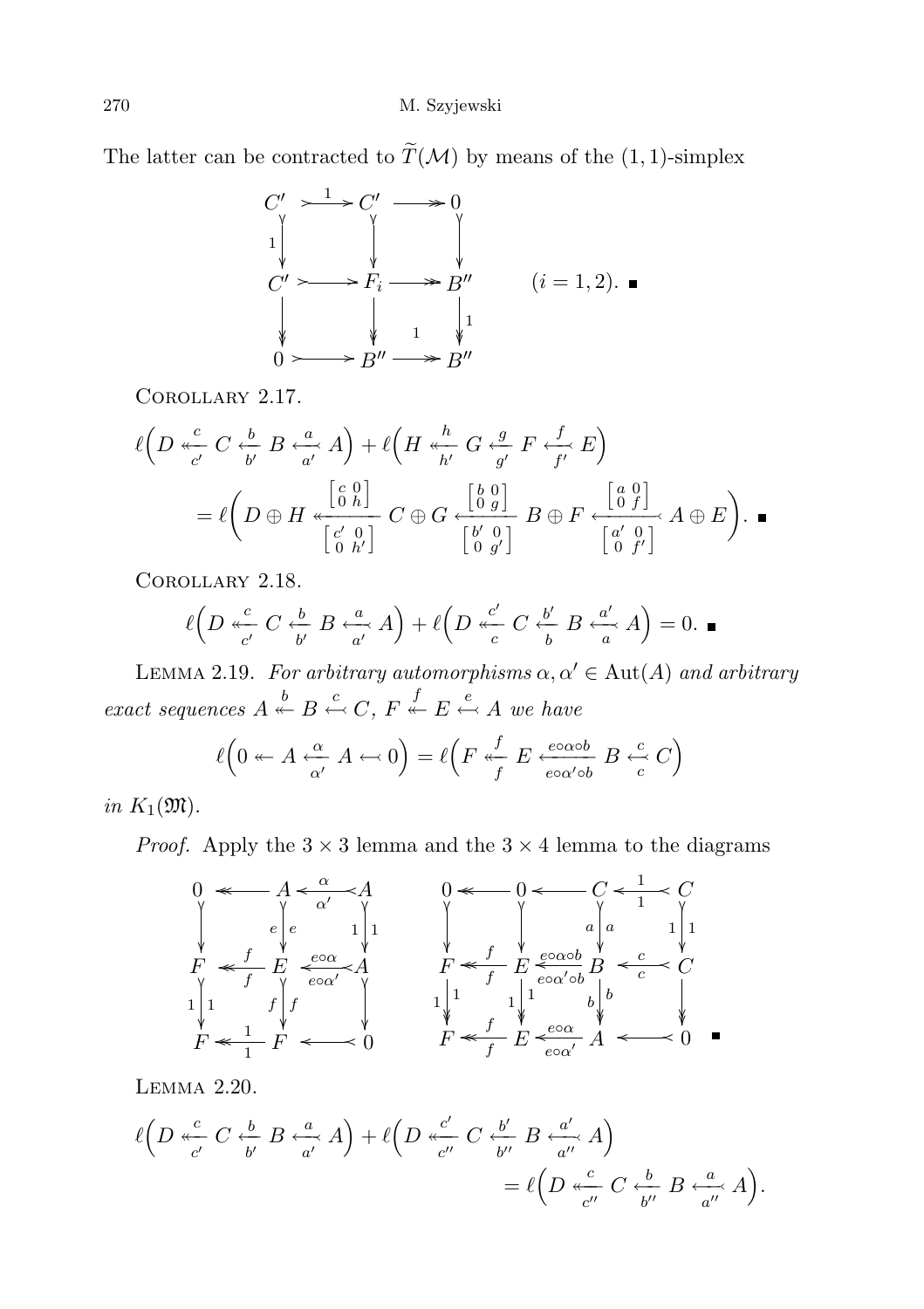*Proof.* Apply the  $3 \times 4$  lemma to the diagram



**3. The group**  $E^1(X)$  and the invariant  $e^1$ . For the sake of completeness we state the following obvious fact:

LEMMA 3.1. Let  $\mathfrak{M}$  be a small exact category. For  $A, B \in Ob(\mathfrak{M})$  the following conditions are equivalent:

- (i) the equality  $[A] = [B]$  in  $K_0(\mathfrak{M})$  holds;
- (ii<sub>1</sub>) there exist  $P,Q,R \in Ob(\mathfrak{M})$  and  $\alpha,\beta,\alpha',\beta' \in \text{Mor}(\mathfrak{M})$  such that the sequences

$$
0 \leftarrow R \stackrel{\beta}{\leftarrow} Q \stackrel{\alpha}{\leftarrow} A \oplus P \leftarrow 0,
$$
  

$$
0 \leftarrow R \stackrel{\beta'}{\leftarrow} Q \stackrel{\alpha'}{\leftarrow} B \oplus P \leftarrow 0
$$

are exact admissible;

(ii<sub>2</sub>) there exist  $P, Q, R \in Ob(\mathfrak{M})$  and  $\gamma, \mu, \gamma', \mu' \in Mor(\mathfrak{M})$  such that the sequences

(3.1) 
$$
0 \leftarrow A \oplus P \stackrel{\mu}{\leftarrow} Q \stackrel{\gamma}{\leftarrow} R \leftarrow 0, 0 \leftarrow B \oplus P \stackrel{\mu'}{\leftarrow} Q \stackrel{\gamma'}{\leftarrow} R \leftarrow 0
$$

<span id="page-38-0"></span>are exact admissible.

Moreover, if  $(\mathfrak{M}, D, \delta)$  is an exact category with duality, then one may assume that in each case P carries a hyperbolic form  $\chi : P \to DP$ .

*Proof.* It is obvious that each of conditions  $(ii_1)$ ,  $(ii_2)$  implies  $[A] = [B]$  in  $K_0(\mathfrak{M})$ . Assume that (i) holds. By [\[18,](#page-65-3) Theorem 1],  $K_0(\mathfrak{M}) = \mathcal{A}/\mathcal{B}$  is a factor group of the free abelian group  $\mathcal A$  generated by the classes of isomorphic objects in  $Ob(\mathfrak{M})$  modulo the subgroup  $\beta$  generated by the expressions

$$
[Y] - [X] - [Z]
$$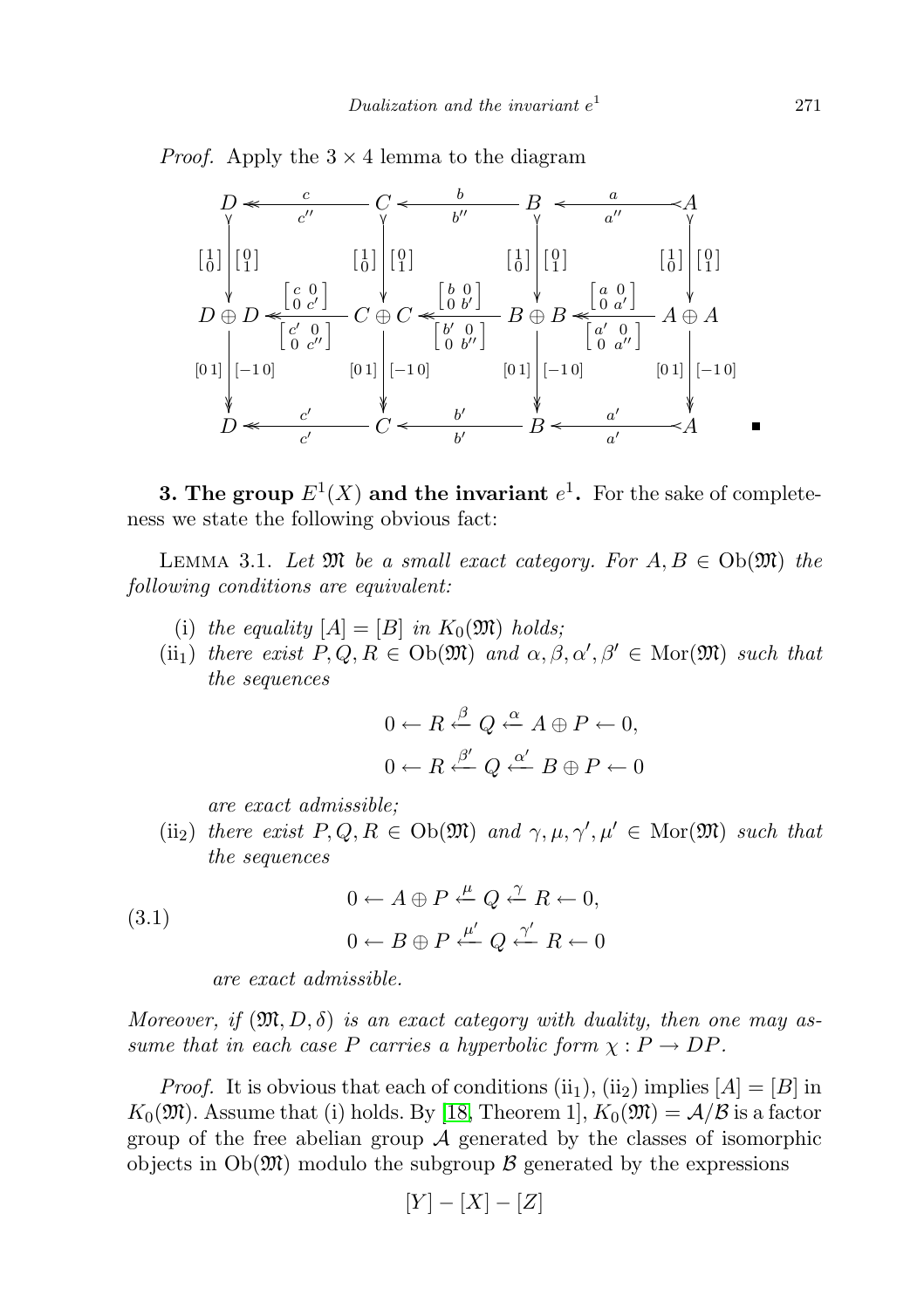for all admissible exact sequences  $Z \leftarrow Y \leftarrow X$ . Thus if  $[A] = [B]$ , then there exist two admissible exact sequences

$$
Z \leftarrow Y \xleftarrow{i} X, \quad W \leftarrow V \xleftarrow{j} U
$$

and an isomorphism

$$
\rho: B \oplus X \oplus Z \oplus V \xrightarrow{\sim} A \oplus Y \oplus U \oplus W.
$$

Thus for

$$
P = X \oplus U,
$$
  
\n
$$
Q = A \oplus Y \oplus U \oplus W \cong B \oplus X \oplus Z \oplus V,
$$
  
\n
$$
R = Z \oplus W,
$$
  
\n
$$
\alpha = \begin{bmatrix} 1_A & 0 & 0 \\ 0 & i & 0 \\ 0 & 0 & 1_U \\ 0 & 0 & 0 \end{bmatrix} : A \oplus X \oplus U \to A \oplus Y \oplus U \oplus W,
$$
  
\n
$$
\alpha' = \rho \circ \begin{bmatrix} 1_B & 0 & 0 \\ 0 & 1_X & 0 \\ 0 & 0 & 0 \\ 0 & 0 & j \end{bmatrix} : B \oplus X \oplus U \to A \oplus Y \oplus U \oplus W,
$$

 $(iii<sub>1</sub>)$  holds. Analogously (i) implies  $(ii<sub>2</sub>)$  for the same  $Q$ ,

$$
P = Z \oplus W, \quad R = X \oplus U
$$

and suitable morphisms.

If there is a duality in  $\mathfrak{M}$ , then substitution of  $P \oplus DP$  for  $P, Q \oplus DP$ for Q, and  $\alpha \oplus 1_{DP}$  for  $\alpha$ , etc., yields an analogous exact sequence with a hyperbolic form  $\chi$  defined on P.

We will refer to the pair of exact sequences  $A \oplus P \leftarrow Q \leftarrow R$ ,  $B \oplus P \leftarrow$  $Q \leftarrow R$  with hyperbolic P as a common resolution of  $A \oplus P$ ,  $B \oplus P$ . Let us rephrase the last result in a more convenient form:

<span id="page-39-0"></span>COROLLARY 3.2. Given two a.s.b.m.  $\varphi : A \to DA$ ,  $\psi : B \to DB$  such that  $[A] = [B]$  in  $K_0(\mathfrak{M})$ , there exist:

- a hyperbolic form  $(P, \chi)$ ,
- $\bullet$  an object  $Q$ ,
- admissible epimorphisms  $\pi_A: Q \to A \oplus P$ , and  $\pi_B: Q \to B \oplus P$  with kernels  $R \rightrightarrows Q$  having a common source R,
- a.s.b.m.  $D\pi_A \circ (\varphi \oplus \chi) \circ \pi_A : Q \to DQ$  and  $D\pi_B \circ (\psi \oplus \chi) \circ \pi_B : Q \to DQ$ Witt equivalent to  $\varphi$  and  $\psi$  respectively.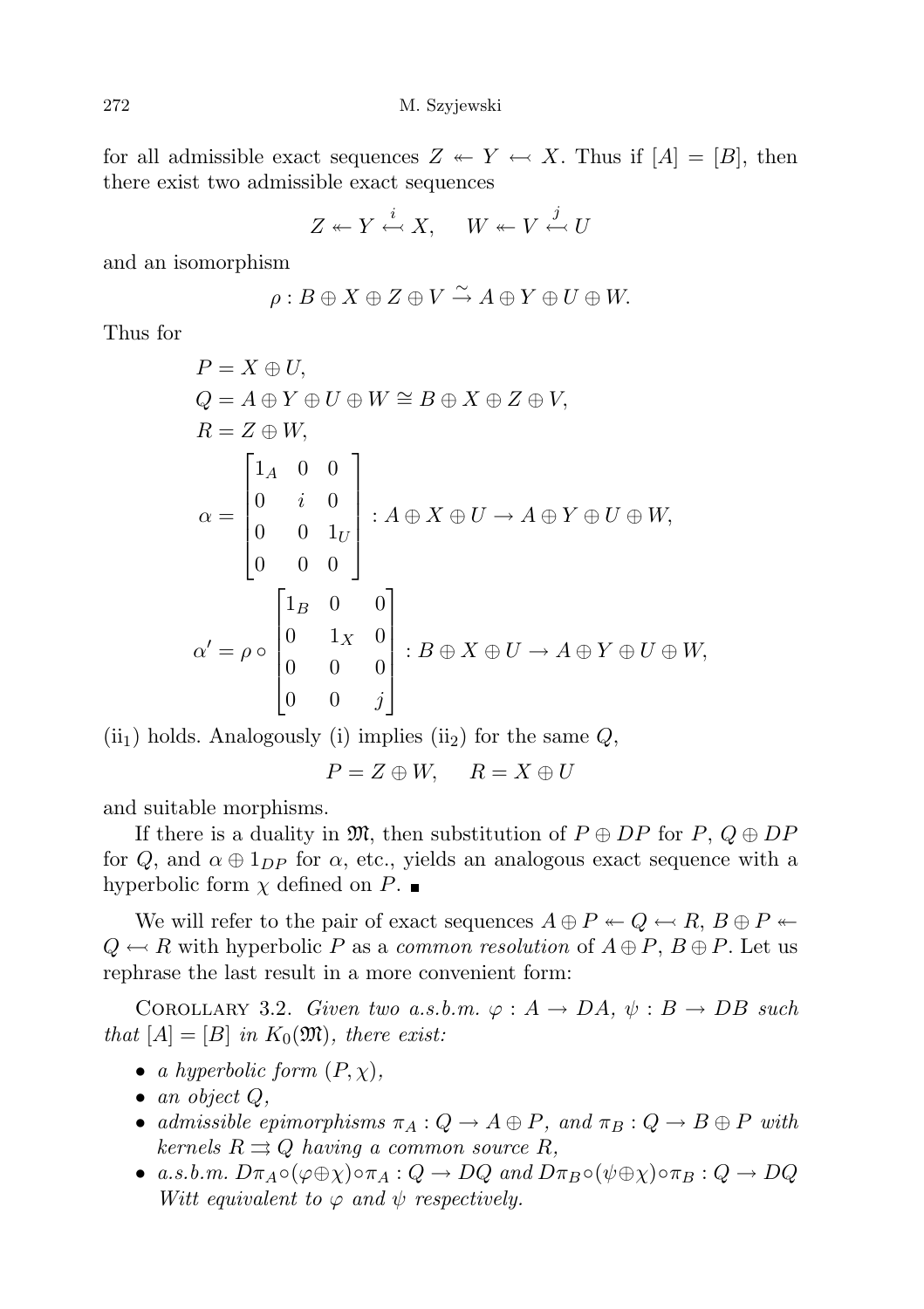For Witt equivalence compare Example [2.10.](#page-16-0)

DEFINITION 3.1. Let  $\mathfrak{M}$  be an exact category with a duality  $(D, \delta)$ . With a.s.b.m.  $\alpha: Q \to DQ, \beta: Q \to DQ$  with respective kernels  $\gamma, \gamma': R \to Q$ , we associate a self-dual double exact sequence

(3.2) 
$$
DR \underset{D\gamma'}{\xrightarrow{D\gamma}} DQ \underset{\beta}{\xrightarrow{\alpha}} Q \underset{\gamma'}{\xrightarrow{\gamma}} R.
$$

In particular, with symmetric bilinear forms  $\varphi : A \overset{\sim}{\to} DA$ ,  $\psi : B \overset{\sim}{\to} DB$ such that  $[A] = [B]$  in  $K_0(\mathfrak{M})$ , and a common resolution  $A \oplus P \leftarrow Q \leftarrow R$ ,  $B \oplus P \leftarrow Q \leftarrow R$  with hyperbolic  $(P, \chi)$  we associate a self-dual double exact sequence

<span id="page-40-1"></span>(3.3) 
$$
DR \underset{D\gamma'}{\xrightarrow{D\gamma}} DQ \underset{D\mu'\circ(\psi\oplus\chi)\circ\mu'}{\xrightarrow{D\mu\circ(\varphi\oplus\chi)\circ\mu}} Q \underset{\gamma'}{\xrightarrow{\gamma}} R
$$

with admissible  $\gamma$ ,  $\gamma'$ . We will refer to this double exact sequence as *gluing* a common resolution with its dual.

We want to refine this to a map defined on Witt equivalence classes, so we shall define an appropriate target group.

**3.1.** E-groups. An exact dualization functor  $D : \mathfrak{M} \to \mathfrak{M}$  defines an action of the two-element group  $\{1, D\}$  on the K-groups of  $\mathfrak{M}$  (by action on d.s.e.s.) One of the objectives of this paper is the study of the following groups for  $n = 1$ :

<span id="page-40-0"></span>DEFINITION 3.2. For  $D: K_n(\mathfrak{M}) \to K_n(\mathfrak{M})$  the  $E^n$ -groups of the exact category  $\mathfrak{M}$  with duality D are

$$
E^{n}(\mathfrak{M}; D) = E_{+}^{n}(\mathfrak{M}; D) = \text{Ker}(1 - D) / \text{Im}(1 + D),
$$
  

$$
E_{-}^{n}(\mathfrak{M}; D) = \text{Ker}(1 + D) / \text{Im}(1 - D).
$$

Equivalently one may define the  $E<sup>n</sup>$ -groups as the homology groups of the complex

(3.4) 
$$
\cdots \xrightarrow{1+D} K_n(\mathfrak{M}) \xrightarrow{1-D} K_n(\mathfrak{M}) \xrightarrow{1+D} K_n(\mathfrak{M}) \xrightarrow{1-D} \cdots
$$

or the Tate cohomology groups

$$
E^{n}(\mathfrak{M}; D) = \widehat{H}^{2p}(\{1, D\}, K_{n}(\mathfrak{M})), \quad E_{-}^{n}(\mathfrak{M}; D) = \widehat{H}^{2p-1}(\{1, D\}, K_{n}(\mathfrak{M})).
$$

Note that the case  $n = 0$  was used extensively in [\[21\]](#page-65-16)–[\[23\]](#page-66-0). Let us recall that in those papers we used the map

$$
e^0: W(\mathfrak{M}) \to E^0(\mathfrak{M})
$$

induced by the forgetful functor, and more general maps  $e^0 : W^{\pm}(\mathfrak{M}, D, \delta)$  $\to E^0(\mathfrak{M}; D)$ . The group

$$
E_{-}^{0}(\mathfrak{M};D)=\{x\in K_{0}(\mathfrak{M}):Dx=-x\}/\{y-Dy:y\in K_{0}(\mathfrak{M})\}
$$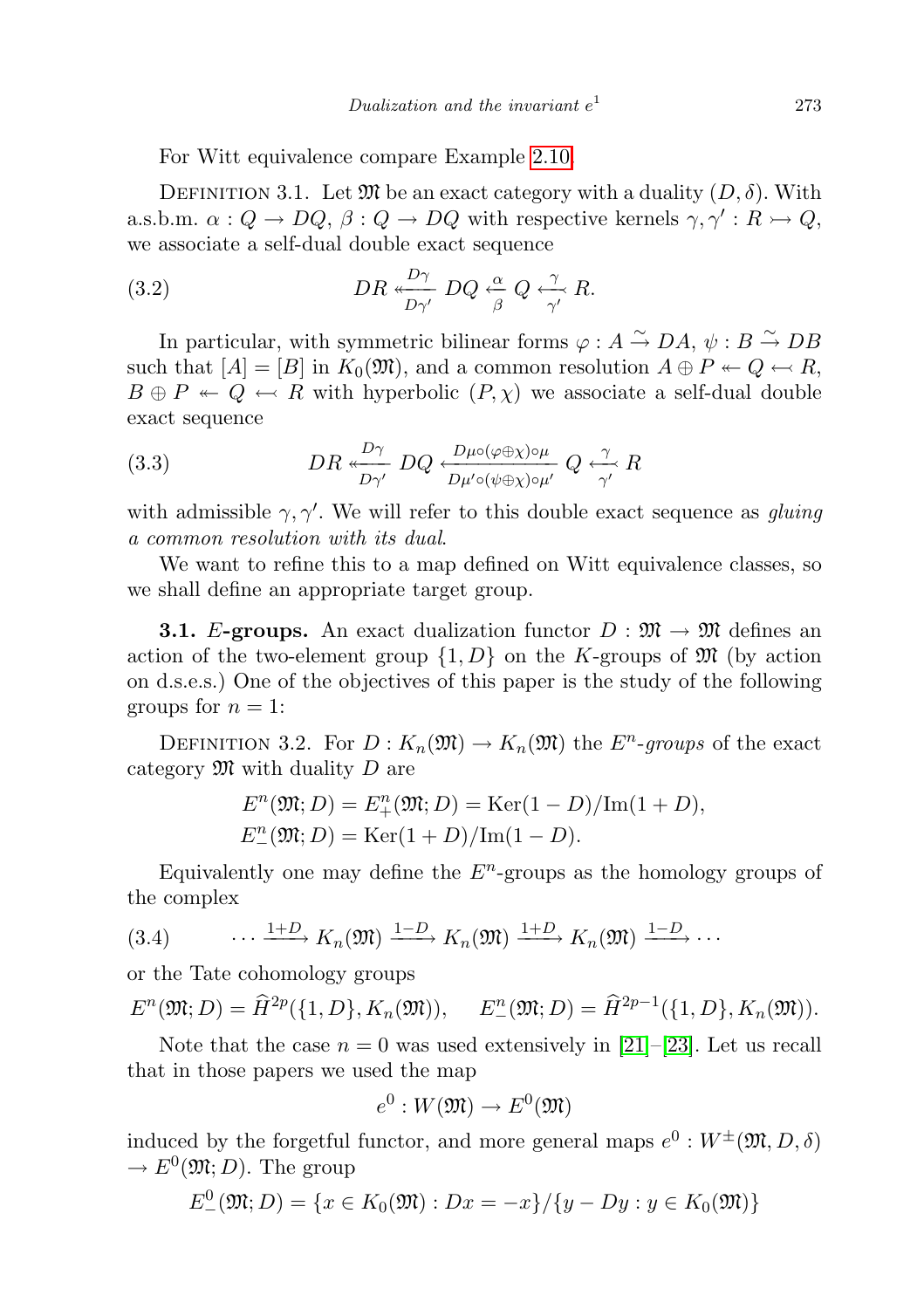also occurred. Each pair of hyperbolic spaces  $(M \oplus DM, \begin{bmatrix} 0 & 1 \\ \delta_M & 0 \end{bmatrix})$ ,  $(N \oplus$  $DN, \begin{bmatrix} 0 & 1 \\ \delta_N & 0 \end{bmatrix}$  such that

$$
[M \oplus DM] = [N \oplus DN] \quad \text{ in } K_0(\mathfrak{M})
$$

defines an element  $[M] - [N]$  of  $E^0_-(\mathfrak{M}; D)$ .

Now we are interested in the case when for two symmetric bilinear forms  $(A, \varphi), (B, \psi)$  the equality

$$
e^0(A,\varphi) = e^0(B,\psi)
$$

holds. By Corollary [3.2,](#page-39-0)  $e^{0}(A, \varphi) = e^{0}(B, \psi)$  iff there exist  $M, N \in Ob(\mathfrak{M})$ such that

$$
[A \oplus M \oplus DM] = [B \oplus N \oplus DN] \quad \text{in } K_0(\mathfrak{M}).
$$

DEFINITION 3.3. Given two symmetric bilinear forms  $(A, \varphi), (B, \psi)$  and admissible exact sequences

$$
A \stackrel{\beta}{\leftarrow} P \stackrel{\alpha}{\leftarrow} Q, \quad B \stackrel{\nu}{\leftarrow} P \stackrel{\mu}{\leftarrow} Q
$$

denote

$$
\varepsilon^1 \bigg( \frac{A}{B} \underset{\leftarrow}{\overset{\beta}{\leftarrow}} P \underset{\leftarrow}{\overset{\alpha}{\leftarrow}} Q, \varphi \bigg) = \ell \bigg( D Q \underset{D\mu}{\overset{D\alpha}{\leftarrow}} DP \underset{D\nu \circ \psi \circ \nu}{\overset{D\beta \circ \varphi \circ \beta}{\leftarrow}} P \underset{\mu}{\overset{\alpha}{\leftarrow}} Q \bigg).
$$

<span id="page-41-0"></span>THEOREM 3.3. Given two a.s.b.m.  $(A, \varphi), (B, \psi),$  and two common resolutions

$$
A \stackrel{\beta}{\leftarrow} P \stackrel{\alpha}{\leftarrow} Q, \quad A \stackrel{b}{\leftarrow} R \stackrel{a}{\leftarrow} S,
$$
  

$$
B \stackrel{\nu}{\leftarrow} P \stackrel{\mu}{\leftarrow} Q, \quad B \stackrel{d}{\leftarrow} R \stackrel{c}{\leftarrow} S,
$$

we get

$$
\varepsilon^1 \bigg( \frac{A \overset{\beta}{\leftarrow} P \overset{\alpha}{\leftarrow} Q, \varphi}{B \overset{\nu}{\leftarrow} P \overset{\alpha}{\leftarrow} Q, \psi} \bigg) - \varepsilon^1 \bigg( \frac{A \overset{b}{\leftarrow} R \overset{a}{\leftarrow} S, \varphi}{B \overset{d}{\leftarrow} R \overset{c}{\leftarrow} S, \psi} \bigg) \in (1+D)K_1(\mathfrak{M}).
$$

Proof. The class

$$
\varepsilon^{1}\left(\begin{array}{c} A & \stackrel{\beta}{\leftarrow} P & \stackrel{\alpha}{\leftarrow} Q, \ \varphi \\ B & \stackrel{\nu}{\leftarrow} P & \stackrel{\mu}{\leftarrow} Q, \ \psi \end{array}\right) - \varepsilon^{1}\left(\begin{array}{c} A & \stackrel{b}{\leftarrow} R & \stackrel{a}{\leftarrow} S, \ \varphi \\ B & \stackrel{d}{\leftarrow} R & \stackrel{c}{\leftarrow} S, \ \psi \end{array}\right)\right) \\
= \varepsilon^{1}\left(\begin{array}{c} A & \stackrel{\beta}{\leftarrow} P & \stackrel{\alpha}{\leftarrow} Q, \ \varphi \\ B & \stackrel{\mu}{\leftarrow} P & \stackrel{\alpha}{\leftarrow} Q, \ \psi \end{array}\right) + \varepsilon^{1}\left(\begin{array}{c} B & \stackrel{d}{\leftarrow} R & \stackrel{c}{\leftarrow} S, \ \psi \\ A & \stackrel{b}{\leftarrow} R & \stackrel{a}{\leftarrow} S, \ \varphi \end{array}\right) \right)\right)\right)
$$

corresponds to the double long exact sequence: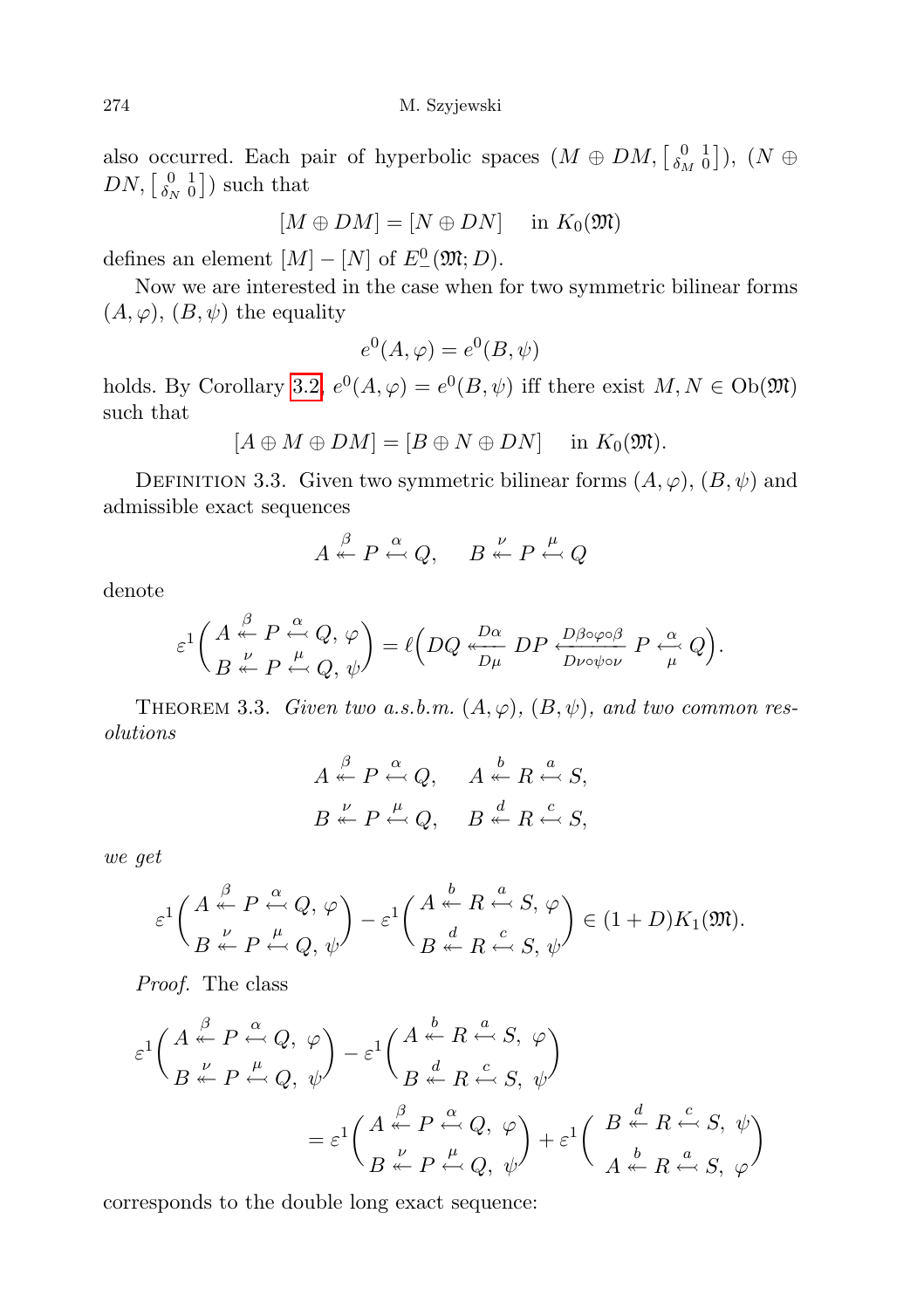$$
DA \oplus DB \llbracket \frac{\varphi \circ \beta & 0}{\varphi \circ \phi} \right] P \oplus R \frac{\frac{\varphi \circ \beta}{\varphi \circ \varphi}}{\frac{\varphi \circ \beta}{\varphi \circ \varphi}} Q \oplus S
$$
\n
$$
DQ \oplus DS \llbracket \frac{D\alpha & 0}{\varphi \circ \varphi} \right] \qquad \qquad \downarrow \qquad \downarrow \qquad \downarrow \qquad \downarrow \qquad \downarrow \qquad \downarrow \qquad \downarrow \qquad \downarrow \qquad \downarrow \qquad \downarrow \qquad \downarrow \qquad \downarrow \qquad \downarrow \qquad \downarrow \qquad \downarrow \qquad \downarrow \qquad \downarrow \qquad \downarrow \qquad \downarrow \qquad \downarrow \qquad \downarrow \qquad \downarrow \qquad \downarrow \qquad \downarrow \qquad \downarrow \qquad \downarrow \qquad \downarrow \qquad \downarrow \qquad \downarrow \qquad \downarrow \qquad \downarrow \qquad \downarrow \qquad \downarrow \qquad \downarrow \qquad \downarrow \qquad \downarrow \qquad \downarrow \qquad \downarrow \qquad \downarrow \qquad \downarrow \qquad \downarrow \qquad \downarrow \qquad \downarrow \qquad \downarrow \qquad \downarrow \qquad \downarrow \qquad \downarrow \qquad \downarrow \qquad \downarrow \qquad \downarrow \qquad \downarrow \qquad \downarrow \qquad \downarrow \qquad \downarrow \qquad \downarrow \qquad \downarrow \qquad \downarrow \qquad \downarrow \qquad \downarrow \qquad \downarrow \qquad \downarrow \qquad \downarrow \qquad \downarrow \qquad \downarrow \qquad \downarrow \qquad \downarrow \qquad \downarrow \qquad \downarrow \qquad \downarrow \qquad \downarrow \qquad \downarrow \qquad \downarrow \qquad \downarrow \qquad \downarrow \qquad \downarrow \qquad \downarrow \qquad \downarrow \qquad \downarrow \qquad \downarrow \qquad \downarrow \qquad \downarrow \qquad \downarrow \qquad \downarrow \qquad \downarrow \qquad \downarrow \qquad \downarrow \qquad \downarrow \qquad \downarrow \qquad \downarrow \qquad \downarrow \qquad \downarrow \qquad \downarrow \qquad \downarrow \qquad \downarrow \qquad \downarrow \qquad \downarrow \qquad \downarrow \qquad \downarrow \qquad \downarrow \qquad \downarrow \qquad \downarrow \qquad \downarrow \qquad \downarrow \qquad \downarrow \qquad \downarrow \
$$

where

 $\overline{\varphi} = D\beta \circ \varphi \circ \beta$ ,  $\underline{\varphi} = Db \circ \varphi \circ b$ ,  $\overline{\psi} = Dd \circ \psi \circ d$ ,  $\underline{\psi} = D\nu \circ \psi \circ \nu$ .<br>
t follows that if It follows that if

$$
t = \ell \left(DQ \oplus DS \xleftarrow{\begin{bmatrix}D\alpha & 0 \\ 0 & D\bar{C} \end{bmatrix}} D P \oplus DR \xleftarrow{\begin{bmatrix} \overline{\varphi} & 0 \\ 0 & \overline{\psi} \end{bmatrix}} P \oplus R \xleftarrow{\begin{bmatrix} \alpha & 0 \\ 0 & c \end{bmatrix}} Q \oplus S \right),
$$
  
\n
$$
u = \ell \left(DQ \oplus DS \xleftarrow{\begin{bmatrix}D\alpha & 0 \\ 0 & D\bar{c} \end{bmatrix}} D P \oplus DR \xleftarrow{\begin{bmatrix} \psi & 0 \\ 0 & Dd \end{bmatrix}} D A \oplus DB \right),
$$
  
\n
$$
v = \ell \left(DQ \oplus DS \xleftarrow{\begin{bmatrix}D\alpha & 0 \\ 0 & D\bar{c} \end{bmatrix}} D P \oplus DR \xleftarrow{\begin{bmatrix}D\beta & 0 \\ 0 & Dd \end{bmatrix}} D A \oplus DB \right),
$$
  
\n
$$
v = \ell \left(DQ \oplus DS \xleftarrow{\begin{bmatrix}D\alpha & 0 \\ 0 & D\bar{c} \end{bmatrix}} D P \oplus DR \xleftarrow{\begin{bmatrix}D\beta \circ \varphi & 0 \\ 0 & Dd\sigma \psi \end{bmatrix}} A \oplus B \right),
$$
  
\n
$$
\left[\begin{bmatrix}D\mu & 0 \\ 0 & Da \end{bmatrix} D P \oplus DR \xleftarrow{\begin{bmatrix}D\beta \circ \varphi & 0 \\ 0 & Dd\sigma \psi \end{bmatrix}} A \oplus B \right),
$$

then  $u = v$  (since these d.s.e.s.'s are isomorphic) and  $t = u + Dv = u + Du$ by the  $3 \times 4$  lemma, since there is a commutative diagram

$$
DA \oplus DB \xleftarrow{\begin{bmatrix} \varphi \circ \beta & 0 \\ 0 & \psi \circ d \end{bmatrix}} P \oplus R \xleftarrow{\begin{bmatrix} \varphi & 0 \\ 0 & c \end{bmatrix}} Q \oplus S
$$
\n
$$
\begin{bmatrix} D\beta & 0 \\ 0 & D\alpha \end{bmatrix} \begin{bmatrix} 0 & D\nu \\ Db & 0 \end{bmatrix}
$$
\n
$$
DQ \oplus DS \xleftarrow{\begin{bmatrix} D\alpha & 0 \\ 0 & Dc \end{bmatrix}} DP \oplus DR \xleftarrow{\begin{bmatrix} \overline{\varphi} & 0 \\ 0 & \overline{\psi} \end{bmatrix}} P \oplus R \xleftarrow{\begin{bmatrix} \varphi & 0 \\ 0 & c \end{bmatrix}} Q \oplus S
$$
\n
$$
\begin{bmatrix} D\alpha & 0 \\ 0 & D\alpha \end{bmatrix} \begin{bmatrix} D\mu & 0 \\ 0 & D\alpha \end{bmatrix}
$$
\n
$$
\begin{bmatrix} D\alpha & 0 \\ 0 & Dc \end{bmatrix} \begin{bmatrix} D\mu & 0 \\ 0 & D\alpha \end{bmatrix}
$$
\n
$$
DQ \oplus DS \xleftarrow{DQ \oplus DS
$$

<span id="page-42-0"></span>with exact rows and columns.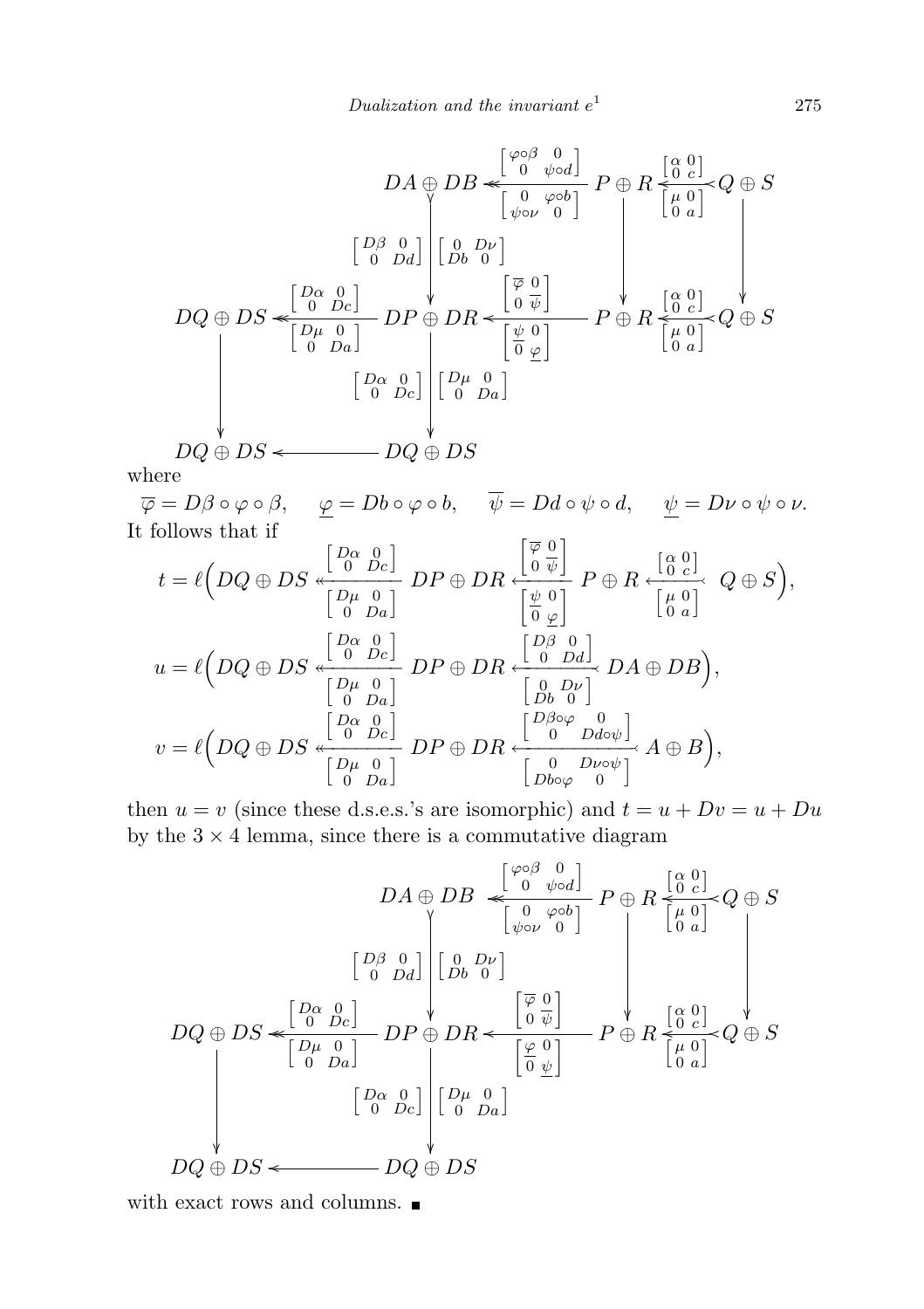DEFINITION 3.4. The *relative discriminant*  $\varepsilon^1(\varphi \div \psi)$  of a pair  $(A, \varphi)$ ,  $(B, \psi)$  of a.s.b.m.'s with common resolution is

$$
\varepsilon^1(\varphi \div \psi) = \varepsilon^1 \left( \frac{A \stackrel{\beta}{\leftarrow} P \stackrel{\alpha}{\leftarrow} Q, \varphi}{B \stackrel{\nu}{\leftarrow} P \stackrel{\mu}{\leftarrow} Q, \psi} \right) \bmod (1+D) K_1(\mathfrak{M}).
$$

This is well defined by Theorem [3.3.](#page-41-0) Clearly

(3.5) 
$$
\varepsilon^1(\varphi \div \psi) \in \text{Ker}(1-D)
$$

by the very construction.

LEMMA 3.4. If  $(A, \varphi)$  is metabolic and  $\iota : L \rightarrowtail A$  is a Lagrangian, then

$$
\varepsilon^1\bigg(\varphi \div \begin{bmatrix} 0 & 1 \\ \delta_L & 0 \end{bmatrix}\bigg) = 0.
$$

*Proof.* If  $L \stackrel{\iota}{\rightarrow} A$  is a Lagrangian, then the sequence

$$
DL \stackrel{D\iota\circ\varphi}{\longleftarrow} A \stackrel{\iota}{\hookleftarrow} L
$$

is exact. Thus one may form exact sequences

$$
A \stackrel{[1,0]}{\longleftarrow} A \oplus L \stackrel{[0]}{\longleftarrow} L,
$$
  

$$
L \oplus DL \stackrel{\longleftarrow}{\longleftarrow} L \stackrel{1}{\longleftarrow} \begin{bmatrix} 0 \\ D \log \theta \end{bmatrix} A \oplus L \stackrel{[0]}{\longleftarrow} L.
$$

Since

$$
D\varphi \circ D^2\iota \circ \delta_L = D\varphi \circ \delta_A \circ \iota = \varphi \circ \iota,
$$

gluing them with their duals yields a double exact sequence

$$
DL \xleftarrow[\begin{subarray}{c} [D\iota, 0] \\ \hline [0, 1] \end{subarray}] DA \oplus DL \xleftarrow[\begin{subarray}{c} \begin{subarray}{c} \begin{subarray}{c} \varphi & 0 \\ 0 & 0 \end{subarray} \end{subarray}] A \oplus L \xleftarrow[\begin{subarray}{c} \begin{subarray}{c} \begin{subarray}{c} \begin{subarray}{c} \begin{subarray}{c} \end{subarray} \\ \hline \begin{subarray}{c} \end{subarray} \end{subarray}] \end{subarray}] D A \oplus DL \xleftarrow[\begin{subarray}{c} \begin{subarray}{c} \begin{subarray}{c} \begin{subarray}{c} \end{subarray} \\ \hline \begin{subarray}{c} \end{subarray} \end{subarray}] \end{subarray}] \end{subarray} \begin{subarray}{c} \begin{subarray}{c} \begin{subarray}{c} \begin{subarray}{c} \end{subarray} \end{subarray} \end{subarray} \end{subarray} \end{subarray}]
$$

which may be "resolved" as follows: apply the  $3 \times 4$  lemma to the commutative diagram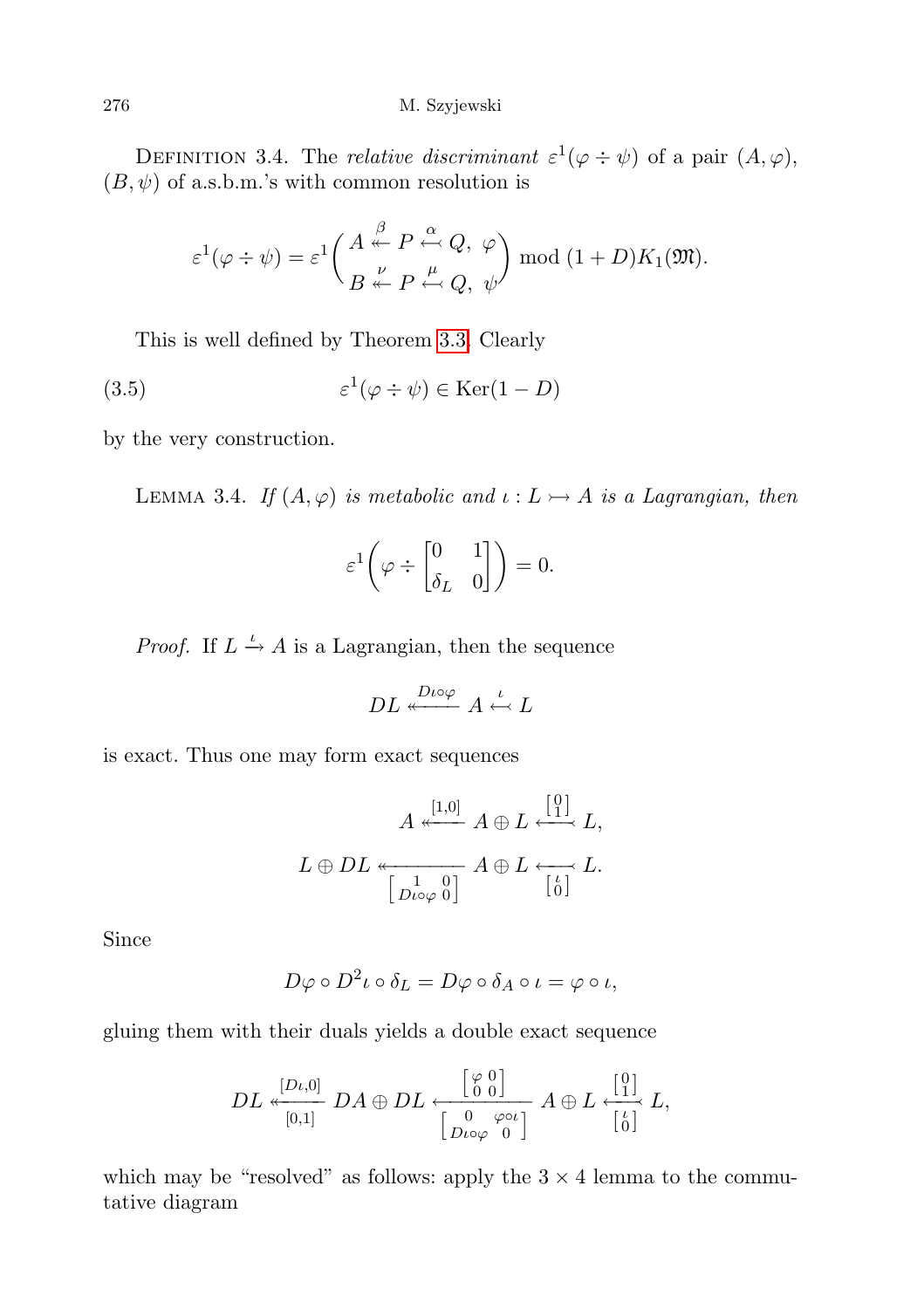

Then Lemma [2.10\(](#page-22-1)b) applied to the upper and the lower d.s.e.s. shows that

$$
\varepsilon^1\left(\varphi \div \begin{bmatrix} 0 & 1 \\ \delta_L & 0 \end{bmatrix}\right) = \{-1\}([L] + [DL]) = (1 + D)(\{-1\}[L])
$$

(here  $\{-1\} \in K_1(\mathfrak{M})$  corresponds to  $-1 \in Aut(L)$ ), so a metabolic form and its hyperbolic form produce exactly 0 in  $E^1(\mathfrak{M}, D)$ .

<span id="page-44-0"></span>PROPOSITION 3.5. If  $(K \oplus DK, \left[ \begin{smallmatrix} 0 & 1 \\ \delta_K & 0 \end{smallmatrix} \right])$  and  $(L \oplus DL, \left[ \begin{smallmatrix} 0 & 1 \\ \delta_L & 0 \end{smallmatrix} \right])$  are hyperbolic spaces such that  $[K \oplus DK] = [L \oplus DL]$  in  $K_0(\mathfrak{M})$ , and

$$
[K] - [L] \equiv 0 \bmod (1 - D)K_0(\mathfrak{M}),
$$

then

$$
\varepsilon^1\left(\begin{bmatrix} 0 & 1 \\ \delta_K & 0 \end{bmatrix} \div \begin{bmatrix} 0 & 1 \\ \delta_L & 0 \end{bmatrix}\right) \equiv 0 \bmod (1+D)K_1(\mathfrak{M}).
$$

*Proof.* Denote  $H(X) = X \oplus DX$  for an object X. The second assumption implies the existence of objects X, Y of  $\mathfrak{M}$  such that  $|K| - |L| = |X| [DX] - ([Y] - [DY]),$  i.e.

$$
[K \oplus DX \oplus Y] = [L \oplus X \oplus DY].
$$

The common resolution may be chosen in a special way: as a direct sum

$$
H(K \oplus X \oplus Y \oplus R \oplus S) \leftarrow P \oplus P' \oplus DR \oplus DS \leftarrow Q \oplus Q',
$$
  

$$
H(L \oplus X \oplus Y \oplus R \oplus S) \leftarrow P \oplus P' \oplus DR \oplus DS \leftarrow Q \oplus Q'
$$

of exact sequences

$$
(K \oplus DX \oplus Y) \oplus R \stackrel{[\begin{smallmatrix} \kappa \\ \rho \end{smallmatrix}]}{\longleftarrow} P \stackrel{\alpha}{\leftarrow} Q,
$$

$$
(L \oplus X \oplus DY) \oplus R \stackrel{[\begin{smallmatrix} l \\ r \end{smallmatrix}]}{\longleftarrow} P \stackrel{a}{\leftarrow} Q,
$$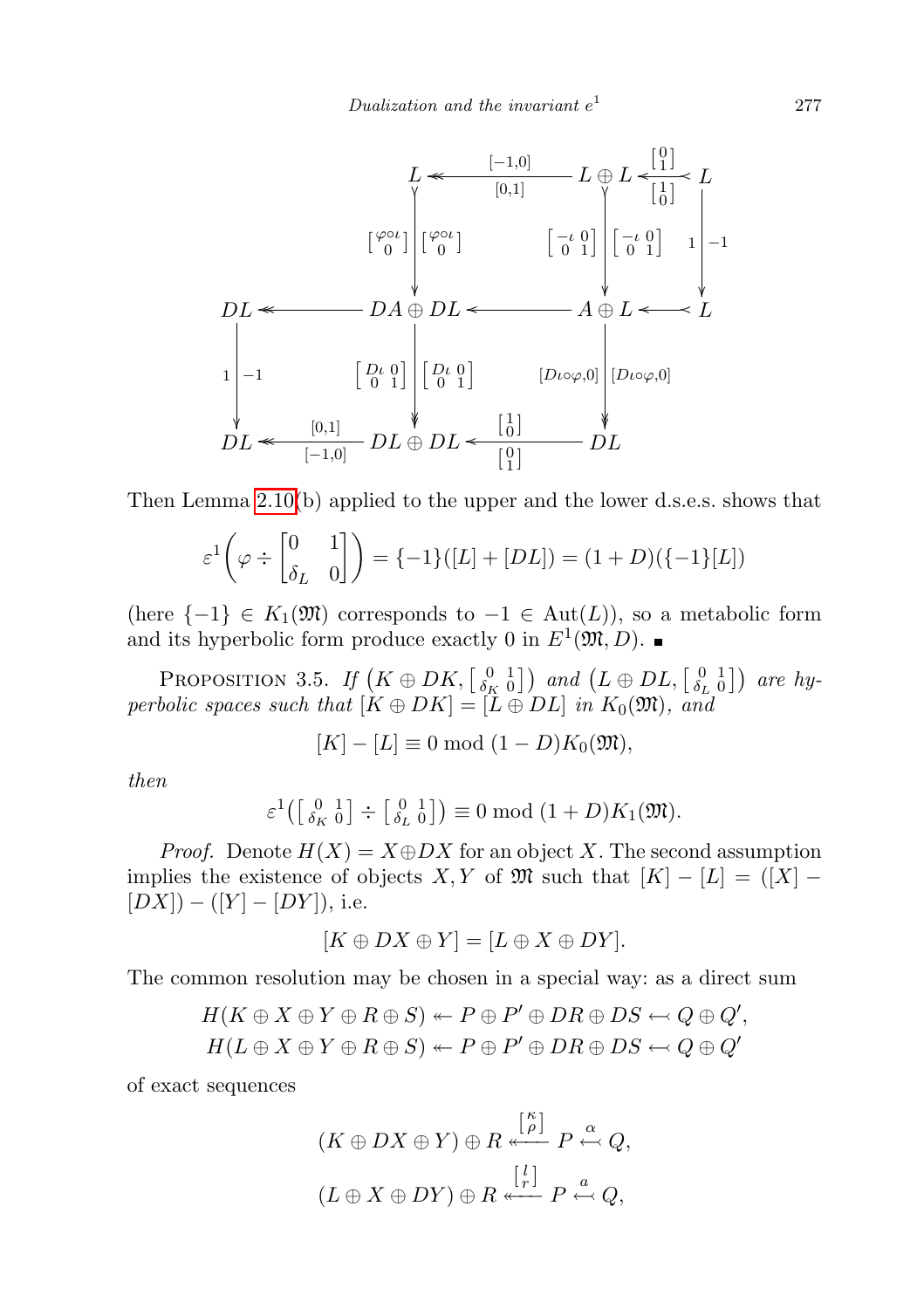and

$$
(DK \oplus X \oplus DY) \oplus S \stackrel{\begin{bmatrix} \begin{bmatrix} \kappa' \\ \sigma \end{bmatrix} & \begin{bmatrix} P' & \alpha' \\ \sim' & Q', \end{bmatrix}}{\begin{bmatrix} UL \oplus DX \oplus Y) \oplus S \stackrel{\begin{bmatrix} l' \\ \infty \end{bmatrix} & P' \stackrel{\alpha'}{\longleftarrow} Q', \end{bmatrix}}
$$

with added  $DR \stackrel{1}{\leftarrow} DR \leftarrow 0$  and  $DS \stackrel{1}{\leftarrow} DS \leftarrow 0$  respectively.

This common resolution glued with its dual yields the double exact sequence

$$
DQ \oplus DQ' \stackrel{\left[\begin{matrix}Da & 0 & 0 & 0 \\ 0 & Da' & 0 & 0 \end{matrix}\right]}{\left[\begin{matrix}Da & 0 & 0 & 0 \\ 0 & Da' & 0 & 0 \end{matrix}\right]} \ DP \oplus DP' \oplus R \oplus S
$$

$$
\stackrel{\left[\begin{matrix}0 & u & D\rho & 0 \\ Du & 0 & 0 & D\sigma \\ \delta \circ \rho & 0 & 0 & 0 \end{matrix}\right]}{\left[\begin{matrix}0 & u & D\rho & 0 \\ Da & 0 & 0 & 0 \\ 0 & \delta \circ \sigma & 0 & 0 \end{matrix}\right]} \ P \oplus P' \oplus DR \oplus DS \stackrel{\left[\begin{matrix}a & 0 \\ 0 & \alpha' \\ 0 & 0 \end{matrix}\right]}{\left[\begin{matrix}a & v & D\rho & 0 \\ \delta \circ r & 0 & 0 & 0 \\ 0 & \delta \circ s & 0 & 0 \end{matrix}\right]} Q \oplus Q',
$$

which is a direct sum of the double exact sequence

$$
DQ' \stackrel{[D\alpha', 0]}{\longleftarrow} DP' \oplus R \stackrel{[D\alpha \ D\sigma]}{\longleftarrow} P \oplus DS \stackrel{[\begin{smallmatrix} \alpha \\ \delta \circ \rho & 0 \end{smallmatrix}]}{\underbrace{[D\alpha \ D\sigma]}_{\delta \circ r & 0}} P \oplus DS \stackrel{[\begin{smallmatrix} \alpha \\ 0 \end{smallmatrix}]}{\underbrace{[\begin{smallmatrix} \alpha \\ 0 \end{smallmatrix}]}_{\{ \begin{smallmatrix} \beta \\ 0 \end{smallmatrix} \}} Q
$$

with one isomorphic to its dual.  $\blacksquare$ 

The assumption on the class in the group  $E^0(\mathfrak{M}; D)$  is necessary:

<span id="page-45-0"></span>EXAMPLE 3.1. Let X be a projective line  $X = \text{Proj } F[x, y]$  over a field  $F$ , where  $x, y$  are homogeneous coordinates. Consider vector bundles on X with the dualization

$$
DA = A^{\hat{ }} = \mathcal{H}om(A, \mathcal{O}_X)
$$

and the canonical isomorphism  $A \to A^*$  as  $\delta_A$ . The equality

$$
[\mathcal{O}_X(-1)] + [\mathcal{O}_X(1)] = 2[\mathcal{O}_X]
$$

in  $K_0(X)$  follows from the exactness of the sequence

$$
\mathcal{O}_X(1) \stackrel{[x,y]}{\longleftarrow} \mathcal{O}_X \oplus \mathcal{O}_X \stackrel{[-y]}{\longleftarrow} \mathcal{O}_X(-1).
$$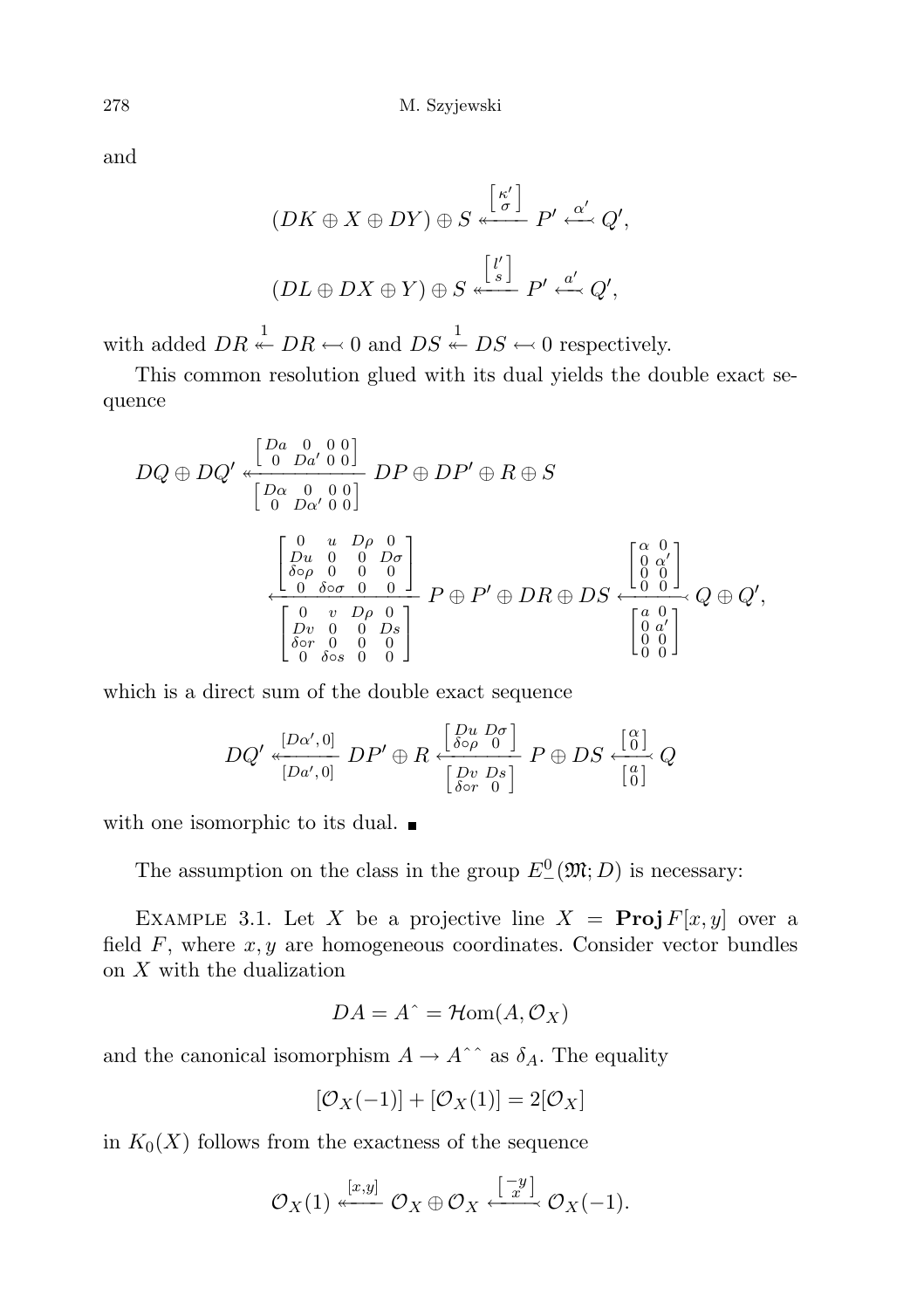Consider the hyperbolic forms

$$
\varphi = \begin{bmatrix} 0 & 1 \\ 1 & 0 \end{bmatrix} : \mathcal{O}_X(-1) \oplus \mathcal{O}_X(1) \to \mathcal{O}_X(1) \oplus \mathcal{O}_X(-1),
$$
  

$$
\psi = \begin{bmatrix} 0 & 1 \\ 1 & 0 \end{bmatrix} : \mathcal{O}_X \oplus \mathcal{O}_X \to \mathcal{O}_X \oplus \mathcal{O}_X.
$$

The common resolution

$$
\mathcal{O}_X \oplus \mathcal{O}_X \stackrel{\begin{bmatrix} 0 & 1 & 0 \\ 0 & 0 & 1 \end{bmatrix}}{\longleftrightarrow} \mathcal{O}_X(-1) \oplus \mathcal{O}_X \oplus \mathcal{O}_X \stackrel{\begin{bmatrix} 1 \\ 0 \\ -1 \end{bmatrix}}{\longleftrightarrow} \mathcal{O}_X(-1),
$$
  

$$
\mathcal{O}_X(-1) \oplus \mathcal{O}_X(1) \stackrel{\begin{bmatrix} 1 & 0 & 0 \\ 0 & x & y \end{bmatrix}}{\longleftarrow} \mathcal{O}_X(-1) \oplus \mathcal{O}_X \oplus \mathcal{O}_X \stackrel{\begin{bmatrix} 0 \\ -y \\ x \end{bmatrix}}{\longleftrightarrow} \mathcal{O}_X(-1)
$$

glued with its dual yields the double exact sequence

$$
(3.6) \qquad \mathcal{O}_X(1) \xleftarrow[\begin{smallmatrix} [1,0,0] \\ [0,0] \end{smallmatrix} ] \mathcal{O}_X(1) \oplus \mathcal{O}_X^2 \xleftarrow[\begin{smallmatrix} 0 & 0 & 0 \\ 0 & 0 & 1 \\ 0 & 1 & 0 \\ y & 0 & 0 \end{smallmatrix} ] \begin{smallmatrix} \mathcal{O}_X \\ [0,0] \\ [0,0] \end{smallmatrix} \right) \mathcal{O}_X(-1). \qquad \mathcal{O}_X(-1).
$$

Since the short double exact sequence

$$
\mathcal{O}_X(-1) \oplus \mathcal{O}_X^2 \stackrel{\begin{bmatrix} 1 & 0 & 0 \\ y & 1 & 0 \\ x & 0 & 1 \end{bmatrix}}{1} \mathcal{O}_X(-1) \oplus \mathcal{O}_X^2 \leftarrow 0
$$

produces 0 in  $K_1(X)$ , the class of [\(3.1\)](#page-45-0) in  $K_1(X)$  is, by the 3  $\times$  4 lemma, the same as the class of the double exact sequence

$$
\mathcal{O}_X(1) \xleftarrow[\begin{smallmatrix} [1,0,0] \\ [0,-y,x] \end{smallmatrix} ] \mathcal{O}_X(1) \oplus \mathcal{O}_X^2 \xleftarrow[\begin{smallmatrix} 0 & 0 & 0 \\ x & 0 & 1 \\ y & 1 & 0 \end{smallmatrix} ] \mathcal{O}_X(-1) \oplus \mathcal{O}_X^2 \xleftarrow[\begin{smallmatrix} 1 \\ -y \\ -x \end{smallmatrix} ] \mathcal{O}_X(-1),
$$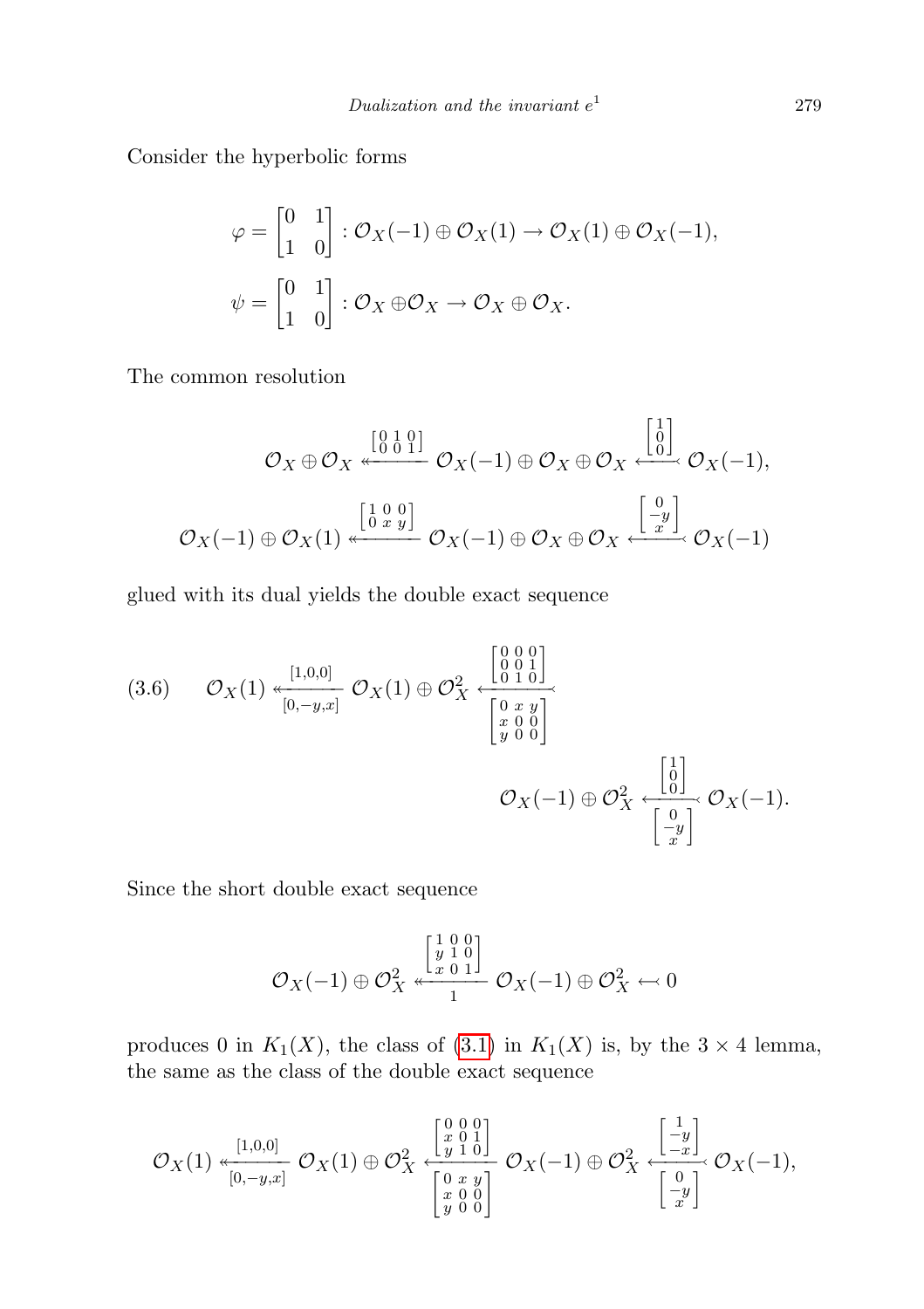which in turn is the middle row of the commutative diagram

$$
\mathcal{O}_X(1) \leq \frac{[y,x]}{[y,x]} \quad \mathcal{O}_X^2 \leq \frac{[-x]}{[x]} \quad \mathcal{O}_X(-1)
$$
\n
$$
\begin{bmatrix} y & x \\ -1 & 0 \\ 0 & 1 \end{bmatrix} \begin{bmatrix} y & x \\ -1 & 0 \\ 0 & 1 \end{bmatrix} \quad \begin{bmatrix} 1 \\ 0 \\ 0 \end{bmatrix} \begin{bmatrix} 1 \\ 0 \\ 0 \end{bmatrix}
$$
\n
$$
\mathcal{O}_X(1) \leq \mathcal{O}_X(1) \oplus \mathcal{O}_X^2 \leq \mathcal{O}_X(-1) \oplus \mathcal{O}_X^2 \leq \mathcal{O}_X(-1)
$$
\n
$$
[1,y,-x] \quad [0,1,0] \quad [0,1,0] \quad [0,0,1] \quad [0,1,0] \quad [0,1,0] \quad [0,1,0] \quad [0,1,0] \quad [0,1,0] \quad [0,1,0] \quad [0,1,0] \quad [0,1,0] \quad [0,1,0] \quad [0,1,0] \quad [0,1,0] \quad [0,1,0] \quad [0,1,0] \quad [0,1,0] \quad [0,1,0] \quad [0,1,0] \quad [0,1,0] \quad [0,1,0] \quad [0,1,0] \quad [0,1,0] \quad [0,1,0] \quad [0,1,0] \quad [0,1,0] \quad [0,1,0] \quad [0,1,0] \quad [0,1,0] \quad [0,1,0] \quad [0,1,0] \quad [0,1,0] \quad [0,1,0] \quad [0,1,0] \quad [0,1,0] \quad [0,1,0] \quad [0,1,0] \quad [0,1,0] \quad [0,1,0] \quad [0,1,0] \quad [0,1,0] \quad [0,1,0] \quad [0,1,0] \quad [0,1,0] \quad [0,1,0] \quad [0,1,0] \quad [0,1,0] \quad [0,1,0] \quad [0,1,0] \quad [0,1,0] \quad [0,1,0] \quad [0,1,0] \quad [0,1,0] \quad [0,1,0] \quad [0,1,0] \quad [0
$$

It follows that the relative discriminant is the class of the short double exact sequence

$$
\mathcal{O}_X(1) \stackrel{[-x,y]}{\leftarrow} \mathcal{O}_X^2 \stackrel{[-y]}{\leftarrow} \mathcal{O}_X \cdot \frac{(-y)}{[-y]} \mathcal{O}_X(-1),
$$

which occurs in the commutative diagram



It follows from Theorem [2.9](#page-21-0) that the relative discriminant equals

$$
-\{-1\}[\mathcal{O}_X] - \{-1\}[\mathcal{O}_X(-1)] = \{-1\}([\mathcal{O}_X] - [\mathcal{O}_X(-1)])
$$

 $({-1}$  has order 2 in  $K_1(F)$ , which is not 0.

<span id="page-47-0"></span>Remark 3.1. It is easy to see that if the classes of symmetric bilinear forms  $\varphi$ ,  $\psi$  are equal in the Grothendieck group of symmetric bilinear spaces, then  $\varepsilon^1(\varphi \div \psi) = 0$ . It follows that the Grothendieck ring of symmetric bilinear spaces of the projective line over a field  $F$  differs from the Grothendieck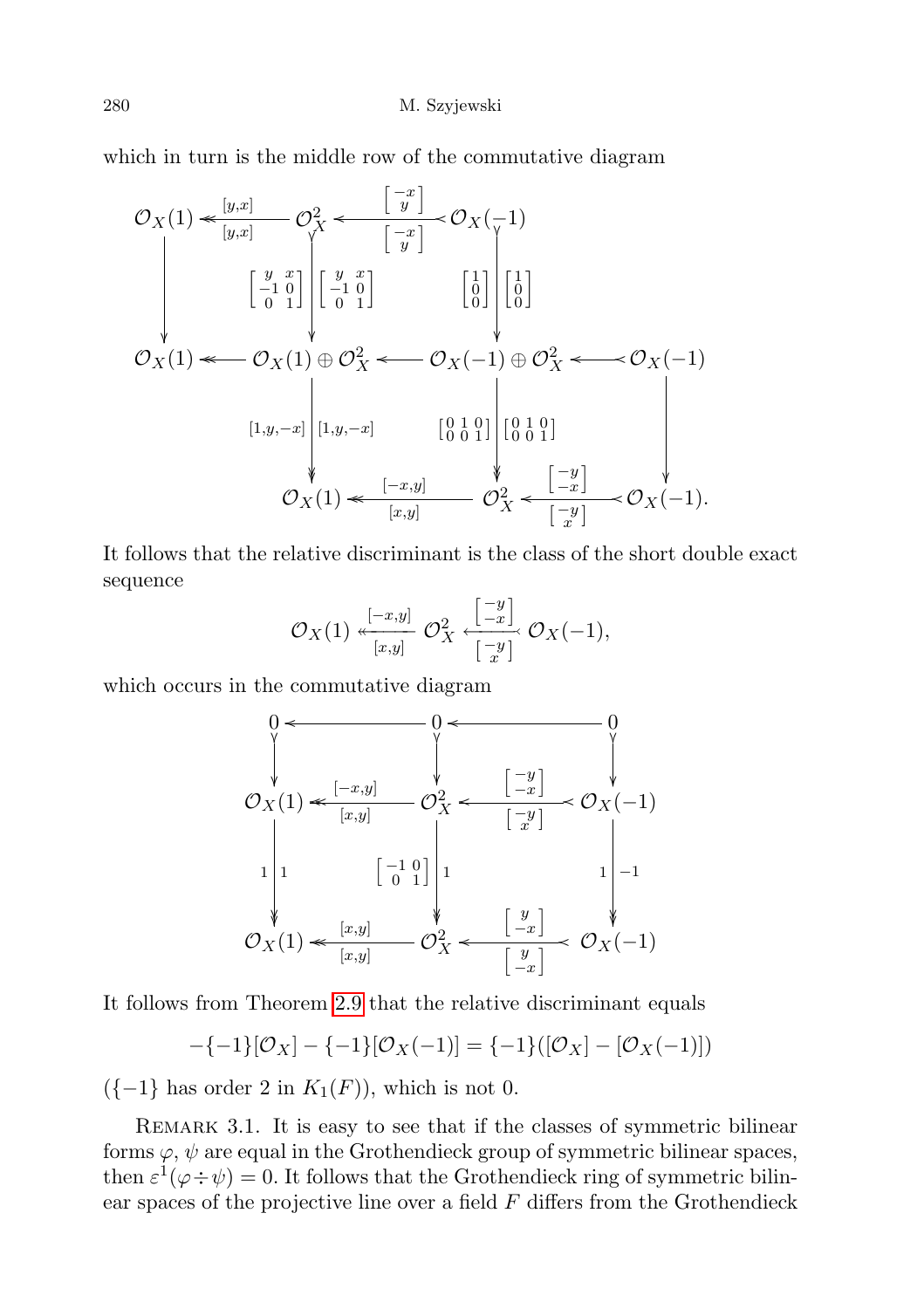ring of symmetric bilinear spaces of the field  $F$ , in contrast to the case of Witt rings.

As an example shows, to define an invariant of Witt equivalence one must factor out the relative discriminants of pairs of hyperbolic forms.

<span id="page-48-0"></span>DEFINITION 3.5. Let  $\mathcal{H}(\mathfrak{M}; D, \delta)$  be the subgroup of  $E^1(\mathfrak{M}; D)$  generated by the classes of all the relative discriminants  $\varepsilon^1(\mu \div \nu)$  of pairs of hyperbolic spaces (the class of hyperbolic spaces depends on  $\delta$ ). The  $k_1$ -group of  $(\mathfrak{M}; D, \delta)$  is the factor group

$$
k_1(\mathfrak{M}; D) = E^1(\mathfrak{M}; D)/\mathcal{H}(\mathfrak{M}; D, \delta).
$$

For applications it is important (by Proposition [3.5\)](#page-44-0) that to compute the group  $\mathcal{H}(\mathfrak{M}; D, \delta)$  it is enough to compute the relative discriminants of pairs of hyperbolic spaces corresponding to nonzero elements of  $E^0(\mathfrak{M}; D)$ .

<span id="page-48-1"></span>COROLLARY 3.6. There is a natural surjective homomorphism  $E^0_-(\mathfrak{M};D)$  $\rightarrow \mathcal{H}(\mathfrak{M}; D, \delta)$ . In particular  $\mathcal{H}(\mathfrak{M}; D, \delta) = 0$  whenever  $E^0(\mathfrak{M}; D) = 0$ .

*Proof.* Consider the pullback  $\mathfrak{X} = \mathfrak{X}(\mathfrak{M}; D, \delta)$ ,

$$
\begin{aligned}\n\mathfrak{X} &\xrightarrow{\hspace{1.5cm}} K_0(\mathcal{M}) \\
\downarrow^{\hspace{1.5cm}} \downarrow^{\hspace{1.5cm} 1+D} \\
K_0(\mathcal{M}) &\xrightarrow{1+D} K_0(\mathcal{M})\n\end{aligned}
$$

There are two homomorphisms defined on  $\mathfrak{X}$ :

- $([K], [L]) \mapsto [K] [L] \bmod (1 D)K_0(\mathfrak{M}) \in E^0(\mathfrak{M}; D),$
- $([K], [L]) \mapsto \varepsilon^1(H(K), H(L)) \in E^1(\mathfrak{M}; D).$

Proposition [3.5](#page-44-0) states that the kernel of the first is contained in the kernel of the second, so there is a homomorphism  $E^0(\mathfrak{M}; D) \to E^1(\mathfrak{M}; D)$ .

Whenever two hyperbolic forms  $H(A)$ ,  $H(B)$  such that  $[H(A)] = [H(B)]$ in  $K_0(\mathcal{M})$  are given, we have

$$
[A] + D[A] = [B] + D[B],
$$
  

$$
[A] - [B] = D[B] - D[A] = -D([A] - [B])
$$

so  $[A] - [B]$  defines an element of  $E^0(\mathfrak{M}; D)$  which maps onto the class  $\varepsilon^1(H(A) \div H(B)).$ 

For instance, for the projective line  $X = \mathbb{P}^1_F$  from Example [3.1,](#page-45-0) the group (3.7)  $\mathcal{H}(X) = \mathcal{H}(\mathfrak{M}; D, \delta) = \mu_2(F) \cdot E^0_-(X)$ 

has two elements: 0 and  $\{-1\}([\mathcal{O}_X] - [\mathcal{O}_X(-1)]).$ 

COROLLARY 3.7. If for symmetric bilinear spaces  $(A, \varphi)$  and  $(B, \psi)$  there are metabolic forms  $(M, \mu)$ ,  $(M', \mu')$ ,  $(N, \nu)$  and  $(N', \nu')$  with common res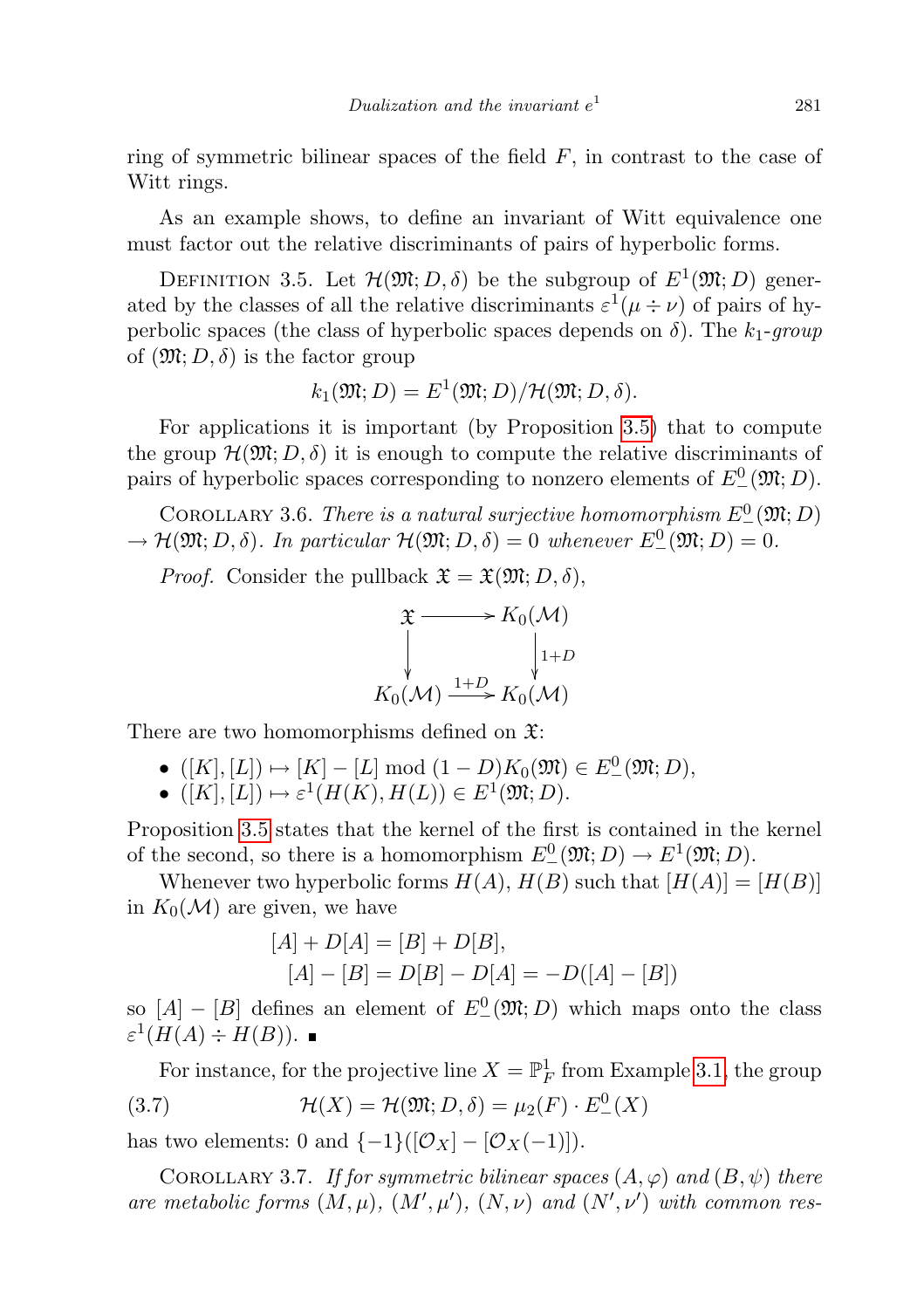olutions

 $A \oplus M \leftarrow P \leftarrow Q, \quad B \oplus N \leftarrow P \leftarrow Q,$  $A \oplus M' \leftarrow R \leftarrow S, \quad B \oplus N' \leftarrow R \leftarrow S,$ 

then the difference

$$
\varepsilon^1(\varphi \oplus \mu \div \psi \oplus \nu) - \varepsilon^1(\varphi \oplus \mu' \div \psi \oplus \nu')
$$

belongs to  $\mathcal{H}(\mathfrak{M}; D, \delta)$ .

Proof. This is a formal consequence of Theorem [3.3](#page-41-0) and the fact that the difference of the double exact sequences

$$
DQ \leftarrow DP \leftarrow P \leftarrow Q, \quad DS \leftarrow DR \leftarrow R \leftarrow S
$$

is the class of the direct sum of the first one and of the second one turned upside-down:

$$
DQ \oplus DS \leftarrow DP \oplus DR \leftarrow P \oplus R \leftarrow Q \oplus S.
$$

Denote by u its class in  $K_1(\mathfrak{M})$ . Next choose a common resolution

 $M' \oplus N \oplus W \leftarrow U \leftarrow T$ ,  $M \oplus N' \oplus W \leftarrow U \leftarrow T$ 

for some metabolic  $(W, \omega)$ . Since

$$
\varepsilon^1(\mu'\oplus\nu\oplus\omega\div\mu\oplus\nu'\oplus\omega)\equiv 0\bmod {\mathcal H}({\mathfrak M};D,\delta),
$$

the class v in  $K_1(\mathfrak{M})$  defined by the direct sum

$$
DQ \oplus DS \oplus DT \leftarrow DP \oplus DR \oplus DU \leftarrow P \oplus R \oplus U \leftarrow Q \oplus S \oplus T
$$

is congruent to u modulo  $\mathcal{H}(\mathfrak{M}; D, \delta)$ . But this class corresponds to the common resolution of the isomorphic forms

$$
(X, \xi) = (A \oplus M \oplus B \oplus N' \oplus M' \oplus N \oplus W, \varphi \oplus \mu \oplus \psi \oplus \nu' \oplus \mu \oplus \nu \oplus \omega),
$$
  
\n
$$
(Y, \nu) = (B \oplus N \oplus A \oplus M' \oplus M \oplus N' \oplus W, \psi \oplus \nu \oplus \varphi \oplus \mu' \oplus \mu \oplus \nu' \oplus \omega).
$$

By Theorem [3.3](#page-41-0) this class is congruent modulo  $\mathcal{H}(\mathfrak{M}; D, \delta)$  to the class of

$$
0 \leftarrow DX \stackrel{\xi}{\underset{\xi}{\leftarrow}} X \leftarrow 0.
$$

It follows that  $u \equiv 0$  modulo  $\mathcal{H}(\mathfrak{M}; D, \delta)$ . ■

The goal of this paper is to define the discriminant map:

<span id="page-49-0"></span>DEFINITION 3.6. Let  $I(\mathfrak{M}; D, \delta) = \text{Ker } e^{0}$ . The discriminant map

$$
e^1: I(\mathfrak{M}; D, \delta) \to k_1(\mathfrak{M}; D)
$$

is defined as follows:

if 
$$
[A \oplus M \oplus DM] = [N \oplus DN]
$$
 in  $K_0(\mathfrak{M})$ ,  
then  $e^1(A, \varphi) = \varepsilon^1(\varphi \oplus \mu \div \nu) \mod \mathcal{H}(\mathfrak{M}; D, \delta)$ ,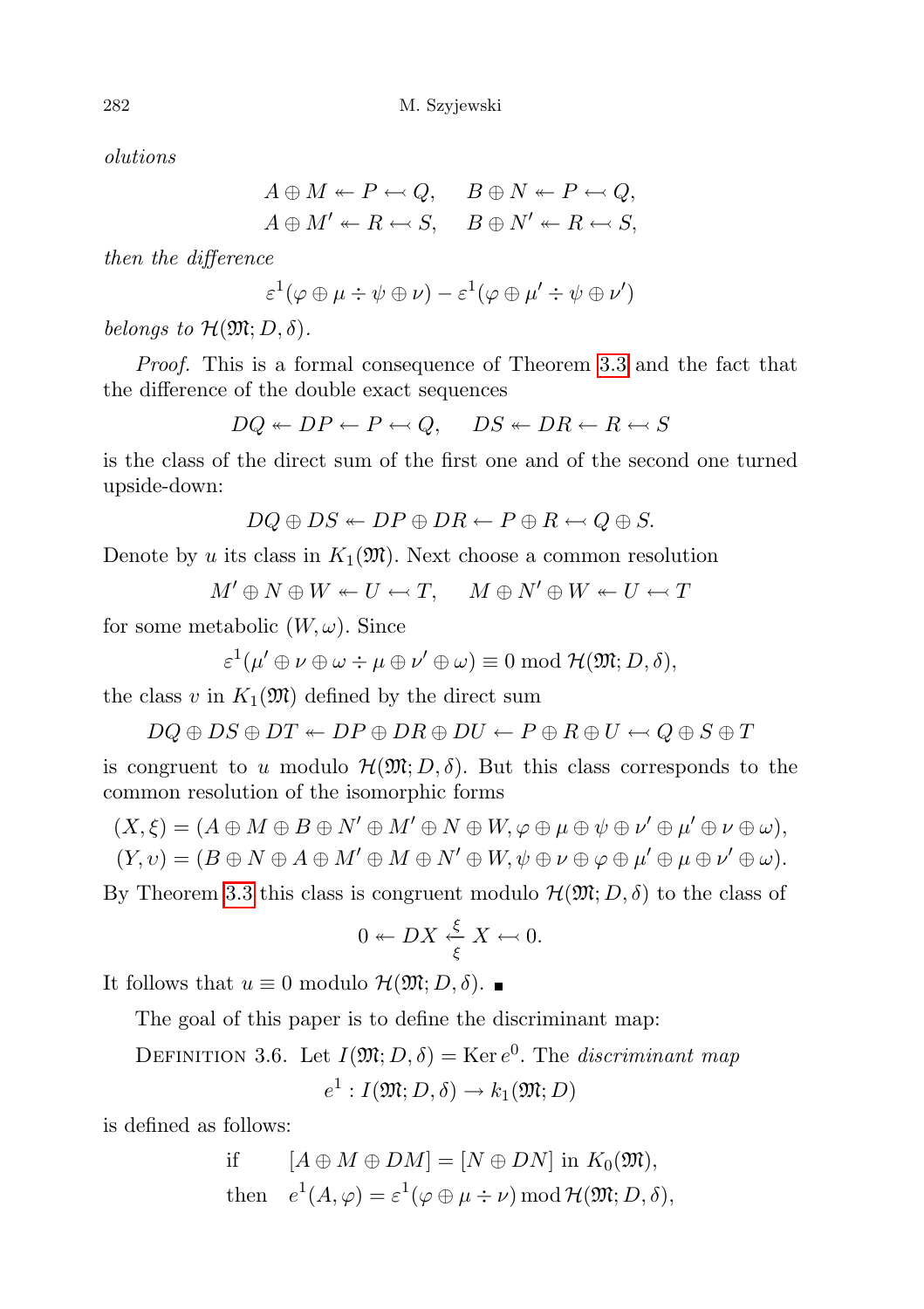where  $\mu : M \oplus DM \to DM \oplus M$  and  $\nu : N \oplus DN \to DN \oplus N$  are hyperbolic forms.

Let us state several elementary properties of these notions.

PROPOSITION 3.8. For arbitrary exact categories with duality  $(\mathfrak{M},(D,\delta)),$  $(\mathfrak{N}, (D', \delta')),$ 

- (i) the  $E<sup>n</sup>$ -groups are elementary 2-groups (groups of exponent 2).
- (ii) if  $f : \mathfrak{M} \to \mathfrak{N}$  is an exact functor which commutes with the duality, then f induces homomorphisms

$$
f: W(\mathfrak{M}; D, \delta) \to W(\mathfrak{N}; D', \delta'), f: I(\mathfrak{M}; D, \delta) \to I(\mathfrak{N}; D', \delta'),f: E^n(\mathfrak{M}; D, \delta) \to E^n(\mathfrak{N}; D', \delta'), f: E^n_-(\mathfrak{M}; D, \delta) \to E^n_-(\mathfrak{N}; D', \delta'),f: k_1(\mathfrak{M}; D, \delta) \to k_1(\mathfrak{N}; D, \delta)
$$

such that the diagrams

$$
W(\mathfrak{M}; D, \delta) \xrightarrow{e^0} E^0(\mathfrak{M}; D) \qquad I(\mathfrak{M}; D, \delta) \xrightarrow{e^1} k_1(\mathfrak{M}; D)
$$
  

$$
f \downarrow \qquad f \downarrow \qquad f \downarrow \qquad f \downarrow \qquad f
$$
  

$$
W(\mathfrak{N}; D', \delta') \xrightarrow{e^0} E^0(\mathfrak{N}; D') \qquad I(\mathfrak{N}; D', \delta') \xrightarrow{e^1} k_1(\mathfrak{N}; D')
$$

commute.

*Proof.* (i) If 
$$
(1 \pm D)a = 0
$$
, then  $2a = (1 \mp D)a \equiv 0 \mod \text{Im}(1 \mp D)$ .

The following example provides a motivation for the notation  $e^1$  and  $I(\mathfrak{M}; D, \delta)$ , and shows that the above defined notion generalizes the usual notion of the discriminant of a quadratic form.

<span id="page-50-0"></span>EXAMPLE 3.2. Let  $\mathfrak{M}$  be the category of vector spaces over a field F with the usual dualization. In this case it is obvious that  $e^0$  coincides with the usual dimension index, so  $I(\mathfrak{M}) = I(F)$ . Moreover,  $E_{-}^{0}(F) = 0$ , so  $k_1(\mathfrak{M}) = E^1(\mathfrak{M})$ . Note that D acts trivially on  $K_1(F)$ , so

$$
E^{1}(F) \stackrel{\text{df}}{=} E^{1}(\mathfrak{M}) = K_{1}(F)/2K_{1}(F) = k_{1}(F),
$$

hence the new notation  $k_1(F)$  is consistent with the one introduced in [\[9\]](#page-65-17). Moreover,

$$
E_{-}^{1}(F) \stackrel{\text{df}}{=} E_{-}^{1}(\mathfrak{M}) = \mu_{2}(F) = \{1, -1\}.
$$

The group  $E^1(F) \cong F^*/F^{*2}$  is usually denoted by  $g(F)$  (the square classes group) in the theory of quadratic forms. If  $e^{0}(A, \varphi) = 0$ , then A is an evendimensional vector space,  $dim(A) = 2k$ , so there exists an isomorphism  $\rho: B \oplus B^* \to A$  of a space  $B \oplus B^*$  supporting a hyperbolic form  $\chi$ , with A. Thus one may choose the exact sequences [\(3.1\)](#page-38-0) in a special way:

$$
A \xleftarrow{\rho} B \oplus B^* \leftarrow 0 \leftarrow 0, \quad B \oplus B^* \xleftarrow{1} B \oplus B^* \leftarrow 0 \leftarrow 0.
$$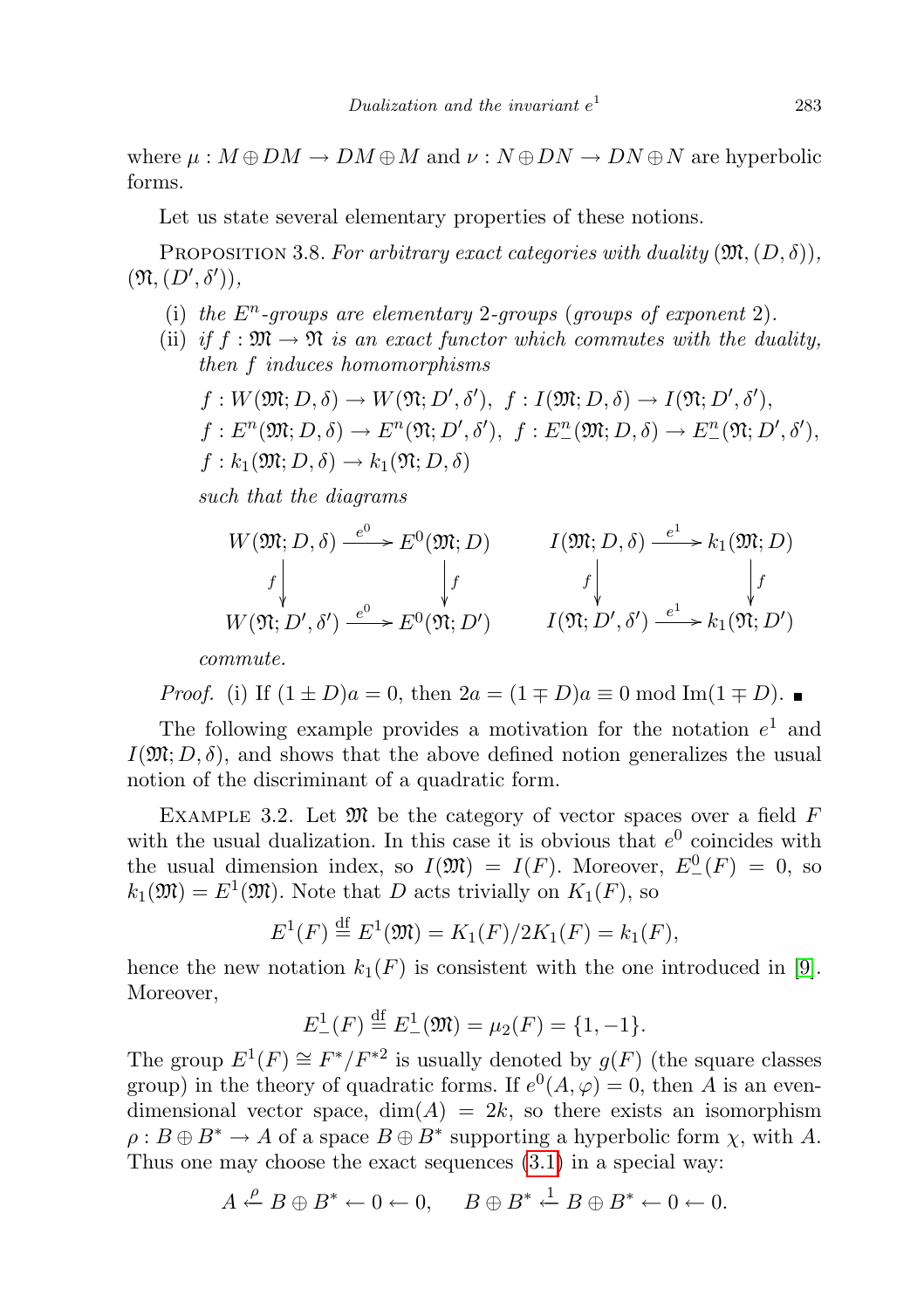The double exact sequence [\(3.3\)](#page-40-1)

$$
0\text{ }\mathop{\overleftarrow{\Longleftarrow}} B\oplus B^*\text{ } \mathop{\overleftarrow{\longrightarrow}}\limits_{\rho^*\circ\varphi\circ\rho} B\oplus B^*\text{ }\mathop{\overleftarrow{\longrightarrow}} 0
$$

defines the element

$$
\det(\varphi) \det(\chi) = (-1)^k \det(\varphi) = (-1)^{2k(2k-1)/2} \det(\varphi) \bmod 2K_1(F),
$$

which is exactly the discriminant of  $(A, \varphi)$ .

The additional  $E^1$ -group  $E^1_-(F) = \mu_2(F) = \{1, -1\}$  has no direct interpretation yet.

EXAMPLE 3.3. If  $\mathfrak{M}$  is the category of vector bundles on a scheme X with the usual dualization  $(D = \hat{} = \mathcal{H}\text{om}_{\mathcal{O}_X}(-,\mathcal{O}_X)$ , then we write

$$
W(X) = W(\mathfrak{M}), \quad I(X) = I(\mathfrak{M}), \quad E^{n}(X) = E^{n}(\mathfrak{M}), \quad k_1(X) = k_1(\mathfrak{M}).
$$

Let  $f: Y \to X$  be a morphism of schemes, and  $\mathfrak N$  be the category of vector bundles on Y. The exact functor  $f^* : \mathfrak{M} \to \mathfrak{N}$  commutes with the dualization, so it induces homomorphisms on E-groups and Witt groups, and homomorphisms of  $E^0$  and  $W$  commute with  $e^0$ . Thus the homomorphism of Witt groups maps  $I(X)$  into  $I(Y)$ , and commutes with  $e^1$ . This means that if, in particular,  $Y$  is a point, then the above defined discriminant reduces to the usual discriminant on fibers.

It is known that there exist symmetric bilinear forms of even rank (and hence with  $e^0$  trivial on fibers) which have nontrivial global  $e^0$ , say on split projective quadrics of even dimension. So there is no reason to expect in general that local discriminants determine the value of  $e^1$ .

The following property of  $e^1$  provides a motivation for adopting the classical notation  $I(X)$  for the notion defined above:

<span id="page-51-0"></span>THEOREM 3.9. Consider the category  $\mathcal{P}_X$  of locally free sheaves of finite rank on a variety  $X$  over a field  $F$  with a line bundle  $L$  (possibly trivial), the usual duality functor  $DA = \mathcal{H}_{\text{om}_{\mathcal{O}_X}}(A, L)$  and  $\delta$  either the canonical isomorphism, or its negative. Let moreover  $c \in \dot{F}$  be a nonzero constant. Then for each form  $(A, \varphi)$  such that  $e^{0}(\varphi) = 0$  we have

$$
e^1(c \cdot \varphi) = e^1(\varphi) \quad in \ k_1(X).
$$

*Proof.* Choose metabolic  $(M, \mu)$ ,  $(N, \nu)$  such that  $A \oplus M$  and N have a common resolution:

$$
A\oplus M\stackrel{\pi}{\twoheadleftarrow}P\stackrel{\rho}{\leftarrow}Q,\quad \ N\stackrel{\pi'}{\twoheadleftarrow}P\stackrel{\rho'}{\leftarrow}Q.
$$

Note that  $(M, c \cdot \mu)$  and  $(N, c \cdot \nu)$  are metabolic forms, and the four-term double exact sequences needed to compute discriminants are the rows of the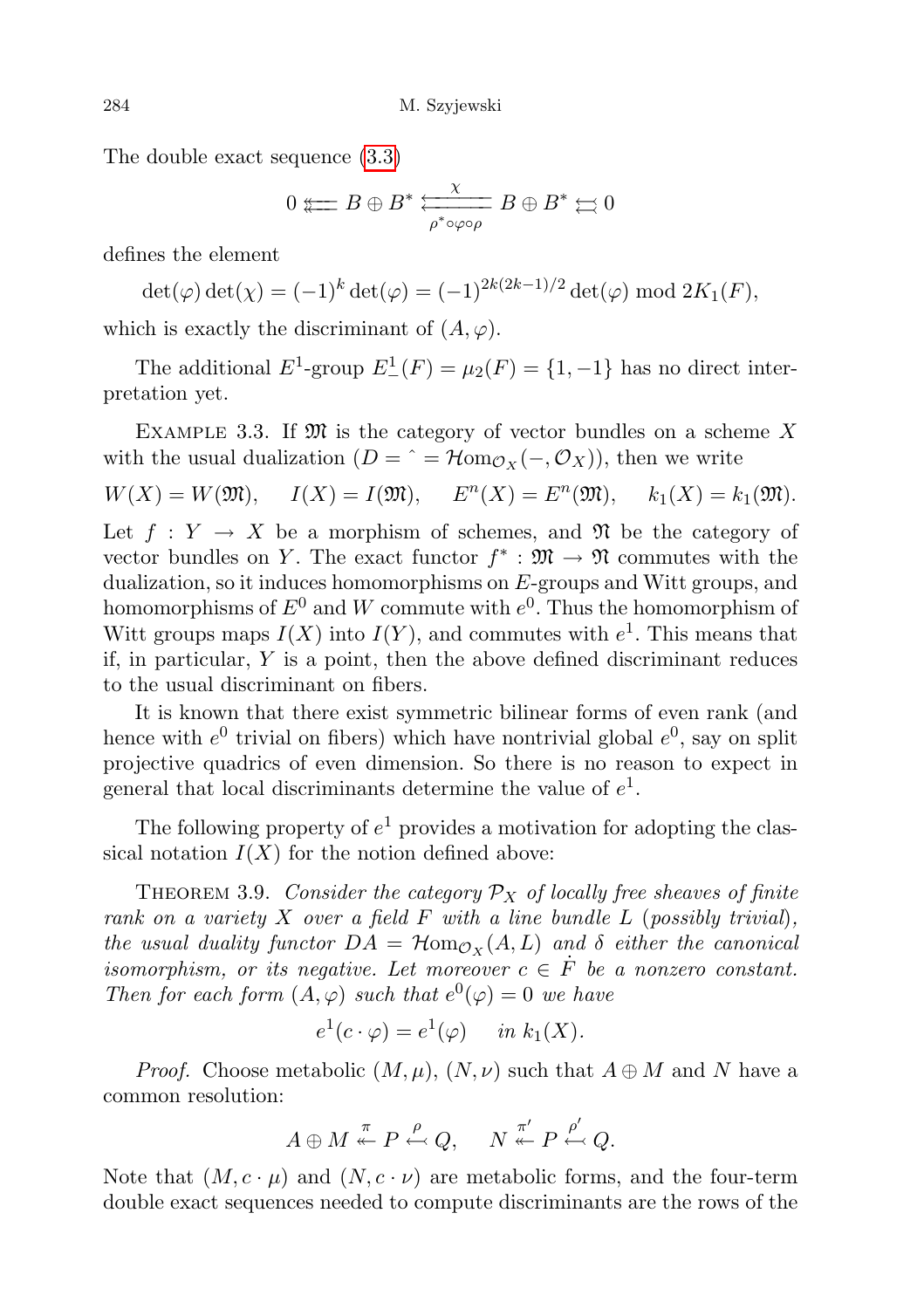commutative diagram

$$
\begin{array}{l}DQ \xleftarrow{D\rho} DP \xleftarrow{cD\pi o(\varphi \oplus \mu) \circ \pi} P \xleftarrow{D\rho} Q \\ 1 \Big| 1 & 1 \Big| 1 & c \\ DQ \xleftarrow{\rho} DP \xleftarrow{D\pi o(\varphi \oplus \mu) \circ \pi} P \xleftarrow{c} c \Big| c \\ DQ \xleftarrow{\rho} DP \xleftarrow{D\pi o(\varphi \oplus \mu) \circ \pi} P \xleftarrow{\rho} Q \end{array}
$$

with isomorphic vertical arrows. It follows from the  $3 \times 4$  lemma that both rows define the same class in  $K_1(X)$ , so  $e^1(c \cdot \varphi) = e^1(\varphi)$ .

COROLLARY 3.10. Under the assumptions of the theorem,  $I(F) \cdot I(X) \subset \text{Ker}(e^1).$ 

4. The map  $e^1: I(X) \to k_1(X)$  for a certain projective variety X. Here we assume that the dualization  $(D, \delta)$  is fixed, and suppress it in the notation. It is easy to compute the  $E^1$ -groups in the following particular case:

<span id="page-52-0"></span>THEOREM 4.1. Assume that  $X$  is a quasiprojective variety over a field F such that  $K_1(X) = K_0(X) \otimes_{\mathbb{Z}} K_1(F)$ . Then

$$
E^{1}(X) \cong E^{1}(F) \otimes E^{0}(X) \oplus E^{1}_{-}(F) \otimes E^{0}_{-}(X),
$$
  

$$
E^{1}_{-}(X) \cong E^{1}(F) \otimes E^{0}_{-}(X) \oplus E^{1}_{-}(F) \otimes E^{0}(X).
$$

*Proof.* The E-groups are the Tate cohomology groups of the group  $\{1, D\}$ :

$$
E^1(X) = \hat{H}^0(\{1, D\}, K_1(F) \otimes K_0(X)),
$$
  

$$
E^1_-(X) = \hat{H}^1(\{1, D\}, K_1(F) \otimes K_0(X)).
$$

By the universal coefficients formula there are exact sequences

$$
0 \to K_1(F) \otimes \hat{H}^i(\{1, D\}, K_0(X)) \to E^1_{\pm}(X) \to \text{Tor}_1(K_1(F), \hat{H}^{i+1}(\{1, D\}, K_0(X))) \to 0,
$$

i.e. exact sequences

$$
0 \to K_1(F) \otimes E^0(X) \to E^1(X) \to \text{Tor}_1(K_1(F), E^0_-(X)) \to 0,
$$
  

$$
0 \to K_1(F) \otimes E^0_-(X) \to E^1_-(X) \to \text{Tor}_1(K_1(F), E^0(X)) \to 0.
$$

 $E^0(X)$  and  $E^0_-(X)$  are elementary 2-groups (groups of exponent 2), so

$$
K_1(F) \otimes E_{\pm}^0(X) = g(F) \otimes E_{\pm}^0(X),
$$
  
Tor<sub>1</sub> $(K_1(F), E_{\pm}^0(X)) = \mu_2(F) \otimes E_{\pm}^0(X),$ 

and the assertion is proved.

It is obvious that  $\mathcal{H}(X) = \mathcal{H}(\mathfrak{M}) \subset \mu_2(F) \otimes E^0_-(X)$ .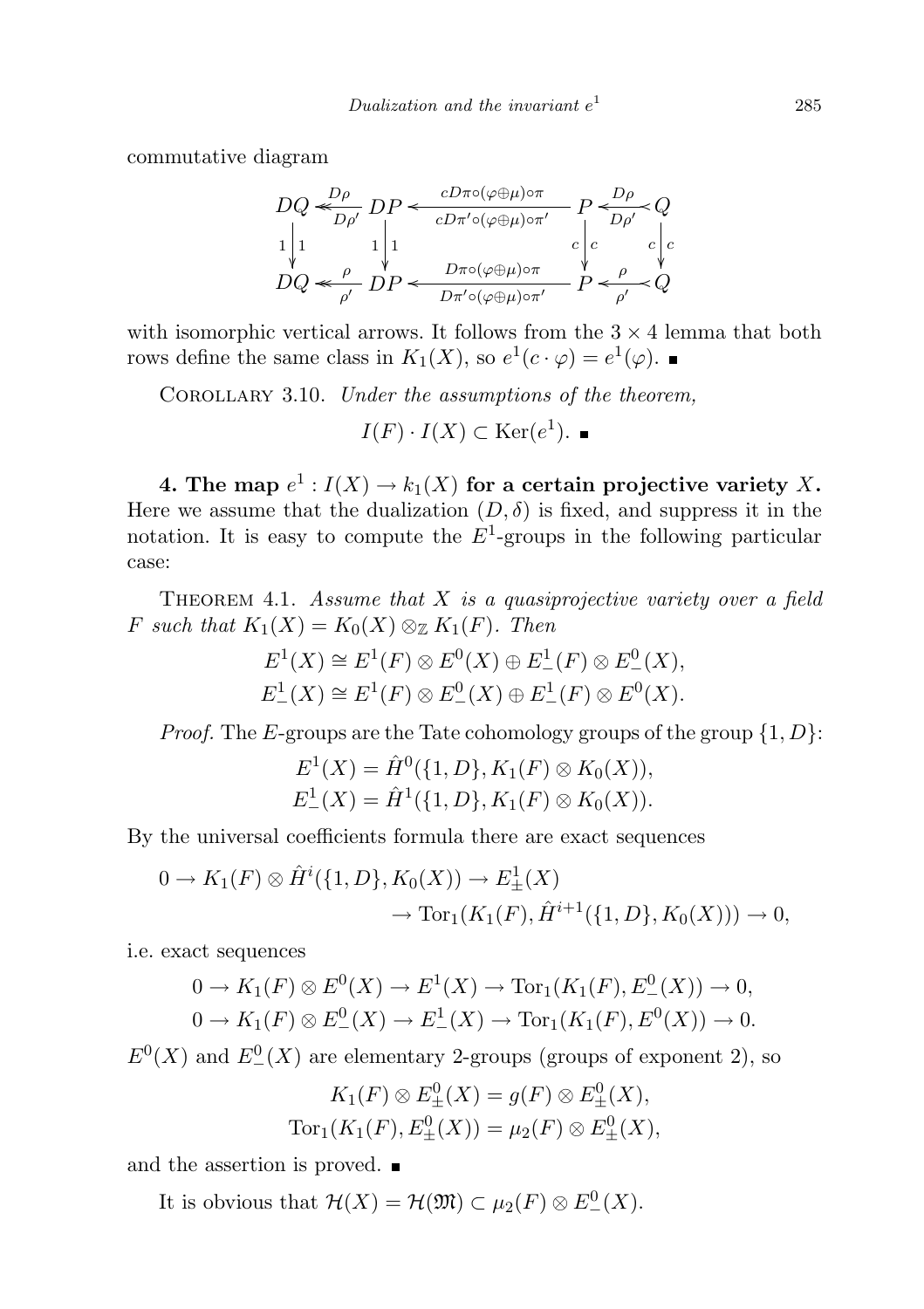CONJECTURE 4.2. Under the assumptions of Theorem [4.1](#page-52-0),

$$
\mathcal{H}(X) = E^1_-(F) \otimes E^0_-(X), \quad k_1(X) = E^1(F) \otimes E^0(X).
$$

EXAMPLE 4.1. The projective space  $X = \mathbb{P}_{F}^{n} = \text{Proj } F[x_0, x_1, \ldots, x_n]$ with the usual dualization functor  $(D = \mathcal{H}_{\text{om}}_{\mathcal{O}_X}(-,\mathcal{O}_X))$  satisfies the as-sumption of Theorem [4.1.](#page-52-0) In this case the  $E^0$ -groups are known:

$$
E^0(X) = \mathbb{Z}/2\mathbb{Z}[\mathcal{O}_X] \quad \text{and} \quad E^0_-(X) = \begin{cases} 0 & \text{for even } n, \\ \mathbb{Z}/2\mathbb{Z}H^n & \text{for odd } n, \end{cases}
$$

where  $H = 1 - [O_X(-1)]$  is the class of a hyperplane section ([\[21,](#page-65-16) Prop. 2.1.3], [\[23,](#page-66-0) Prop. 5.1], [\[22,](#page-66-1) Cor. 3.4]). Thus:

$$
E^{1}(X) = \begin{cases} g(F) \cdot [\mathcal{O}_{X}] & \text{for even } n, \\ g(F) \cdot [\mathcal{O}_{X}] \oplus \mu_{2}(F) \cdot H^{n} & \text{for odd } n, \\ \mu_{2}(F) \cdot H^{n} & \text{for odd } n, \\ \mu_{2}(F) \cdot H^{n} & \text{for odd } n, \\ E_{-}^{1}(X) = \begin{cases} \mu_{2}(F) \cdot [\mathcal{O}_{X}] & \text{for even } n, \\ \mu_{2}(F) \cdot [\mathcal{O}_{X}] \oplus g(F)H^{n} & \text{for odd } n. \end{cases}
$$

It is known that the canonical map  $W(F) \to W(X)$  induced by the inverse image functor  $V \mapsto V \otimes_F \mathcal{O}_X$  for the structure map  $X \to \textbf{Spec}(F)$  is an isomorphism ([\[1,](#page-65-18) Satz]). Therefore  $I(X) = I(F) \otimes_F \mathcal{O}_X$  and the map  $e^1: I(X) \to k_1(X)$  is surjective for even n.

For a field  $F$  of characteristic different from 2, the classes of hyperbolic spaces form a cyclic direct summand of even order in the Grothendieck group of symmetric bilinear spaces generated by hyperbolic planes ([\[24,](#page-66-2) Th. 1.1]). This is not so for odd-dimensional projective spaces. First of all, there is an infinite sequence of hyperbolic planes

$$
\mathfrak{h}_k = \mathcal{O}_X(k) \oplus \mathcal{O}_X(-k) \quad \text{for } k = 0, 1, 2, \dots.
$$

COROLLARY 4.3. On the projective space  $X = \mathbb{P}_F^n$  of odd dimension n there exists a hyperbolic space whose class in the Grothendieck group of symmetric bilinear spaces is not a multiple of the standard hyperbolic plane  $\mathfrak{h}_0 = \left(\mathcal{O}_X^2,\left[\begin{smallmatrix} 0 & 1 \ 1 & 0 \end{smallmatrix}\right]\right).$ 

*Proof.* For the case  $n = 1$  see Example [3.1.](#page-45-0) For  $n > 1$  there exists a pair of hyperbolic spaces with relative discriminant  $\{-1\}H^n \neq 0$ , since H is nontrivial.

Let  $n = 2k - 1$  and

(4.1) 
$$
A = \sum_{i=0}^{k-1} {2k-1 \choose 2i} \mathfrak{h}_i,
$$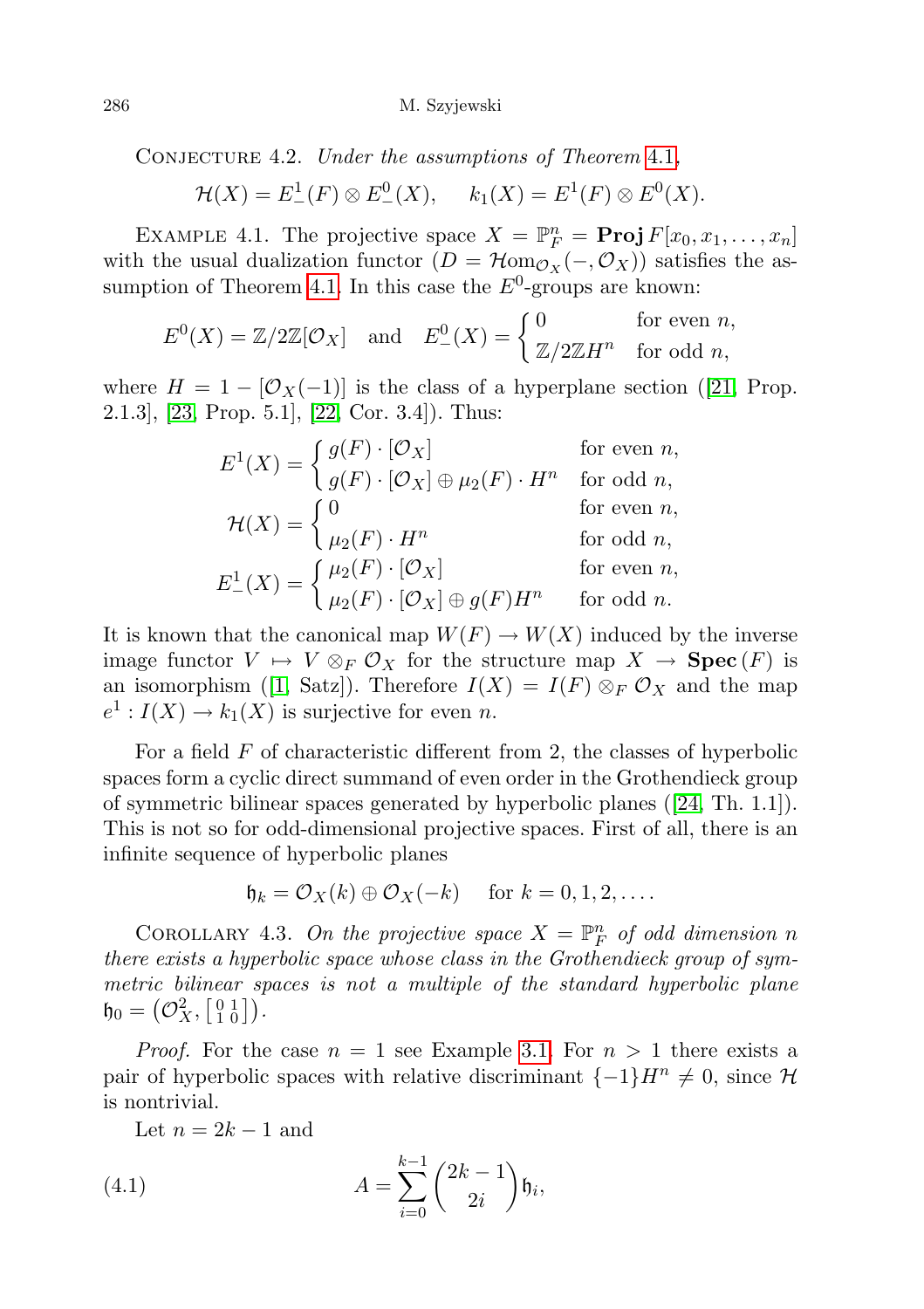(4.2) 
$$
B = \sum_{i=0}^{k-1} {2k - 1 \choose 2i + 1} \mathfrak{h}_i.
$$

The identity  $H^{n+1} = 0$  implies that A and B define equal classes in  $K_0(X)$ . The proof of Corollary [3.6](#page-48-1) shows that  $\varepsilon^1(A \div B)$  is nonzero. Thus  $A, B$ cannot both be multiples of the standard hyperbolic plane  $\mathfrak{h}_0$ .

**4.1. A conic.** We compute the  $E_0$ -groups and  $E_1$ -groups of a projective conic X:

$$
q = z_0^2 - az_1^2 - bz_2^2
$$

for the anisotropic quadratic form  $\langle 1, -a, -b \rangle$  over a field F defined on the space V over F with base  $v_0, v_1, v_2$  ( $z_0, z_1, z_2$  is the dual base of the dual space  $V^*$ ), so that the projective conic

$$
X = \mathbf{Proj}\, S(V^*)/(q)
$$

has no rational points.

The Clifford algebra  $C(q)$  has generators

$$
1, v_0, v_1, v_2, v_0v_1, v_0v_2, v_1v_2, v_0v_1v_2,
$$

and relations

$$
v_i v_j = -v_j v_i \quad \text{for } i \neq j,
$$
  

$$
v_0^2 = 1, \quad v_1^2 = -a, \quad v_2^2 = -b.
$$

The elements  $1, v_0v_1, v_0v_2, v_2v_1$  form a base of the even Clifford algebra  $C_0$ , which is isomorphic to the quaternion algebra  $\left(\frac{a,b}{F}\right)$  $\frac{a,b}{F}\Big)$  :

$$
(v_0v_1)^2 = a,
$$
  
\n
$$
(v_0v_2)^2 = b,
$$
  
\n
$$
(v_0v_1)(v_2v_1) = -(v_2v_1)(v_0v_2),
$$
  
\n
$$
(v_0v_2)^2 = b,
$$
  
\n
$$
(v_0v_1)(v_2v_1) = -(v_1v_2)(v_0v_1),
$$
  
\n
$$
(v_2v_1)^2 = -ab,
$$
  
\n
$$
(v_0v_1)(v_0v_2) = -(v_0v_2)(v_0v_1) = v_2v_1.
$$

We denote as usual

$$
i = v_0 v_1
$$
,  $j = v_0 v_2$ ,  $k = v_2 v_1$ .

Let

$$
\varphi = z_0 v_0 + z_1 v_1 + z_2 v_2 \in \Gamma(X, \mathcal{O}_X(1) \otimes C_1)
$$

be the "generic zero vector" of  $q$ ,

$$
\varphi^2 = (z_0v_0 + z_1v_1 + z_2v_2)^2 = z_0^2 - az_1^2 - bz_2^2 = 0.
$$

The complex

$$
\cdots \xrightarrow{\varphi} \mathcal{O}_X(-n) \otimes_F C_{n+2} \xrightarrow{\varphi} \mathcal{O}_X(1-n) \otimes_F C_{n+1}
$$
  

$$
\xrightarrow{\varphi} \mathcal{O}_X(2-n) \otimes_F C_n \xrightarrow{\varphi} \cdots
$$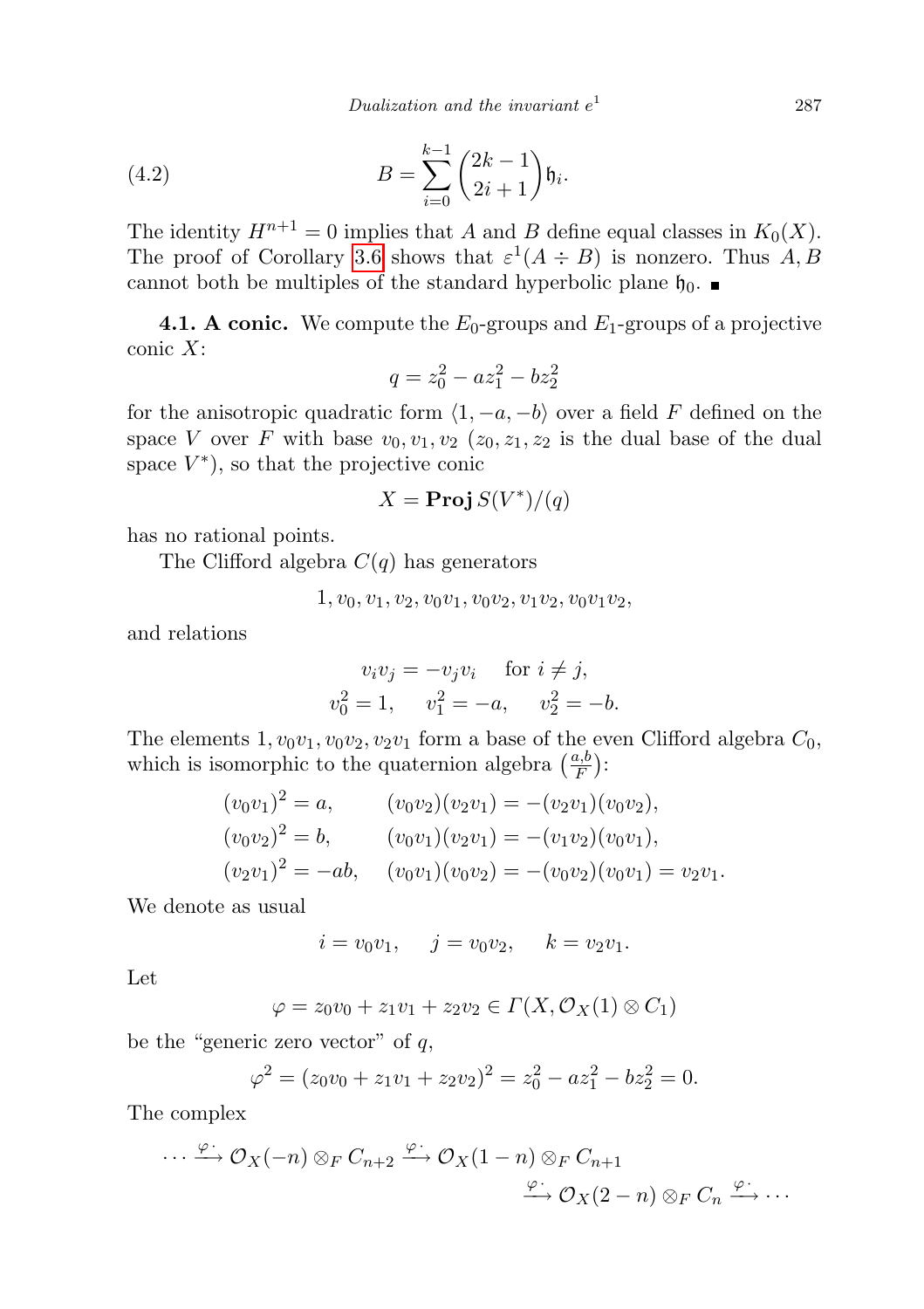(subscripts in  $C_n$  are taken modulo 2) is exact and splits locally ([\[20,](#page-65-19) Prop. 8.2(a)]). For the bases  $1, i, j, k$  of  $C_0$  and  $v_0, v_1, v_2, v_2v_1v_0$  of  $C_1$  the maps  $\varphi$  · – have the matrices

$$
\begin{bmatrix} z_0 & -az_1 & -bz_2 & 0 \ -z_1 & z_0 & 0 & bz_2 \ -z_2 & 0 & z_0 & -az_1 \ 0 & z_2 & -z_1 & z_0 \ z_1 & z_0 & 0 & -bz_2 \ z_2 & 0 & z_0 & az_1 \ 0 & -z_2 & z_1 & z_0 \end{bmatrix}
$$
 for  $\mathcal{O}_X(2s - 1) \otimes_F C_1 \xrightarrow{\varphi} \mathcal{O}_X(2s) \otimes C_0$ ,  
for  $\mathcal{O}_X(2s) \otimes_F C_0 \xrightarrow{\varphi} \mathcal{O}_X(2s+1) \otimes C_1$ .

DEFINITION 4.1. The Swan sheaf  $U$  is defined as the cokernel

$$
\mathcal{U} = \mathcal{U}_0 = \mathrm{Coker}(\mathcal{O}_X(-2) \otimes_F C_0 \xrightarrow{\varphi} \mathcal{O}_X(-1) \otimes_F C_1).
$$

Let  $E_0^{\pm}(X)$ ,  $E_0^{\pm}(X, L)$  be the E-groups of the dualization

$$
A^{\hat{}} = \mathcal{H}om(A, \mathcal{O}_X), \quad A^{\hat{}}^L = \mathcal{H}om(A, \mathcal{O}_X(-1)),
$$

<span id="page-55-0"></span>with canonical  $\delta$ ,  $\delta_L$  respectively.

PROPOSITION 4.4. The E-groups of  $X$  are:

$$
E_0(X) = (\mathbb{Z}/2) \cdot [\mathcal{O}_X], \quad E_0^-(X) = (\mathbb{Z}/2) \cdot (2 - [\mathcal{U}]),
$$
  

$$
E_0(X, L) = 0, \quad E_0^-(X, L) = 0.
$$

Proof. There is an exact sequence

$$
0 \leftarrow \mathcal{O}_X(1) \leftarrow \mathcal{O}_X^3 \leftarrow \mathcal{O}_X(-1)^3 \leftarrow \mathcal{O}_X(-2) \leftarrow 0
$$

inherited from the projective plane. Now to use the results of [\[20\]](#page-65-19), note that the sheaf  $\mathcal{O}_X(1)$  has the truncated canonical resolution

(4.3) 
$$
0 \leftarrow \mathcal{O}_X(1) \leftarrow \mathcal{O}_X^3 \leftarrow \mathcal{U} \leftarrow 0.
$$

The Swan sheaf  $U$  is a right module over

$$
End_X(\mathcal{U})=C_0(\langle 1,-a,-b\rangle)\cong \left(\frac{a,b}{F}\right).
$$

The quaternion algebra  $\mathcal{D} = \left(\frac{a,b}{F}\right)$  $\left(\frac{a,b}{F}\right)$  is a skew field, so U is an indecomposable vector bundle. The sheaf  $U$  has rank 2, so there is a nonsingular skew symmetric pairing  $\mathcal{U} \otimes_{\mathcal{O}_X} \mathcal{U} \to \bigwedge^2 \mathcal{U}$  given by exterior multiplication. Thus

$$
\mathcal{U} \cong \mathcal{H}om_{\mathcal{O}_X}(\mathcal{U}, \bigwedge^2 \mathcal{U}).
$$

Taking the highest exterior powers in the truncated canonical resolution yields

$$
\mathcal{O}_X(1) \otimes \bigwedge^2 \mathcal{U} \cong \mathcal{O}_X, \quad \bigwedge^2 \mathcal{U} \cong \mathcal{O}_X(-1).
$$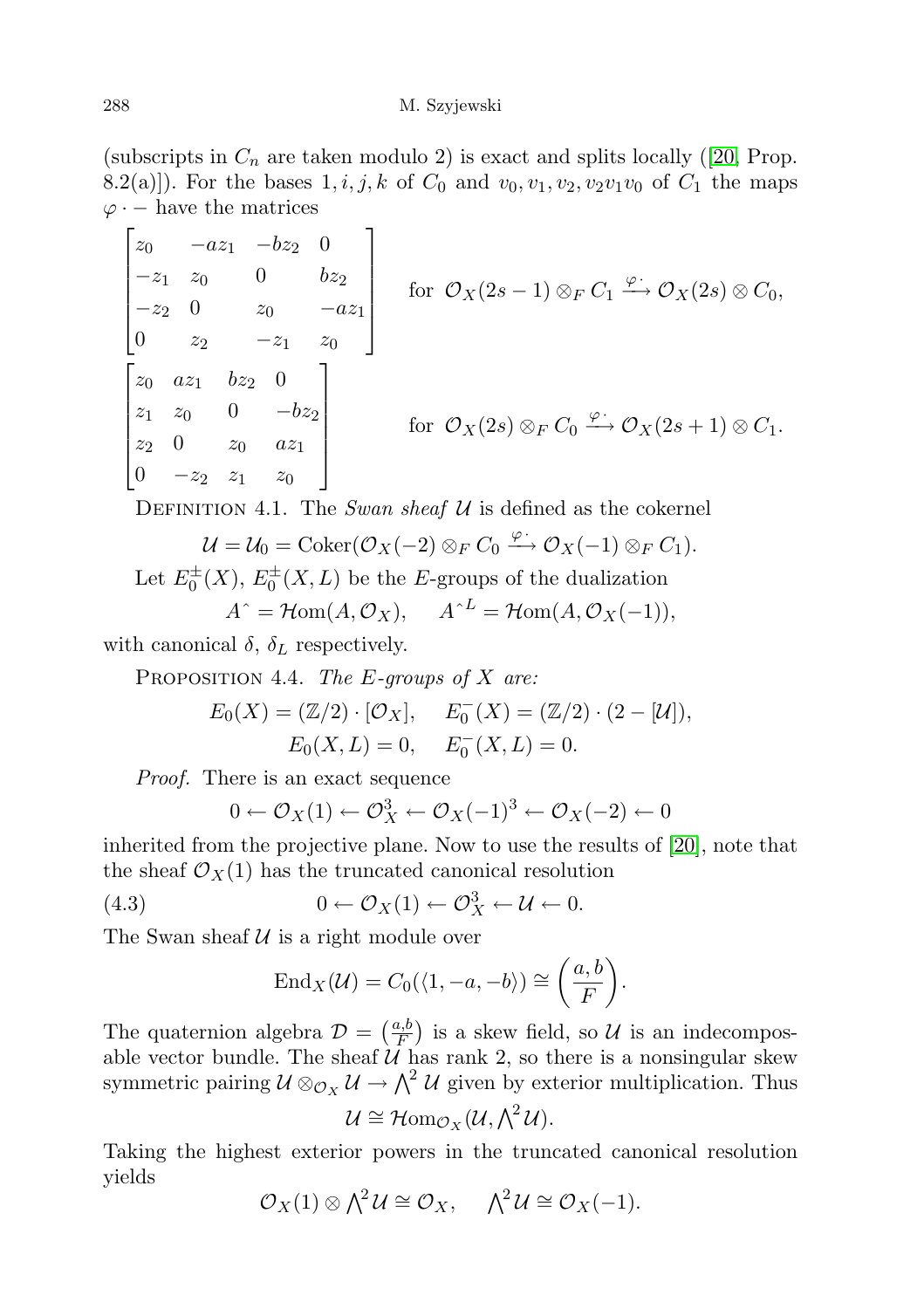It follows that

$$
\mathcal{U} \cong \mathcal{H}om_{\mathcal{O}_X}(\mathcal{U}, \mathcal{O}_X(-1)) \cong \mathcal{U}^{\hat{}} \otimes \mathcal{O}_X(-1).
$$

The formula for the determinant of the tensor product shows that in general

$$
\bigwedge^2 \mathcal{U}(n) = \bigwedge^2 (\mathcal{U} \otimes \mathcal{O}_X(n)) \cong (\bigwedge^2 \mathcal{U}) \otimes (\mathcal{O}_X(n))^{\otimes 2} \cong \mathcal{O}_X(2n-1)
$$

and

$$
\mathcal{U}(n) \cong \mathcal{H}om_{\mathcal{O}_X}(\mathcal{U}(n), \mathcal{O}_X(2n-1)) \cong \mathcal{U}(n) \hat{\circ} \otimes \mathcal{O}_X(2n-1),
$$

so  $\mathcal{U}(n)$  carries a skew symmetric  $\mathcal{O}_X(2n-1)$ -valued bilinear form.

It follows that  $K_0(X)$  is a free abelian group of rank 2 with a free base  $1 = [\mathcal{O}_X], [\mathcal{U}]$  and identities

$$
H^{3} = 0,
$$
  

$$
[\mathcal{O}_{X}(1)] - 3 + [\mathcal{U}] = 0 \text{ or } [\mathcal{O}_{X}(1)]H = 2 - [\mathcal{U}]
$$

where  $H = 1 - [O_X(-1)]$  is the class of the hyperplane section, as above. By [\[21,](#page-65-16) Corollary 3.4.3] there is an additional identity

(4.4) 
$$
[\mathcal{U}] + [\mathcal{U}^{\hat{ }}] = 4 \text{ or } [\mathcal{U}] + [\mathcal{U}(1)] = 4.
$$

Thus

<span id="page-56-0"></span>
$$
[\mathcal{U}] + [\mathcal{U}(1)] = 3 - [\mathcal{O}_X(1)] + 3[\mathcal{O}_X(1)] - [\mathcal{O}_X(2)] = 4,
$$
  
1 - 2[\mathcal{O}\_X(1)] + [\mathcal{O}\_X(2)] = 0 or  $H^2 = 0$ .

The same result (that  $H^2 = 0$ ) may be obtained easily by checking locally that the sequence

$$
0 \leftarrow \mathcal{O}_X(1) \xleftarrow{\alpha} \mathcal{O}_X^2 \xleftarrow{\beta} \mathcal{O}_X(-1) \leftarrow 0, \quad \alpha = [z_0, z_1], \quad \beta = \begin{bmatrix} z_1 \\ -z_0 \end{bmatrix},
$$

is exact. Here  $z_i \in \Gamma(X, \mathcal{O}_X(1)) = \text{Hom}_X(\mathcal{O}_X(k), \mathcal{O}_X(k+1))$  are global morphisms of  $\mathcal{O}_X$ -modules under consideration.

The condition  $H^2 = 0$  implies  $2 - |\mathcal{U}| = |\mathcal{O}_X(1)|H = H$ , and  $0 = (2 - [\mathcal{U}])^2$ .

It follows that

$$
[\mathcal{U}]^2 = 4[\mathcal{U}] - 4,
$$
  
\n
$$
[\mathcal{O}_X(1)] = 3 - [\mathcal{U}] = 1 + (2 - [\mathcal{U}]),
$$
  
\n
$$
[\mathcal{O}_X(-1)] = [\mathcal{U}] - 1 = 1 - (2 - [\mathcal{U}]).
$$

There is a ring isomorphism  $K_0(X) \cong \mathbb{Z}[u]/(u^2)$  which maps  $2-[\mathcal{U}]$  onto the coset of  $u$  and, by  $(4.4)$ ,

$$
1^{\hat{-}} = 1, \quad u^{\hat{-}} = -u.
$$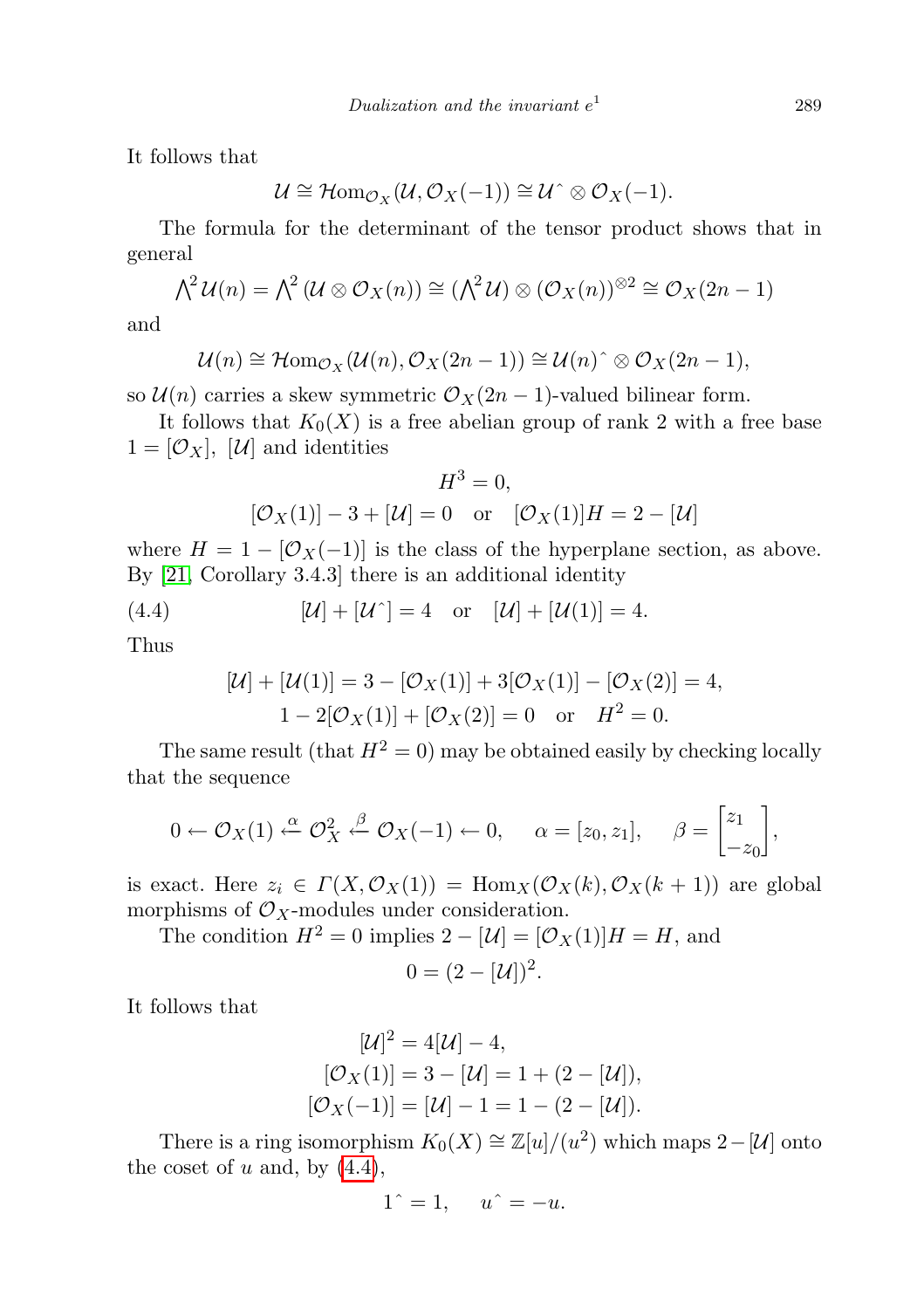Denote  $L = \mathcal{O}_X(-1)$ . With respect to the base  $1, 2 - |\mathcal{U}|$  the involutions  $\hat{a}$  and  $\hat{b}^L$  have matrices

$$
\begin{bmatrix} 1 & 0 \\ 0 & -1 \end{bmatrix} \quad \text{and} \quad \begin{bmatrix} 1 & 0 \\ -1 & -1 \end{bmatrix}
$$

respectively.

Now the assertion follows immediately.  $\blacksquare$ 

Note that the discriminant map  $e^1$  is defined on the whole  $W(X, L)$ . The argument used in the above proof can be reformulated as follows:

<span id="page-57-0"></span>COROLLARY 4.5. In  $K_0(X)$  the action of the involutions induced by the duality functors  $\hat{a}$ ,  $\hat{b}$  respectively, is given by

$$
(x+y[\mathcal{U}])^{\wedge} = (x+4y) - y[\mathcal{U}], \quad (x+y[\mathcal{U}])^{\wedge L} = -x + (x+y)[\mathcal{U}].
$$

More precisely: the map  $\hat{p}$  on  $K_0(X)$  is induced by the functors:

- the identity from  $F$ -modules to  $F$ -modules (the summand  $x$ ),
- the forgetful functor from  $D$ -modules to F-modules (the summand 4y),
- the identity functor from D-modules to D-modules (the summand  $y[\mathcal{U}]),$

while the map  $\Delta^L$  is induced by the functors:

- the identity from  $F$ -modules to  $F$ -modules (the summand  $x$ ),
- the natural functor from  $F$ -modules to  $\mathcal{D}$ -modules (the summand  $x[\mathcal{U}$ ),
- the identity functor from D-modules to D-modules (the summand  $y[\mathcal{U}$ ).

Proposition [4.4](#page-55-0) states that  $E_0^-(X, L) = 0$ . Hence the group  $\mathcal H$  is trivial and  $k_1(X, L) = E_1(X, L)$ .

To compute  $E^1$ -groups let us recall some facts from the K-theory of quaternion algebras.

The reduced norm is an injective homomorphism

$$
Nrd: K_1(\mathcal{D}) \to K_1(F)
$$

such that for any splitting field  $E(E \otimes_F \mathcal{D} \cong M_2(E))$  is the matrix algebra over  $E$ ), if  $E/F$  is finite, then the diagram

(4.5)  
\n
$$
K_1(M_2(E)) \longrightarrow K_1(E \otimes_F \mathcal{D})
$$
\n
$$
\sim \bigwedge_{K_1(E)}^{\wedge} \bigwedge_{K_1(\mathcal{D})}^{\wedge} K_1(\mathcal{D})
$$
\n
$$
\sim K_1(E) \sim K_1(\mathcal{D})
$$
\n
$$
K_1(F)
$$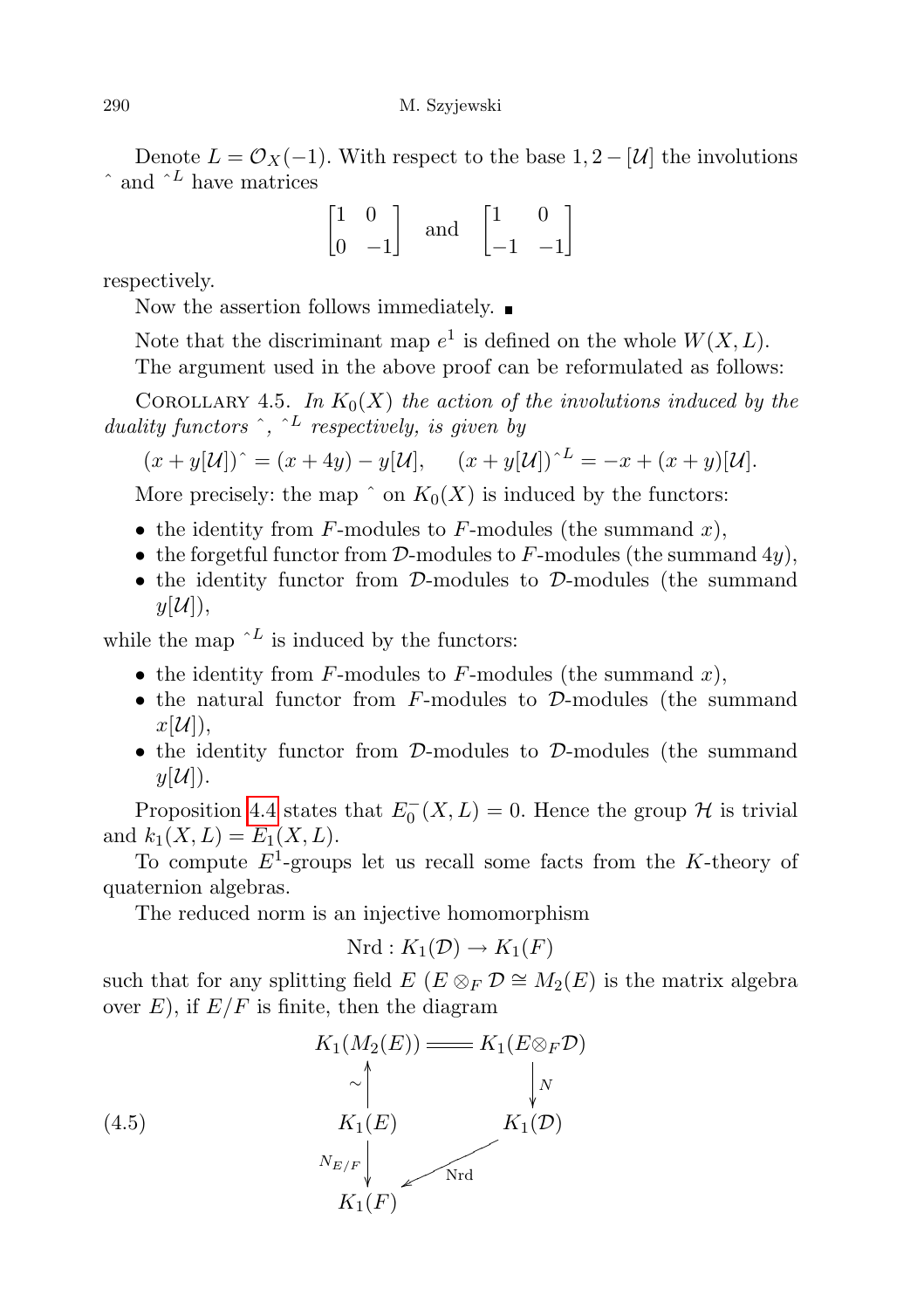commutes [\[8\]](#page-65-20). It follows that  $K_1(\mathcal{D}) = \dot{\mathcal{D}}/[\dot{\mathcal{D}}, \dot{\mathcal{D}}]$  is isomorphic to the group B of values of the quadratic form  $\langle 1, -a, -b, ab \rangle$  in  $K_1F = \dot{F}$ , and the involution  $\hat{ }$  acts trivially on  $K_1(\mathcal{D})$ .

Note that the composition  $K_1(F) \to K_1(\mathcal{D}) \xrightarrow{\mathrm{Nrd}} K_1(F)$  is the map  $x \mapsto x^2$ . We will identify  $K_1(\mathcal{D})$  with B via the map Nrd.

For example:

• If the involution  $\hat{ } : K_0(X) \to K_0(X)$  maps  $x + y[\mathcal{U}] \in K_0(X)$  to  $x + 4y - y[\mathcal{U}]$ , then  $\hat{ } : K_1(X) \rightarrow K_1(X)$  maps  $x + y[\mathcal{U}] \in K_1(X)$  to  $x + N_{\mathcal{D}/F}(y) - y[\mathcal{U}]$ ; if  $x = {\{\xi\}} \in K_1(F)$ ,  $y = {\{\zeta\}} \in K_1(\mathcal{D})$ , then

$$
x + N_{\mathcal{D}/F}(y) = {\xi N_{\mathcal{D}/F}(\zeta)} = {\xi \operatorname{Nrd}(\zeta)^2} \in K_1(F),
$$
  

$$
-y = {\zeta^{-1}} \in K_1(\mathcal{D}),
$$

and we write  $Nrd(\zeta^{-1}) \in B$  instead of  $\{\zeta^{-1}\} \in K_1(\mathcal{D})$ .

• If the involution  $\Delta^L: K_0(X) \to K_0(X)$  maps  $x + y[\mathcal{U}] \in K_0(X)$  to  $-x + (x + y)[\mathcal{U}]$ , then  $\hat{L}: K_1(X) \to K_1(X)$  maps  $x + y[\mathcal{U}] \in K_1(X)$  to

$$
-x + (r(x) + y)[\mathcal{U}] = {\xi^{-1}} + {\xi \zeta} [\mathcal{U}],
$$

where  $r: K_1(F) \to K_1(D)$  is the canonical map; after identification of  $K_1(\mathcal{D})$  with B we write  $Nrd(\xi \zeta) = \xi^2 Nrd(\zeta) \in B$  instead of  $\{\xi \zeta\} \in K_1(\mathcal{D})$ .

It follows from Corollary [4.5](#page-57-0) that in  $K_1(X) = K_1(F) \oplus K_1(\mathcal{D})[\mathcal{U}] =$  $\dot{F} \oplus B \cdot [\mathcal{U}]$  for  $t \in \dot{F}$ ,  $u \in \dot{B}$  we have

$$
(t, u[\mathcal{U}])^{\hat{ }} = (tu^2, u^{-1}[\mathcal{U}]), \quad (t, u[\mathcal{U}])^{\hat{ }}^L = (t^{-1}, t^2u[\mathcal{U}]).
$$

Thus the following result is obvious.

THEOREM 4.6. For a projective conic  $X: x_0^2 - ax_1^2 - bx_2^2 = 0$  given by the anisotropic quadratic form  $\langle 1, -a, -b \rangle$  over a field F and the line bundle  $L = \mathcal{O}_X(-1)$  let  $E^1_{\pm}(X) = E^1_{\pm}(\mathcal{P}_X; \hat{\ })$  and  $E^1_{\pm}(X, L) = E^1_{\pm}(\mathcal{P}_X; \hat{\ }^L, \delta_L).$ Then

$$
E^1(X) = g(F)[\mathcal{O}_X] \oplus (\mu_2(F) \cap B)[\mathcal{U}], \quad E_1^-(X) = \mu_2(F)[\mathcal{O}_X] \oplus B/B^2,
$$
  

$$
E^1(X, L) \cong \mu_2(F) \oplus B/\dot{F}^2[\mathcal{U}], \quad E_1^-(X, L) \cong \mu_2(F) \oplus B/\dot{F}^2.
$$

The following computation looks strange, but will be used below, in the proof of Proposition [4.13.](#page-63-0)

Consider two  $\mathcal{O}_X(-1)$ -valued bilinear forms: the first is a skew symmetric form

$$
\pi:\mathcal{U}\to\mathcal{U}^{\wedge}\otimes\mathcal{O}_X(-1)=\mathcal{U}^{\wedge L}
$$

given by exterior multiplication  $\mathcal{U} \times \mathcal{U} \to \bigwedge^2 \mathcal{U} = \mathcal{O}_X(-1)$ , and the second is the symmetric hyperbolic form

$$
\begin{bmatrix} 0 & 1 \\ 1 & 0 \end{bmatrix} : \mathcal{O}_X \oplus \mathcal{O}_X(-1) \to \mathcal{O}_X(-1) \oplus \mathcal{O}_X = (\mathcal{O}_X \oplus \mathcal{O}_X(-1))^{L}.
$$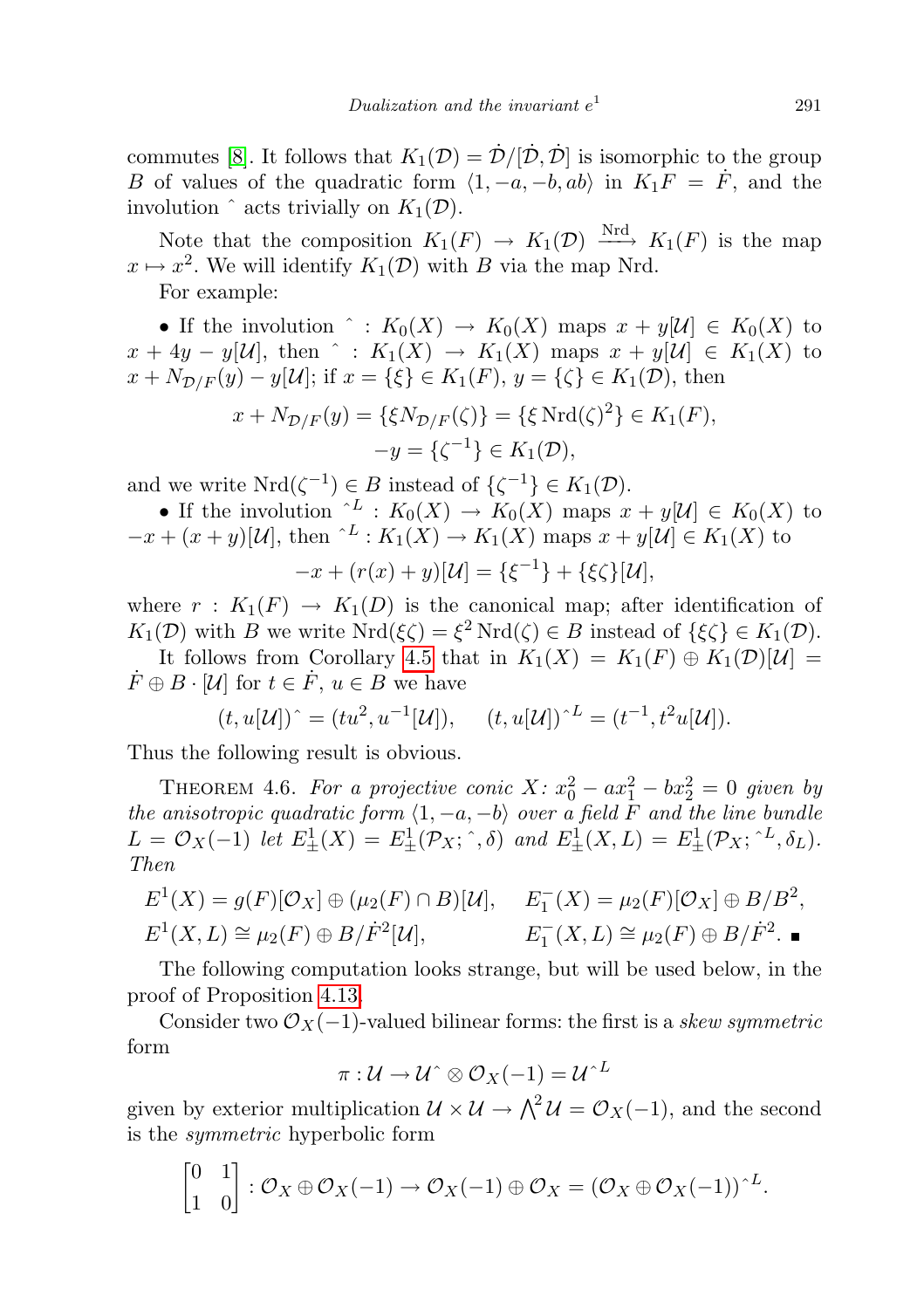Then use the common resolution

$$
0 \leftarrow \mathcal{O}_X(1) \xleftarrow{[z_0, -z_1, z_2]} \mathcal{O}_X^3 \xleftarrow{f} \mathcal{U} \leftarrow 0,
$$
  

$$
0 \leftarrow \mathcal{O}_X(1) \xleftarrow{[z_0, -z_1, 0]} \mathcal{O}_X^3 \xleftarrow{[0 \ z_0]} \mathcal{O}_X \oplus \mathcal{O}_X(-1) \leftarrow 0
$$

to produce a four-term double exact sequence.

PROPOSITION 4.7. The class of the double exact sequence

$$
(4.6) \qquad \mathcal{O}_X(1) \stackrel{[z_0, -z_1, z_2]}{\longleftarrow} \mathcal{O}_X^3 \stackrel{\left[\begin{smallmatrix} 0 & -z_2 & -z_1 \\ z_2 & 0 & -z_0 \\ z_1 & z_0 & 0 \end{smallmatrix}\right]}{\left[\begin{smallmatrix} 0 & 0 & z_1 \\ z_2 & 0 & -z_0 \\ 0 & 0 & z_0 \\ z_1 & z_0 & 0 \end{smallmatrix}\right]} \mathcal{O}_X(-1)^3 \stackrel{\left[\begin{smallmatrix} z_0 \\ -z_1 \\ z_2 \end{smallmatrix}\right]}{\left[\begin{smallmatrix} z_0 \\ -z_1 \\ 0 \end{smallmatrix}\right]} \mathcal{O}_X(-2)
$$

in  $K_1(X) = K_1(F)[\mathcal{O}_X] ⊕ K_1(\mathcal{D})[\mathcal{U}]$  equals  $\{-1\}[\mathcal{O}_X] + \{1\}[\mathcal{U}]$ .

Proof. Two resolutions

$$
0 \leftarrow \mathcal{O}_X(1) \xleftarrow{[z_0, -z_1, z_2]} \mathcal{O}_X^3 \xleftarrow{f} \mathcal{U} \leftarrow 0,
$$
  

$$
0 \leftarrow \mathcal{O}_X(1) \xleftarrow{[z_0, -z_1, 0]} \mathcal{O}_X^3 \xleftarrow{[0 \ z_0]} \mathcal{O}_X \oplus \mathcal{O}_X(-1) \leftarrow 0
$$

glued with their  $\Delta^L$ -duals along  $\pi$  and  $\begin{bmatrix} 0 & 1 \\ 1 & 0 \end{bmatrix}$  give the double exact sequence

<span id="page-59-0"></span>
$$
(4.7) \qquad \mathcal{O}_X(1) \stackrel{[z_0, -z_1, z_2]}{\longleftarrow} \mathcal{O}_X^3 \stackrel{[z_0, -z_1, z_2]}{\longleftarrow} \mathcal{O}_X^3 \stackrel{[z_0, z_0, z_1]}{\longleftarrow} \mathcal{O}_X(-1)^3 \stackrel{[z_0, z_1]}{\longleftarrow} \mathcal{O}_X(-2).
$$

It may be resolved as follows: in the commutative diagram

$$
\mathcal{O}_X(1) \xleftarrow{\begin{bmatrix} z_0, -z_1 \end{bmatrix}} \mathcal{O}_X^2 \xleftarrow{\begin{bmatrix} z_1 \\ z_0 \end{bmatrix}} \mathcal{O}_X(-1) \xleftarrow{\begin{bmatrix} 0 \\ z_1 \\ z_0 \end{bmatrix}} \begin{bmatrix} 1 & 0 \\ 0 & 1 \\ 0 & 0 \end{bmatrix} \begin{bmatrix} 1 & 0 \\ 0 & 1 \\ 0 & 0 \end{bmatrix} \begin{bmatrix} 1 & 0 \\ 0 & 1 \\ 0 & 0 \end{bmatrix} \begin{bmatrix} 0 & 0 \\ 0 & 1 \\ 0 & 1 \end{bmatrix}
$$
\n
$$
\mathcal{O}_X(1) \xleftarrow{\begin{bmatrix} 1 & 0 \\ 0 & 1 \\ 0 & 0 \end{bmatrix}} \mathcal{O}_X^3 \xleftarrow{\begin{bmatrix} 0 \\ 0 \\ 0 \\ 0 \end{bmatrix}} \mathcal{O}_X(-1)^3 \xleftarrow{\begin{bmatrix} 0 \\ 0 \\ 1 \\ 0 \end{bmatrix}} \mathcal{O}_X(-2)
$$
\n
$$
\downarrow \qquad \qquad \downarrow \qquad \downarrow \qquad \downarrow \qquad \downarrow \qquad \downarrow \qquad \downarrow \qquad \downarrow \qquad \downarrow \qquad \downarrow \qquad \downarrow \qquad \downarrow \qquad \downarrow \qquad \downarrow \qquad \downarrow \qquad \downarrow \qquad \downarrow \qquad \downarrow \qquad \downarrow \qquad \downarrow \qquad \downarrow \qquad \downarrow \qquad \downarrow \qquad \downarrow \qquad \downarrow \qquad \downarrow \qquad \downarrow \qquad \downarrow \qquad \downarrow \qquad \downarrow \qquad \downarrow \qquad \downarrow \qquad \downarrow \qquad \downarrow \qquad \downarrow \qquad \downarrow \qquad \downarrow \qquad \downarrow \qquad \downarrow \qquad \downarrow \qquad \downarrow \qquad \downarrow \qquad \downarrow \qquad \downarrow \qquad \downarrow \qquad \downarrow \qquad \downarrow \qquad \downarrow \qquad \downarrow \qquad \downarrow \qquad \downarrow \qquad \downarrow \qquad \downarrow \qquad \downarrow \qquad \downarrow \qquad \downarrow \qquad \downarrow \qquad \downarrow \qquad \downarrow \qquad \downarrow \qquad \downarrow \qquad \downarrow \qquad \downarrow \qquad \downarrow \qquad \downarrow \qquad \downarrow \qquad
$$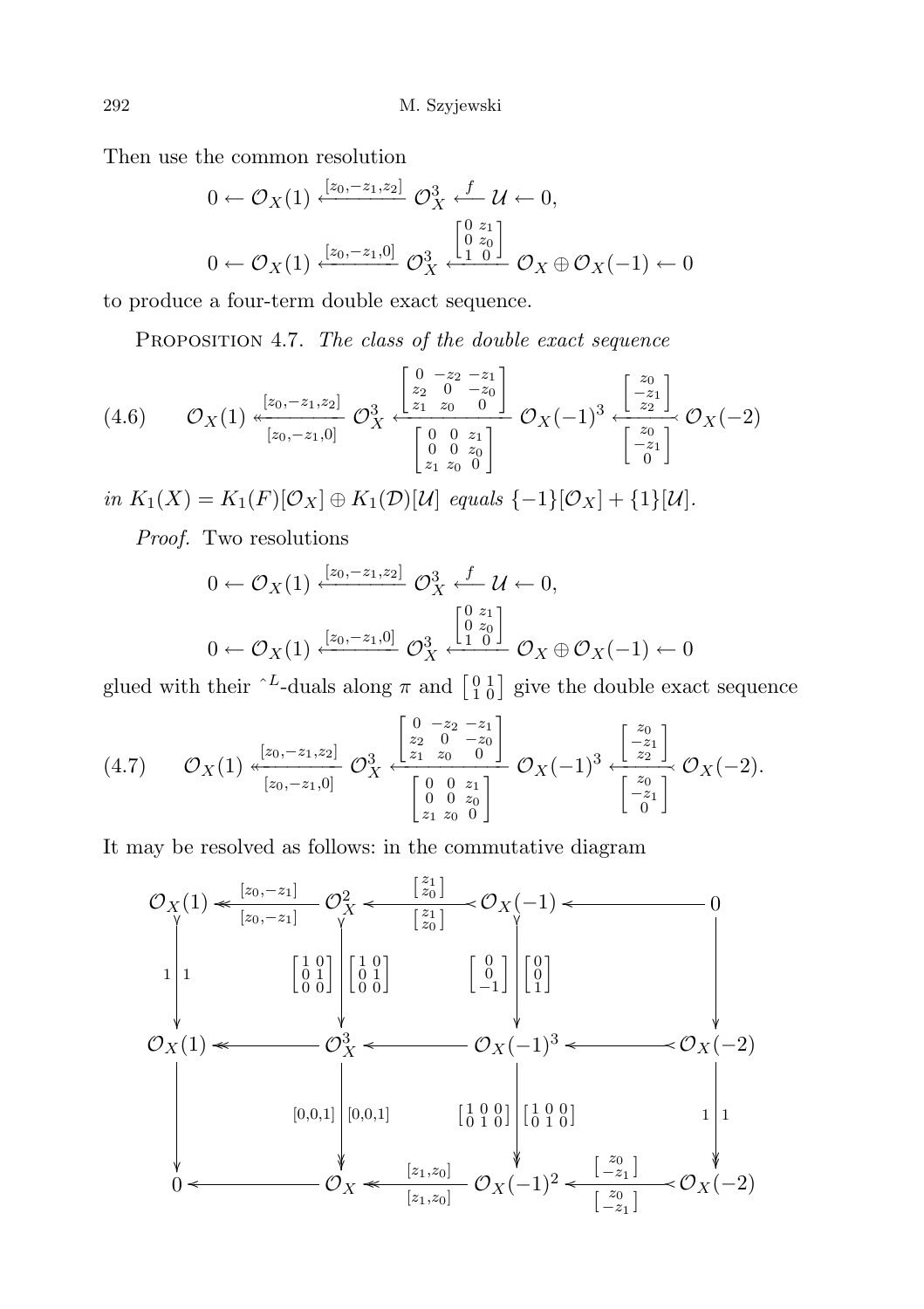all displayed d.s.e.s.'s but one have equal upper and lower part. Thus the double exact sequence [\(4.7\)](#page-59-0) defines the same element of  $K_1(X)$  as the one defined by the split d.s.e.s.

$$
\mathcal{O}_X(-1)^2 \xleftarrow[\begin{smallmatrix} 1 & 0 & 0 \\ 0 & 1 & 0 \end{smallmatrix}]\n\mathcal{O}_X(-1)^3 \xleftarrow[\begin{smallmatrix} 0 \\ 0 \\ -1 \end{smallmatrix}]\n\mathcal{O}_X(-1).
$$

The same element of  $K_1(X)$  is defined by the automorphism of taking the negative on  $\mathcal{O}_X(-1)$ , since there is a commutative diagram of d.s.e.s.'s



Since

$$
\{-1\}[\mathcal{O}_X(-1)] = \{-1\}([\mathcal{U}]-1) = \{Nrd(-1)\}[\mathcal{U}] + \{-1\}[\mathcal{O}_X]
$$

in  $K_1(X)$ , the assertion follows.  $\blacksquare$ 

This computation is important for determining discriminants of generators of the Witt group  $W(X, L)$  found by Susane Pumplum [\[17,](#page-65-13) Cor. 4.4].

A (skew) symmetric isomorphism  $\phi : \mathcal{U} \to D\mathcal{U}(-1)$  yields an involution  $* = *^{\phi}$  on  $\text{End}_X(\mathcal{U})$ : if  $\psi \in \text{End}_X(\mathcal{U})$  then

$$
\psi^* = \phi^{-1} \circ (D\psi \otimes 1_{\mathcal{O}_X(-1)}) \circ \phi.
$$

PROPOSITION 4.8. The involution  $*^{\pi}$  coincides with the conjugation  $\alpha \mapsto$  $\overline{\alpha}$  on the quaternion algebra  $\text{End}_X(\mathcal{U})=C_0=\left(\frac{a,b}{F}\right)$  $\frac{a,b}{F}\Big)$  :

$$
(q_0 + q_1 i + q_2 j + q_3 k)^{*^{\pi}} = q_0 - q_1 i - q_2 j - q_3 k.
$$

*Proof.* Replace U with isomorphic  $\varphi \mathcal{U} \subset \mathcal{O}_X \otimes \mathcal{C}_0$ . The exact sequence

$$
\varphi: \mathcal{U} \hookrightarrow \mathcal{O}_X \otimes C_0 \twoheadrightarrow \mathcal{U}(1)
$$

splits locally, so it yields an exact sequence on each of the principal affine open subsets

$$
D(z_m) = \{(z_0 : z_1 : z_2) : z_m \neq 0\} \text{ for } m = 0, 1, 2.
$$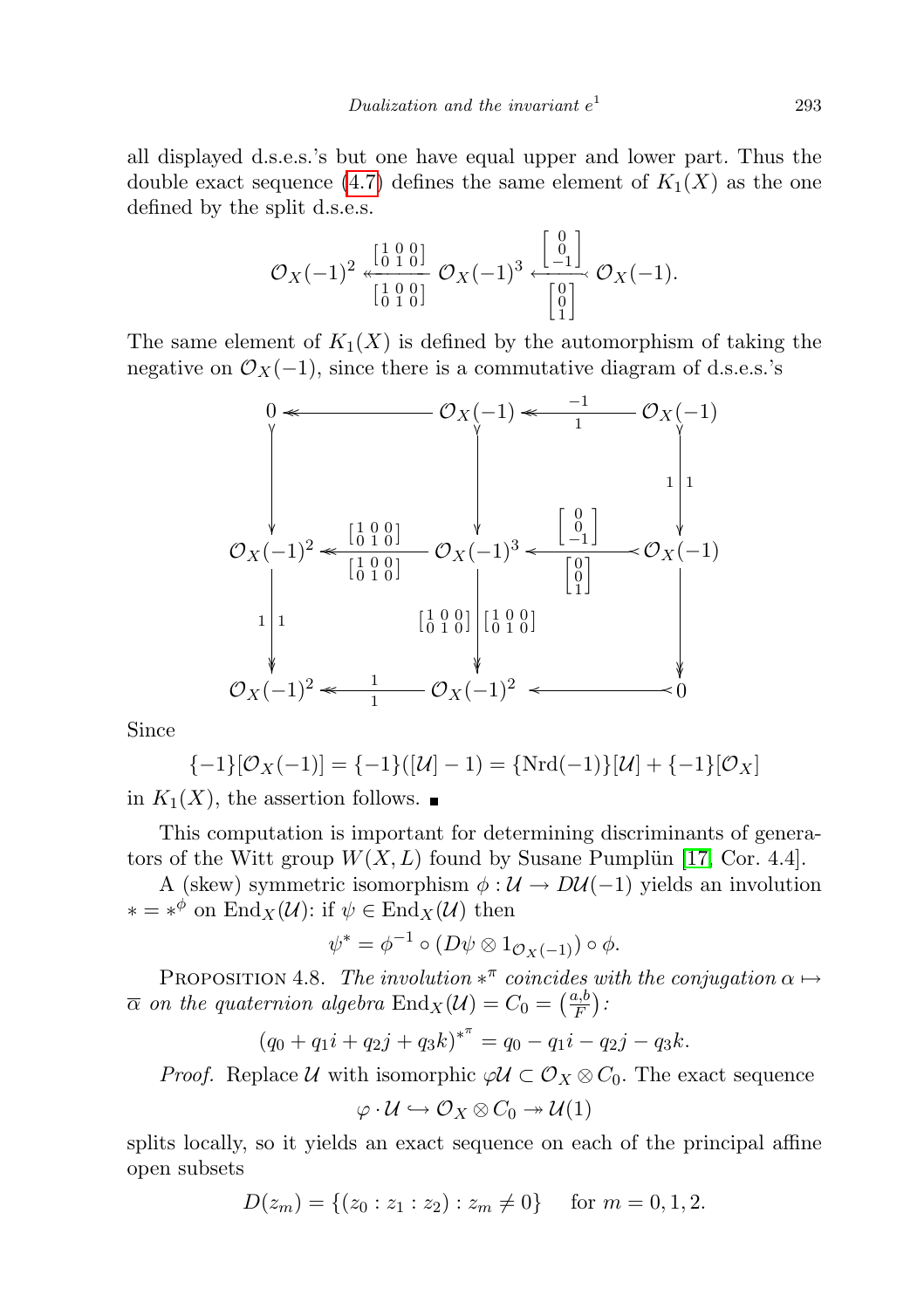Locally, in  $D(z_m)$ , the module  $\varphi \cdot \mathcal{U}(D(z_m))$  as a submodule of  $\mathcal{O}(D(z_m))$  $\otimes_F C_0$  is generated by products of  $\varphi$  times  $v_0, v_1, v_2, v_2v_1v_0$ :

<span id="page-61-0"></span>(4.8) 
$$
\frac{1}{z_m}(z_0 - z_1i - z_2j), \qquad \frac{1}{z_m}(-az_1 + z_0i + z_2k),
$$

$$
\frac{1}{z_m}(-bz_2 + z_0j - z_1k), \qquad \frac{1}{z_m}(bz_2i - az_1j + z_0k).
$$

The module  $\mathcal{U}(1)|_{D(x_m)} = \mathcal{U}|_{D(z_m)}$  is generated by the cosets of  $1, i, j, k$ modulo  $\varphi \cdot \mathcal{U}|_{D(z_m)}$ . Thus the module  $\bigwedge^2 \mathcal{U}|_{D(z_m)}$  is generated by the exterior products

 $1 \wedge i$ ,  $1 \wedge j$ ,  $1 \wedge k$ ,  $i \wedge j$ ,  $i \wedge k$ ,  $j \wedge k$ 

subject to twelve identities of the form

$$
(\text{generator } (4.8)) \land (\text{one of } 1, i, j, k) = 0,
$$

e.g.

$$
\frac{1}{z_m}(z_1 \wedge i + z_2 \wedge j) = 0, \quad \frac{1}{z_m}(z_0 \wedge i + z_2 \wedge k) = 0,
$$
  

$$
\frac{1}{z_m}(z_0 \wedge i + z_2 \wedge j) = 0, \quad \frac{1}{z_m}(az_1 \wedge j + z_0 \wedge k) = 0,
$$
  

$$
\frac{1}{z_m}(bz_2 \wedge j - z_1 \wedge k) = 0.
$$

Thus exterior multiplication

$$
\wedge : \mathcal{U} \otimes \mathcal{U} \to \bigwedge^2 \mathcal{U} = \mathcal{O}_X(-1)
$$

has in  $D(z_m)$  the "Gram matrix"

$$
\frac{1}{z_m} \begin{bmatrix} 0 & z_2 & -z_1 & -z_0 \\ -z_2 & 0 & -z_0 & -az_1 \\ z_1 & z_0 & 0 & -bz_2 \\ z_0 & az_1 & bz_2 & 0 \end{bmatrix}.
$$

Now it is easy to see that

 $\alpha i \wedge \beta = -\alpha \wedge \beta i$ ,  $\alpha j \wedge \beta = -\alpha \wedge \beta j$ ,  $\alpha k \wedge \beta = -\alpha \wedge \beta k$ for all  $\alpha, \beta \in \mathcal{U}(D(z_m))$ , so

$$
(q_0 + q_1 i + q_2 j + q_3 k)^{*^{\pi}} = q_0 - q_1 i - q_2 j - q_3 k
$$

holds in every  $D(z_m)$ ,  $m = 0, 1, 2$ , and hence holds globally.

COROLLARY 4.9. For every pure quaternion  $\gamma \in (\frac{a,b}{F})$  $\frac{a,b}{F}$ ) the map  $\pi \circ (\cdot \gamma) : \mathcal{U} \to \mathcal{U}^{\wedge}(-1)$ 

defines a nonsingular symmetric bilinear form with values in  $\mathcal{O}_X(-1)$ .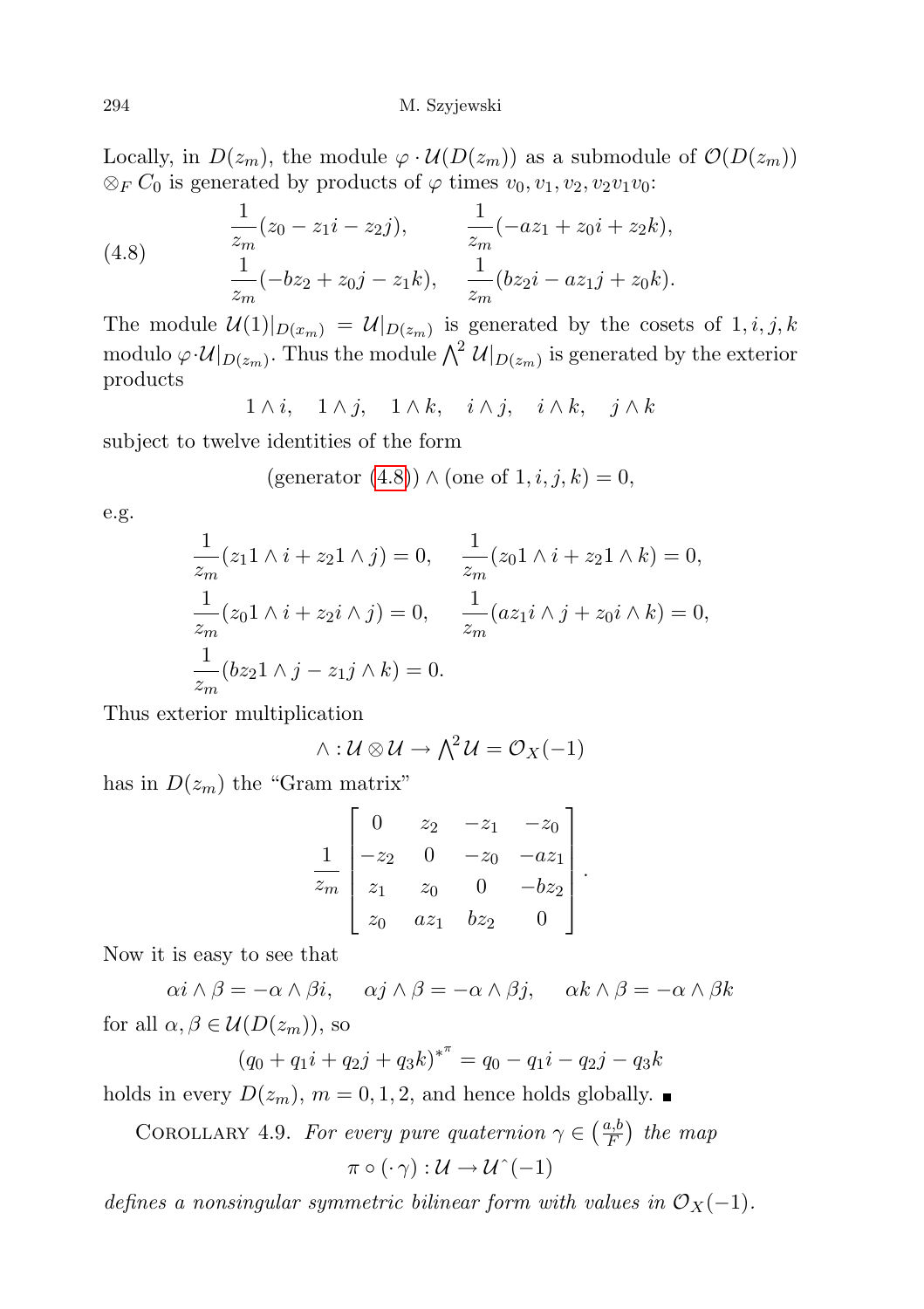Proof. Locally

$$
(\pi \circ (\cdot \gamma))(\alpha)(\beta) = \pi(\alpha \cdot \gamma)(\beta) = (\alpha \cdot \gamma) \land \beta = -\alpha \land (\beta \cdot \gamma)
$$

$$
= (\beta \cdot \gamma) \land \alpha = (\pi \circ (\cdot \gamma))(\beta)(\alpha). \blacksquare
$$

Susane Pumplün proved the following fact:

PROPOSITION 4.10. The Witt group  $W(X, L)$  is generated by the classes of the forms

(4.9) 
$$
p = (\text{tr}_{F'/F}(\mathcal{O}_{X'}(-1)), \text{tr}_{F'/F}(c \text{id})), \quad c \in F'.
$$

Here F'/F is a quadratic extension which splits  $\langle 1, -a, -b \rangle$  (splits  $\left( \frac{a}{F} \right)$  $\frac{a,b}{F}\Big)).$ 

<span id="page-62-0"></span>*Proof.* [\[17,](#page-65-13) Cor. 4.4]; the canonical bundle  $\mathcal I$  is our  $\mathcal U$ .

We will refer to forms of the kind  $(4.9)$  as *Pumplum generators*.

COROLLARY 4.11. For every pure quaternion  $\gamma \in \left(\frac{a,b}{F}\right)$  $\frac{a,b}{F}$ ) there exists a constant  $c \in \dot{F}$  such that

$$
\pi\circ(\cdot\,\gamma)=c\cdot p
$$

for a suitable Pumpliin generator  $p$ .

*Proof.* The bundle  $U$  is indecomposable, so the assertion follows imme-diately from [\[17,](#page-65-13) Prop. 4.1].  $\blacksquare$ 

Note that if  $\pi \circ (\cdot \gamma) = c \cdot p$ , then  $\pi \circ (\cdot c^{-1} \gamma) = p$ . Moreover the quadratic extension F' needed to define the Pumplum generator p is  $F' = F(\gamma) \cong$  $F[\sqrt{-\mathrm{Nrd}(\gamma)}].$ 

PROPOSITION 4.12. For every Pumplun generator  $p$  there exist a pure quaternion  $\eta \in \left(\frac{a,b}{F}\right)$  $\frac{a,b}{F}$  and a constant  $c \in F$  such that

$$
p\circ(\cdot \eta)=c\pi.
$$

Proof. By the Noether–Skolem theorem every involution of the algebra  $\left(\frac{a,b}{F}\right)$  $(\frac{a}{F})$  is the composition of the canonical involution with an inner automorphism. Let  $\gamma \in (\frac{a,b}{F})$  $\left(\frac{a,b}{F}\right)$  be a quaternion such that

$$
(\cdot\,\xi)^{\ast^p}=\overline{\gamma^{-1}\xi\gamma}
$$

for all  $\xi \in \left(\frac{a,b}{F}\right)$  $(\frac{n}{F})$ . A priori there are two cases. If  $\overline{\gamma} = \gamma$ , then  $*^p$  is conjugation, and  $\eta$  is any pure quaternion. If  $\overline{\gamma} \neq \gamma$ , then  $\eta = \overline{\gamma} - \gamma$  is a pure quaternion and

$$
\eta^{*^p} = \overline{\gamma^{-1} \delta \gamma} = -\eta
$$

and in any case  $p \circ (\cdot \eta)$  is skew symmetric, since locally

$$
(p \circ (\cdot \eta))(\alpha)(\beta) = p(\alpha \eta)(\beta) = p(\alpha)(-\beta \eta) = -p(\beta \eta)(\alpha) = -(p \circ (\cdot \eta))(\beta)(\alpha).
$$
  
Hence  $p \circ (\cdot \eta)$  must be a scalar multiple of  $\pi$ .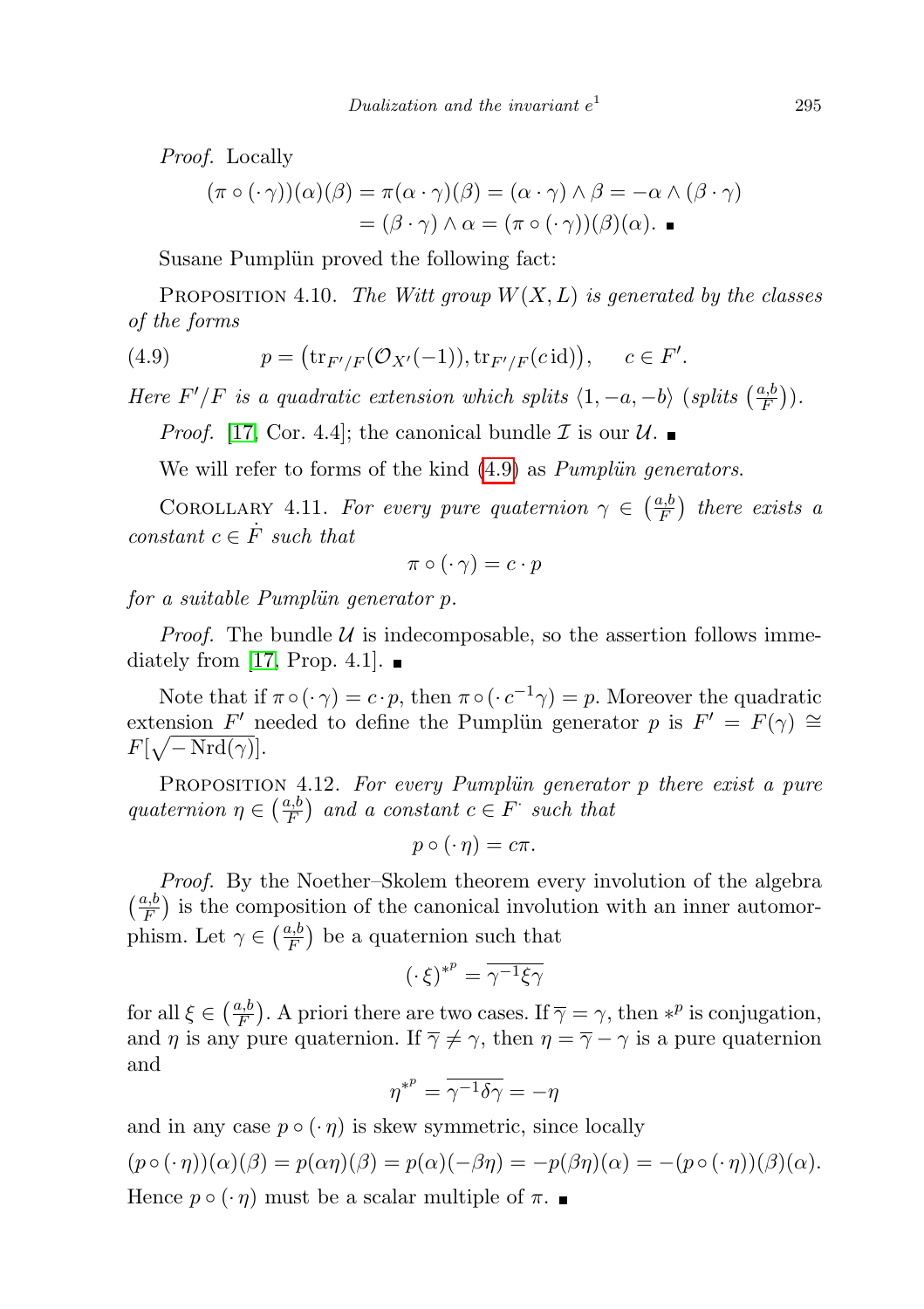296 M. Szyjewski

REMARK 4.1. It follows that the first case (when  $*^p$  is conjugation) never occurs: if  $p = \pi \circ (\cdot \eta^{-1})$  for a pure quaternion  $\eta$ , then

(4.10) 
$$
p(\alpha \gamma)(\beta) = \pi(\alpha \gamma \eta^{-1})(\beta) = \pi(\alpha)(\beta \overline{\gamma} \eta^{-1}) = -\pi(\alpha)(\beta \eta^{-1} \overline{\gamma})
$$

$$
= -\pi(\alpha)(\beta \eta^{-1} \overline{\gamma} \eta \eta^{-1}) = -\pi(\alpha \overline{\eta^{-1}})(\beta \eta^{-1} \overline{\gamma} \eta)
$$

$$
= \pi(\alpha \eta^{-1})(\beta \eta^{-1} \overline{\gamma} \eta) = p(\alpha)(\beta \eta^{-1} \overline{\gamma} \eta),
$$

where

$$
\gamma^{*^p} = \eta^{-1} \overline{\gamma} \eta = \overline{\eta \gamma \eta^{-1}},
$$

so

 $\pi^{-1} \circ \alpha^{\wedge L} \circ \pi = -\alpha,$ 

while the composition  $\pi \circ \alpha : \mathcal{U} \to \mathcal{U}^{\wedge L}$  is a symmetric bilinear form.

<span id="page-63-0"></span>PROPOSITION 4.13. If  $\alpha$  is an invertible anti-selfadjoint endomorphism of the sheaf  $U$ , then

 $e^1(\pi \circ \alpha) = (-1, \text{Nrd}(\alpha)\dot{F}^2) \in \mu_2(F) \oplus B/\dot{F}^2.$ 

Proof. The commutative diagram

(4.11) 
$$
0 \leftarrow \begin{array}{c} 0 & 0 \\ \sqrt{\phantom{0}} & \sqrt{\phantom{0}} \\ U^{\wedge L} & \sqrt{\phantom{0}} \\ 1 & 0 \\ 0 & \sqrt{\phantom{0}} \end{array}} \begin{array}{c} 0 \\ \sqrt{\phantom{0}} \\ 1 \\ 0 \end{array} \begin{array}{c} 0 \\ \sqrt{\phantom{0}} \\ 1 \\ 0 \end{array} \begin{array}{c} 0 \\ \sqrt{\phantom{0}} \\ 1 \\ 0 \end{array} \begin{array}{c} 0 \\ \sqrt{\phantom{0}} \\ 1 \\ 0 \end{array} \begin{array}{c} 0 \\ \sqrt{\phantom{0}} \\ 1 \\ 0 \end{array} \begin{array}{c} 0 \\ \sqrt{\phantom{0}} \\ 1 \\ 0 \end{array} \begin{array}{c} 0 \\ \sqrt{\phantom{0}} \\ 1 \\ 0 \end{array} \begin{array}{c} 0 \\ \sqrt{\phantom{0}} \\ 1 \\ 0 \end{array} \begin{array}{c} 0 \\ \sqrt{\phantom{0}} \\ 1 \\ 0 \end{array} \begin{array}{c} 0 \\ \sqrt{\phantom{0}} \\ 1 \\ 0 \end{array} \end{array}
$$

implies that  $\ell(0 \leftarrow \mathcal{U} \stackrel{\pi \circ \alpha}{\pi} \mathcal{U} \leftarrow 0)$  is the element of  $K_1(D)$  corresponding to  $\alpha \in \text{Aut}(\mathcal{U})$ , which is obviously the reduced norm  $\text{Nrd}(\alpha)$ . By Lemma [2.19](#page-37-0) the element  $\ell(0 \twoheadleftarrow U \frac{\pi \circ \alpha}{\pi} U \leftarrow 0)$  coincides with the element defined by

<span id="page-63-1"></span>
$$
(4.12) \qquad \mathcal{O}_X(1) \xleftarrow[\frac{[z_0, -z_1, z_2]}{[z_0, -z_1, 0]} \mathcal{O}_X^3 \xleftarrow[\frac{f \circ \pi \circ \alpha \circ Df}{f \circ \pi \circ Df} \mathcal{O}_X(-1)^3 \xleftarrow[\frac{z_0}{z_2}]\mathcal{O}_X(-2).
$$

Moreover by Lemma [2.20](#page-37-1) the sum of the element of  $K_1(X)$  defined by [\(4.12\)](#page-63-1) and the element defined by [\(4.7\)](#page-59-0) coincides with the element defined by the double exact sequence

$$
\mathcal{O}_X(1) \xleftarrow[ z_0, -z_1, z_2 ] \n \mathcal{O}_X^3 \xleftarrow[ z_0, -z_1, 0 ] \n \mathcal{O}_X^3 \xleftarrow[ z_0, z_0 ] \n \mathcal{O}_X(-1)^3 \xleftarrow[ z_0, z_1 ] \n \mathcal{O}_X(-2)^3 \xleftarrow[ z_0, z_0 ] \n \mathcal{O}_X(-2)^3 \n \mathcal{O}_X(-2)^3
$$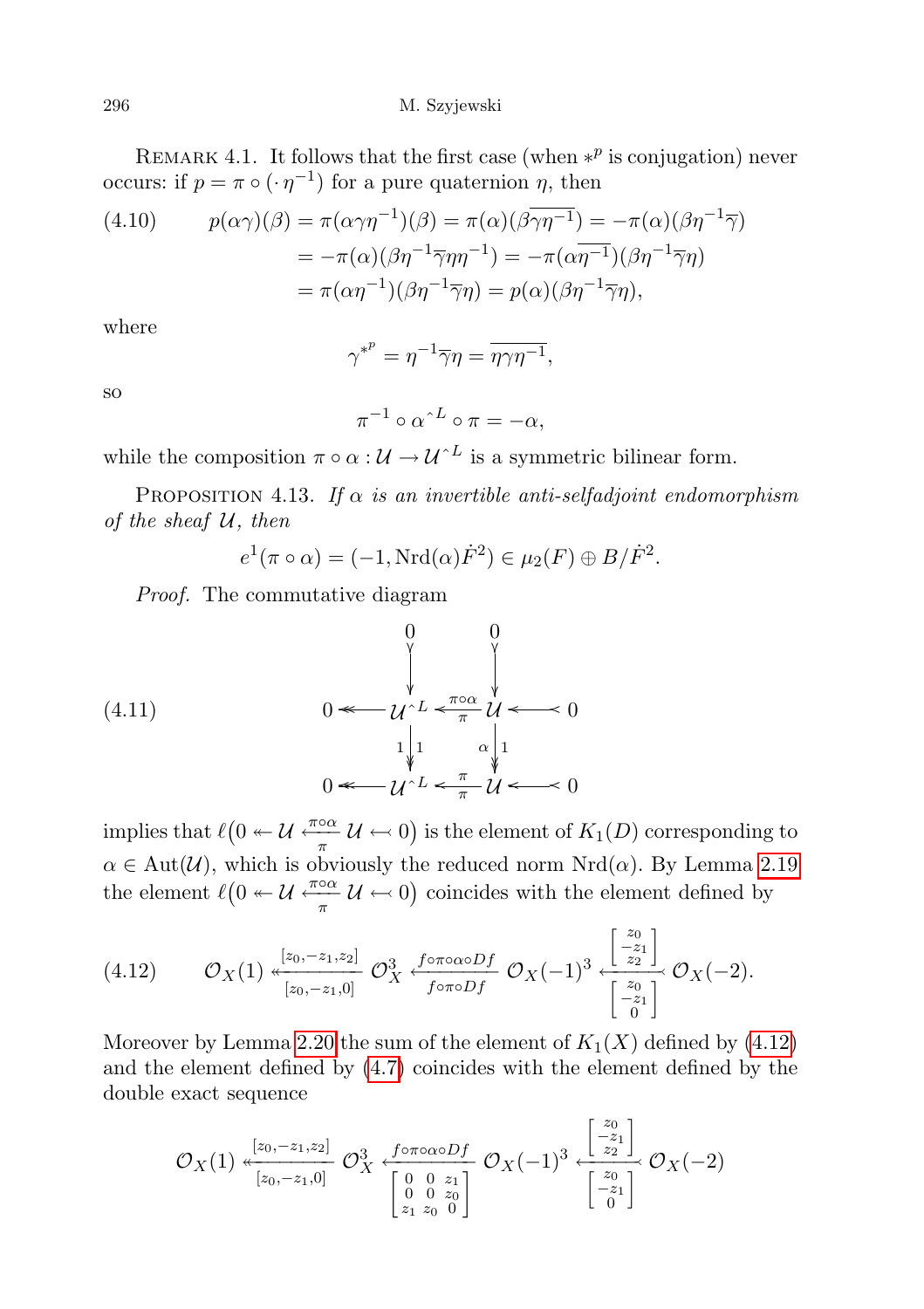which represents  $e^1(\pi \circ \alpha)$ . Thus

$$
e^{1}(\pi \circ \alpha) = \varepsilon^{1}\left(\pi \circ \alpha \div \begin{bmatrix} 0 & 1 \\ 1 & 0 \end{bmatrix}\right) = (-1, \text{Nrd}(\alpha)).
$$

REMARK 4.2. The group  $B$  is generated by the reduced norms of pure quaternions; in fact, every nonzero quaternion is either a pure quaternion or a product of two pure quaternions.

COROLLARY 4.14. If  $Nrd(\alpha\beta)$  is not a square, then the forms  $\pi \circ \alpha$  and  $\pi \circ \beta$  are not Witt equivalent.

This corollary may be partially reversed:

PROPOSITION 4.15. If  $\gamma$ ,  $\delta$  are pure quaternions such that Nrd( $\gamma$ ) =  $Nrd(\delta)$ , then for some  $c \in \dot{F}$  the spaces  $(\mathcal{U}, \pi \circ (\cdot \gamma))$  and  $(\mathcal{U}, c \cdot \pi \circ (\cdot \delta))$  are isomorphic.

*Proof.* If 
$$
\gamma + \delta = 0
$$
 then  $c = -1$ . The condition  $\text{Nrd}(\gamma) = \text{Nrd}(\delta)$  yields 
$$
\gamma^2 = -\text{Nrd}(\gamma) = -\text{Nrd}(\delta) = \delta^2.
$$

If  $\gamma + \delta \neq 0$  then for  $\lambda = \gamma + \delta$ ,

$$
\gamma \lambda = \lambda \delta
$$
, i.e.  $\gamma = \lambda \delta \lambda^{-1}$ .

Thus locally

$$
(\pi \circ (\cdot \gamma))(\alpha)(\beta) = \pi(\alpha \gamma)(\beta) = \pi(\alpha \lambda \delta \lambda^{-1})(\beta)
$$

$$
= \frac{1}{\text{Nrd}(\lambda)} \pi(\alpha \lambda \delta \overline{\lambda})(\beta) = \frac{1}{\text{Nrd}(\lambda)} \pi(\alpha \lambda \delta)(\beta \lambda)
$$

$$
= \frac{1}{\text{Nrd}(\lambda)} (\pi \circ (\cdot \delta))(\alpha \lambda)(\beta \lambda),
$$

which means that  $\cdot \lambda \in \text{End}_X(\mathcal{U})$  is an isomorphism of  $\text{Nrd}(\lambda)\pi \circ (\cdot \gamma)$  and  $\pi \circ (\cdot \delta)$ .  $\blacksquare$ 

COROLLARY 4.16. The discriminant map  $e^1: W(X,L) \to \mu_2(F) \oplus B/\dot{F}^2$ is given by the formula

$$
e^{1}\left(\sum_{m=1}^{n} \pi \circ (\cdot \alpha_{m})\right) = ((-1)^{n}, \mathrm{Nrd}(\alpha_{1} \cdots \alpha_{n})).
$$

COROLLARY 4.17. If n is odd or  $Nrd(\alpha_1 \cdots \alpha_n)$  is not a square, then the element  $\sum_{m=1}^n \pi \circ (\cdot \alpha_m)$  is not zero in  $W(X, L)$ .

Acknowledgements. The author gratefully acknowledges the many helpful suggestions of improving the presentation, especially from Grzegorz Banaszak and Piotr Pragacz. He also thanks for pointing out that the possible connection of the main construction of this paper with the map on the level of spectra, studied in [\[25\]](#page-66-3), should be investigated. Nevertheless,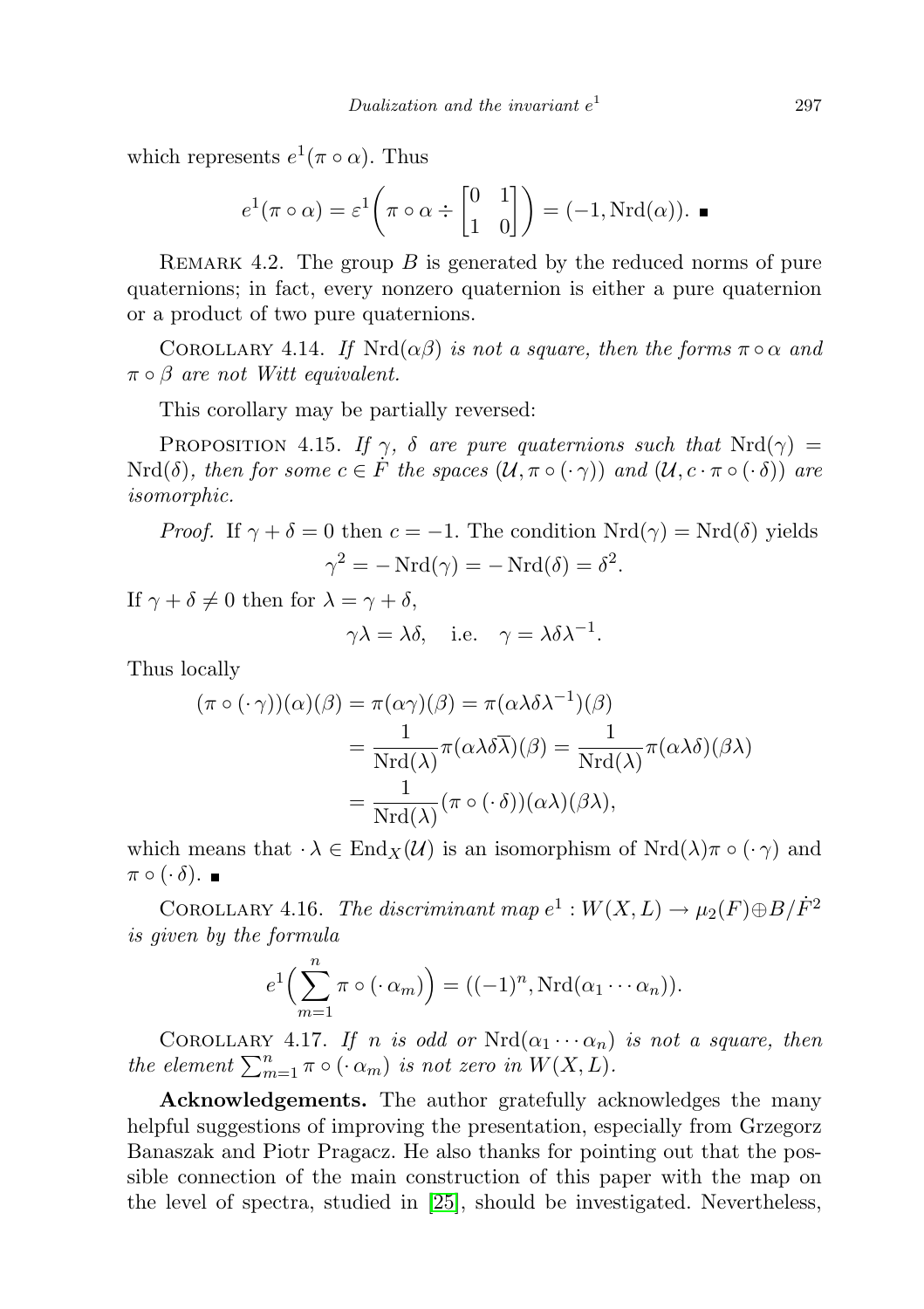the construction of  $e^1$  given here is designed especially for explicit computations, as is shown in Section 4. Moreover, there are some hopes to define higher maps  $e^n$  in a similar way.

This research was partly supported by State Committee for Scientific Research (KBN) of Poland under Grant 2P03A 045 16.

#### References

- <span id="page-65-18"></span>[\[1\]](http://dx.doi.org/10.1007/BF03219998) J. Kr. Arason, *Der Wittring projektiver Räume*, Math. Ann. 253 (1980), 205–212.
- <span id="page-65-6"></span>[2] P. Balmer, Witt groups, in: Handbook of K-Theory, Vol. 2, Springer, 2005, 539–576.
- <span id="page-65-11"></span>[3] W. Bichsel and M.-A. Knus, Quadratic forms with values in line bundles, in: Recent Advances in Real Algebraic Geometry and Quadratic Forms (Berkeley, CA, 1990/1991; San Francisco, CA, 1991), Contemp. Math. 155, Amer. Math. Soc., Providence, RI, 1994, 293–306.
- <span id="page-65-15"></span>[4] H. Gillet and D. Grayson, On the loop space of the Q-construction, Illinois J. Math. 31 (1987), 574–598.
- <span id="page-65-4"></span>[\[5\]](http://dx.doi.org/10.1007/BF02568439) B. Keller, Chain complexes and stable categories, Manuscripta Math. 67 (1990), 379–417.
- <span id="page-65-10"></span>[6] M. Knebusch, Symmetric bilinear forms over algebraic varieties, in: Conference on Quadratic Forms 1976, G. Orzech (ed.), Queen's Papers Pure Appl. Math. 46, Quen's Univ., Kingston, 1977, 103–283.
- <span id="page-65-9"></span>[7] M.-A. Knus and R. Parimala, Quadratic forms associated with projective modules over quaternion algebras, J. Reine Angew. Math. 318 (1980), 20–31.
- <span id="page-65-20"></span>[8] A. S. Merkur'ev and A. A. Suslin, K-cohomology of Severi–Brauer varieties and the norm-residue homomorphism, Izv. Akad. Nauk SSSR 46 (1982), 1011–1046 (in Russian).
- <span id="page-65-17"></span>[\[9\]](http://dx.doi.org/10.1007/BF01425486) J. Milnor, Algebraic K-theory and quadratic forms, Invent. Math. 9 (1970), 318–344.
- <span id="page-65-7"></span>[10] J. Milnor and D. Husemoller, Symmetric Bilinear Forms, Springer, Berlin, 1973.
- <span id="page-65-0"></span>[11] A. Nenashev, Double short exact sequences produce all elements of Quillen's K1, in: Algebraic K-Theory (Poznań, 1995), Contemp. Math. 199, Amer. Math. Soc., Providence, RI, 1996, 151–160.
- <span id="page-65-14"></span>[\[12\]](http://dx.doi.org/10.1016/S0022-4049(97)00056-X)  $\ldots$ ,  $K_1$  by generators and relations. J. Pure Appl. Algebra 131 (1998), 195–212.
- <span id="page-65-1"></span>[\[13\]](http://dx.doi.org/10.1023/A:1014050817962) —, Categorical and simplicial constructions and dualization in algebraic K-theory, K-Theory 24 (2001), 327–340.
- <span id="page-65-2"></span>[14] A. Nenashev and M. Szyjewski, On the generalized discriminant for quadratic forms over schemes, in preparation.
- <span id="page-65-8"></span>[15] R. Parimala, Failure of a quadratic analogue of Serre's Conjecture, Bull. Amer. Math. Soc. 82 (1976), 5–14.
- <span id="page-65-12"></span>[\[16\]](http://dx.doi.org/10.1007/s002290050088) S. Pumplün, The Witt ring of a Brauer–Severi variety, Manuscripta Math. 97 (1998), 93–108.
- <span id="page-65-13"></span>[\[17\]](http://dx.doi.org/10.1023/A:1007884327508) —, The Witt group of symmetric bilinear forms over a Brauer–Severi variety with values in a line bundle, K-Theory 18  $(1999)$ , 255–265.
- <span id="page-65-3"></span>[18] D. Quillen, Higher algebraic K-theory I, in: Lecture Notes in Math. 341, Springer, Berlin, 1973, 85–147.
- <span id="page-65-5"></span>[19] W. Scharlau, Quadratic and Hermitian Forms, Springer, Berlin, 1985.
- <span id="page-65-19"></span>[\[20\]](http://dx.doi.org/10.2307/1971371) R. G. Swan, K-theory of quadric hypersurfaces, Ann. of Math. 122 (1985), 113–153.
- <span id="page-65-16"></span>[21] M. Szyjewski, An invariant of quadratic forms over schemes, Doc. Math. 1 (1996), 449–478.